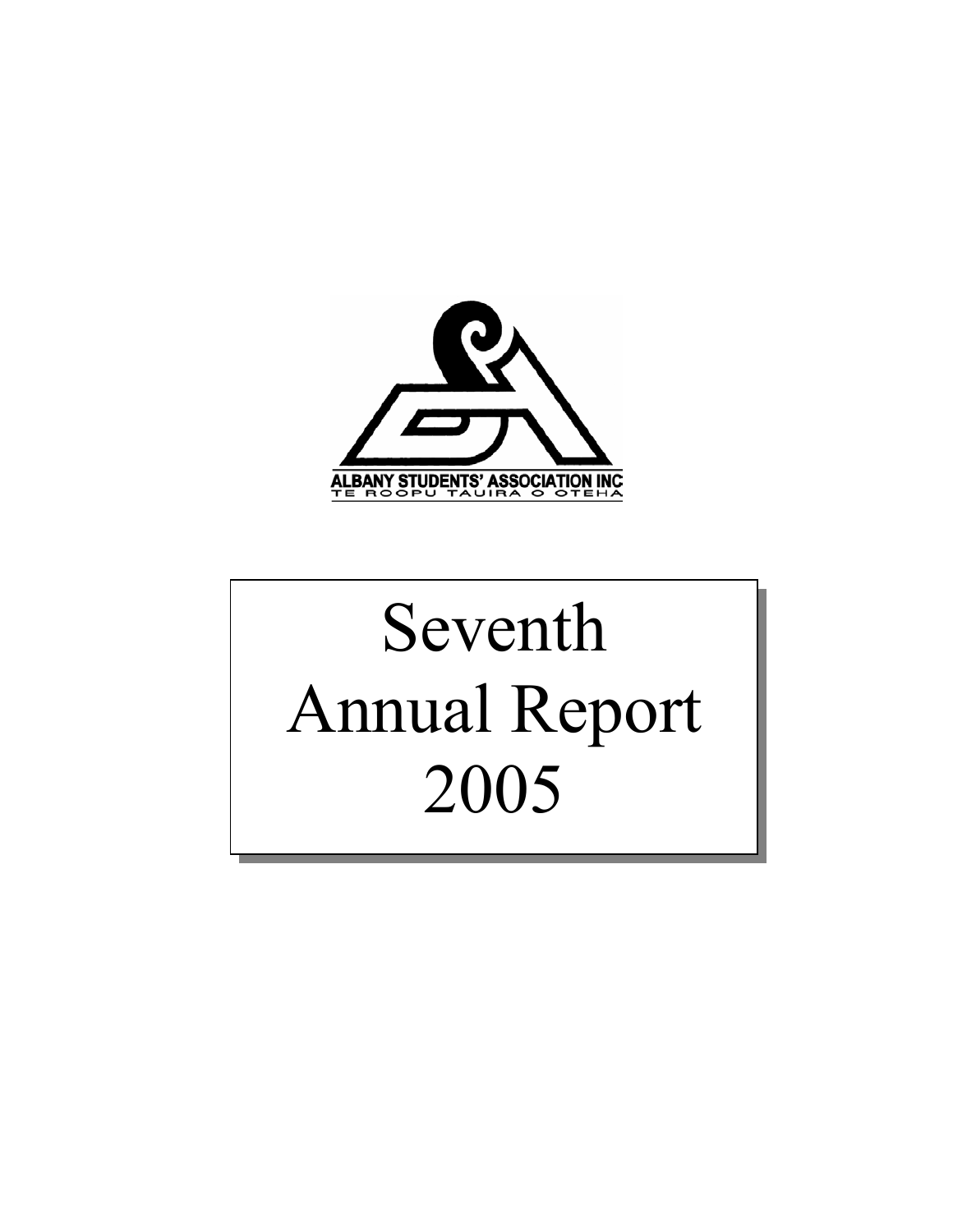### *SEVENTH*

## *ANNUAL REPORT AND FINANCIAL STATEMENT FOR THE YEAR ENDED 31 DECEMBER 2005*

### **Contents**

### *Page No.*

| 3              | Members of the 2005 Executive Committee                                                                                                             |
|----------------|-----------------------------------------------------------------------------------------------------------------------------------------------------|
| 4              | Students' Representatives on 2005 Committees                                                                                                        |
| 5              | <b>Statement of Financial Position</b>                                                                                                              |
| 6              | Trading Account - Evolution Bar                                                                                                                     |
| 7              | <b>Statements of Financial Performance</b>                                                                                                          |
| 9              | Statement of Movements in Equity                                                                                                                    |
| 10             | Notes to the Financial Statements                                                                                                                   |
| 20             | <b>Audit Opinion</b>                                                                                                                                |
| 22             | President's Report                                                                                                                                  |
| 33             | Manager's Report                                                                                                                                    |
| 43             | Vice-President's (Administration) Report                                                                                                            |
| 51             | Vice-President's (Education and Welfare) Report                                                                                                     |
| 56             | Cultural Officer's (Co-International Student Portfolio) Report                                                                                      |
| 60             | Post-graduate Students' Representative (Mature Students' Portfolio)<br>Report                                                                       |
| 63             | Pacific Island Students' Representative (Co-International Students'<br>Portfolio) Report                                                            |
| 71             | Women Students' Representative Report                                                                                                               |
|                | General Executive Officer Reports:                                                                                                                  |
| 74<br>82<br>91 | Co-Student Life, Co-Environment Portfolio Report<br>Co-Political, Co-Environment Portfolio Report<br>Health & Safety, Disabilities Portfolio Report |
| 95             | Recreation & Leisure, Co-Political, Co-Student Life Report                                                                                          |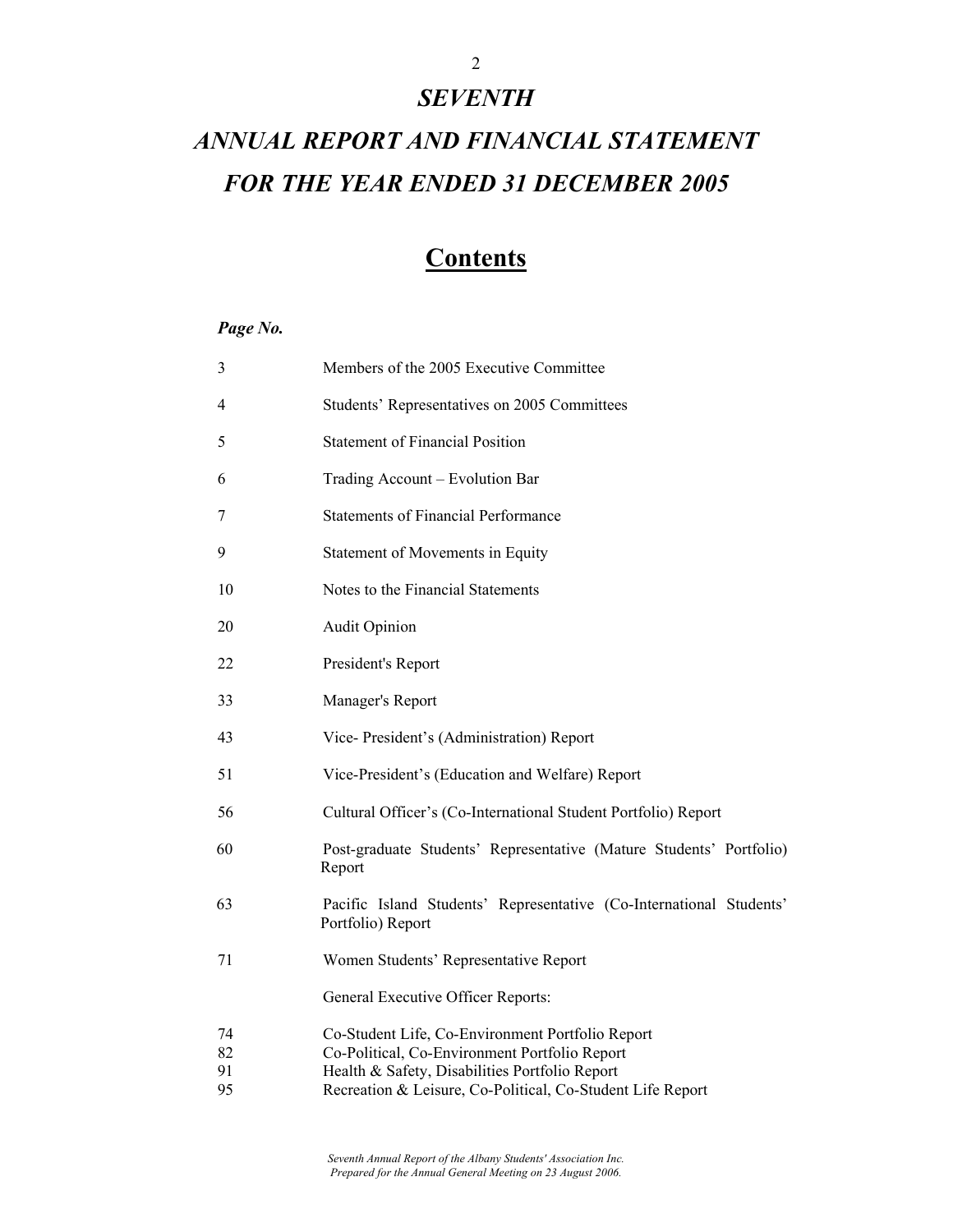# **MEMBERS OF THE 2005 EXECUTIVE COMMITTEE**

| President                               | Johann Bondesio               |
|-----------------------------------------|-------------------------------|
| Vice President (Administration)         | Joseph Osei-Anor              |
| Vice President (Education & Welfare)    | Joshua Clark                  |
| Cultural Officer                        | Ashani Senanayake             |
| Pacific Island Students' Representative | Surava Elaisa                 |
| Post-Graduate Students' Representative  | Ally Cui                      |
| Women Students' Representative          | Jenna Crowley                 |
| <b>General Executive Officers</b>       | Adele Adamson<br>Neha Jaura   |
|                                         | Joanne Turner<br>Martin Quest |
|                                         |                               |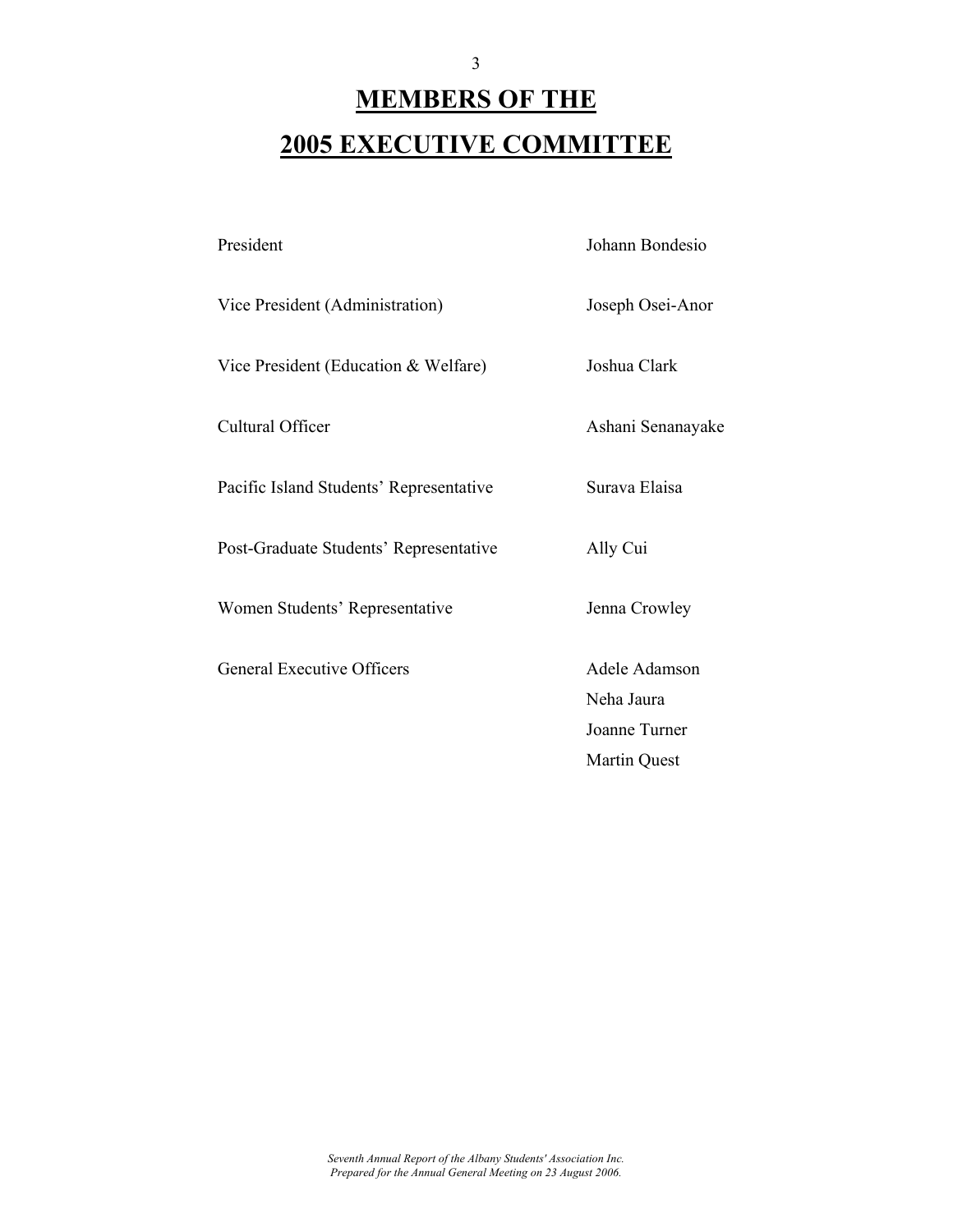# **STUDENTS' REPRESENTATIVES ON 2005 COMMITTEES**

4

| Academic Committee (Albany)                     | Johann Bondesio, Joshua Clark                                    |
|-------------------------------------------------|------------------------------------------------------------------|
| Committee for People with Disabilities (Albany) | Johann Bondesio, Joshua Clark                                    |
| Disciplinary (Albany)                           | Johann Bondesio                                                  |
| Early Childhood Centre Management               | Joshua Clark                                                     |
| <b>Environment Committee (Albany)</b>           | Adele Adamson, Joanne Turner                                     |
| Graduate Advisory (Albany)                      | Johann Bondesio, Joshua Clark                                    |
| Harassment (Albany)                             | Jenna Crowley                                                    |
| Health and Counselling (Albany)                 | Joanne Turner, Joshua Clark                                      |
| Health and Safety (Albany)                      | Joanne Turner, Joshua Clark                                      |
| International Students' Advisory (Albany)       | Johann Bondesio, Ashani Senanayake,<br>Neha Jaura, Surava Elaisa |
| Library Advisory (Albany)                       | Joseph Osei-Annor                                                |
| Marketing and Recruitment (Albany)              | Johann Bondesio                                                  |
| Pacific People's Consultancy Group (Albany)     | Johann Bondesio, Surava Elaisa                                   |
| Quality Group (Albany)                          | Johann Bondesio                                                  |
| <b>Recreation Centre Management Board</b>       | Johann Bondesio, Martin Quest                                    |
| Spiritual Advisory (Albany)                     | Jenna Crowley, Neha Jaura                                        |
| Visual and Performing Arts Advisory (Albany)    | Adele Adamson, Martin Quest                                      |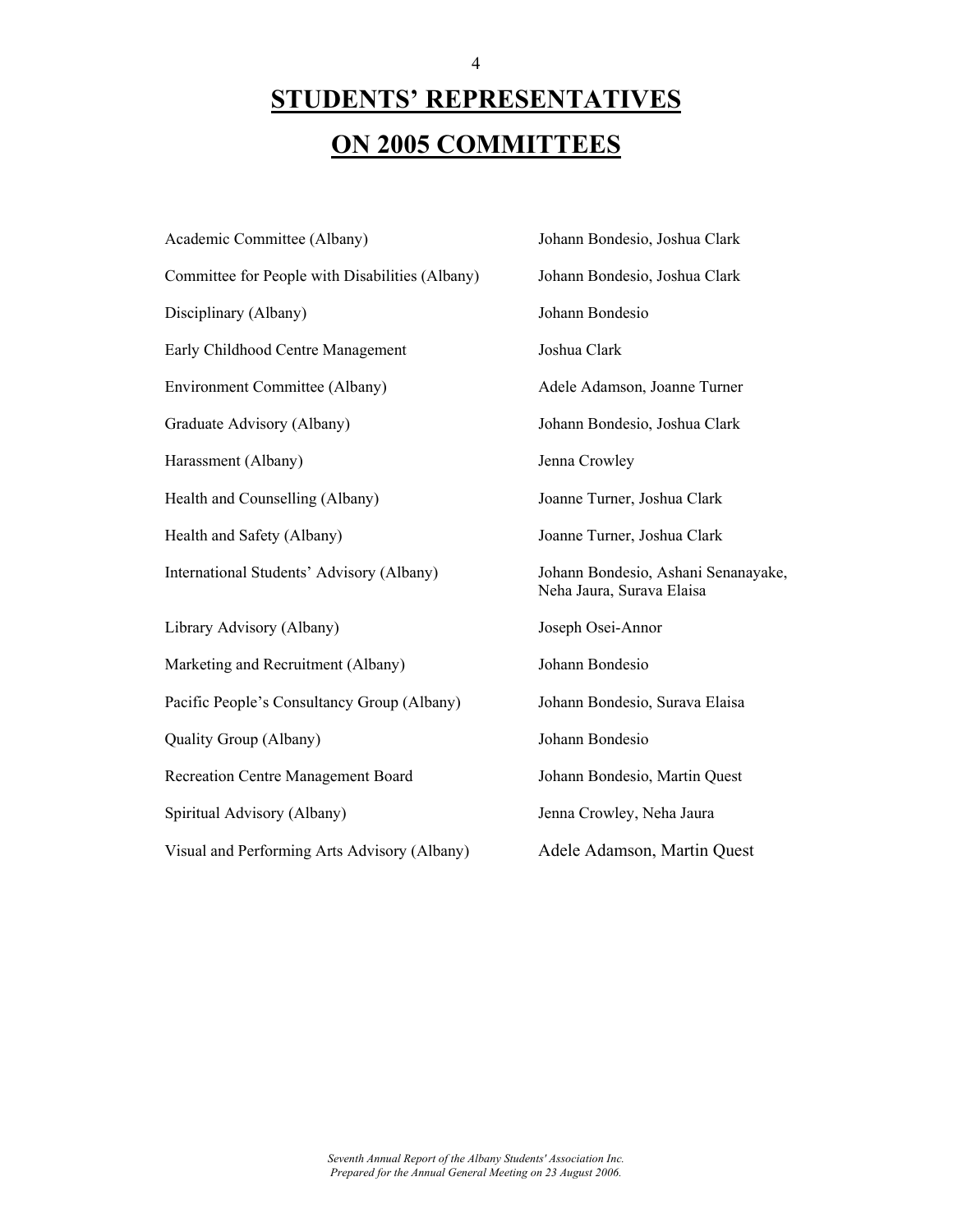### $\begin{array}{c} \textbf{STATEMENT OF FINANCIAL POSITION} \\ \textbf{AS AT 31ST DECEMBER 2005} \end{array}$

|                                                   | <b>Notes</b>   | 2005    | 2004    |
|---------------------------------------------------|----------------|---------|---------|
| <b>ASSETS</b>                                     |                |         |         |
| <b>Current Assets</b>                             |                |         |         |
| <b>Bank</b>                                       | $\overline{2}$ | 237,265 | 184,237 |
| Prepayments                                       |                | 10,601  | 10,808  |
| <b>Accounts Receivable</b>                        | $\frac{3}{5}$  | 10,681  | 4,777   |
| Loan to Massey Child Care                         |                |         | 2,291   |
| G.S.T. Receivable                                 |                | 1,229   | 788     |
| Stock on Hand                                     |                | 6,316   | 4,952   |
|                                                   |                | 266,092 | 207,853 |
| <b>Non-Current Assets</b>                         |                |         |         |
| <b>Fixed Assets</b>                               | 4              | 85,436  | 86,593  |
| <b>TOTAL ASSETS</b>                               |                | 351,528 | 294,446 |
| <b>Current Liabilities</b>                        |                |         |         |
| Accounts Payable                                  |                | 15,165  | 18,854  |
| Accrued Expenditure                               |                | 16,443  | 11,851  |
| Provision for Taxation                            | 6              | 1,189   | 482     |
| Revenue Received in Advance                       |                | 5,918   | 1,750   |
| Student Life Fund                                 |                | 12,615  | 6,415   |
| Clubs                                             | 7              | 5,587   | 8,131   |
| Maori Student Group                               |                | 8,711   | 12,356  |
| <b>TOTAL LIABILITIES</b>                          |                | 65,628  | 59,839  |
| <b>NET ASSETS</b>                                 |                | 285,900 | 234,607 |
| <b>REPRESENTED BY:</b>                            |                |         |         |
| <b>MEMBERS FUNDS</b>                              |                |         |         |
| <b>Accumulated Funds</b>                          |                | 285,900 | 234,607 |
| TOTAL FUNDS PROVIDED BY MEMBERS                   |                | 285,900 | 234,607 |
|                                                   |                |         |         |
|                                                   |                |         |         |
| '4<br>$\overline{0}$<br>2006<br>÷                 |                |         |         |
| Date                                              |                |         |         |
| These accounts are to be read in conjunction with |                |         |         |
| the Notes to the Accounts.                        |                |         |         |
|                                                   |                |         |         |
|                                                   |                |         |         |
|                                                   |                |         |         |
|                                                   |                |         |         |
|                                                   |                |         |         |
|                                                   |                |         |         |
|                                                   |                |         |         |

Chartered Accountants

 $\mathbf 2$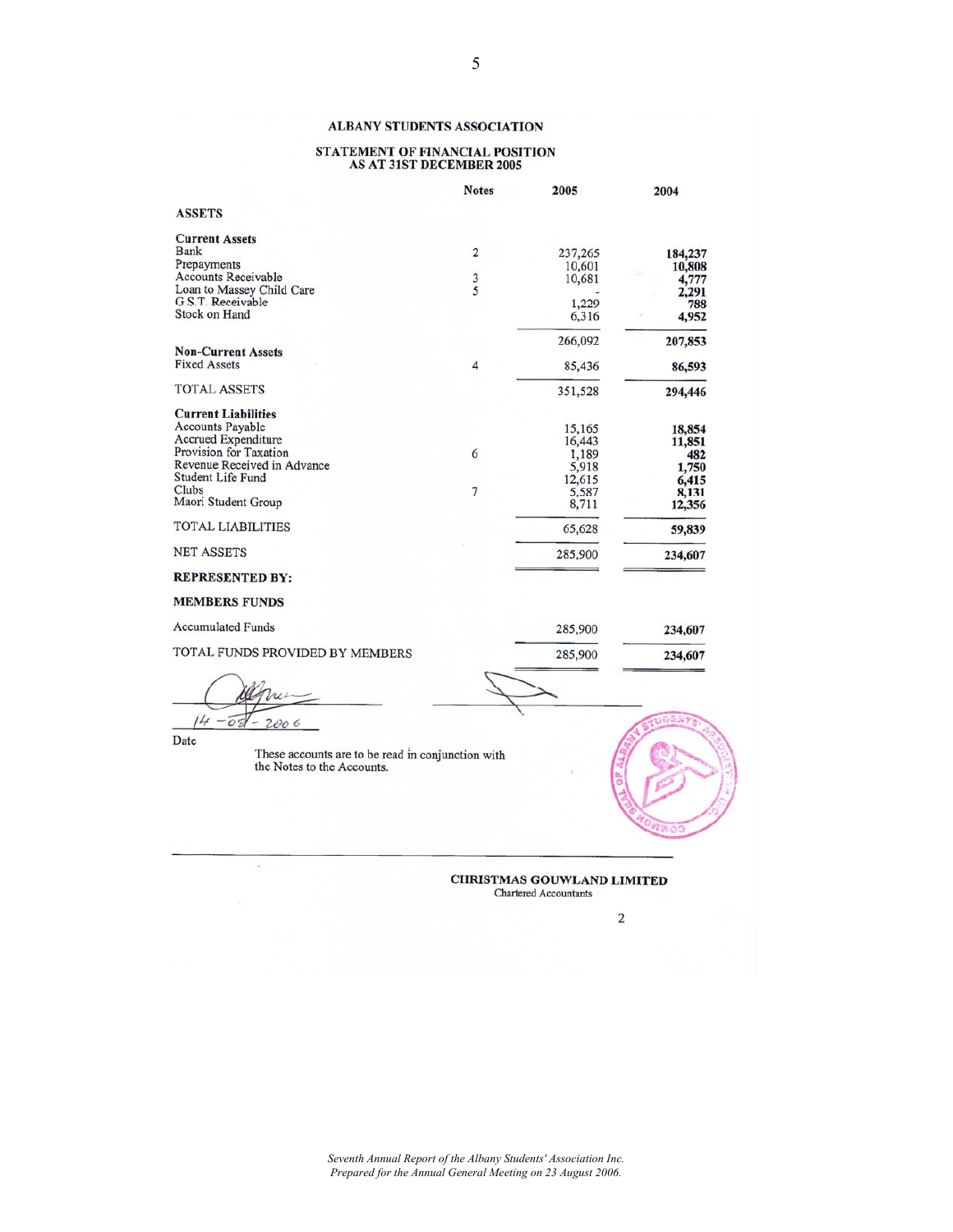### TRADING ACCOUNT - BAR<br>FOR THE YEAR ENDED 31ST DECEMBER 2005

|                                                                                                                                         | <b>Notes</b> | 2005                                           | 2004                                               |
|-----------------------------------------------------------------------------------------------------------------------------------------|--------------|------------------------------------------------|----------------------------------------------------|
| Bar Income                                                                                                                              |              | 39,070                                         | 24,189                                             |
| <b>Less Cost of Sales</b>                                                                                                               |              |                                                |                                                    |
| <b>Opening Stock</b><br>Purchases                                                                                                       |              | 1,134<br>22,164                                | 952<br>16,496                                      |
| Less Closing Stock                                                                                                                      |              | 23,298<br>1,407                                | 17,448<br>1,508                                    |
| Cost of Sales                                                                                                                           |              | 21,891                                         | 15,940                                             |
| <b>Direct Costs</b><br>Entertainers<br>General Expenses<br>Hirage<br>Repairs & Maintenance<br>Security<br>Liquor Permits<br>Advertising |              | 4,213<br>172<br>897<br>1,661<br>5,234<br>1,878 | 438<br>1,694<br>223<br>1,745<br>4,906<br>168<br>70 |
|                                                                                                                                         |              | 14,055                                         | 9,244                                              |
| <b>NET DEFICIT</b>                                                                                                                      |              | 3,124                                          | (995)                                              |

### **CHRISTMAS GOUWLAND LIMITED**<br>Chartered Accountants

 $\overline{\mathbf{3}}$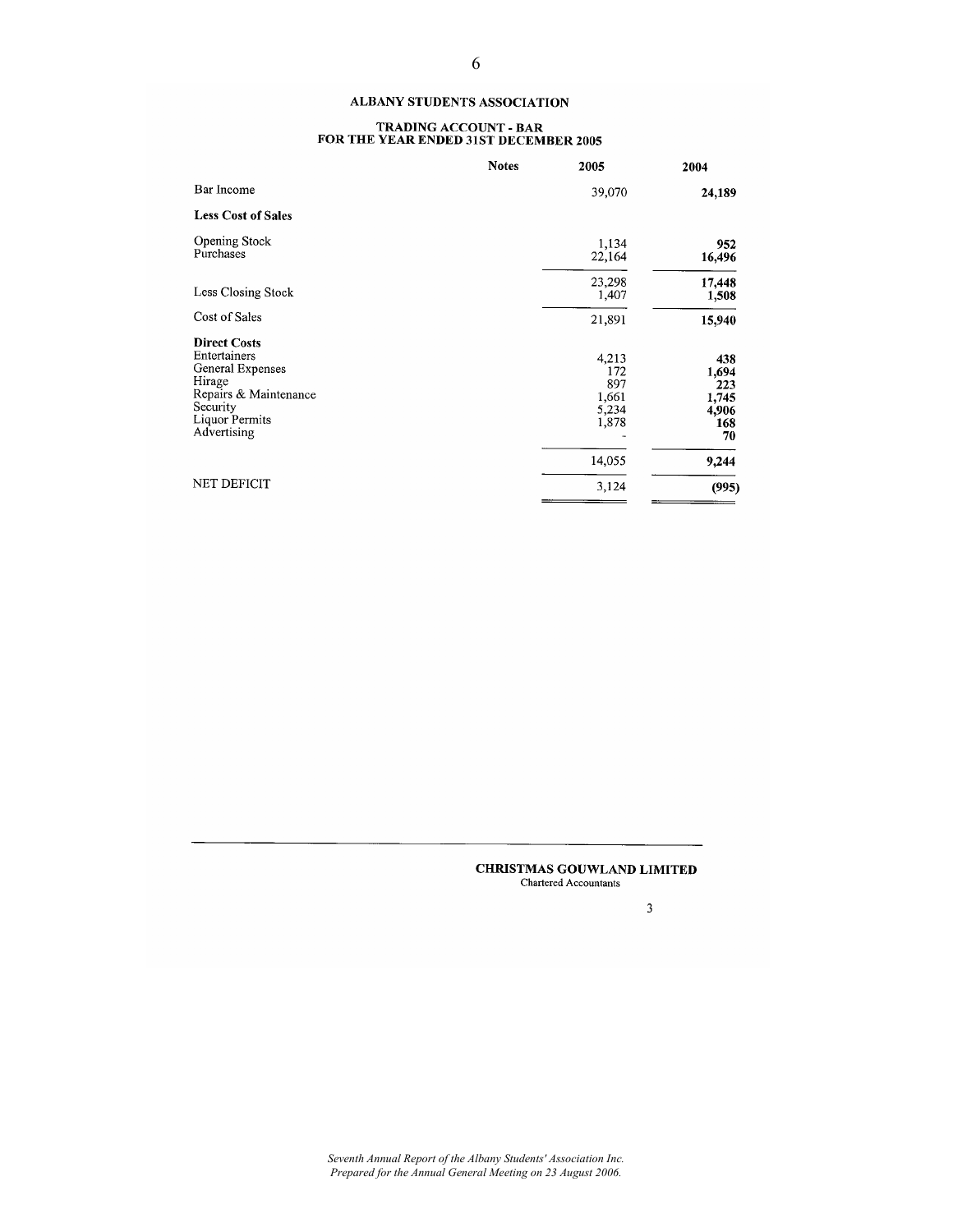### STATEMENT OF FINANCIAL PERFORMANCE<br>FOR THE YEAR ENDED 31ST DECEMBER 2005

|                               | <b>Notes</b> | 2005     | 2004    |
|-------------------------------|--------------|----------|---------|
| Net Deficit - BAR             |              | 3,124    | (995)   |
| Sundry Income                 | 8            | 20,566   | 24,145  |
| Photoprocessing               | 12           | 379      | 843     |
| Phonecards                    | 13           | 1,008    | 588     |
|                               |              | 1,965    | 299     |
| Clothing                      | 14           | 18       | (116)   |
| Bayes Bus Ticket              | 15           | 96       | (260)   |
| Birkenhead Bus Tickets        | 16           | 1,813    |         |
| Richies Bus Tickets           | 17           |          | 1,237   |
| <b>Student Discount Cards</b> |              | 1,543    | 681     |
| <b>Student Fees</b>           | 18           | 1,620    | 3,093   |
|                               |              | 633,671  | 598,443 |
| Albany Ball                   | 9            | (6, 833) | (3,866) |
| <b>GROSS SURPLUS</b>          |              | 658,970  | 624,092 |
| <b>LESS EXPENSES:</b>         |              |          |         |
| <b>Accountancy Fees</b>       |              |          | 2,358   |
| ACC Levy                      |              |          |         |
| Advertising                   |              | $-925$   | 691     |
|                               |              | 930      |         |
| Auditors Remuneration         |              | 7,950    | 6,055   |
| Bad/Doubtful Debts            |              | 7,431    | 468     |
| <b>Bank Charges</b>           |              | 1,251    | 952     |
| CAA                           |              | 21,466   | 20,826  |
| Cleaning                      |              | 6,221    | 5,907   |
| Computer Expenses             |              | 17,262   | 7,462   |
| Depreciation                  |              | 31,613   | 30,906  |
| <b>Executive Costs</b>        |              | 108,355  | 94,338  |
| Equipment Rental              |              | 3,229    | 3.902   |
| General Expenses              |              | 1,964    | 1,894   |
| Hardship                      |              | 1,095    | 2,968   |
| Club Grants                   |              |          | 6,758   |
| Insurance                     |              | 10.966   | 6,742   |
| Legal Fees - Deductible       |              | 1,345    | 6,772   |
| Newspaper                     |              | 14,343   | 20,219  |
| Motor Vehicle Expenses        |              | (842)    | 2.907   |
| Orientation                   | 10           | 24,846   | 7,280   |
| NZUG                          | 11           | 3,242    | 22,212  |
| Winter Games                  |              | 1,298    |         |
| Parking Costs                 |              | 200      | 200     |
| Postage                       |              | 502      | 839     |
| Electricity                   |              | 17,445   | 7,592   |
| Printing & Stationery         |              |          |         |
| <b>Student Diary</b>          |              | 7,584    | 6,724   |
| <b>Enrolment Pamphlet</b>     |              | 23,493   | 18,222  |
| Website                       |              | 307      |         |
|                               |              | 7,866    | 8,791   |
| Repairs & Maintenance         |              | 3,271    | 3,656   |
| Student Job Search            |              | 3,690    | 3,729   |
| Recruitment                   |              | 5,770    |         |
| Fees - USNZ                   |              | 8,104    | 7,301   |
| Fees - NZUSA                  |              | 19,902   | 16,427  |
| Maori students levies         |              | 22,222   | 26,306  |
| Newspapers                    |              | 290      | 283     |

#### **CHRISTMAS GOUWLAND LIMITED** Chartered Accountants

 $\overline{\mathbf{4}}$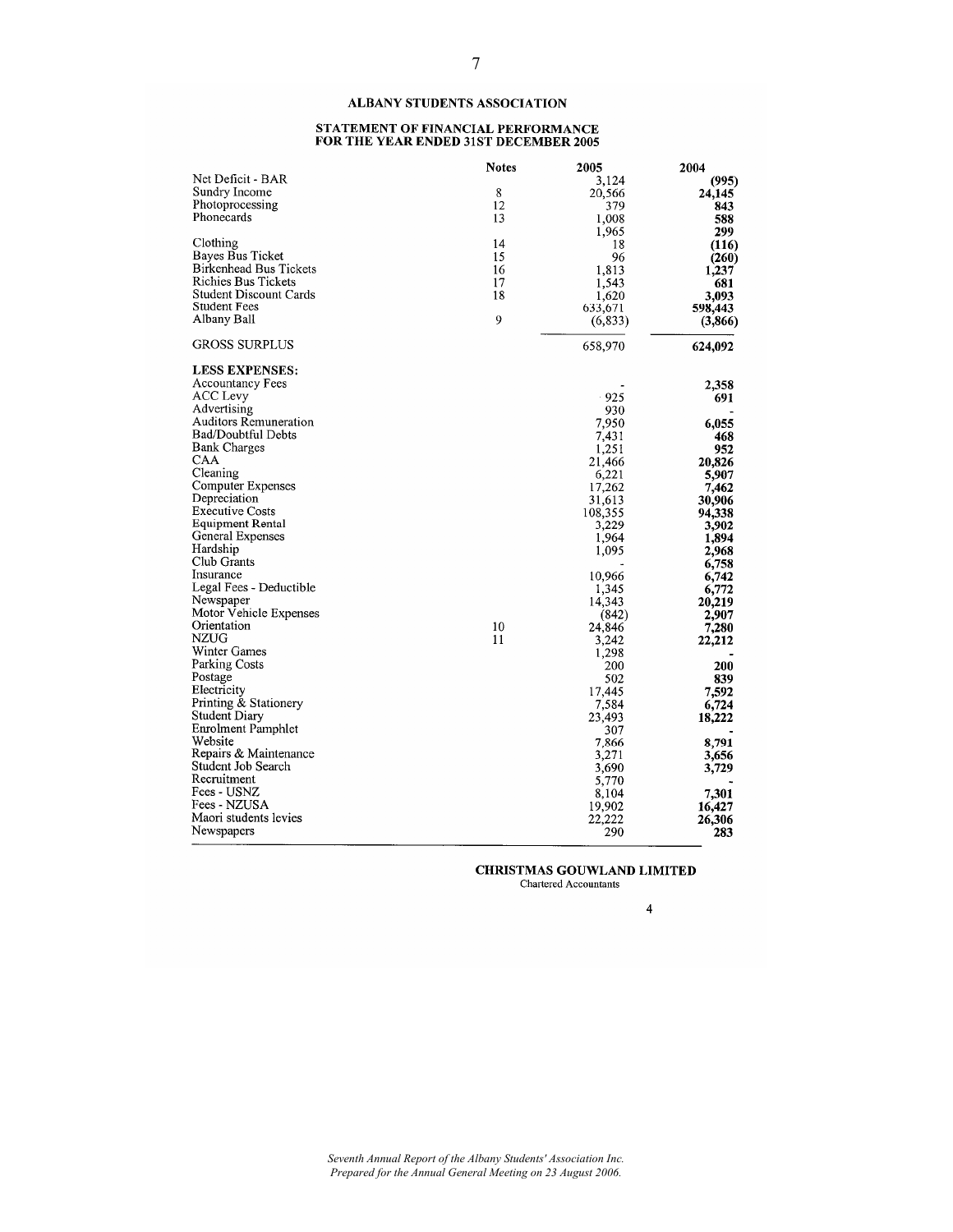### STATEMENT OF FINANCIAL PERFORMANCE<br>FOR THE YEAR ENDED 31ST DECEMBER 2005

|                                       | <b>Notes</b> | 2005    | 2004    |
|---------------------------------------|--------------|---------|---------|
| Telephone                             |              | 11,314  | 10,697  |
| <b>Travelling Expenses</b>            |              | 516     | 1.674   |
| Training                              |              | 721     | 718     |
| Wages and Salaries                    |              | 206,754 | 171,816 |
| Loss on Sale of Fixed Assets          |              | 622     | 232     |
| <b>TOTAL EXPENSES</b>                 |              | 605,463 | 536,824 |
| NET OPERATING SURPLUS (DEFICIT)       |              | 53,507  | 87,268  |
| Income Tax Expense                    | 6            | 2,214   | 1,636   |
| OPERATING SURPLUS (DEFICIT) AFTER TAX |              | 51,293  | 85,632  |

### **CHRISTMAS GOUWLAND LIMITED**<br>Chartered Accountants

 $\mathfrak s$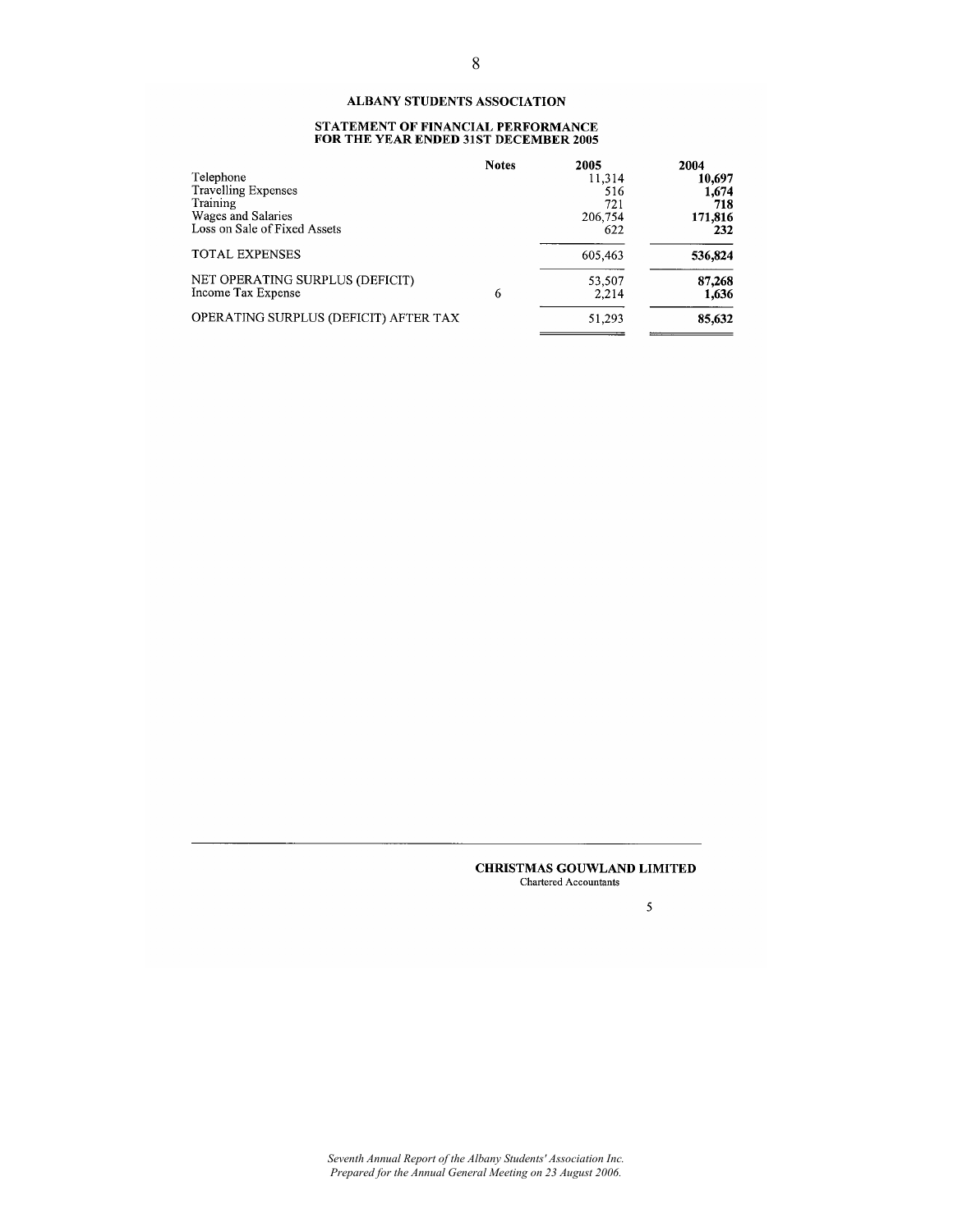### STATEMENT OF MOVEMENTS IN EQUITY<br>FOR THE YEAR ENDED 31ST DECEMBER 2005

|                                                          | <b>Notes</b> | 2005    | 2004    |
|----------------------------------------------------------|--------------|---------|---------|
| <b>SURPLUS AND REVALUATIONS</b>                          |              |         |         |
| Net Surplus (Deficit) for the Period                     |              | 51,293  | 85,632  |
| Total recognised revenues and expenses for<br>the period |              | 51,293  | 85,632  |
| TOTAL MOVEMENTS IN EQUITY FOR THE<br><b>PERIOD</b>       |              | 51,293  | 85,632  |
| <b>EQUITY AT BEGINNING OF PERIOD</b>                     |              | 234,607 | 148,975 |
| <b>EQUITY AT END OF PERIOD</b>                           |              | 285,900 | 234,607 |

These accounts are to be read in conjunction with<br>the Notes to the Accounts and the Disclaimer of Liability.

#### **CHRISTMAS GOUWLAND LIMITED** Chartered Accountants

 $\bf 6$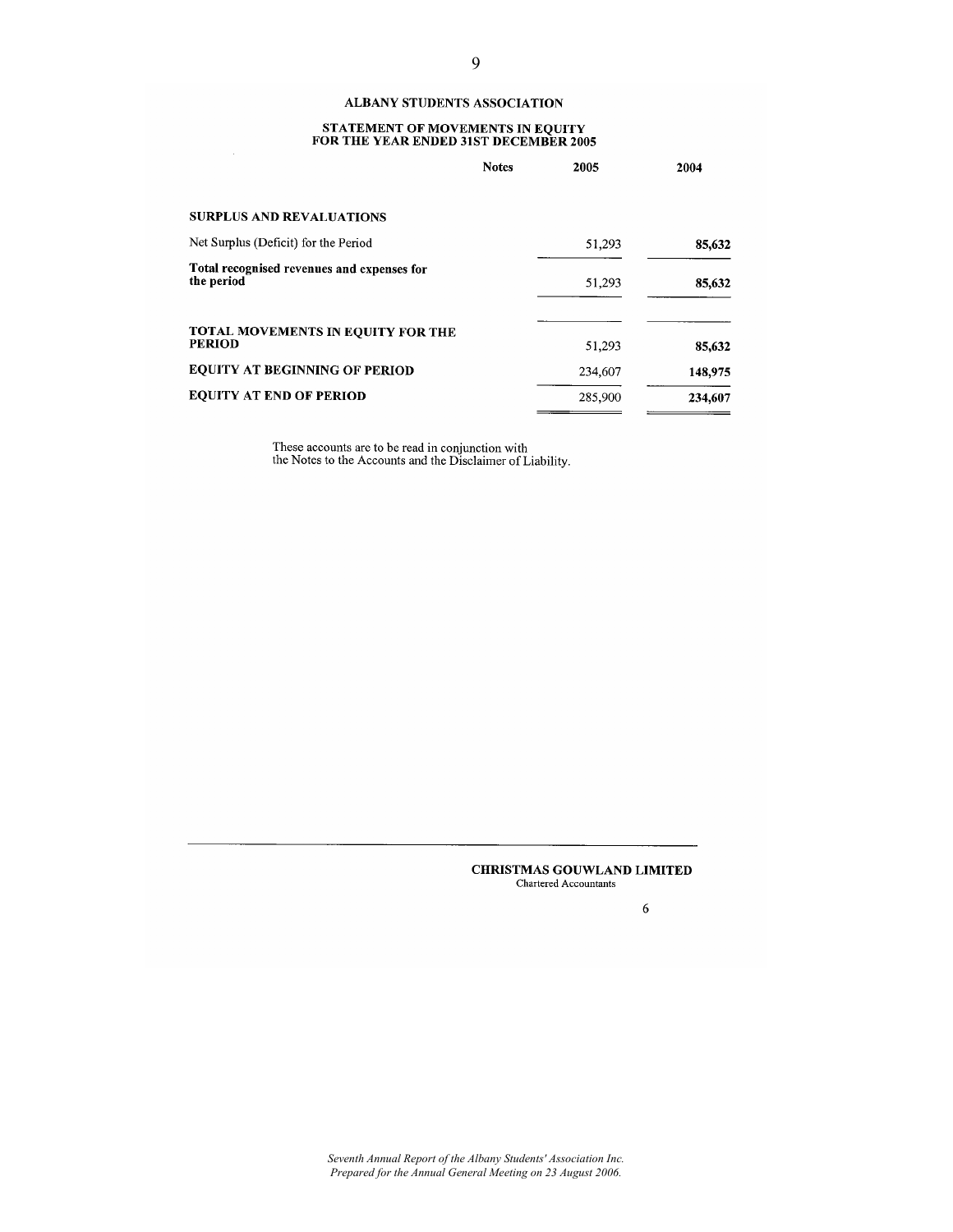#### NOTES TO THE FINANCIAL STATEMENTS FOR THE YEAR ENDED 31ST DECEMBER 2005

#### 1) STATEMENT OF ACCOUNTING POLICIES

#### **Basis of Reporting**

The Albany Students Association is registered as an Incorporated Society.

The financial report is a general purpose financial report which has been prepared recognising the Framework for Differential Reporting issued by the Institute of Chartered Accountants of New Zealand, and has been prepared

In the opinion of the Executive Committee the Association qualifies for differential reporting as it is not considered large within the terms of reference in paragraph 4.20 of the Framework for Reporting.

The entity has taken advantage of all available differential reporting concessions available to it, other than FRS 9: Information to be Disclosed in Financial Statements, where certain revenue and expense items have been disclosed, irrespective of the fact that there was no requirement for the aforementioned disclosure.

#### 1.1 Measurement System

The financial statements have been prepared on the basis of historical cost.

#### 1.2 Particular Accounting Policies

The following is a summary of the significant accounting policies adopted in the preparation of these financial statements.

#### **Fixed Assets & Depreciation**

Fixed assets are recognised at cost less aggregate depreciation. Depreciation has been calculated using the maximum rates permitted by the Income Tax Act 1994.

3%-48%DV

- Plant and equipment
- Motor vehicles
- 11%-31% DV 9%-48% DV - Office furniture and equipment
- Computer software & equipment 40%-48% DV

#### **Valuation of Inventories**

Inventories are valued at the lower of cost and net realisable value on a first-in-first-out basis.

#### **Taxation**

Taxation has been calculated at the current rate for incorporated societies less the allowable \$1,000 deduction on interest income only.

Taxation charged against profits is based on the estimated tax payable for the current period. Deferred tax accounting has not been adopted.

#### **Accounts Receivable**

Accounts receivable are stated at their estimated realisable value.

#### **CHRISTMAS GOUWLAND LIMITED** Chartered Accountants

 $\overline{7}$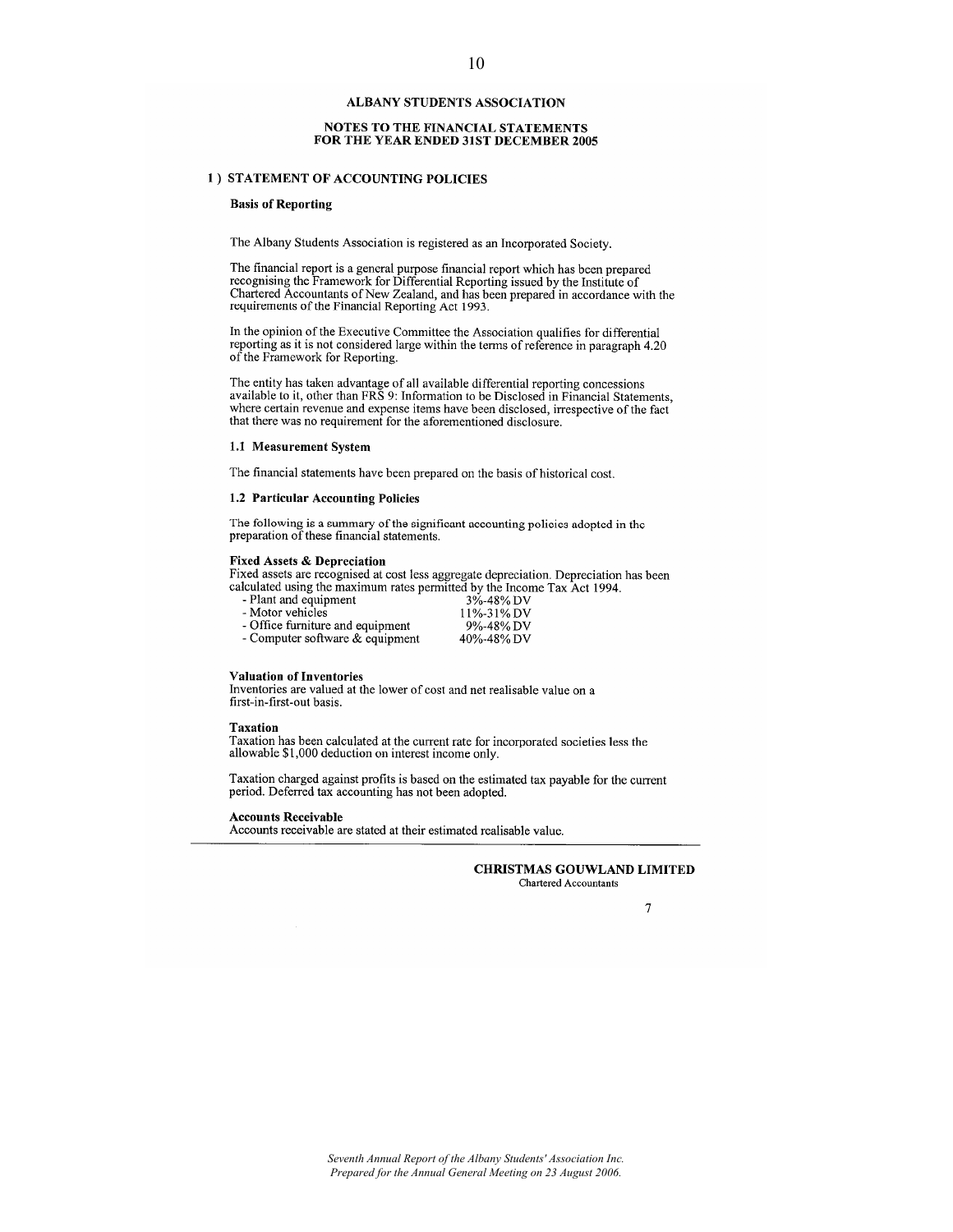### NOTES TO THE FINANCIAL STATEMENTS<br>FOR THE YEAR ENDED 31ST DECEMBER 2005

Goods and Services Taxation (GST)<br>The statement of financial performance has been prepared so that all components are<br>stated exclusive of GST. All items in the statement of financial position are stated<br>net of GST, with th

#### 1.3 Changes in Accounting Policies

There have been no changes in accounting policies. All policies have been applied on bases consistent with those in previous periods.

#### $2)$  BANK

 $\overline{\mathbf{3}}$ 

|                                             | 2005<br>S    | 2004<br>S        |
|---------------------------------------------|--------------|------------------|
| <b>BNZ Current Account</b><br>National Bank | 52,705       | 72,771           |
| <b>BNZ Achiever Savings Account</b>         | 882<br>7,674 | 756              |
| <b>BNZ</b> Term Deposit Account             | 162,265      | 5.752<br>100,179 |
| TWONAM -BNZ Chq account                     | 13,739       | 4,779            |
|                                             |              |                  |
|                                             | 237,265      | 184,237          |
| ) ACCOUNTS RECEIVABLE                       |              |                  |
|                                             | 2005         | 2004             |
|                                             | \$           | \$               |
| Accounts Receivable                         | 17.712       | 4,777            |
|                                             | 17,712       | 4,777            |
| Less                                        |              |                  |
| Less: Provision for Doubtful Debts          | 7,031        |                  |
|                                             | 10,681       | 4.777            |
|                                             |              |                  |

#### **CHRISTMAS GOUWLAND LIMITED** Chartered Accountants

2005

 $\bf 8$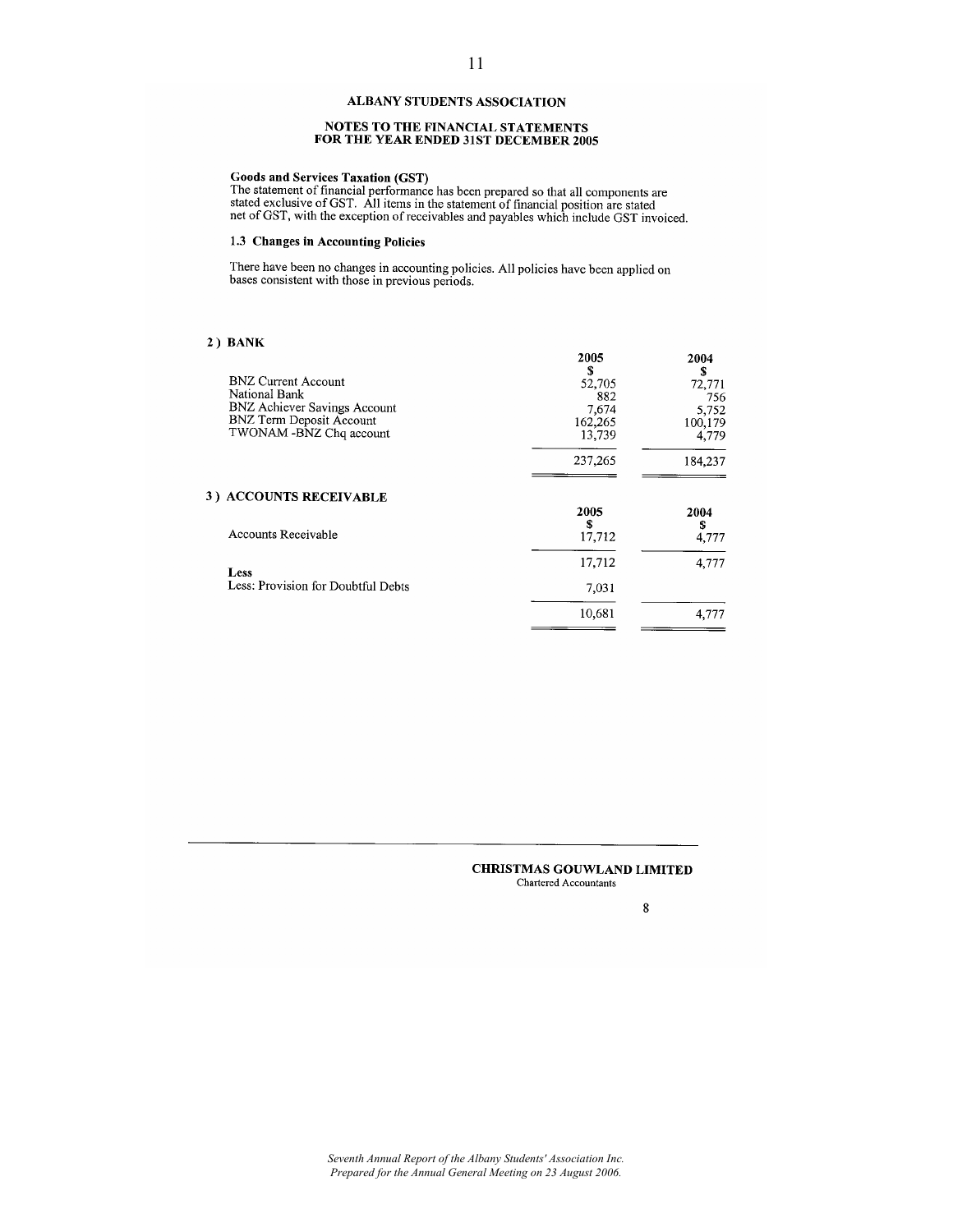### NOTES TO THE FINANCIAL STATEMENTS<br>FOR THE YEAR ENDED 31ST DECEMBER 2005

#### 4) FIXED ASSETS SUMMARY

| FIXED ASSETS SUMMARY                                         | 2005<br><b>COST</b> | 2005<br>DEPN.        | 2005<br><b>ACC'M</b><br>DEPN. | 2005<br><b>BOOK</b><br><b>VALUE</b> |
|--------------------------------------------------------------|---------------------|----------------------|-------------------------------|-------------------------------------|
| Plant & Equipment<br>Motor Vehicles<br>Office Furniture &    | 86,730<br>32,227    | (17,077)<br>(1,903)  | (39,017)<br>(27, 937)         | 47,713<br>4,290                     |
| Equipment<br>Computer Software &                             | 55,785              | (4,620)              | (35, 178)                     | 20,607                              |
| Equipment                                                    | 32,713              | (8,013)              | (19, 887)                     | 12,826                              |
|                                                              | 207,455             | (31,613)             | (122, 019)                    | 85,436                              |
|                                                              | 2004<br><b>COST</b> | 2004<br>DEPN.        | 2004<br>ACC'M<br>DEPN.        | 2004<br><b>BOOK</b><br><b>VALUE</b> |
| Plant & Equipment<br>Motor Vehicles<br>Office Furniture $\&$ | 73,194<br>32,227    | (16, 331)<br>(2,759) | (21,940)<br>(26, 034)         | 51,254<br>6,193                     |
| Equipment<br>Computer Software &                             | 49,626              | (6,623)              | (32, 274)                     | 17,352                              |
| Equipment                                                    | 24,235              | (5, 193)             | (12, 441)                     | 11,794                              |
|                                                              | 179,282             | (30,906)             | (92, 689)                     | 86,593                              |

### 5) LOAN TO MASSEY CHILD CARE

|                                 | 2005 | 2004  |
|---------------------------------|------|-------|
|                                 |      |       |
| Current portion                 | -    | 2.291 |
| The loan matured in August 2005 |      |       |

The loan matured in August 2005.

**CHRISTMAS GOUWLAND LIMITED** Chartered Accountants

9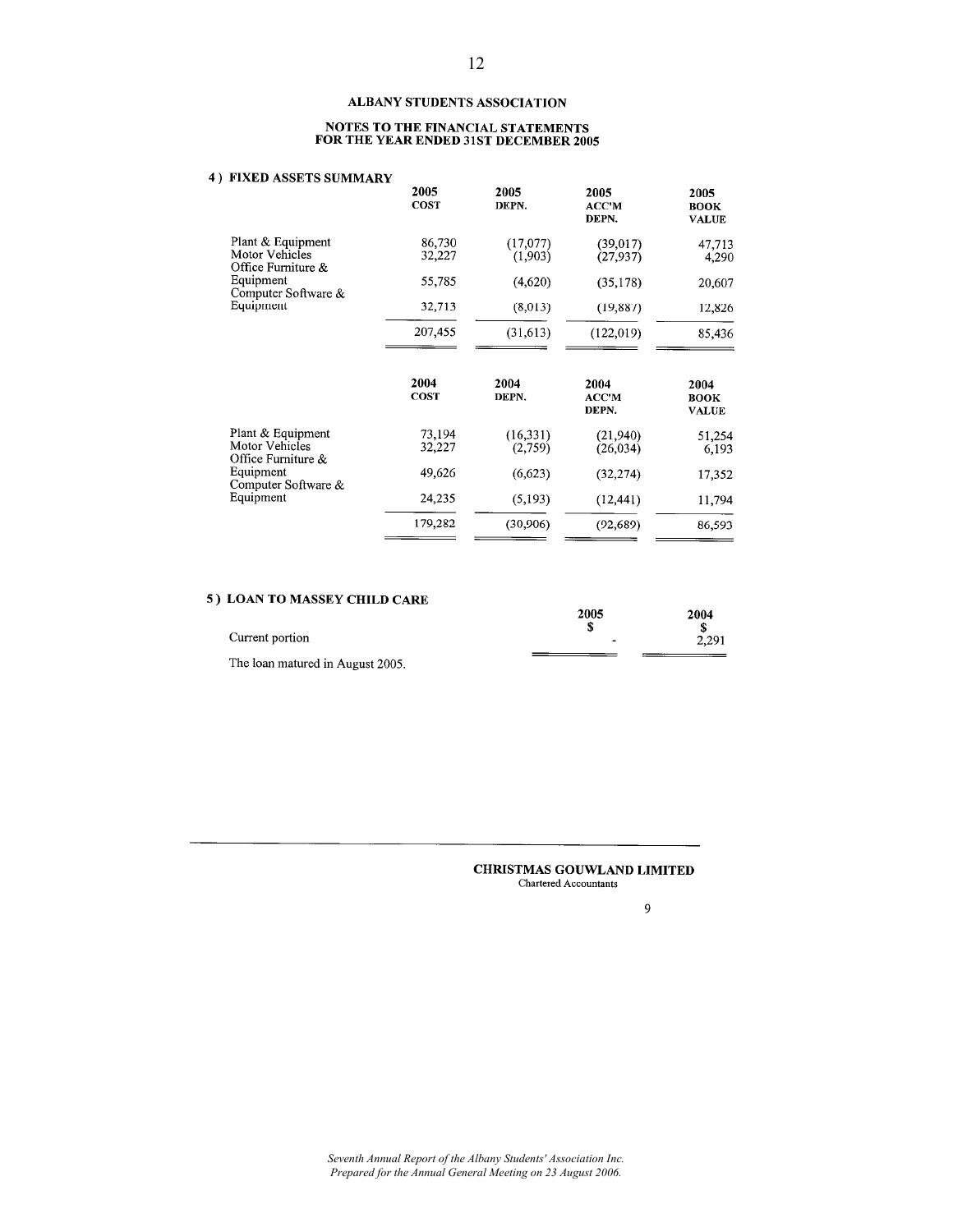### NOTES TO THE FINANCIAL STATEMENTS<br>FOR THE YEAR ENDED 31ST DECEMBER 2005

#### 6) TAXATION

| ***********                               | 2005<br>S      | 2004<br>\$     |
|-------------------------------------------|----------------|----------------|
| 6.1 Income Tax                            |                |                |
| Taxable income                            | 7,709          | 5,956          |
| Less<br>Non-profit organisation exemption | 1,000<br>6,709 | 1,000<br>4,956 |
| Taxation $(a)$ 33%                        | 2,214          | 1,636          |
| Add<br>Tax Account Opening Balance        | 481            |                |
| Less<br>Resident Withholding Tax Paid     | 1,506          | 1,154          |
| TAX TO PAY (REFUND DUE)                   | 1,189          | 482            |

#### **CHRISTMAS GOUWLAND LIMITED** Chartered Accountants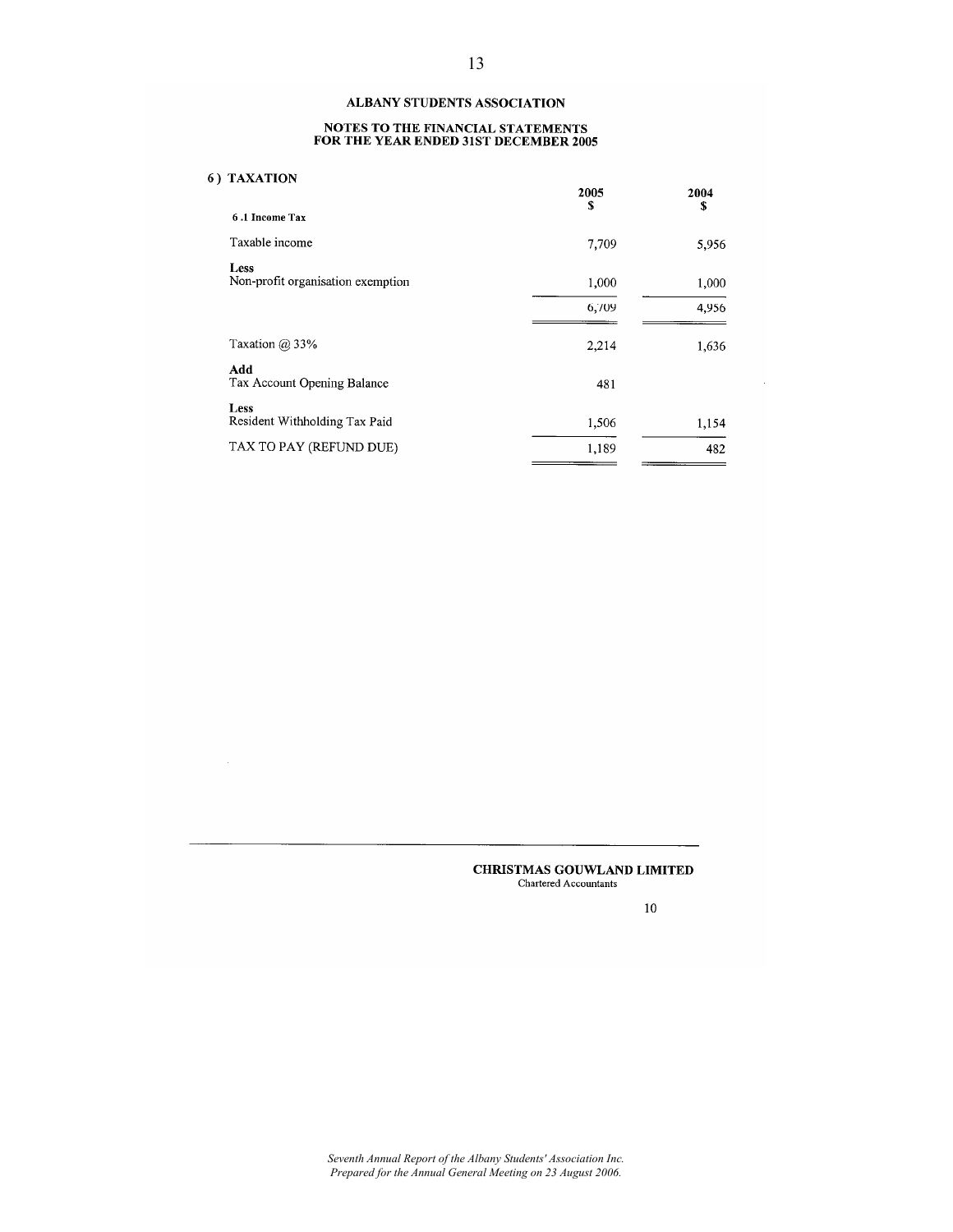### NOTES TO THE FINANCIAL STATEMENTS<br>FOR THE YEAR ENDED 31ST DECEMBER 2005

#### 7) CLUBS

| <u>------</u>                      | 2005<br>\$ | 2004<br>\$ |
|------------------------------------|------------|------------|
| Miscellaneous                      | (172)      | (172)      |
| M.A.D.S.O.D.S. (Drama Club)        | 185        | 84         |
| M.A.P.I.S.A. (Pacific Island Club) | (112)      | 3,588      |
| Basketball Club                    |            | 107        |
| Cricket Club                       | 194        |            |
| Campus Security Officers           |            | 9          |
| Fight Club                         | 142        | 780        |
| MATES Engineering Club             |            | 23         |
| Alpine Club                        | 1,226      | 812        |
| New Skool                          |            | 350        |
| International Student Club         |            | 488        |
| Int. Christian Fellowship          |            | 518        |
| Roopu kapa haka o teha             | 724        | 724        |
| <b>Badminton Club</b>              | 176        | 250        |
| MEAT club                          |            | 70         |
| DJ Club                            | 415        | 464        |
| Chinese Students' club             |            | 36         |
| Travel grants                      | 1,382      |            |
| <b>ACDC</b>                        | 218        |            |
| Tennis club                        | 143        |            |
| Albany Braves baseball club        | 708        |            |
| Peninsula club                     | 20         |            |
| Lions club                         | 338        |            |
|                                    | 5,587      | 8,131      |
| 8) SUNDRY INCOME                   |            |            |
|                                    | 2005       | 2004       |
|                                    | \$         | S          |
| Pool Table                         | 1,337      | 1,688      |
| Video Income                       | 144        | 476        |
| <b>Interest Received</b>           | 7,709      | 5,957      |
| Grants received                    | 3,405      | 1,800      |
| Sundry Income                      | 971        | 8.524      |
| Advertising Income                 | 7,000      | 5,700      |
|                                    | 20,566     | 24,145     |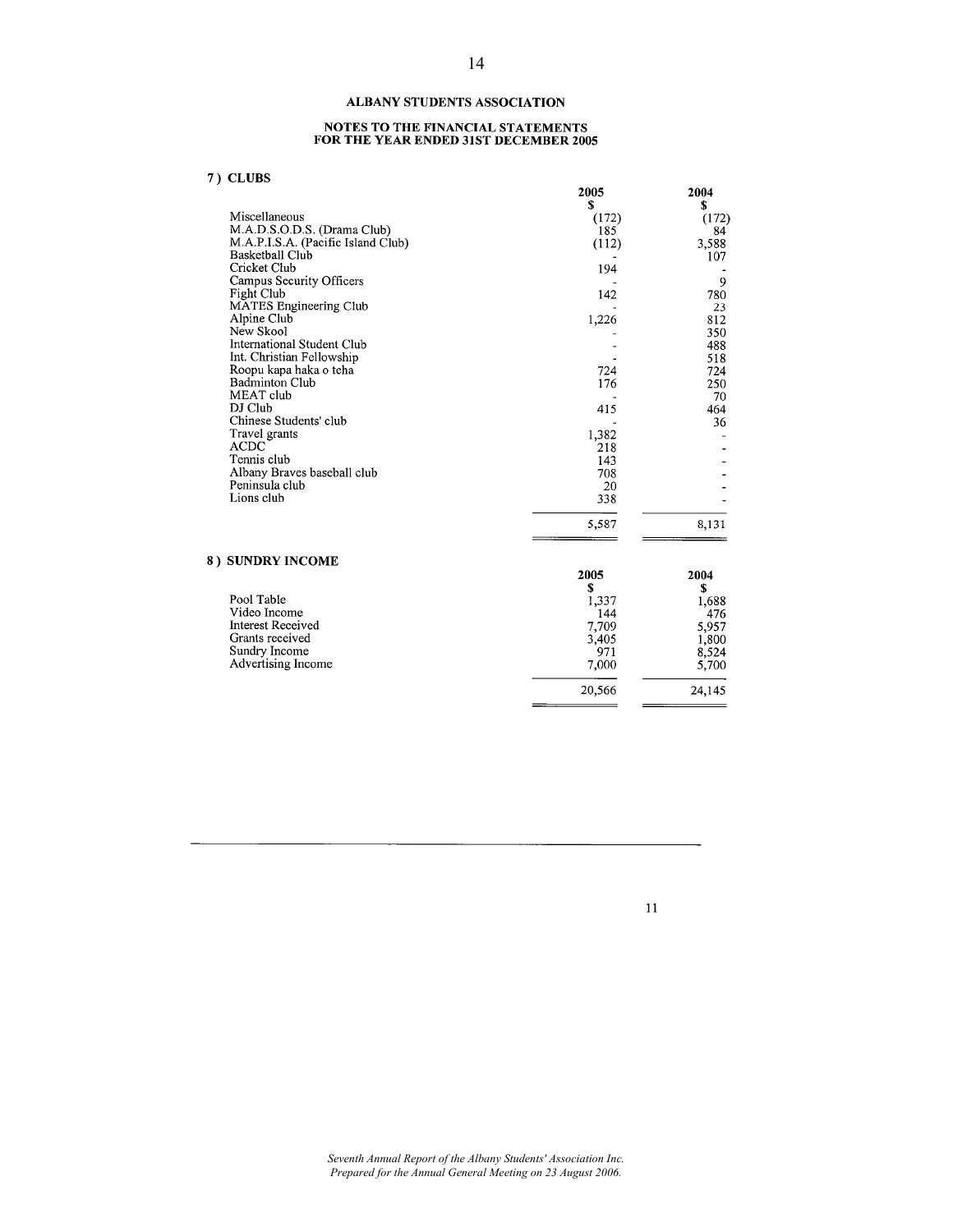### NOTES TO THE FINANCIAL STATEMENTS<br>FOR THE YEAR ENDED 31ST DECEMBER 2005

#### 9) ALBANY BALL

|                                    | 2005<br>\$       | 2004<br>\$ |
|------------------------------------|------------------|------------|
| Income                             |                  |            |
| <b>Ticket Sales</b>                | 6,309            | 8,711      |
| Gratuities                         | 533              |            |
|                                    | 6,842            | 8,711      |
| <b>Expenses</b>                    |                  |            |
| Catering                           | (5,787)          | (8,711)    |
| General Expense                    | (23)             | (336)      |
| Decorations<br>Hireage             | (658)            |            |
| Entertainment                      | (980)            |            |
| Marketing                          | (3,316)<br>(225) | (3,530)    |
| Lights & Electrician               | (2,220)          |            |
| Security                           | (466)            |            |
|                                    | 13,675           | 12,577     |
| Net Deficit                        | (6, 833)         | (3,866)    |
| 10) ORIENTATION                    |                  |            |
|                                    | 2005             | 2004       |
|                                    | \$               | \$         |
| Income                             |                  |            |
| <b>Ticket Sales</b>                | 1,142            | 2,550      |
| Advertising and Sponsorship        | 13,500           | 17,628     |
| <b>T/Shirt Sales</b>               |                  | 442        |
| Market Day Sales                   |                  | 756        |
|                                    | 14,642           | 21,376     |
| <b>Expenses</b><br>T/Shirt Expense |                  | 1,472      |
| Entertainment                      | 17,516           | 11,405     |
| Security                           | 4,499            | 3,357      |
| General Expense                    | 883              | 985        |
| Travel                             | 923              | 1,279      |
| Hirage                             | 12,648           | 8,266      |
| Marketing                          | 3,019            | 1,892      |
|                                    | 39,488           | 28,656     |
| Net (Deficit) Surplus              | (24, 846)        | (7,280)    |

### **CHRISTMAS GOUWLAND LIMITED**<br>Chartered Accountants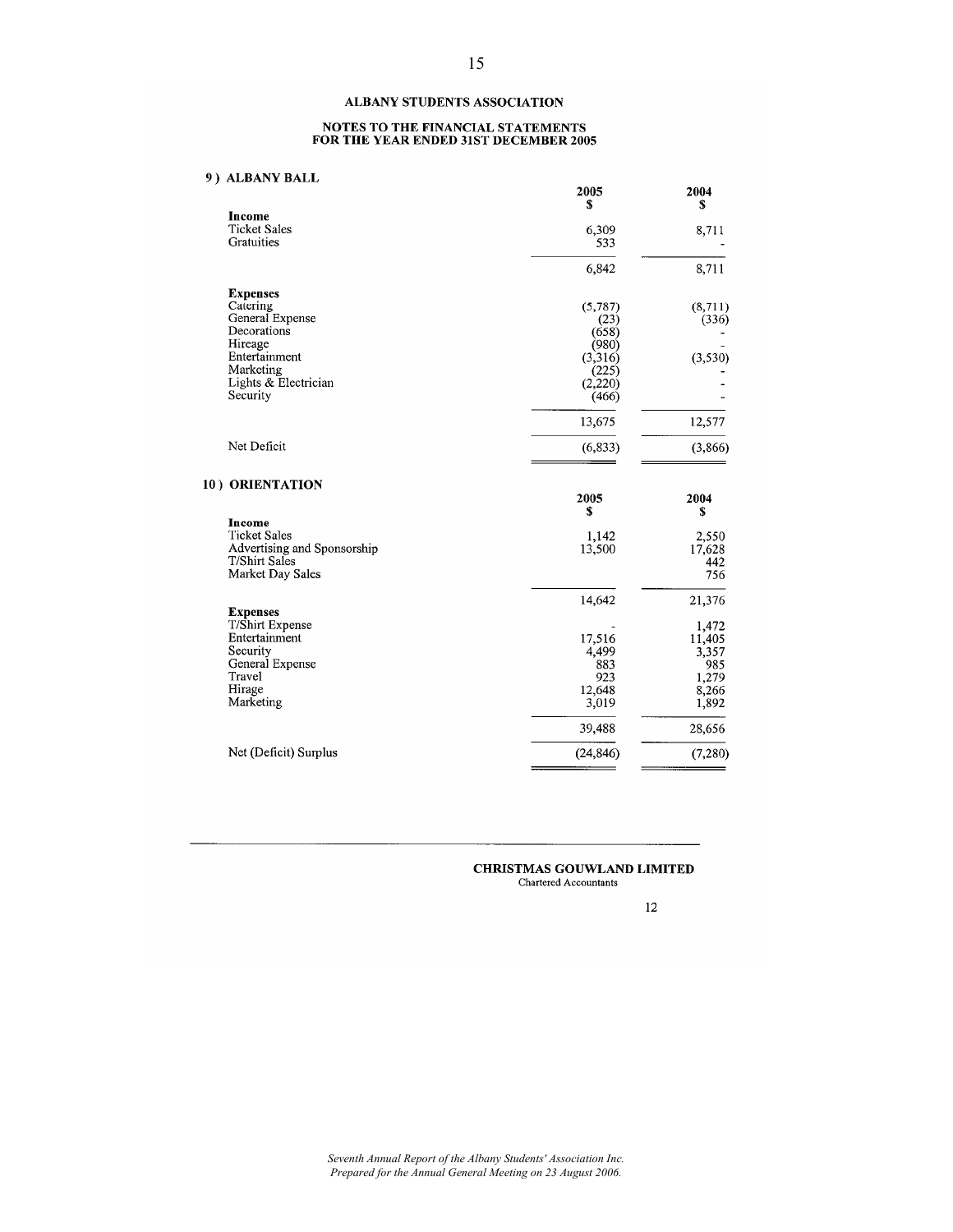### NOTES TO THE FINANCIAL STATEMENTS<br>FOR THE YEAR ENDED 31ST DECEMBER 2005

| 9) ALBANY BALL                                                                                                                             | 2005<br>\$                                                                          | 2004<br>\$                             |
|--------------------------------------------------------------------------------------------------------------------------------------------|-------------------------------------------------------------------------------------|----------------------------------------|
| Income<br><b>Ticket Sales</b><br>Gratuities                                                                                                | 6,309<br>533                                                                        | 8,711                                  |
|                                                                                                                                            | 6,842                                                                               | 8,711                                  |
| <b>Expenses</b><br>Catering<br>General Expense<br>Decorations<br>Hireage<br>Entertainment<br>Marketing<br>Lights & Electrician<br>Security | (5,787)<br>(23)<br>(658)<br>(980)<br>(3,316)<br>(225)<br>(2,220)<br>(466)<br>13,675 | (8,711)<br>(336)<br>(3, 530)<br>12,577 |
| Net Deficit                                                                                                                                | (6, 833)                                                                            | (3,866)                                |
| 10) ORIENTATION<br>Income                                                                                                                  | 2005<br>\$                                                                          | 2004<br>\$                             |
| $T^*$ . Let $\alpha$ . Let                                                                                                                 | 1.1.0                                                                               | $\sim$ $\sim$ $\sim$ $\sim$            |

| <br><b>Ticket Sales</b><br>Advertising and Sponsorship<br><b>T/Shirt Sales</b><br>Market Day Sales                  | 1,142<br>13,500                                  | 2,550<br>17,628<br>442<br>756                              |
|---------------------------------------------------------------------------------------------------------------------|--------------------------------------------------|------------------------------------------------------------|
|                                                                                                                     | 14,642                                           | 21,376                                                     |
| <b>Expenses</b><br>T/Shirt Expense<br>Entertainment<br>Security<br>General Expense<br>Travel<br>Hirage<br>Marketing | 17.516<br>4,499<br>883<br>923<br>12,648<br>3,019 | 1,472<br>11,405<br>3,357<br>985<br>1,279<br>8,266<br>1,892 |
|                                                                                                                     | 39.488                                           | 28,656                                                     |
| Net (Deficit) Surplus                                                                                               | (24, 846)                                        | (7,280)                                                    |
|                                                                                                                     |                                                  |                                                            |

**CHRISTMAS GOUWLAND LIMITED** Chartered Accountants

 $12$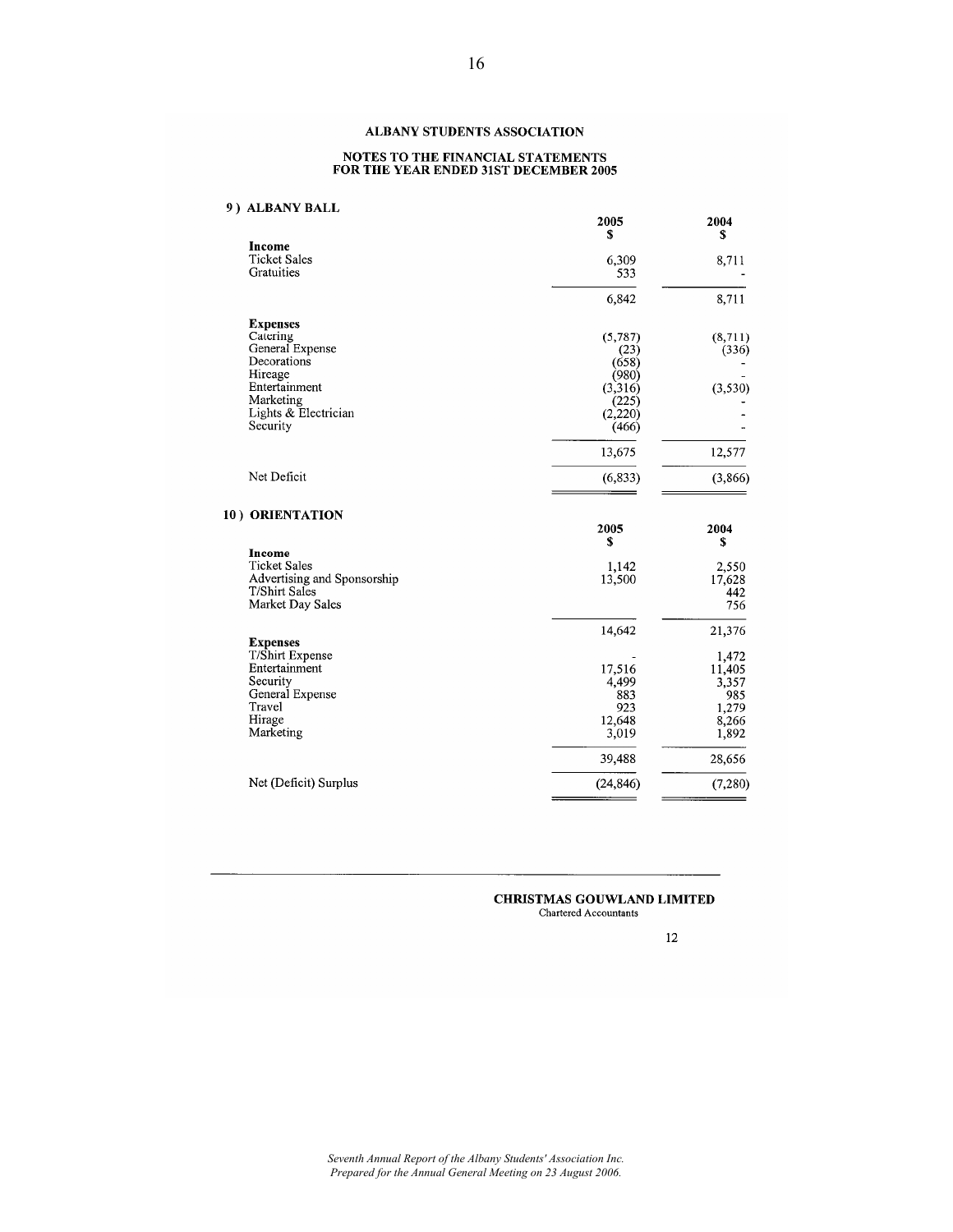### NOTES TO THE FINANCIAL STATEMENTS<br>FOR THE YEAR ENDED 31ST DECEMBER 2005

#### 11) NEW ZEALAND UNIVERSITY GAMES

|                                                         | 2005           | 2004           |
|---------------------------------------------------------|----------------|----------------|
| <b>Accomodation General</b>                             | S              | S<br>(10,670)  |
| <b>NZUSU</b> Registration                               | 2,000          | 15,649         |
| Travel                                                  | (517)          | (46, 872)      |
| Food                                                    | (1, 183)       |                |
| General Expense                                         | (45)           | (1, 579)       |
| Wages                                                   | (2, 496)       | (6,577)        |
| Clothing                                                | (6, 396)       | (6,015)        |
| Telephone<br>Sponsorship Income                         | (1,100)        | (712)          |
| Hireage                                                 | 6,539<br>(44)  | 34.564         |
| Net Surplus/(deficit)                                   | (3,242)        | (22, 212)      |
| 12) SURPLUS FROM PHOTOPROCESSING                        |                |                |
|                                                         | 2005           | 2004           |
|                                                         | \$             | \$             |
| Photoprocessing Income                                  | 2,810          | 5,249          |
| Purchases Photoprocessing                               | (2, 431)       | (4, 406)       |
| Net Surplus/(deficit)                                   | 379            | 843            |
| 13) SURPLUS FROM PHONECARD SALES                        |                |                |
|                                                         | 2005           | 2004           |
|                                                         | \$             | \$             |
| Income Phonecards                                       | 3,435          | 3,320          |
| Opening Stock Phonecards<br><b>Purchases Phonecards</b> | (253)          | (270)          |
| Phonecards Closing Stock                                | (2,697)<br>523 | (2,715)<br>253 |
|                                                         |                |                |
| Net Surplus/(deficit)                                   | 1,008          | 588            |
| 14) SURPLUS FROM CLOTHING SALES                         |                |                |
|                                                         | 2005           | 2004           |
|                                                         | S              | \$             |
| Income Clothing                                         | 18             | 187            |
| Opening Stock Clothing                                  | (263)          | (566)          |
| Closing Stock - Clothing                                | 263            | 263            |
| Net Surplus/(deficit)                                   | 18             | (116)          |
|                                                         |                |                |

#### **CHRISTMAS GOUWLAND LIMITED** Chartered Accountants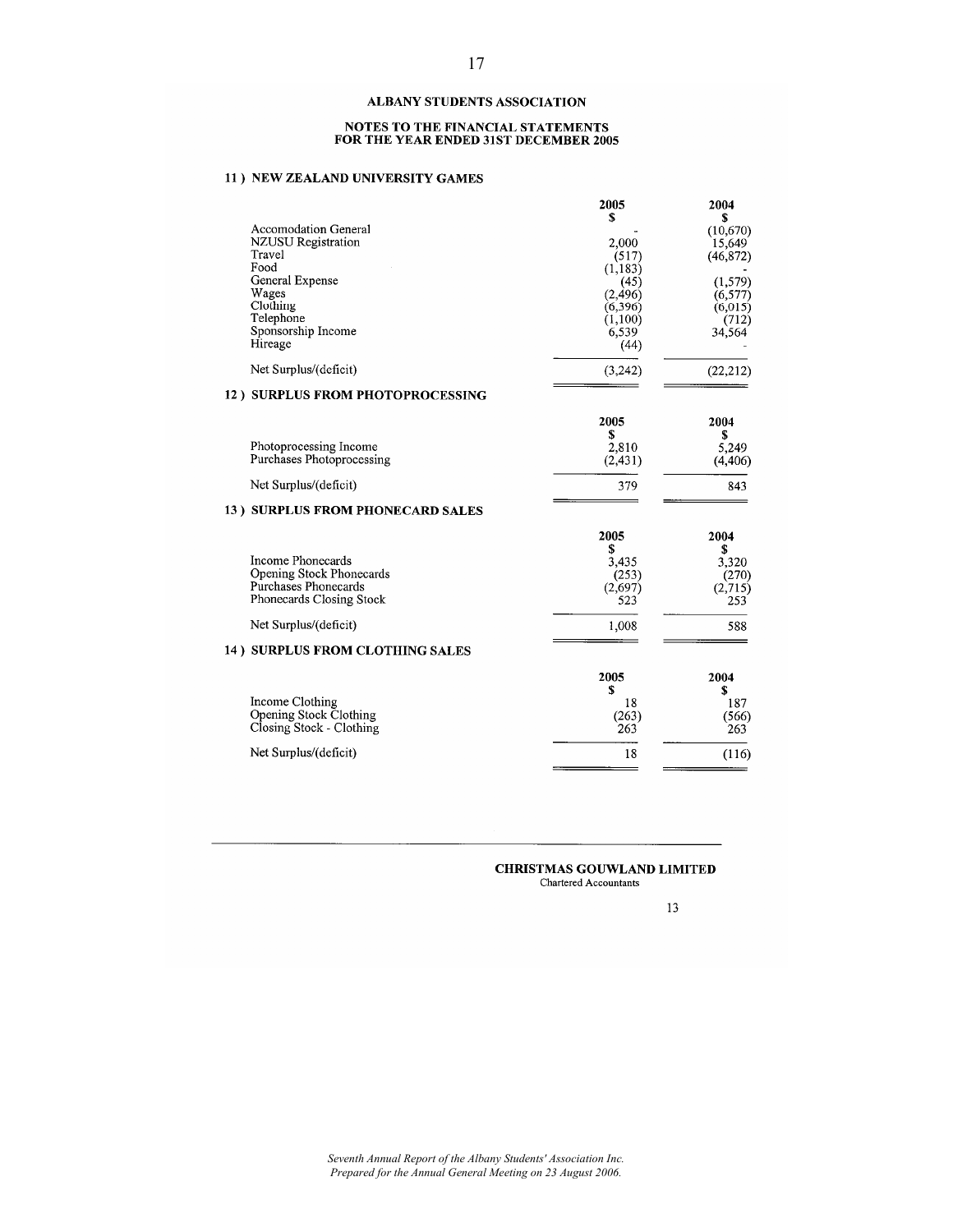18

### NOTES TO THE FINANCIAL STATEMENTS<br>FOR THE YEAR ENDED 31ST DECEMBER 2005

### 15) SURPLUS FROM BAYES BUS TICKET SALES

|                                                                                               | 2005<br>\$                                   | 2004<br>\$                                   |
|-----------------------------------------------------------------------------------------------|----------------------------------------------|----------------------------------------------|
| Bayes Bus Ticket Income<br>Purchases Bayes Bus Ticket                                         | 96                                           | 619<br>(879)                                 |
| Net Surplus/(deficit)                                                                         | 96                                           | (260)                                        |
| 16) SURPLUS FROM BIRKENHEAD BUS TICKET SALES                                                  |                                              |                                              |
| Income Birkenhead Tickets<br>Opening Stock Birkenhead Tickets<br>Purchases Birkenhead Tickets | 2005<br>\$<br>45,497<br>(2,928)<br>(44, 879) | 2004<br>S<br>34,754<br>(1, 156)<br>(35, 289) |
| Closing Stock - Bus Tickets<br>Net Surplus/(deficit)                                          | 4.123<br>1,813                               | 2.928<br>1,237                               |
| 17) SURPLUS FROM RICHIES BUS TICKET SALES                                                     |                                              |                                              |
| Richies Bus Tickets Income<br>Richies Bus Ticket Expenses                                     | 2005<br>S<br>9.635<br>(8,092)                | 2004<br>S<br>3,708<br>(3,027)                |
| Net Surplus/(deficit)                                                                         | 1,543                                        | 681                                          |
| 18) SURPLUS FROM STUDENT DISCOUNT CARDS                                                       |                                              |                                              |
| Student Discount Cards Income<br><b>Student Discount Cards Expenses</b>                       | 2005<br>\$<br>3.529<br>(1,909)               | 2004<br>\$<br>6,377<br>(3,284)               |
| Net Surplus/(deficit)                                                                         | 1,620                                        | 3,093                                        |
|                                                                                               |                                              |                                              |

19) CONTINGENT LIABILITIES<br>At balance date there were no known contingent liabilities (2004 \$nil).

**CHRISTMAS GOUWLAND LIMITED** Chartered Accountants

 $14$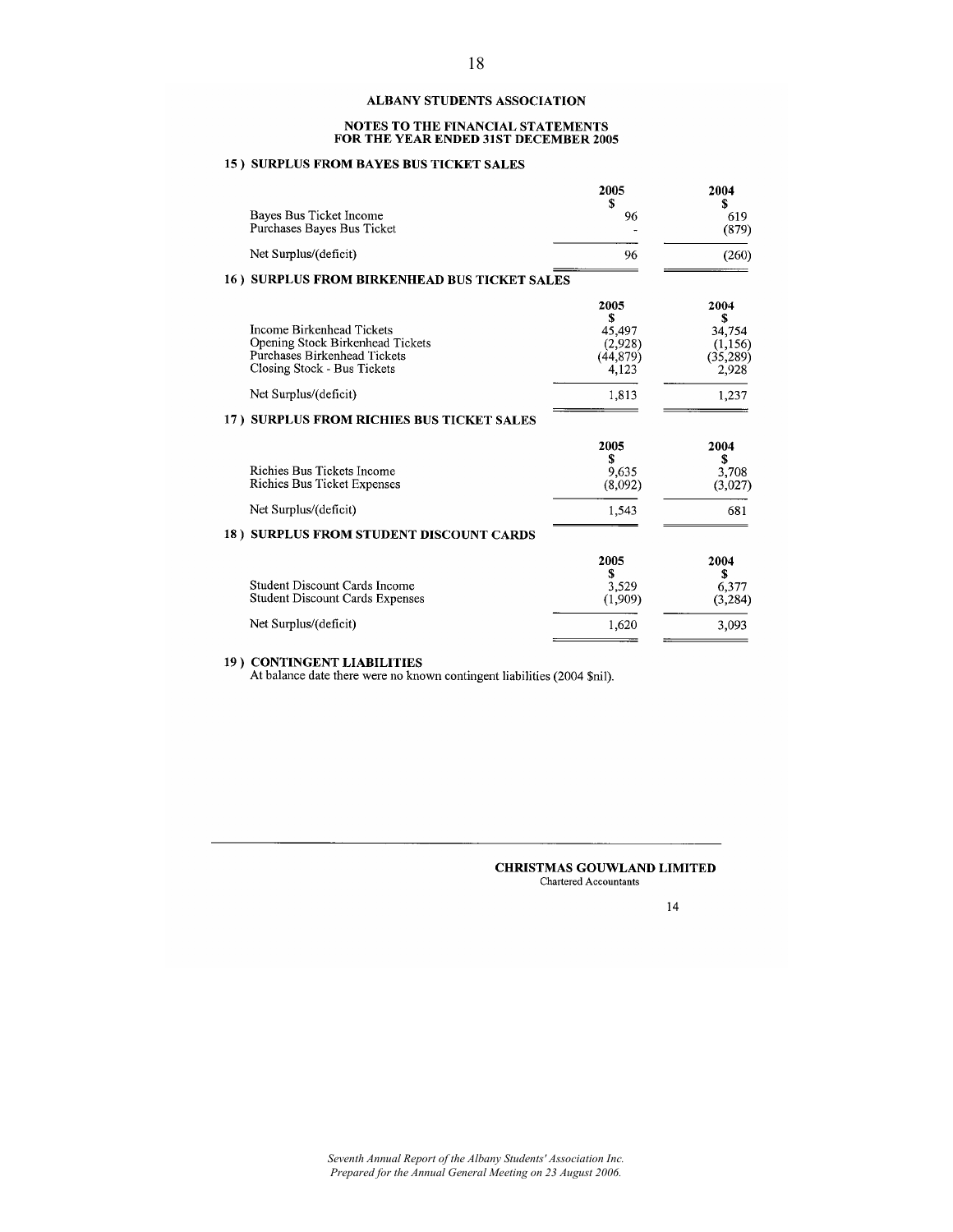### NOTES TO THE FINANCIAL STATEMENTS<br>FOR THE YEAR ENDED 31ST DECEMBER 2005

| 20) CAPITAL AND OPERATING LEASE COMMITMENTS                                               |            |       |
|-------------------------------------------------------------------------------------------|------------|-------|
| <b>Capital commitments</b>                                                                | 2005<br>\$ | 2004  |
| At balance date there were no known capital commitments (2004 \$nil).                     |            |       |
| <b>Operating lease commitments</b><br>Commitments under non-cancellable operating leases: |            |       |
| Current                                                                                   | 4,081      | 3,633 |
| Non-current                                                                               | 138        | 3,330 |
| Total operating lease commitments                                                         | 4,219      | 6.963 |

#### 21) DONATIONS RECEIVED

During the period the Association received Grants from the following organisations:

| Pub Charity        | \$6.539 |
|--------------------|---------|
| NZ Community Trust | \$ 773  |

#### **CHRISTMAS GOUWLAND LIMITED** Chartered Accountants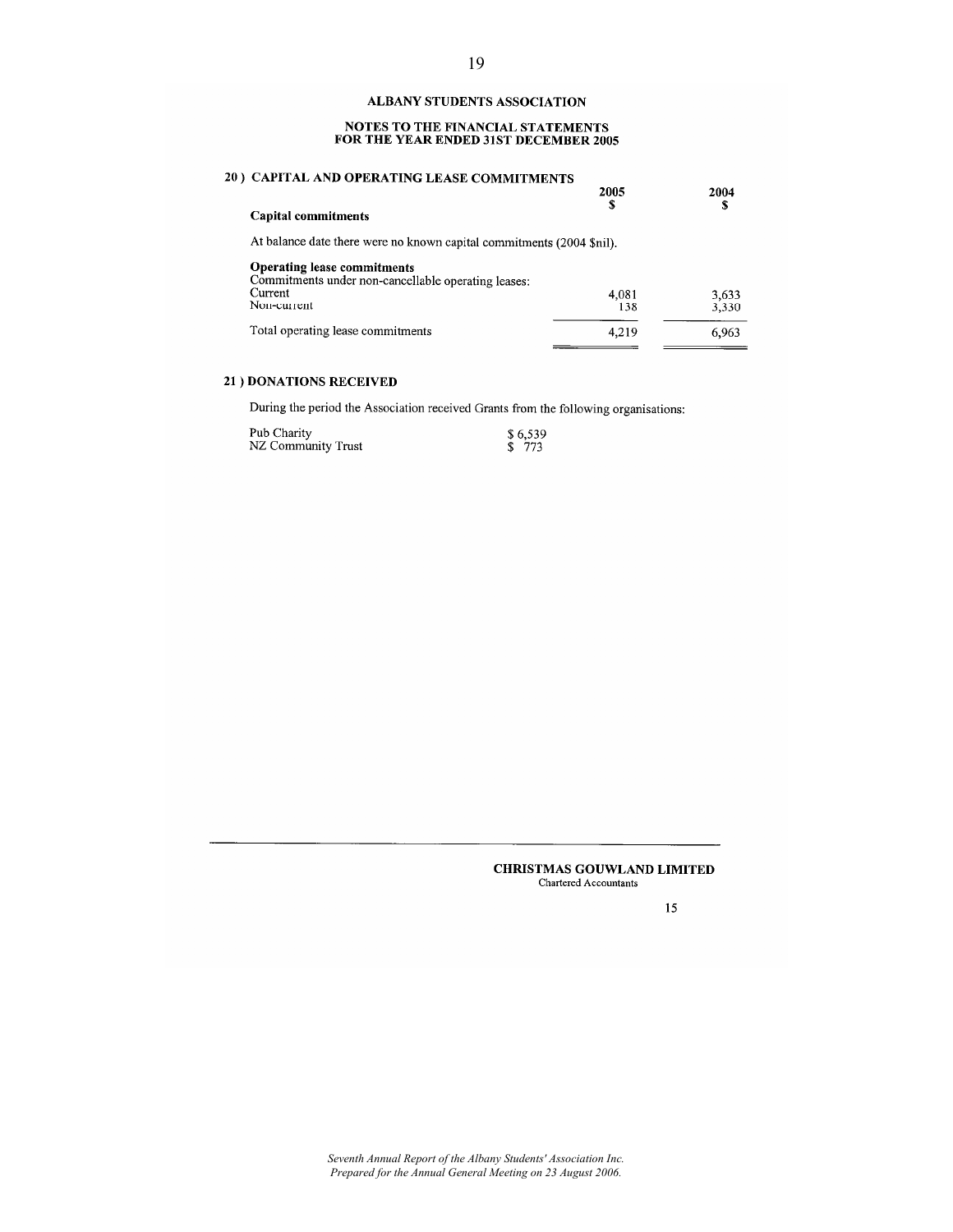### **AUDITOR'S OPINION**

To the Members of Albany Students' Association Inc.

We have audited the financial statements on pages 2 to 15. The financial statements provide information about the past financial performance of the Association and financial position as at  $31<sup>st</sup>$  December 2005. This information is stated in accordance with the accounting policies set out in Note 1 to the financial statements.

#### **Executive Council's Responsibilities**

The Executive Council is responsible for the preparation of the financial statements which give a true and fair view of the financial position of the Association as at balance date and of the results of operations for the year ended 31<sup>st</sup> December 2005.

The Executive Council has determined that the accounting policies used and described in Note 1 to the financial report are appropriate to meet the needs of the members.

#### **Auditors' Responsibilities**

It is our responsibility to express an independent opinion on the financial report presented by the Executive Council and report our opinion to you.

#### **Basis of opinion**

An audit includes examining, on a test basis, evidence relevant to the amounts and disclosures in the financial report. It also included assessing:

- significant estimates and judgments made by the Executive Council in the preparation of the financial report, and
- \* whether the accounting policies are appropriate to the Executive Council's circumstances, consistently applied and adequately disclosed.

We conducted our audit in accordance with generally accepted auditing standards in New Zealand. We planned and performed our audit so as to obtain all the information and explanations which we considered necessary. We obtained sufficient evidence to give reasonable assurance that the financial statements are free from material misstatements, whether caused by fraud or error. In forming our opinion we also evaluated the overall adequacy of the presentation of information in the financial statements.

Other than in our capacity as auditors our firm carries out other assignments for the Association in the area of taxation advice and accounting assistance. The firm has no other interests in the Association.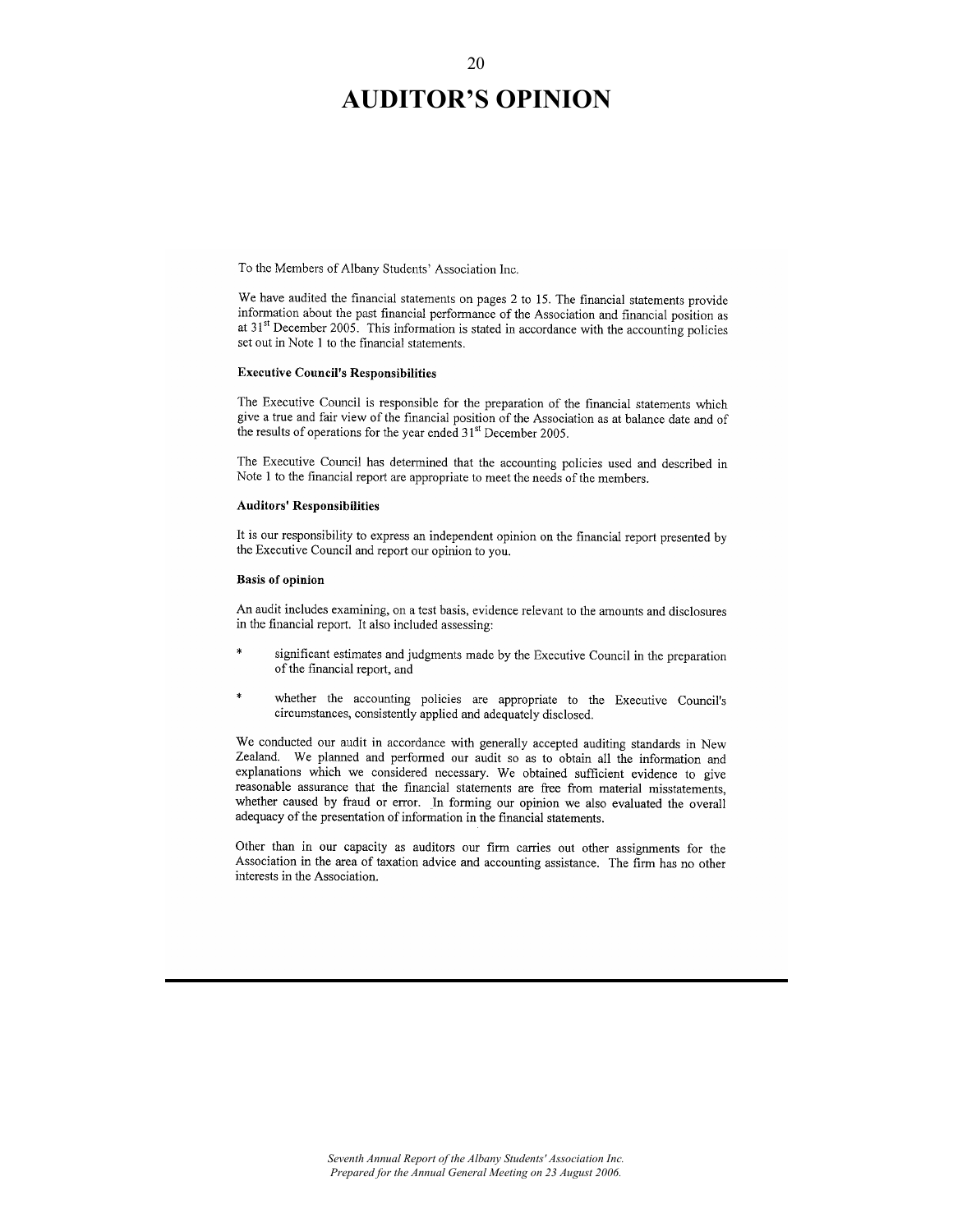#### **Qualified Opinion**

Controls over income from the Bar, Orientation, the ball and other sundry income excluding grants and interest are limited and there are no practical audit procedures to determine the accuracy of the income recorded. In this respect alone we have not obtained all the information and explanations that we have required.

In our opinion except for adjustments that might have been found to have been necessary had we been able to obtain sufficient evidence concerning the income sources referred to above

the financial report on pages 2 to 15 reflects the results of operations for the year ended 31<sup>st</sup> December 2005.

In our opinion the financial report on page 2 reflects the financial position of the Association as at  $31^{\text{st}}$  December 2005.

Our audit was completed on 11 August 2006 and our qualified opinion is expressed at that date.

Chartamer Germandant + 6.

CHRISTMAS GOUWLAND & CO Auckland

K:\TPM\ALB900\ALB900 2005\AR311205.doc

 $-2-$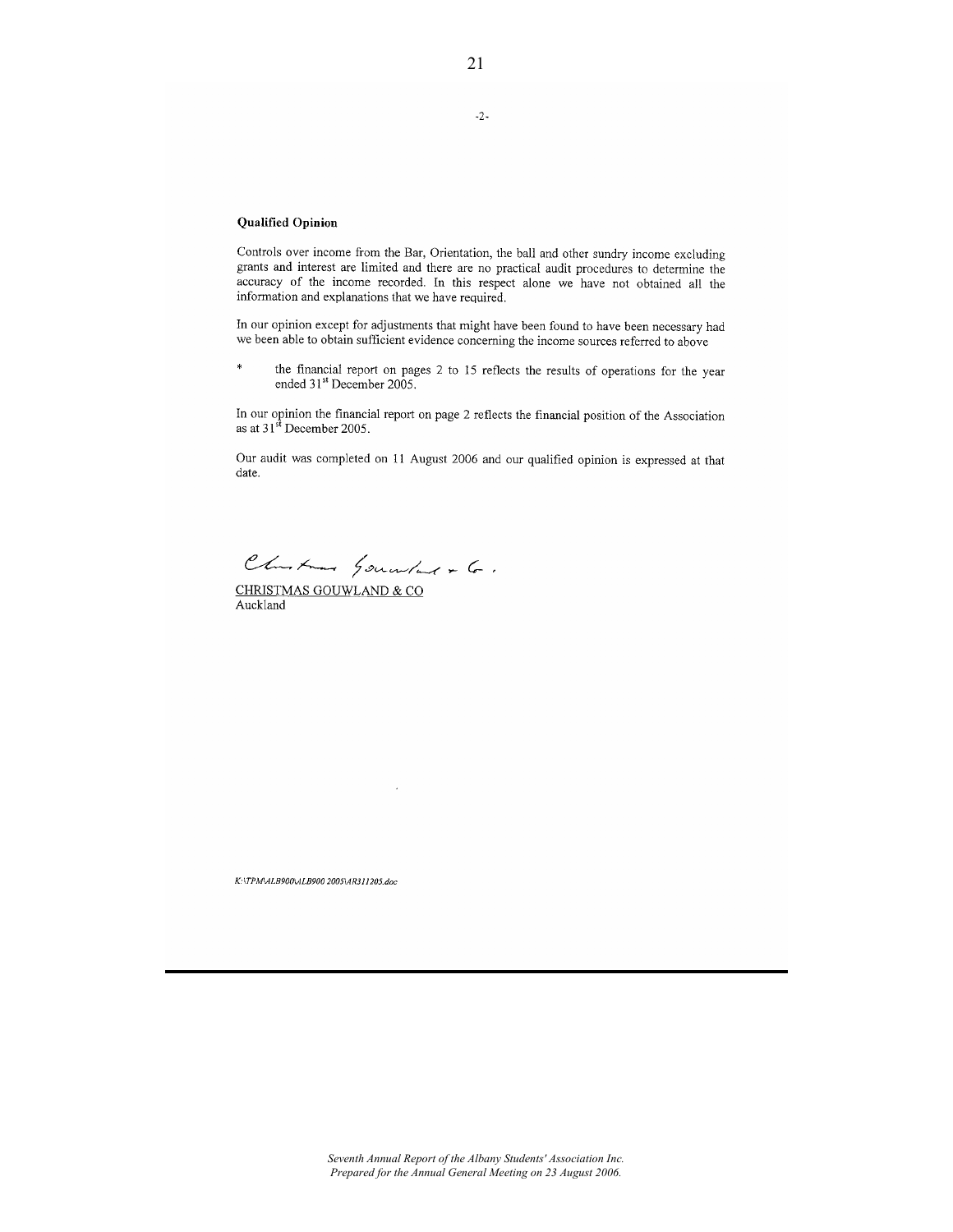### **PRESIDENT'S REPORT**

22

*The President is responsible for overseeing and supervising the administration and effective running of the association. They chair all Executive committee meetings and are responsible for Executive matters in the absence of the Executive. They are an exofficio member of all clubs and societies, a cheque signatory of the association, coordinate the work of the Executive, act as media liaison, and represent the needs and wants of the members to all external bodies.* 

#### **1 INTRODUCTION**

My goals for the Albany Students' Association Inc. (ASA) when I campaigned were to increase communication and student involvement. This meant better communication and co-operation with Massey University Staff, and better communication between our members and the student Executive.

Student involvement is a key issue with the viability of a students' association; the students have to see the benefit of belonging. The ASA provides the necessary tools for students to get involved with student life on campus. The promotion of the events and motivation of students is a big hurdle that needs to be overcome with the dynamic changes from year to year.

One of the major focuses this year has been the completion of the Student Centre business case and building a foundation for successful Orientation programmes on campus. The Orientation festival is a very important showcase for the ASA. If the ASA can not get the students involved during this crucial time, we will most probably not get them involved at Massey at all. The aim for the Orientation is to get students to socialise with the rest of the campus and become part of the student culture.

The Student Centre business case has been progressed to a point where we can submit it to Council next year for approval. At the moment it looks like the Student Centre will be tied in with the Student Accommodation in a type of a BOOT (Build, Own Operate, Transfer) scheme where the developers will have to pay for both and Massey will have to service the loan repayments.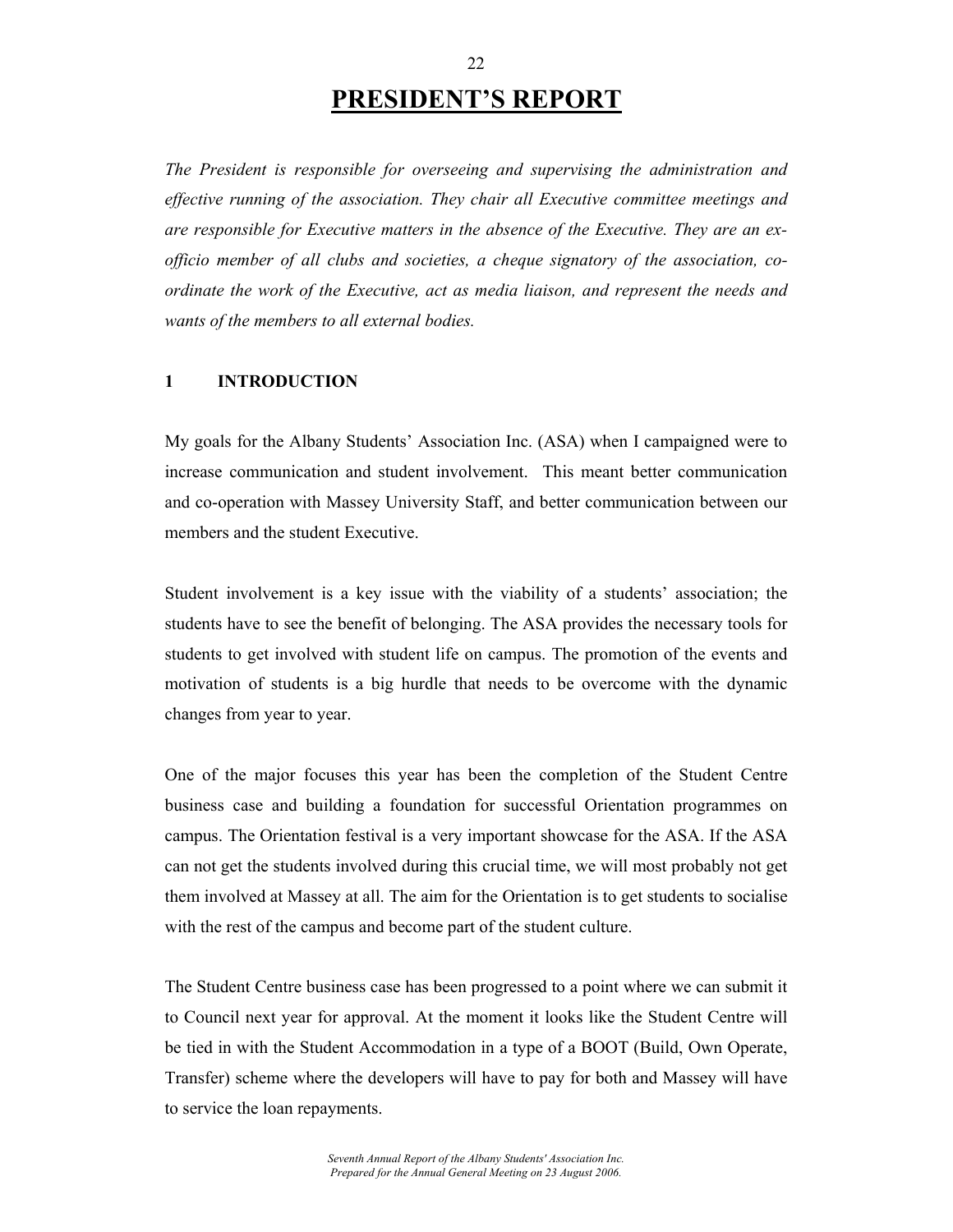#### **2 PERSONAL GOALS**

#### • **Student Centre Building**

The Student Centre will incorporate all student services, ranging from Health and Counselling to Massey Contact and the ASA. This will become the hub of student activities on the main campus and aim to improve student retention, provide the students with activities and social space to congregate after class.

#### • **Open Communication lines between ASA President and Massey Staff**

Communication is one of the key elements of running any successful operation and business. Building the key relationships on campus will assist the President in their position to provide the best possible services for the students.

Throughout this year I had regular meetings with the ASA staff and key Massey personnel to ensure that we can address any issues should they arise before the problem could escalate.

This communication line proved useful when I had to advocate on behalf of student regarding academic issues on campus.

#### • **Restructuring Executive Pay Structure**

Restructuring the Executive pay structure to ensure the exec Executive more accountable for their work has been one of the projects I undertook after I had a thorough understanding of the ASA pay structure's shortcomings.

The Executive will now be paid a proportion of their honorarium for the report they have to write and the rest for services rendered throughout their term as Albany Students' Association Executive through their attendance at Executive meetings..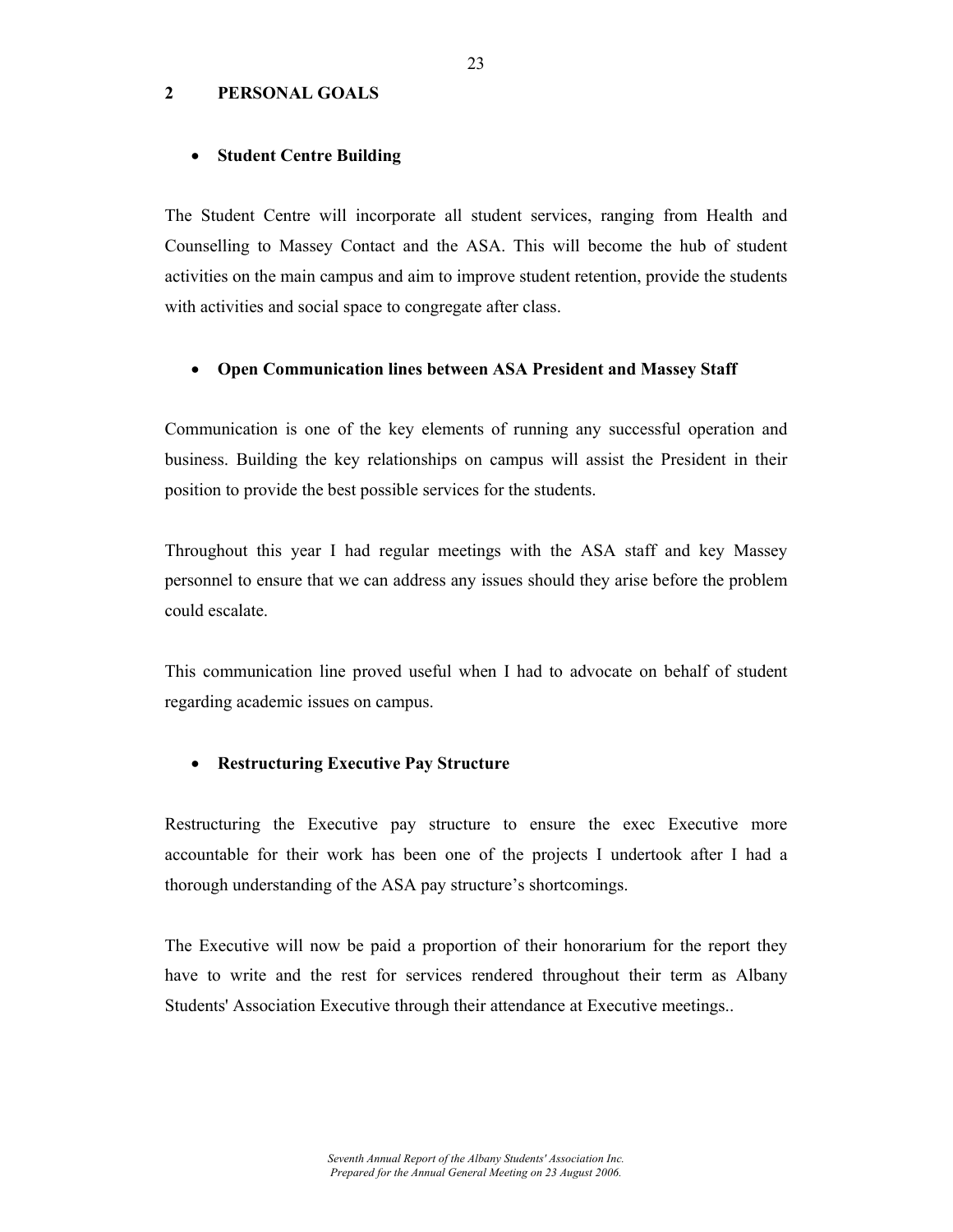Some people will always work harder then the rest of the team members and I would have loved to give some members more for their contribution towards the ASA. This new structure seems a lot more reasonable and I hope that student Executives of the future will see the benefits of the changes.

#### • **Events Calendar for future years**

Students are a peculiar species that does not like change or anything new thrown into the mix. This year we have decided to have a calendar of events set for next year that will be the template for years to follow. This will ensure that even with staff turnover the ASA will be able to provide a consistent events plan for the students.

This calendar of events is not limited to the provision of bar events but also caters for all student groups, regular sporting events organised by the Clubs' Development Officer position that will hopefully start mid-way through 2006. The cultural events are set at one per semester and regular Wednesday entertainment has been planned.

These regular events will improve the student retention during day time; giving the students a reason for staying on campus, as well as the opportunity to mingle with fellow students and get involved with the student culture and help build traditions on the Albany campus.

#### • **Creating traditions on Campus**

The key to creating a student culture or life on campus is to get a large number of first year students involved during Orientation. The ASA needs to focus on this group and motivate them to participate in the entire campus event's calendar. They can be seen as 'rent a crowd'. With a large number of active first years on the campus, more of their friends will come to the events. This is the first stage of creating traditions and culture. The second stage is to keep the group interested for the rest of the year with a steady number of events. If this plan is executed correctly you will have a large number of second years the next year that will be involved on campus that will help to motivate the rest of the student population. This exercise should be done every year.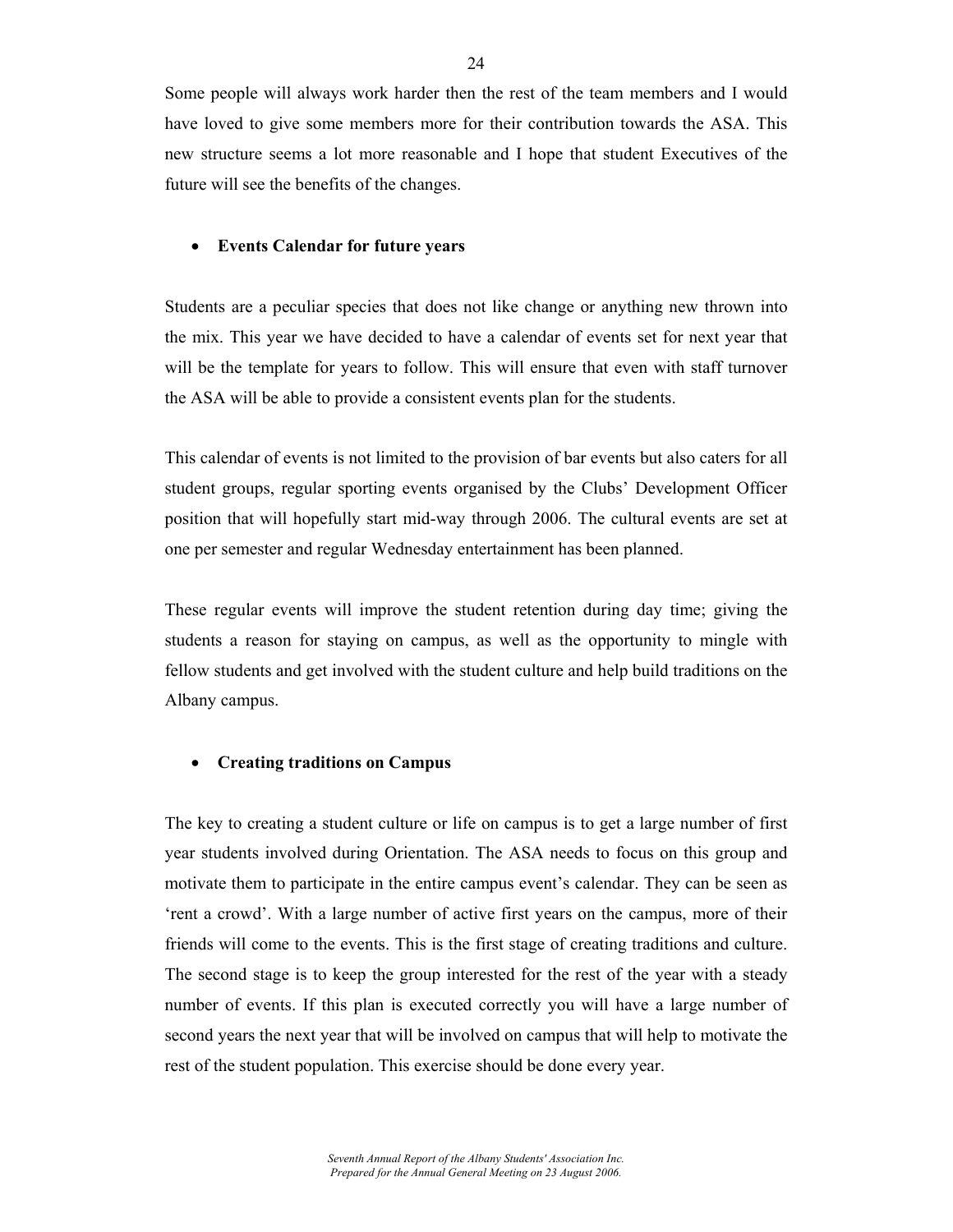When a year is skipped all the hard work from the previous years are a waste, you only need one year / Orientation to lose the students. It will take between two and three years to get a large number of students involved on campus.

With the USNZ University Games, we have seen a slow increase in student participation. The assumption is that the numbers will increase each year until we will hit critical mass.

With the joint new Clubs' Developments Officer initiative planned for 2006, more and more clubs should survive from year to year. Clubs can be the central point of student life, participation and culture and will to keep the students motivated throughout the year.

### • **Sporting days between different Massey teams**

There has been an informal discussion between the Massey campuses (Auckland, Palmerston North and Wellington) regarding the possibility of having an annual sporting event between the campuses.

This is something I would like to see happen once the Albany campus has a full time Clubs' Developments Officer to encourage the students in intercampus sporting and cultural events of this type and to ensure a degree of continuity from one year to the next.

#### • **Orientation budget from the University**

The University can see the benefits from the Orientation, but still believes it is a service that the Students' Association should provide. This attitude is slowing changing however with the recent appointment of an Orientation Retention Coordinator position that is set to concentrate on reversing trends associated with retention while acting as a focal point for organisation of Induction Day resources and information for the University Academic Staff.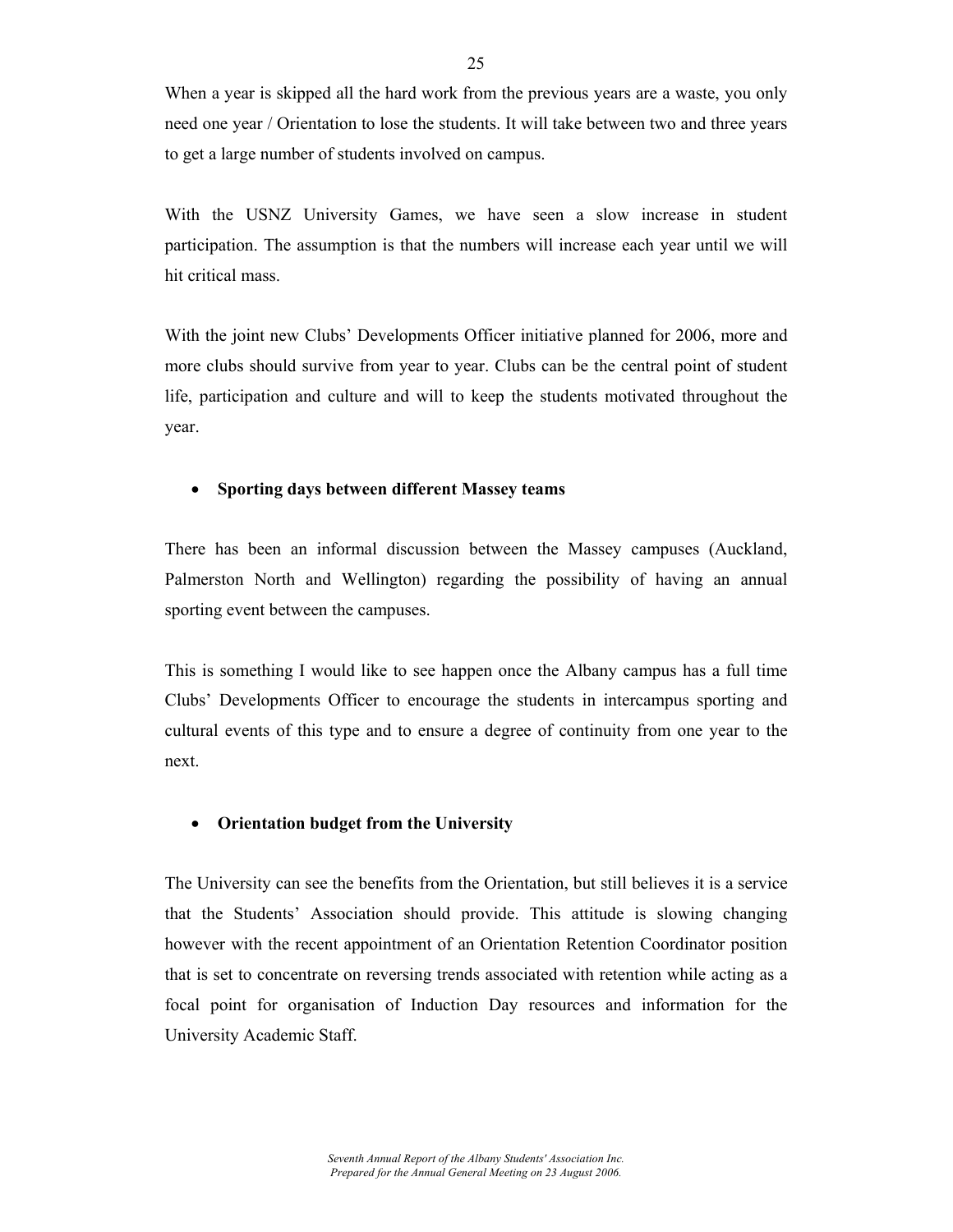26

#### • **Remove Towing from campus with the introduction of clamping**

After many meetings with the University and its contractor, Campus Security NZ Ltd., towing will be used as a last resort and clamping introduced in the first half of the second semester. This will have a double benefit – first to reduce the amount of money a student would be charged for breaching the parking rules and regulations and second to keep the income generated on site and within the system as opposed to sending it off to the likes of a towing company.

This will hopefully stop students from misusing the carpooling car parks and disability parks in front of the Atrium building.

#### • **Employment of fulltime bar manager**

I was very happy to be part of the process for selecting a replacement full-time Bar Manager for the ASA Evolution Bar. I would like to formally welcome Sikander Gore to the team and believe that his hard work will reverse the bar's fortunes and provide a better overall service to the members.

#### • **ASA Signs around campus**

One ongoing task will be to raise the student awareness of the ASA and what the ASA does for its members. This will occur through a consistent marketing programme incorporating more permanent and quality signs advertising what is that that the Association provides to the membership through its Advocacy, Representation and Services.

#### • **Bar Signs**

The erection of a permanent Evolution Bar sign for the front of Gate 4 is a priority that has been passed to the Bar Manager and should be in place by the start of Semester One, 2006.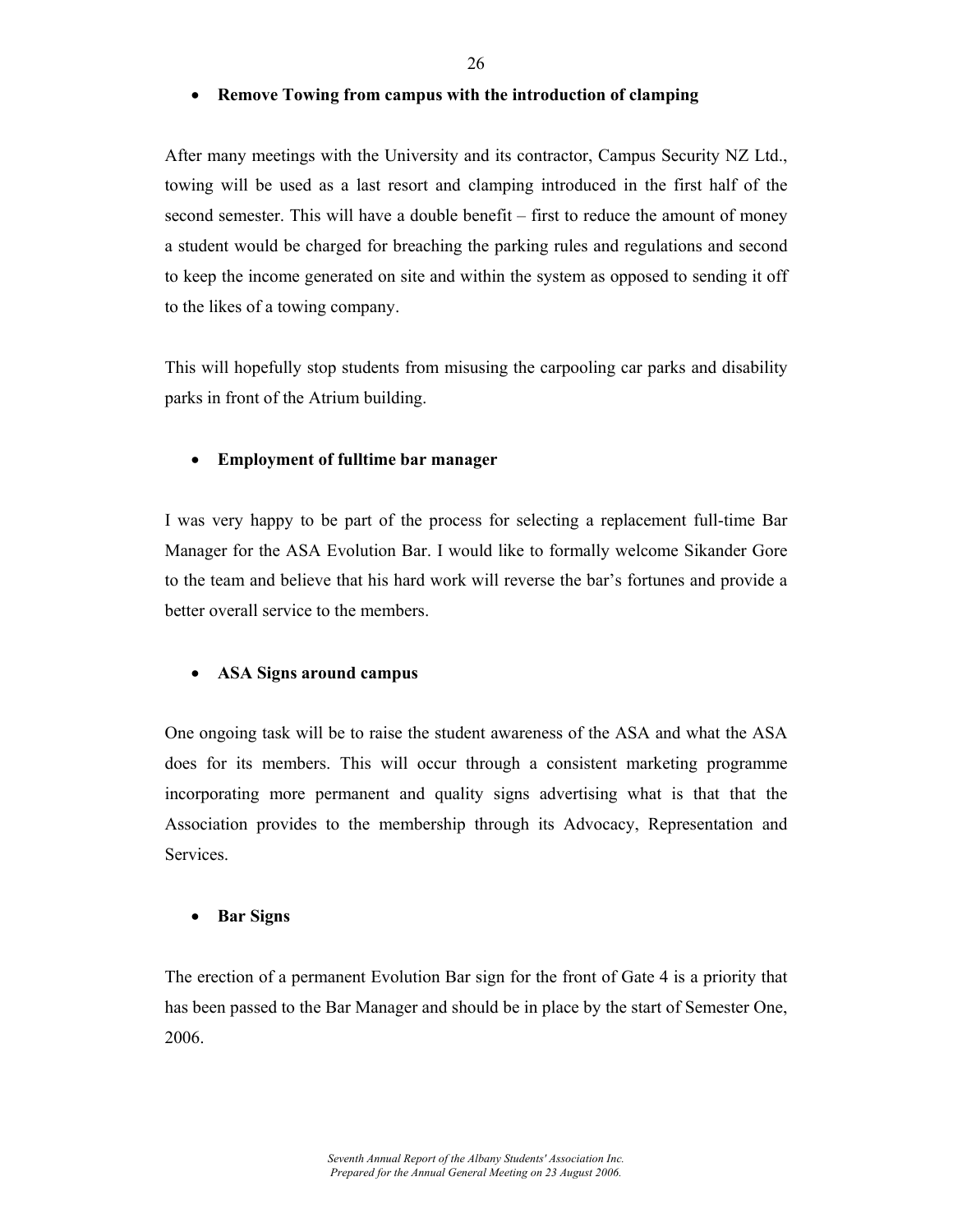#### • **Advocacy Services**

We have employed an Advocacy Coordinator that will advocate on the behalf of students suffering from hardship or experiencing an academic grievance. This is another service area that has suffered due to the Association's size but which we are keen to see up and running and supporting the student base in 2006.

### • **Raising the students' political awareness**

During this year I have been shocked to see the apathy towards the student cause. Students will not even fight for their own rights never mind anybody else's. I can only hope that the students will change once they start working full-time and ask whether their taxes are being spent wisely.

### • **Executive Committee Meetings**

We have discussed various issues this year ranging from employment of extra staff to the restructuring of the exec pay structure for next year.

#### **3 COMMITTEE MEETINGS**

The are the various University-based committees that met at least once per semester, if not more frequently, to discuss issues of relevance to Albany students' care, welfare, well-being, academic support structure, needs and wants and of which I was a part. Some are so broad and complicated that I only mention events of significance that arose over the course of my participation.

#### • **Albany Academic Committee**

This committee involves senior academic and academic services staff meeting to discuss an Albany perspective to issues facing the University. The Deputy Vice-Chancellor (DVC) Chairs this meeting and reports on matters of significance either through Academic Committee or directly to Council. For example, one of the major factors affecting Albany is the development of a particular academic programme that will integrate with Massey's overarching plan for delivery at each campus.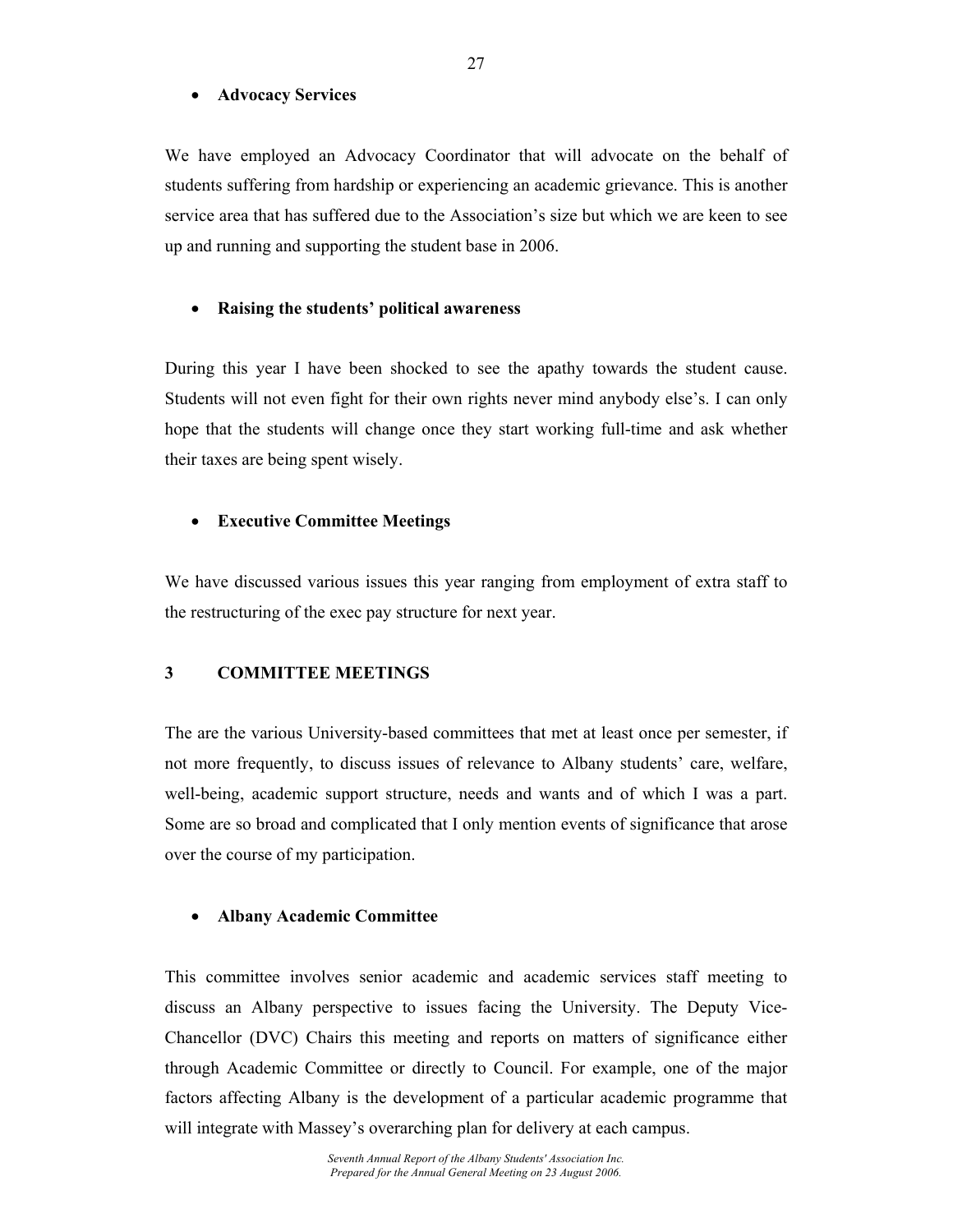#### • **Academic Board**

This committee involves senior academic and academic services staff meeting to discuss a Massey perspective to issues facing the University. The meetings are being held monthly on the Palmerston North campus.

#### • **Te Whanau Uruuru Tau**

This meeting discusses the development of Maori specific initiatives on the Albany Campus. While I have been involved, ASA normally defers the issues associated with Maori protocol to our sister students' association, Te Waka o Nga Akonga Maori Inc. (TWONAM) for its representatives to monitor and will act on recommendations that they might make in relation to the development of policy and its implementation by Massey as appropriate. Recent senior appointments through the Deputy Vice-Chancellor's Office, for example, have created some tension within the Maori Studies department, its students and TWONAM that it is hoped will be quickly worked through and which should be monitored over the course of the upcoming year.

#### • **Albany Quality Group**

This committee looks after the quality of services provide for the student at the Albany Campus, meets infrequently over the course of the semester and is chaired by the Regional Registrar.

#### • **Disciplinary Sub committee**

This committee is the sub-committee of the University Council and is responsible for hearing Disciplinary issues relating to students study at Albany. I have been discussing some options with the Deputy Vice-Chancellor to implement the disciplinary policies at full or to introduce a fine systems to ensure the quality of the degrees that is still offered at Massey University. This is currently under consideration as part of the annual policy review.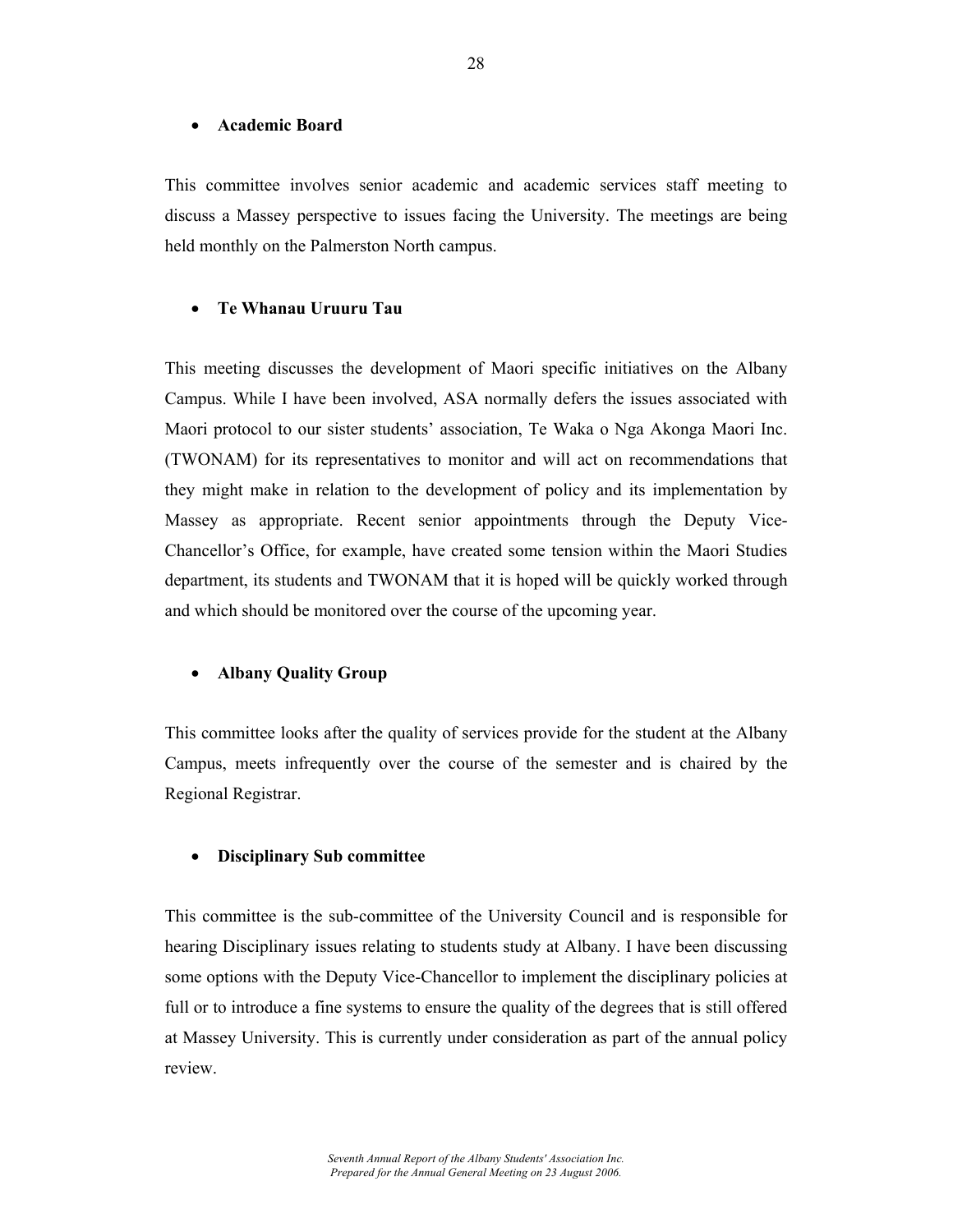#### • **International Advisory Committee**

This committee looks into the needs and welfare of our international students. This year we have had to look at the insurance polices that Massey want to introduce on our students to ensure that they are meeting their pastoral care requirements as set through the Ministry of Education. Otherwise, international students end up being treated as cash cows and Massey consequently needs to be careful not to be too reliant on the growth of international student numbers. This situation is being mirrored in the secondary as well as tertiary sector.

#### • **Graduate Student Advisory Committee**

This committee looks after our graduate students that return to Massey to study. They ensure that all the services that are required by this group of students are catered for. One of the major issues that came up this year was the closing of University during the summer break. Post-Graduate students felt that they needed the extra time and services to work on their studies and so petitioned the University through us for an increase in access over these periods.

#### • **Pacific People's Advisory group**

This meeting discusses the development of Pacific Island student-specific initiatives on the Albany Campus. It seeks to answer, for example, how Albany can provide all the services that are needed for this particular group of students? It also incorporates some of the planning for the Pacific Island Graduation Dinner and celebrations – one of the most anticipated celebrations of the graduation calendar.

#### • **Marketing and Recruitment Committee**

This meeting discusses the progress and development of recruiting students to the Albany Campus. Albany campus has seen a growth in school leavers and we want to improve on this trend with an overall growth of 6%, however there has been a downturn in enrolments across the tertiary sector, due in part to a drop in international students, but also to retention issues, and an increase in part-time numbers to the campus.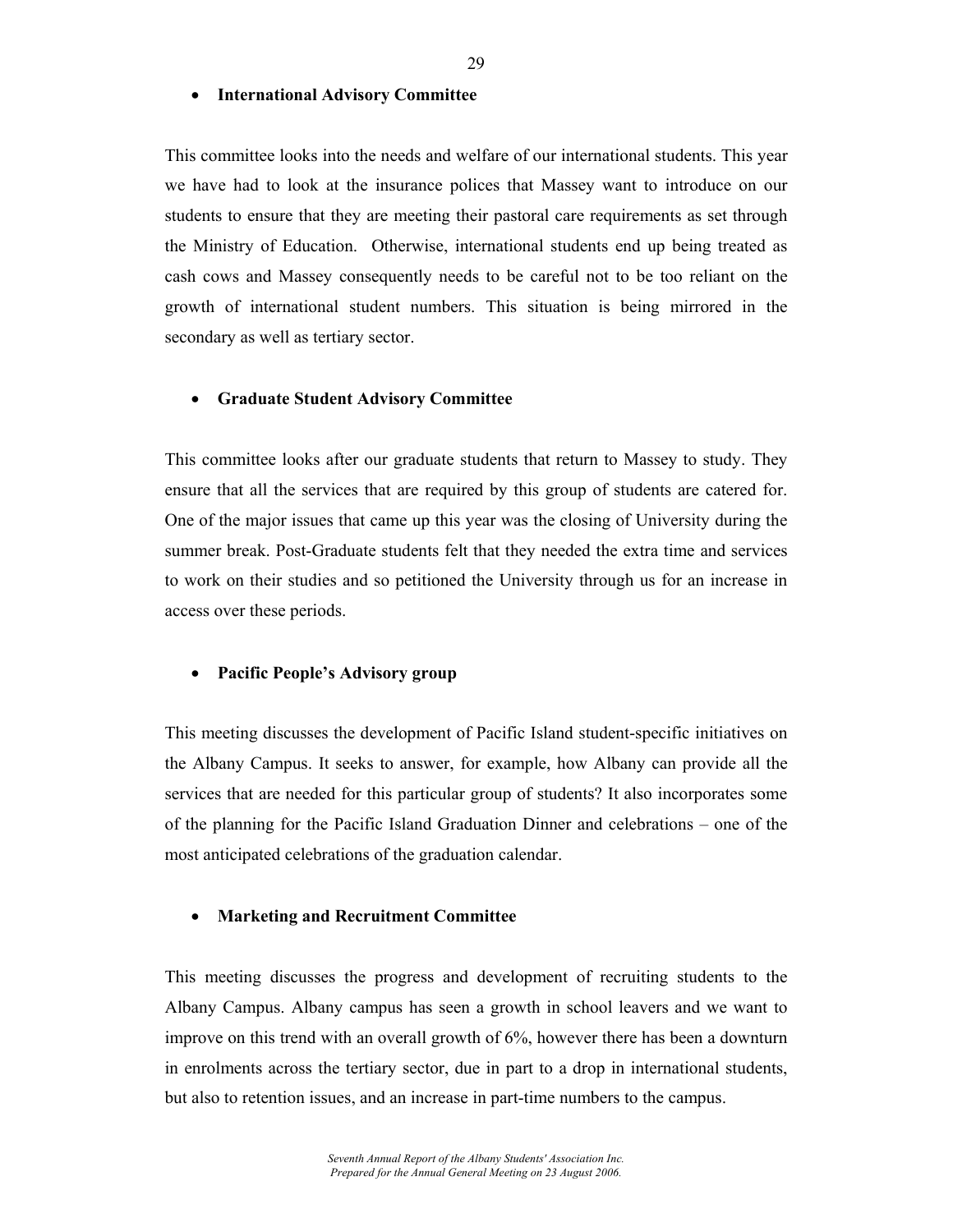#### **4 NATIONAL REPRESENTATION**

#### • **Student Job Search (SJS)**

This year I attended meetings with SJS regarding their service level delivery at Albany. With national council deciding to give the much needed funding for the North Shore I have been talking with SJS and University staff to ensure that Albany does have an SJS office to cater for our students next year. Since the budget was set so late in the year it will be the task of the incoming President to ensure that SJS does deliver what has been promised in terms of an on-campus service centre to assist in student enrolments at Albany and reverse a deteriorating trend of placements.

#### • **University Sport New Zealand (USNZ)**

This national body is responsible for all the sporting needs that students will require. We have been discussing how Albany can promote more clubs at campus; clubs will help create a student culture and life on campus. USNZ have offered their help in regarding to training and assisting our Clubs' Development Officer in setting up clubs. They have provided us with information concerning suitable job profiles and are prepared to assist in selection processes once budgets and planning is confirmed with Massey.

#### • **New Zealand University Student Association (NZUSA)**

NZUSA are looking after our National politics and doing research for our students. They coordinate national campaigns including polling the various political parties to ensure that they maintain and develop student-friendly policies. The re-election of the Labour-led coalition helped guarantee the elimination of interest on student debts and will be a small stepping-off point for returning the tertiary sector to a position that is equitable for the majority of people wanting to take advantage of training and advancement.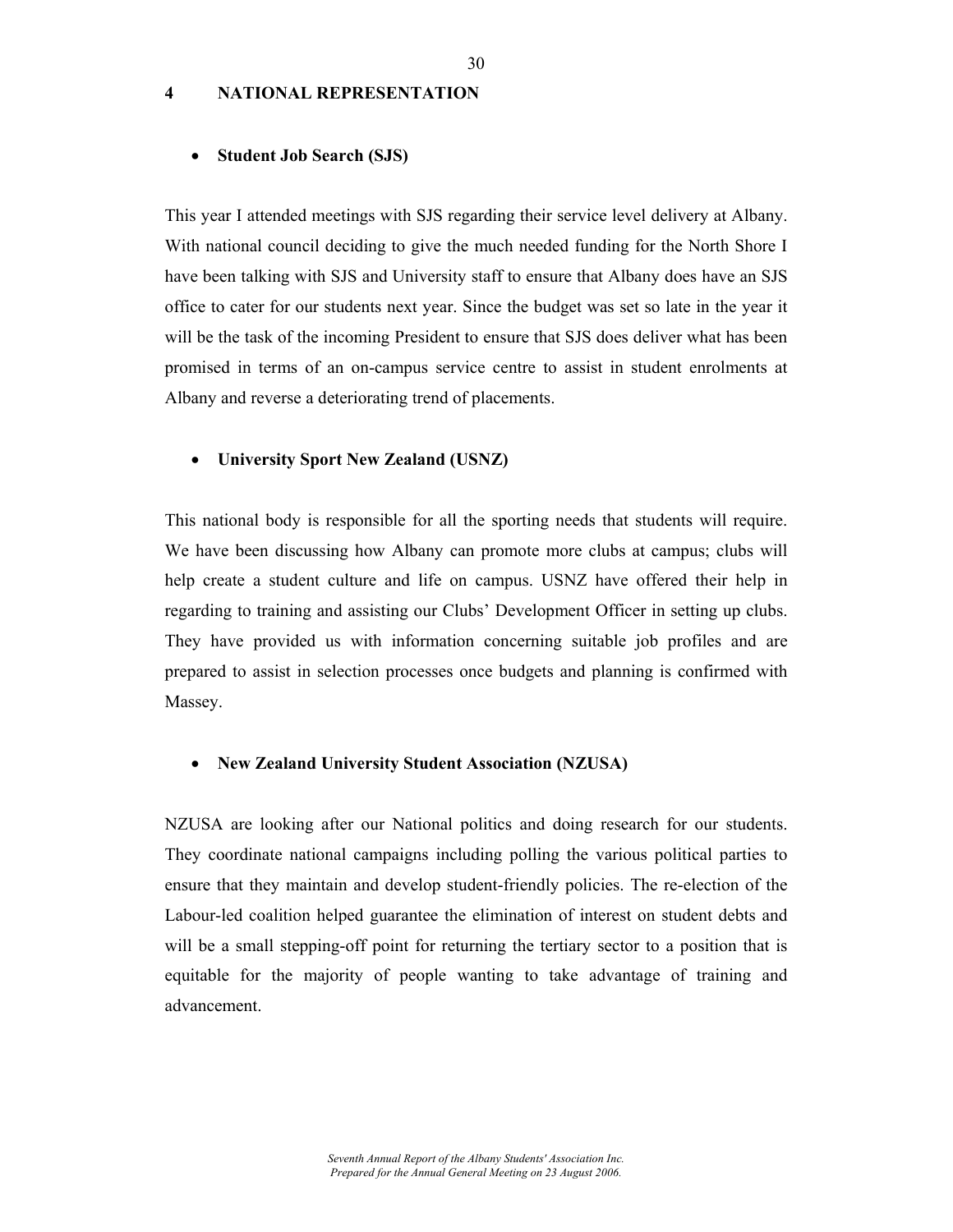#### 31

#### • **Massey University Student Association Federation (MASAF)**

MASAF are the board of the different Massey University student's associations. I attended monthly meetings with MUSAF where we discussed what was happening on each of the campuses and what needs to be supported at Massey Council: fee setting, academic programme development, capital expenditure, and the University budget. This also serves as a planning meeting for University-wide strategies and keeps each Association in touch with its compatriots.

#### **5 SPECIAL PROJECTS**

My main focus has been on the development of the student centre business case this year and I have been part of the working party that reports to the Regional Registrar as convenor under a set of terms of reference approved at Council. We were tasked to complete a business case and design brief that accurately reflects the need for the centre and its user groups and to provide Council with a series of options that it can consider when reviewing the 5-year capital development programme for the campus. This structure will need to compete for limited resources on a campus that desperately needs more teaching facilities (soon to be met by completion of the Neal Waters Teaching Complex), more library facilities (stage 2 of the library development is 6 years behind schedule), and suggested projects as diverse as provision of a pan-Maori marae and a Science and Technology Centre with full wet-labs. Each structure comes with a multimillion dollar price tag and the competing priorities of the University academic and administrative staff will be interesting to compare against all the positive noises that have been made over the need for campus culture and retention of students when focussing student-related services into one building seems to make the obvious direction to proceed.

This year we have focused again on the political side for our major special project. Since it was an election year we organised a political debate to inform students on political issues and extended invitations to each of the major political parties to appear on campus and enter into a debate on issues of relevance.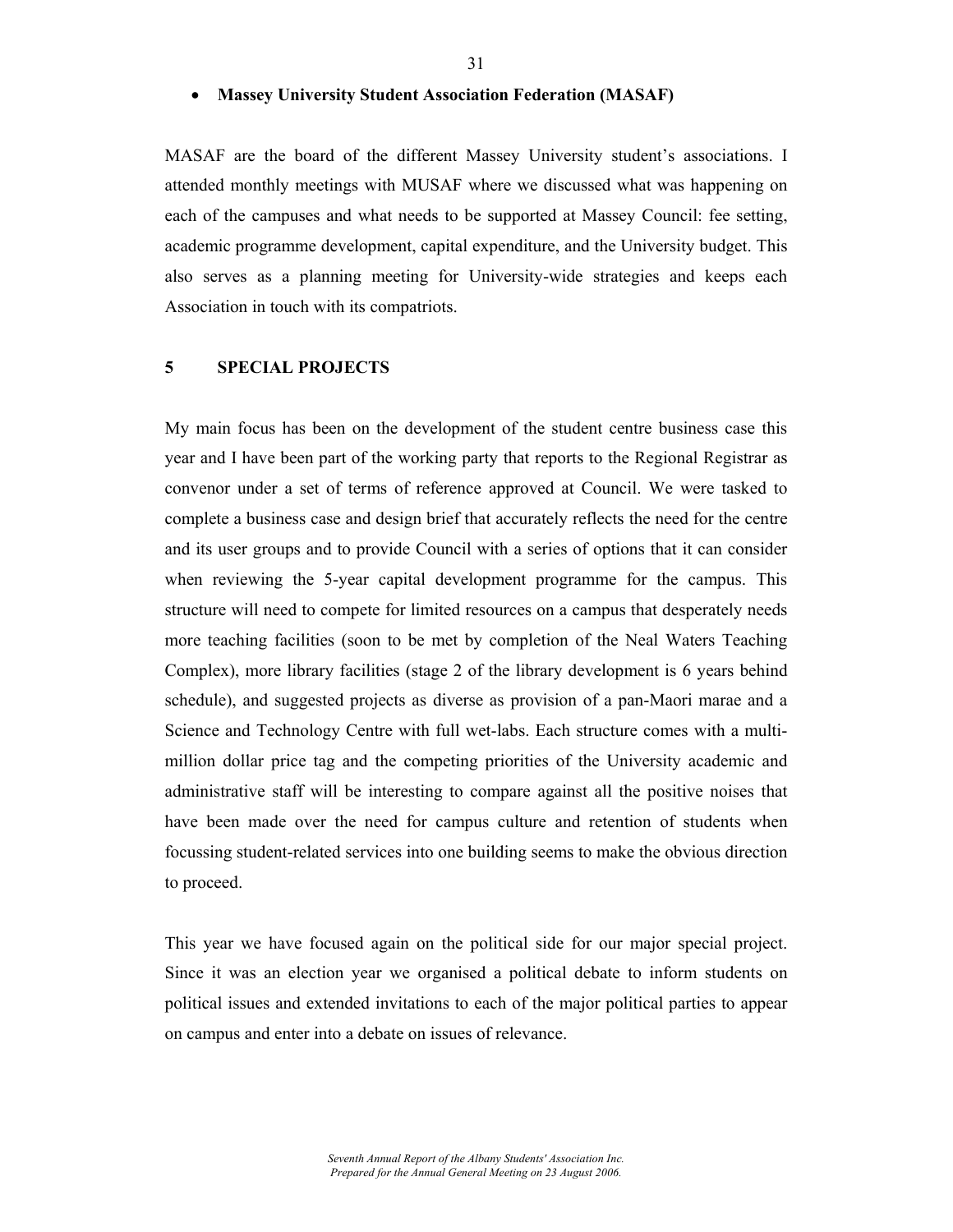Secondly, we started a Bar Squad with Executive member, Adele Adamson taking the leadership role for this small working party. The aim for the Bar Squad was to improve and promote student life on campus through use of the facilities that we have been building gradually in our Building 96 and Evolution Bar. The programme was very successful with flow-on benefits such as learning how to best manage volunteers and building up of a volunteers' database.

From an environmental perspective, we have made headway with the car pooling programme and more and more students are getting involved with the concept. We are working to a future where all car parks in front of the Atrium will be used for car pooling, but first we need to provide the University with evidence that a managed system of priority car parks for persons who are willing to pool their resources will be a successful initiative that can be grown and supported from one year to the next.

#### **Final Statement**

I would like to thank my whole ASA team for a wonderful year. Without the help and support from each and every one of you, this year would not have been possible.

**Johann Bondesio President 2005**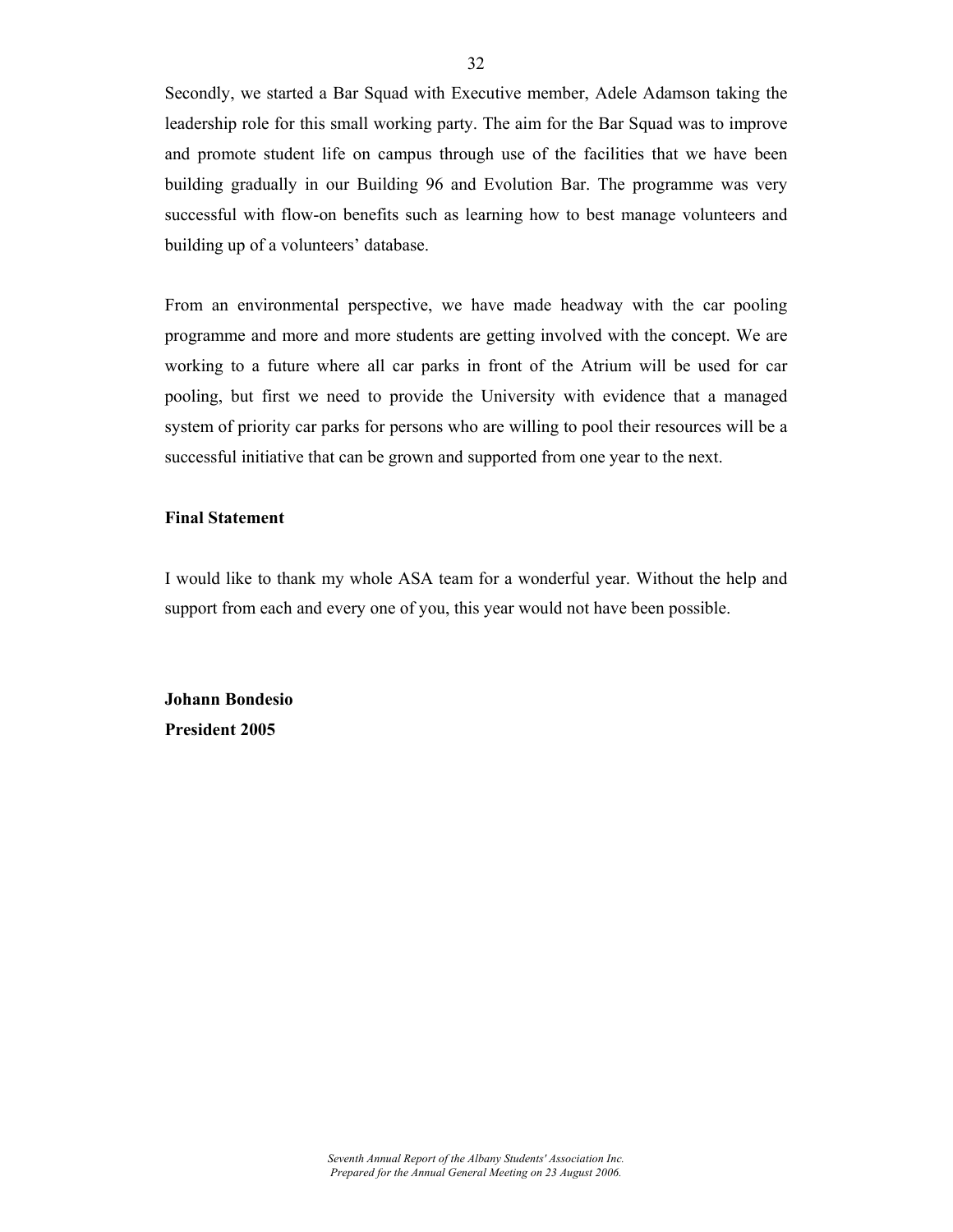### **MANAGER'S REPORT**

*The General Manager's area of responsibility extends to the management of the Association's various services. He reports directly to the Executive Committee who set policy for him to implement and provide direction through the setting of the annual*  budget. He oversees staff appointments and ensures that the Association meets it *financial, legal and statutory requirements. He reports all this information back to the Executive Committee either through the President or directly. He also co-ordinates all the administrative and clerical support systems for all services and for the Executive Committee and devises and implement strategies to improve service provision at Albany.* 

#### • **Introduction**

The staff base for the Association grew considerably, as our size began to allow for more services to be provided by full-time Staff members as opposed to on an ad-hoc basis by mainly volunteer student Executive. We employed a Bar Manager whose experience made an immediate beneficial impact on the operation of this service area, and we consolidated our advocacy services through the addition of an Advocacy Coordinator. The benefits from these two new persons will not be felt for a further year, but the facility to have them in the first place will be of major benefit to the members long term.

Significant progress was also made towards the development of the Student Centre Building with completion of a draft Business Case and Design Philosophy in accordance with the terms of reference set down by Council and with our Regional Registrar as committee Convenor. This is the first step in a long and complicated process that will extend well into next year before the work is consolidated into a proposal that is acceptable to the Deputy Vice-Chancellor, Auckland, prior to him sponsoring it to Council. Initial estimates based on a plan to 'future-proof' the structure and provide a "one-stop shop" for student services to the campus, means that the building could cost anywhere from \$13M - \$17M with significant implications for the University, the Association and future budget planning.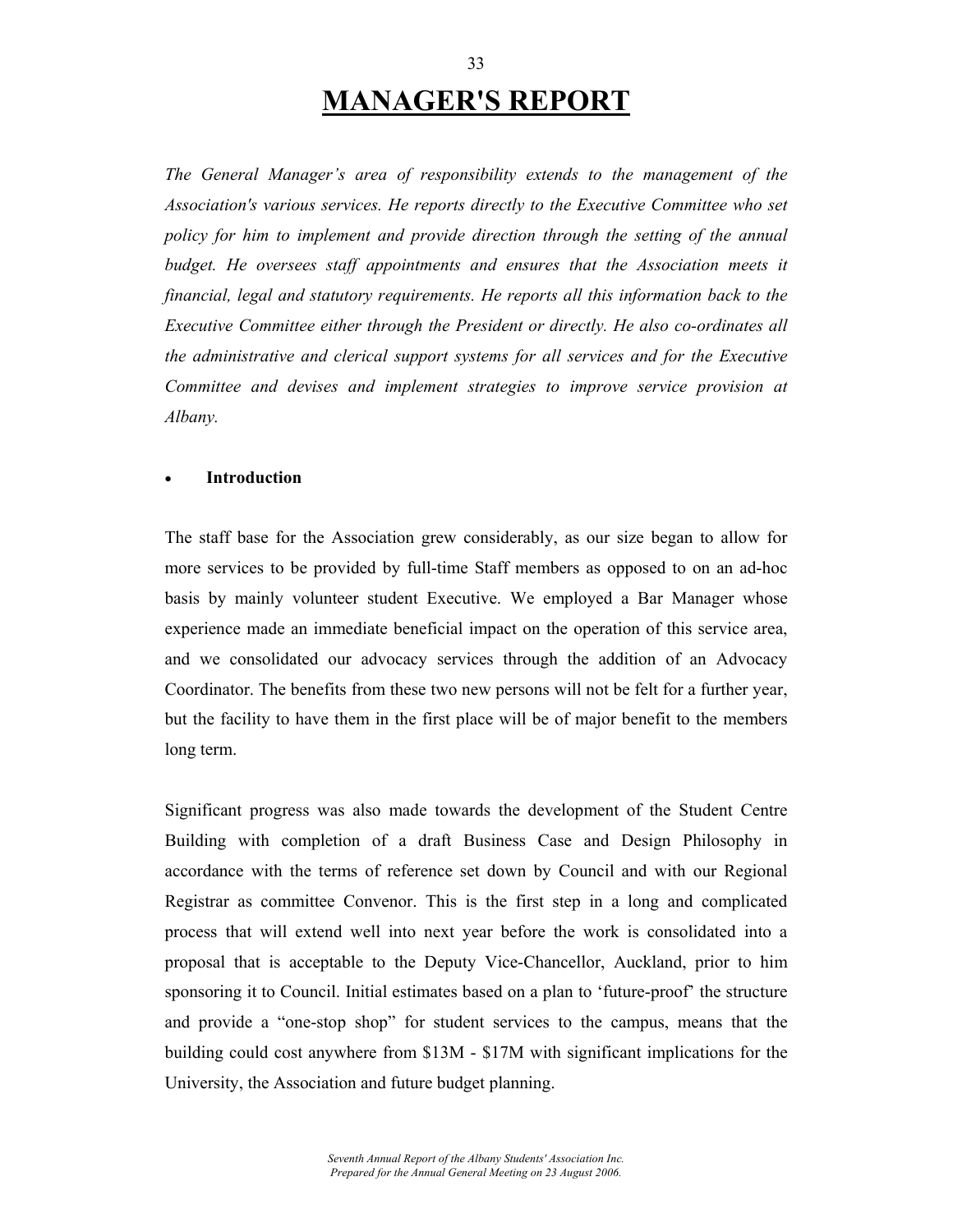#### • **Policy Matters**

The Personnel policy was updated to reflect changes in the areas of 'Media' and 'Volunteers'. A 'Political Portfolio' policy was added to account for the allocation of specific Executive portfolios throughout the course of the year. Standard policy review to account for statutory changes was made and another review set for 2006.

#### • **Legal Matters**

Implications associated with the proposed 'Operating Model for the Student Centre' as applied by Massey University at its Turitea campus in Palmerston North, was reviewed, as it is likely to be enacted in a similar form at Albany when Student Centre construction progresses to that level of certainty. There was a Constitutional change by way of a separation of duties from the Education and Welfare Vice-President to two representatives – one for Education and the other for Welfare. This was in light of the recent appointment of the Advocacy Coordinator, so it was anticipated that there would be less need for a student representative to involve themselves at the same level in future. This has benefits in terms of limiting the Association's risk and improving the level of service to students in this area.

#### • **Financial and Budget Matters**

The student roll at Albany continues to increase, although the rate has slowed considerably, thereby putting more pressure onto expansion of services by both the University and Association.

#### *Statement of Financial Position:*

The long-term loan to the Massey University Early Childcare Centre was finally repaid, while areas such as Prepayments remained at a similar level. The cost of Stock in terms of phone cards and bus tickets, as well as the opening up of further bus routes to Albany, has meant that the trade in these two areas increased significantly over the year. This had a flow-on effect in terms of the Association's liability for tax.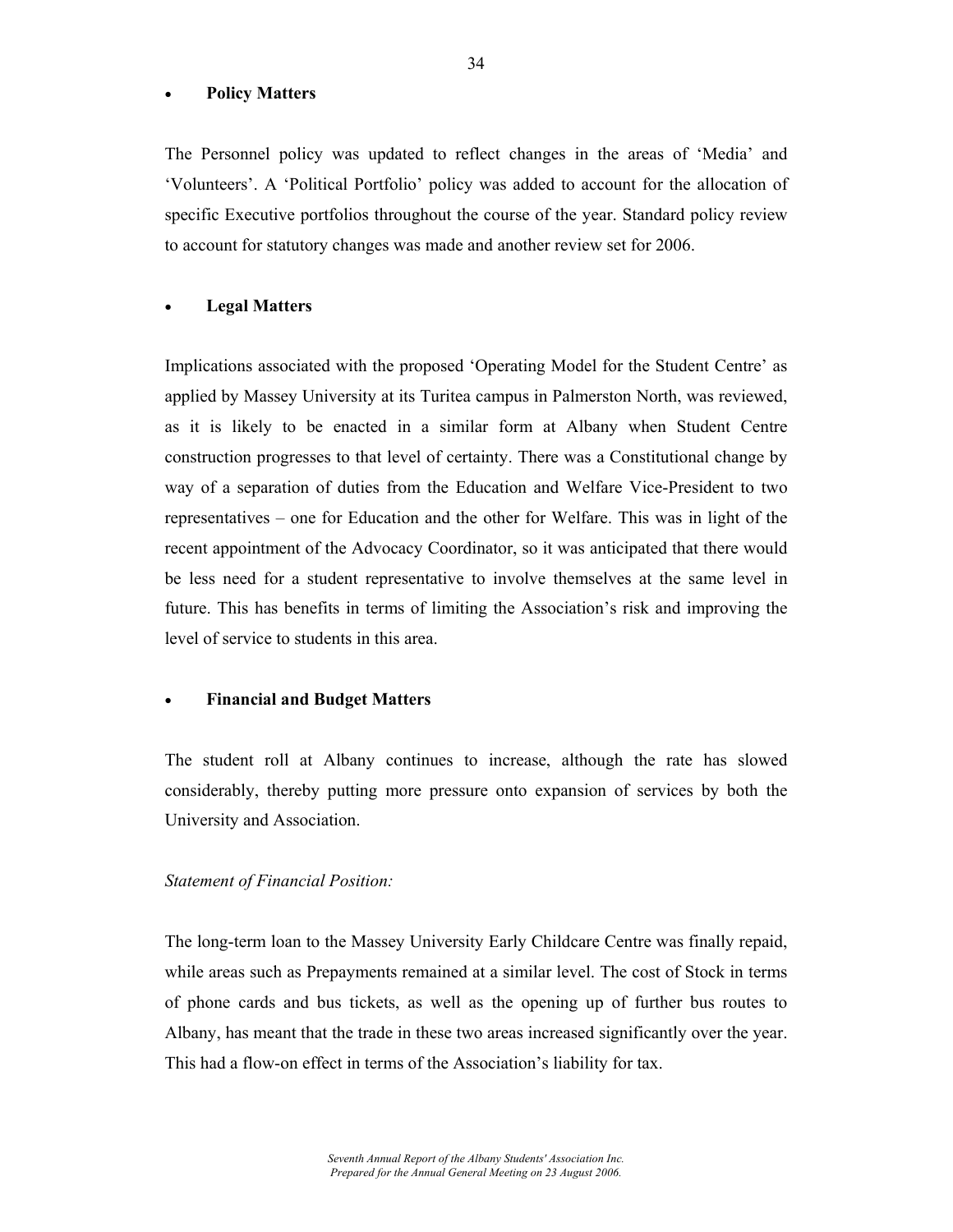For the purposes of transparency, there was the establishment of a 'Student Life Fund,' which is designed as a collection point for revenue received from advertising hoardings around the campus, and which is, under an agreement with the University, to be directed at increasing "Student Life" and culture on the campus and projects and good works that will promote and develop it.

#### *Bar:*

A larger number of functions, organised in part by our Events Manager alongside our newly-appointed Bar Manager, helped stop the slide in terms of expenses outstripping revenue and promises well for the future. Associated costs in terms of the amount of stock held on hand, the regular entertainers and security increased, but so did revenue for the period, with the bar posting a small after sales profit for the first time in years.

#### *Statement of Financial Performance:*

Student fees increased by around \$35K or 5.8% - down by \$15K on the previous year and indicative of the decline in International enrolments in the Tertiary sector. Sales of bus tickets and phone cards increased significantly, while the Ball cost twice the amount of the previous year, due in part to the University withdrawing joint financial support. Computer expenses increased due to the replacement of some of the computer infrastructure, maintenance of the website and server and the office laser printer. Executive expenses, due mainly to constitutional increases in honoraria, impacted to the value of an additional \$14K, while our legal expenses increased to take into account Public Liability for the operation of the Association's various websites. The provision of an extended Orientation from one to two weeks, tripled the expenditure in this area, while the University Games campaign was limited to Auckland, thereby reducing the amount the Association was required to underwrite the event by over 75% of the previous event in Otago. The Student Diary costs expanded due to some production costs and a larger print run. The rate at which we were charged Rates and Electricity by the University was reviewed as part of our Lease renegotiations and this is reflected in a 230% increase in this area. Higher levy payments to national affiliated organisations, NZUSA and USNZ were due to an increased roll and reviews of their levies, while SJS enrolments continued to decline.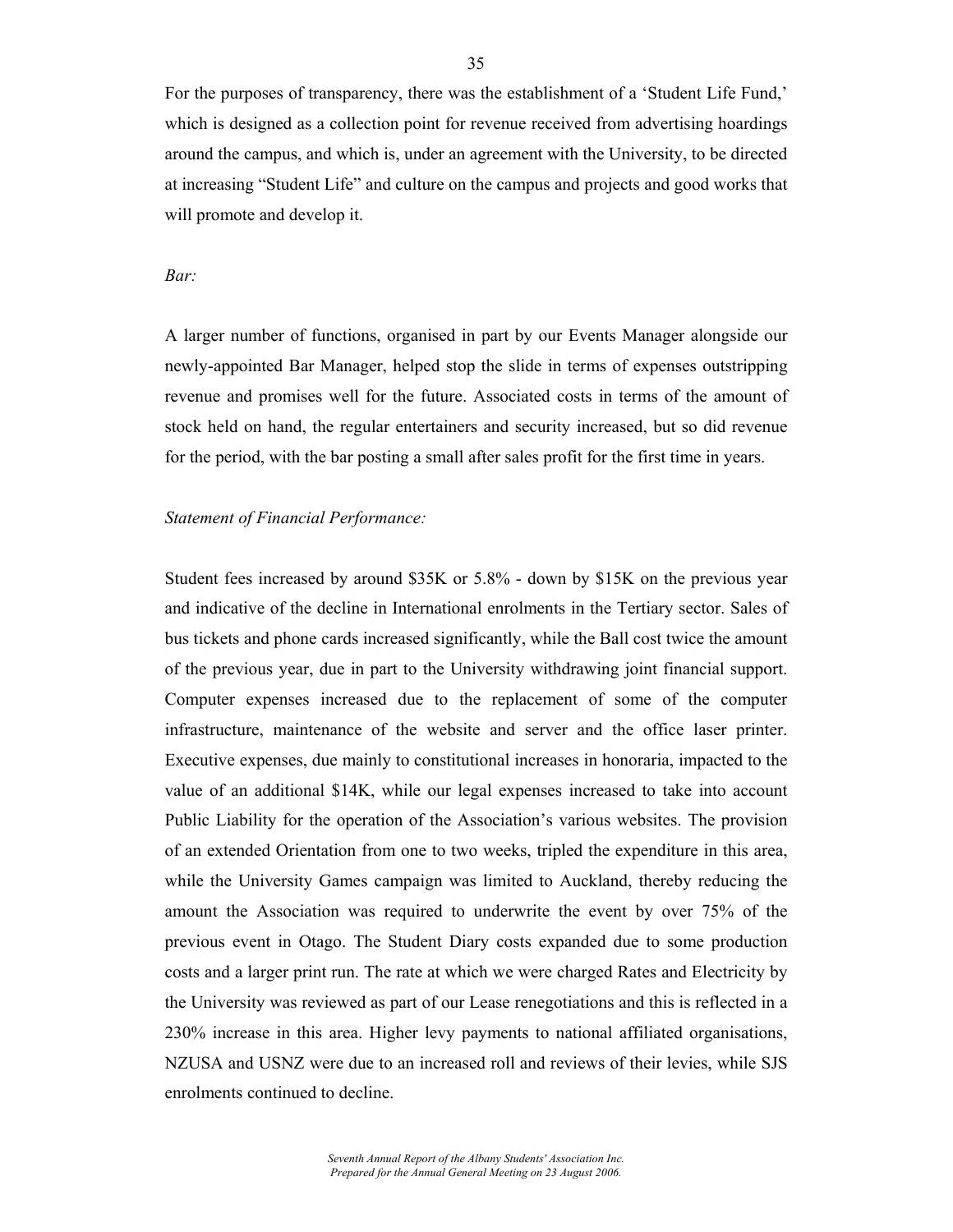Finally, Wages and Salaries increased due to the appointment of Staff to the positions of Advocacy Coordinator, Advertising Manager and Bar Manager.

#### *Statement of Movements of Equity:*

The final surplus as a positive movement in the difference between net operating income and expenditure as noted in the Statement of Financial Performance was lower than in 2004, but led to an overall increase in Equity of \$51K.

#### • **Services**

A process of benchmarking student services was discussed at a forum of General Managers in Auckland in June and a decision taken to attempt to consolidate an information service for use in determining best practice that could be implemented throughout the country. This highlighted the absence at Albany of critical student service areas including Advocacy and Clubs' Development and steps were taken to employ permanent positions to plug this gap in service over the next 24 months.

#### *Infrastructure:*

2005 began with extensive work on our new server and computer infrastructure, which made life far more disruptive than originally anticipated at a time when the incoming Executive were getting to grips with their portfolios. Our original intention to be hosted by the University proved impossible due to their internal computer policies and forced us to establish a completely separate service. This was time-consuming and expensive and on occasion quite frustrating, however it is hoped that at the end of the day, this will allow ASA the facility to be able to manage, back-up and administer superior computer services so as to assist Staff and Executive in the performance of their work. This was accompanied by the replacement of a number of ageing systems and provision of ergonomically-sound workstations throughout the offices, adding an air of professionalism that the previous hotchpotch of equipment did not.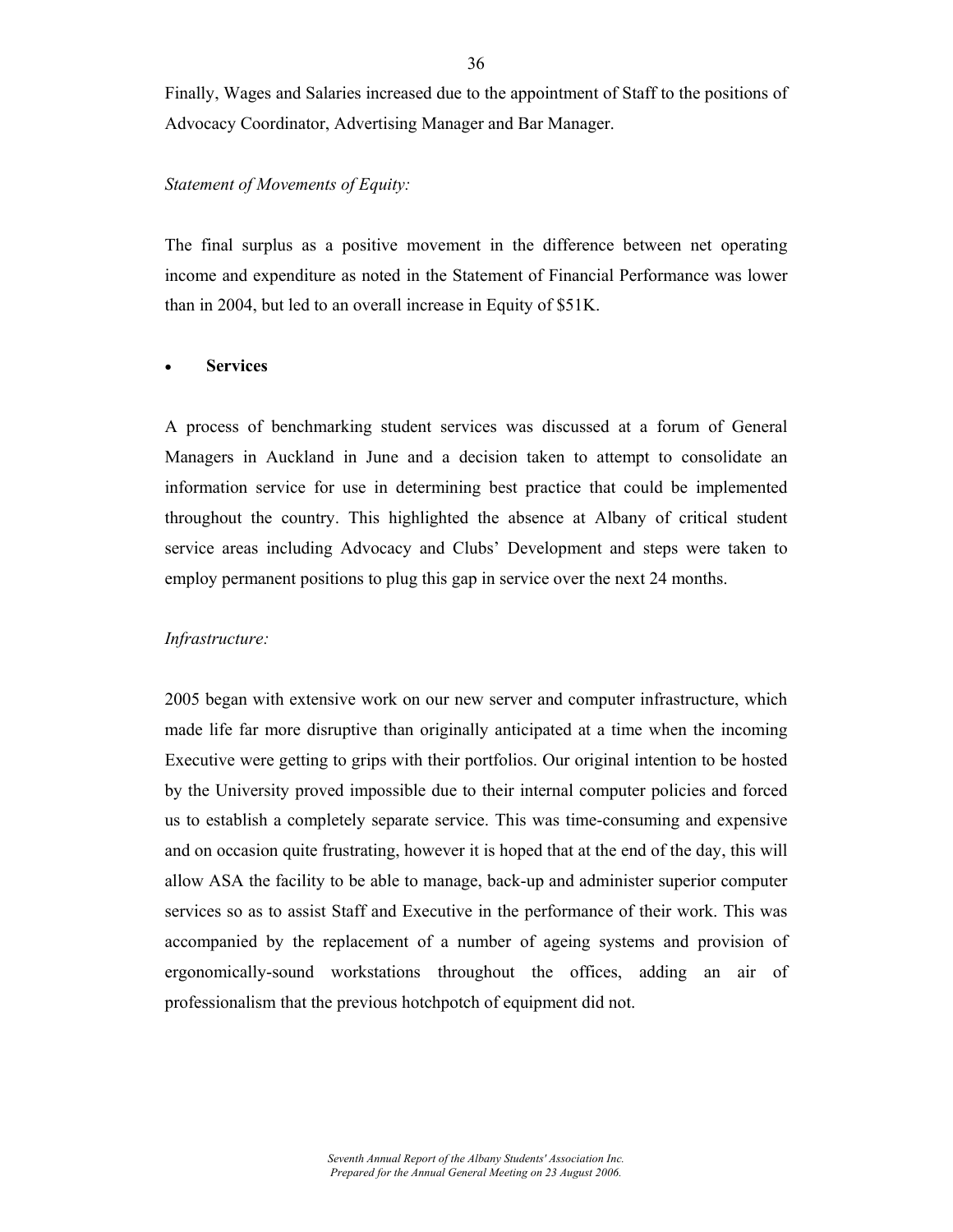*Advocacy Coordinator:* 

As noted earlier, this service area was identified as a necessary and logical development for ASA. It would allow for continuity and an increase of service to the students in areas such as administration of the hardship funds, benchmarking of advocacy and welfare services, assistance with academic grievances and the development of class representation and student support systems.

## *Ball:*

The Ball reverted to being a service provided solely by ASA as opposed to jointly with Massey University, and as such the amount by which we underwrote the function increased. The 'Fire and Ice' theme was well-received and North Harbour Stadium remained the venue of choice for a further year.

# *Bar:*

The appointment of a new full-time Bar Manager, Sikander Gore, in August helped the bar to arrest a slide in terms of opening hours, service and profitability. Sikander's experience in the industry is anticipated to be of great benefit in allowing the bar to expand its range of services and frequency of opening hours and encourage more students and members of the University and greater community to utilise the amenity. Sikander is tasked to improve systems, profit margin and availability of the service and to date his work over even the short timeframe at the end of the year has given an indication of what a great asset he will be to the Association.

### *Campus Arts and Entertainment:*

The cost of Orientation leapt through associated increases in security, entertainment and bar-related hire of equipment as we struggled to provide services geographically distance from our Administration offices. The decision to base the major day-time events on the East Precinct to better serve the students meant that the associated infrastructure to support it would also need to be located over there – this in turn required additional security arrangements and hire of equipment, and all this added to the overall cost of the event.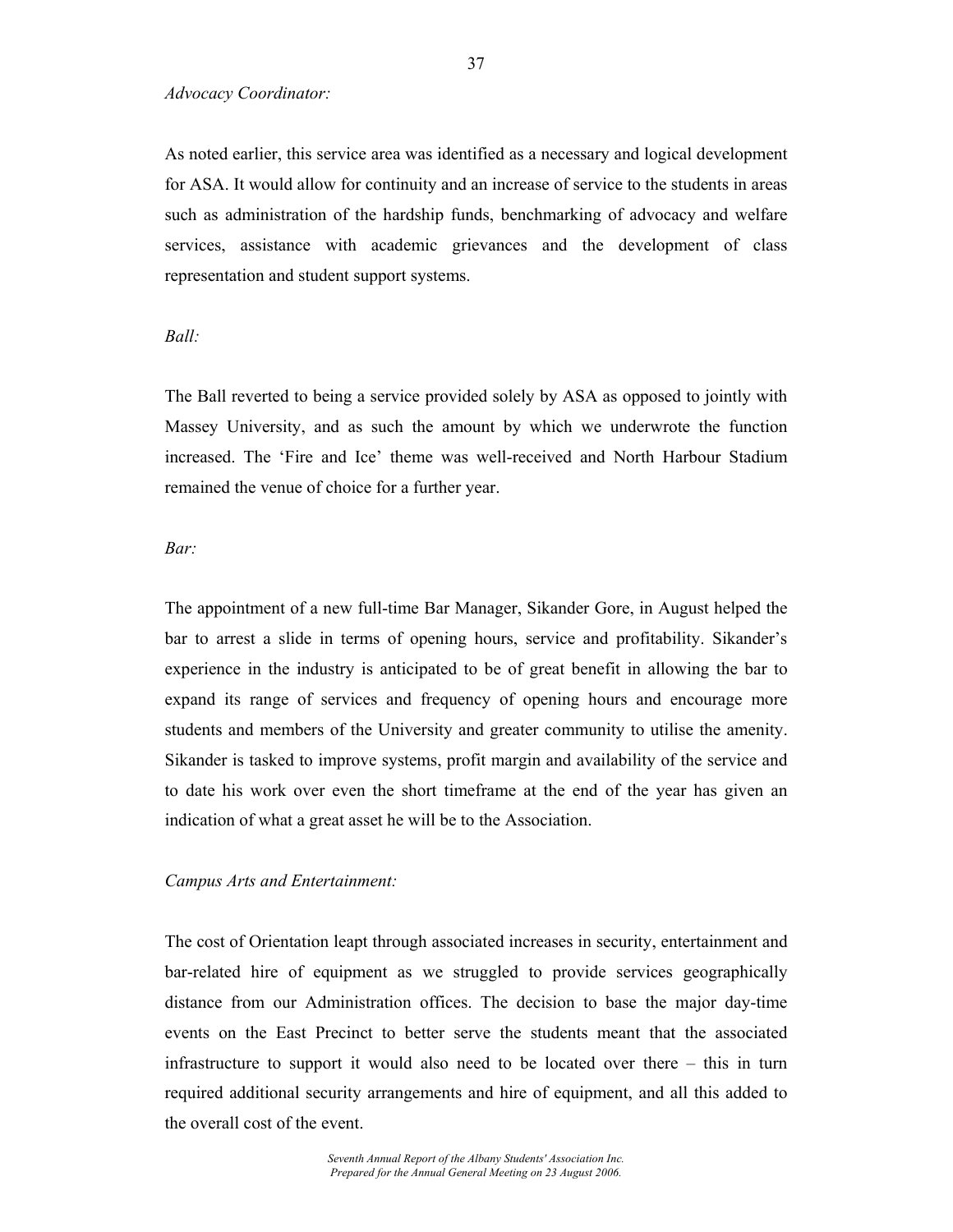Also, there was less sponsorship and advertising money entering the equation, due in part to the amount of time that the Events Manager had to go out and attract it, and so consequently we took steps at the end of the year to employ an Advertising Manager to coordinate advertising and sponsorship for Orientation, Satellite and the Student Diary.

#### *Clubs' Development Officer:*

The need to provide long-term support to clubs and societies here on campus and to raise the bar so that the level of service is comparable to that provided through other institutions has led us to negotiate a new position for a Clubs' Development Officer to be employed by Massey University from around the middle of 2006. This position would be located in the Recreation Centre as an employee of the University, but their job description and profile would be in part dictated by ASA, who will provide half of the funding for the position. The role will pick up support and development of systems for the clubs, coordinate Clubs' Days alongside the Recreation and Leisure Representative, modify and distribute the Clubs' Manual, provide training and personal development for club executive members, coordinate the Blues Awards for Albany, and act as the clubs' contact person. In time, the position will be brought back into the Association's fold, but only when we have available space and resources to fully support them.

#### *New Zealand University Games – Auckland:*

For the first time in many years, the University Games were based in Auckland and coordinated by the Auckland University of Technology. This lessened considerably the financial impact and level of support that was required for the team and competitors. Alexis Thuynsma was appointed as the Team Manager for Team Albany and a record team of 115 was found to compete in a wide variety of sports. Although Pub Charity provided us with \$8,747 in terms of direct funding for expenses, it was frustrating that once again Massey University Albany failed to provide anything towards the competition, especially in light of the same point having been made to the University at Recreation Centre Board and assurances being made that they would ring-fence funds towards the uniform costs in recognition of the importance and as an obvious way to extend the Massey brand.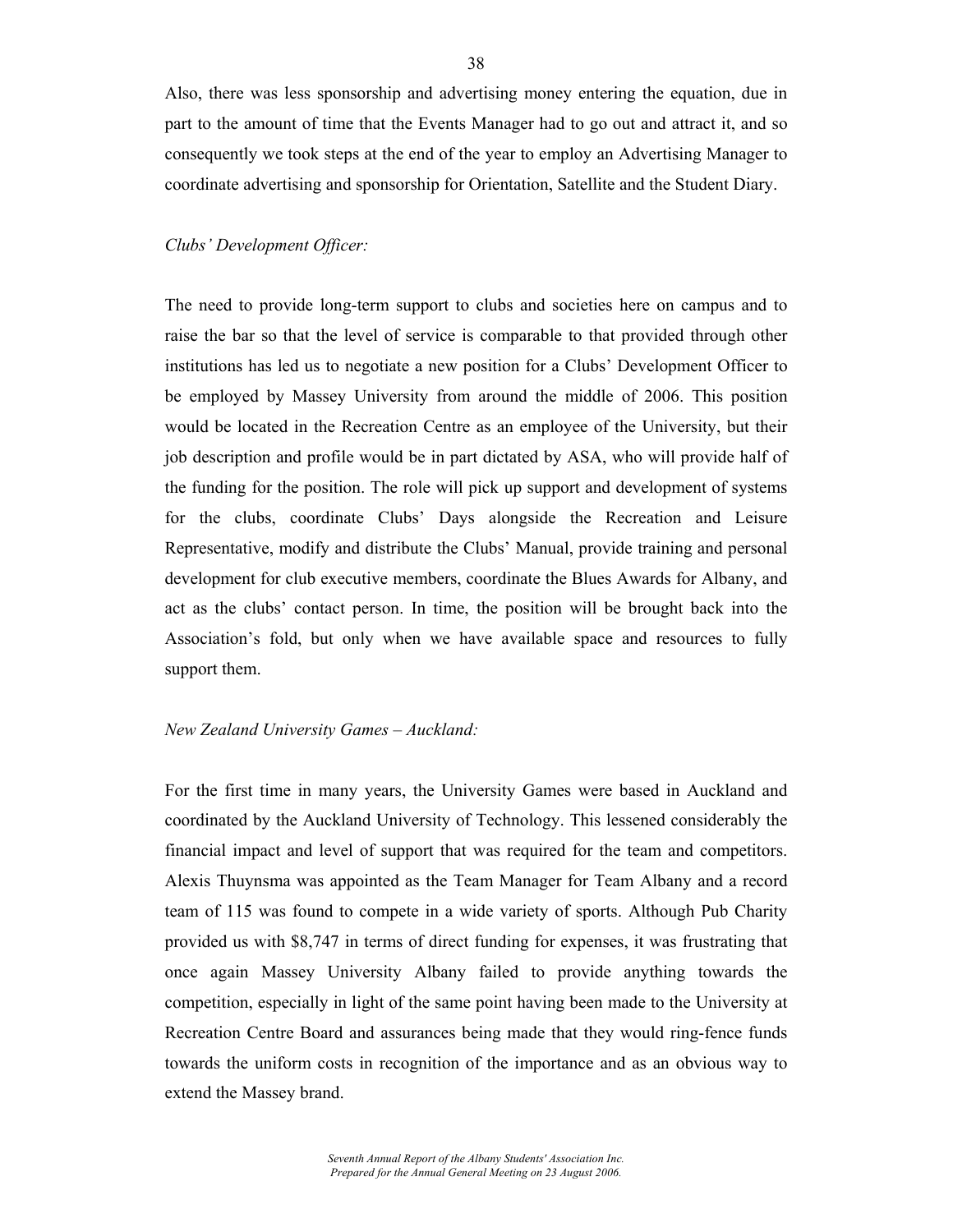Team Albany improved its ranking to  $6<sup>th</sup>$  above both the Palmerston North campus and also Canterbury University teams, and retained the Small Campus Trophy, proving that good organisation and management leads to positive results. The competition in 2006 will be in Wellington, so it will be interesting to see if the continued trend towards lower and lower sponsorship will have a detrimental effect on participation and whether or not the University decides to get behind the team.

#### *Satellite:*

A new look website was launched for the newspaper with extended features and archived information. The eventual aim is to catalogue the paper from inception and make it available as an online resource. Dan Trevarthen stepped away from the position as Editor and took on the challenge of Technical Editor, and we employed Chris Leggett as his replacement. The paper moved from newsprint to a higher paper stock with an extended colour section with the eventual view to moving to full gloss stock in keeping with its counterpart publications throughout Auckland. Advertising revenue continues to increase and the publication is growing in stature and content due entirely to the professionalism of Chris and Dan, who have been working hard to involve the members in the publication.

#### *Staff:*

As indicated previously, we identified Advocacy as an area that we needed to provide better service, and so moved to engage a full-time Advocacy Coordinator. We were very lucky to have Maree Dunlop, previously a senior manager for Studylink, join our team, and Maree has been working hard to develop systems and best practice for this new area. Bronwyn Porter joined us as a Part-time Advertising Manager, assisting in the collection of revenue for Orientation 2006, as well as for the 2006 Student Diary and to assist our Events Manager, Paul Dowd in the planning and event management for Orientation. Finally, Sikander Gore joined us as Bar Manager in August, and has been reviewing procedures, pricing and promotions associated with the Bar and raising the level of professionalism associated with the delivery of this service.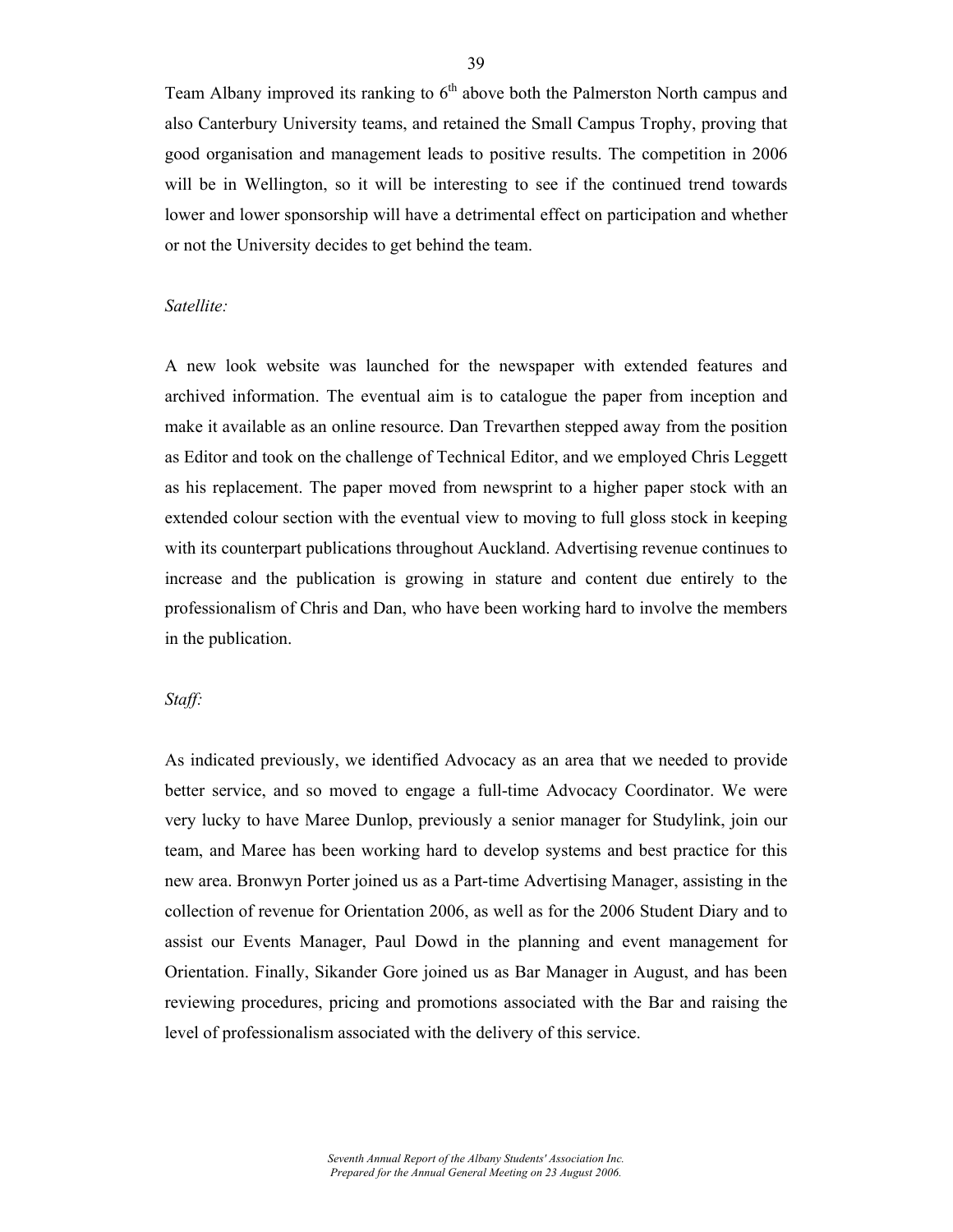#### *Student Centre Development:*

Following on from the work begun in 2003, a Student Centre Consultation Group was established with a set of terms of reference agreed by the Vice-Chancellor and Council. The aim was to develop a Business Case that would analyse all aspects of the need for and services that should be part of a Student Centre on the East Precinct at Albany. The Regional Registrar, Andrea Davies was tasked as convenor of the group, but later into the year passed this responsibility across to Student Services Manager, Gary Williams. Over the course of the year, I worked closely with Gary to develop the Business Case based on a concept of taking all student services currently offered by either the University or ASA and bringing them together under one roof in a central location and 'future-proofing' the structure to be able to accommodate the needs of a campus population of between 10,000 and 15,000 students.

The year was devoted to detailed discussions to determine everything from the demand drivers such as rate of growth of the campus, to detailed size allocations for the facility and interviews with the senior manager in each section to ascertain their individual needs. Besides the ASA offices, the building was envisaged to incorporate Massey Contact, Student Services, Pasifika Liaison, International Office, general student spaces, Health and Counselling, Cafeteria, Retail and Commercial spaces.

However, although there is a recognised need for the structure, there are a number of competing facilities on the table including Stage 2 of the Library and Information Commons Building, Stage 2 of the Recreation Centre Facility, a Science and Technology Block, and student Hostels. In addition, there are capital development projects at the Palmerston North and Wellington campuses and a limited amount of money, so the issue of what everyone would like will have to be balanced carefully against what we can afford.

The final structure may be a phased building and may change in terms of what is included in it and what revenue streams may be developed to sustain it. At time of writing, the next step in the process is for the Deputy Vice-Chancellor of the Auckland campus, Professor John Raine, to approve and sponsor the Business Case to Council.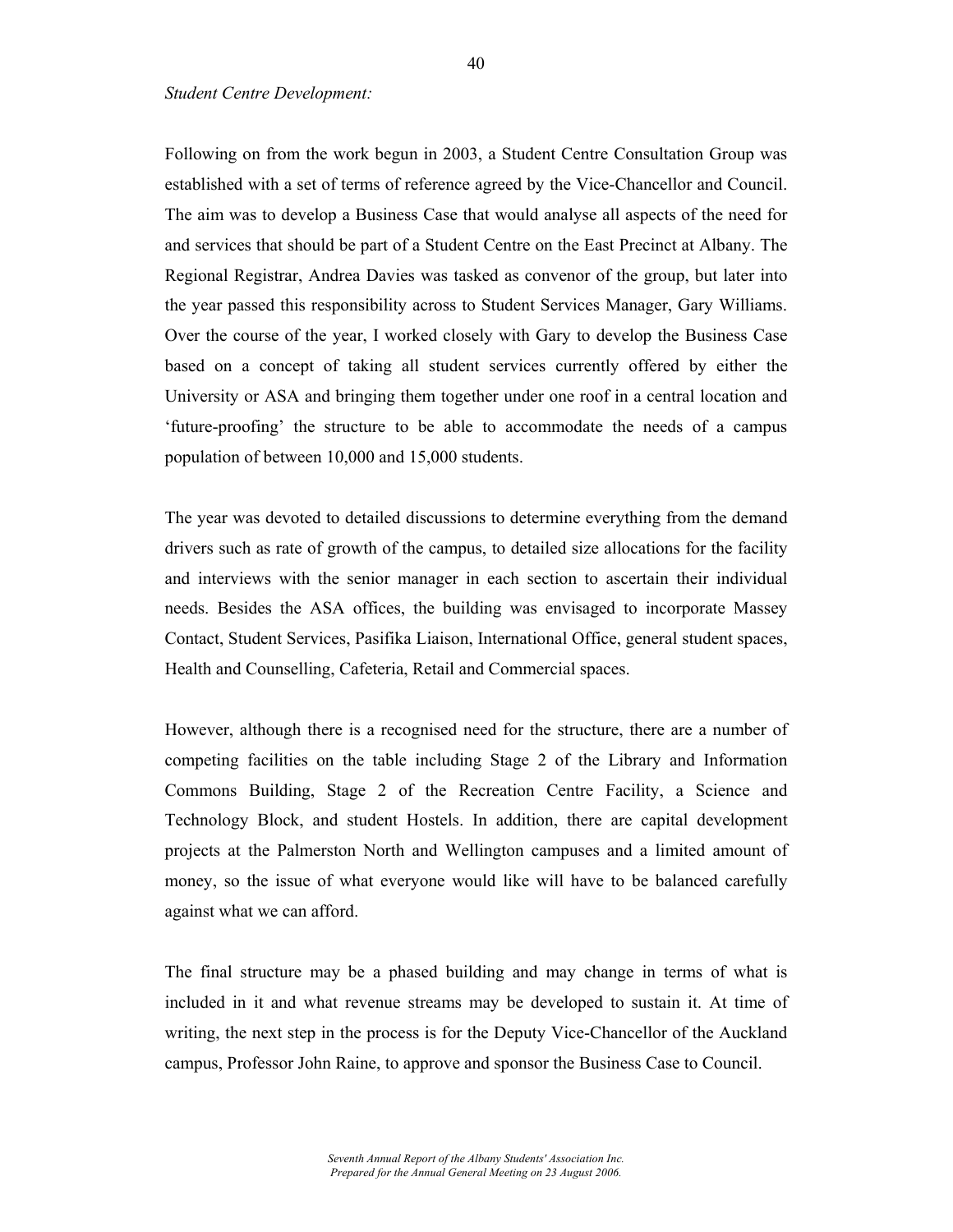If all goes well, it is hoped that from there a budget allocation will be made for some architectural drawings and a comprehensive review of the finances will be made through Audit and Risk with a view to getting the development onto the University's 5 year capital development budget for Albany.

In the meantime, the Association will need to review its own financial position and make a recommendation to the members concerning how it pay for our section of the development and enter into discussions with the University over an appropriate operating management model that will meet both their and our needs, resources and limitations.

#### *Student Diary:*

A pruned down version of the project team saw me design, organise, edit, collate, and manage the Student Diary for a further year. Bronwyn Porter assisted in terms of acquiring additional advertising revenue and Peter Radich contributed a great superhero design for the cover, establishing a theme that will be carried forward into 2006. It is intended that all of the Association's various publications are standardised in terms of content and appearance to ensure consistency across them as they communicate similar information to the members. Even though a lot of information is made available to students in differing formats, the Diary is still seen as an essential service by the Association to its members and is something tangible that they can carry around with them for the course of the year.

#### *Student Job Search Office:*

We entered into discussions with Student Job Search over developing a proposal to go to the University for provision of a permanent office on campus. A meeting between the SJS Chief Executive Officer, Dean Carroll, the Auckland Regional Manager, Julie Prentice, the Student Services Manager, Gary Williams, the Massey Contact Manager, Phil Mann, the President Joshua Clark and me to discuss this issue was held so that an acceptable plan could be developed for the long-term benefit of the Albany students. This office would be operational preferably in Semester One of 2006, but this would be dependent on available space on a campus where space is at a premium.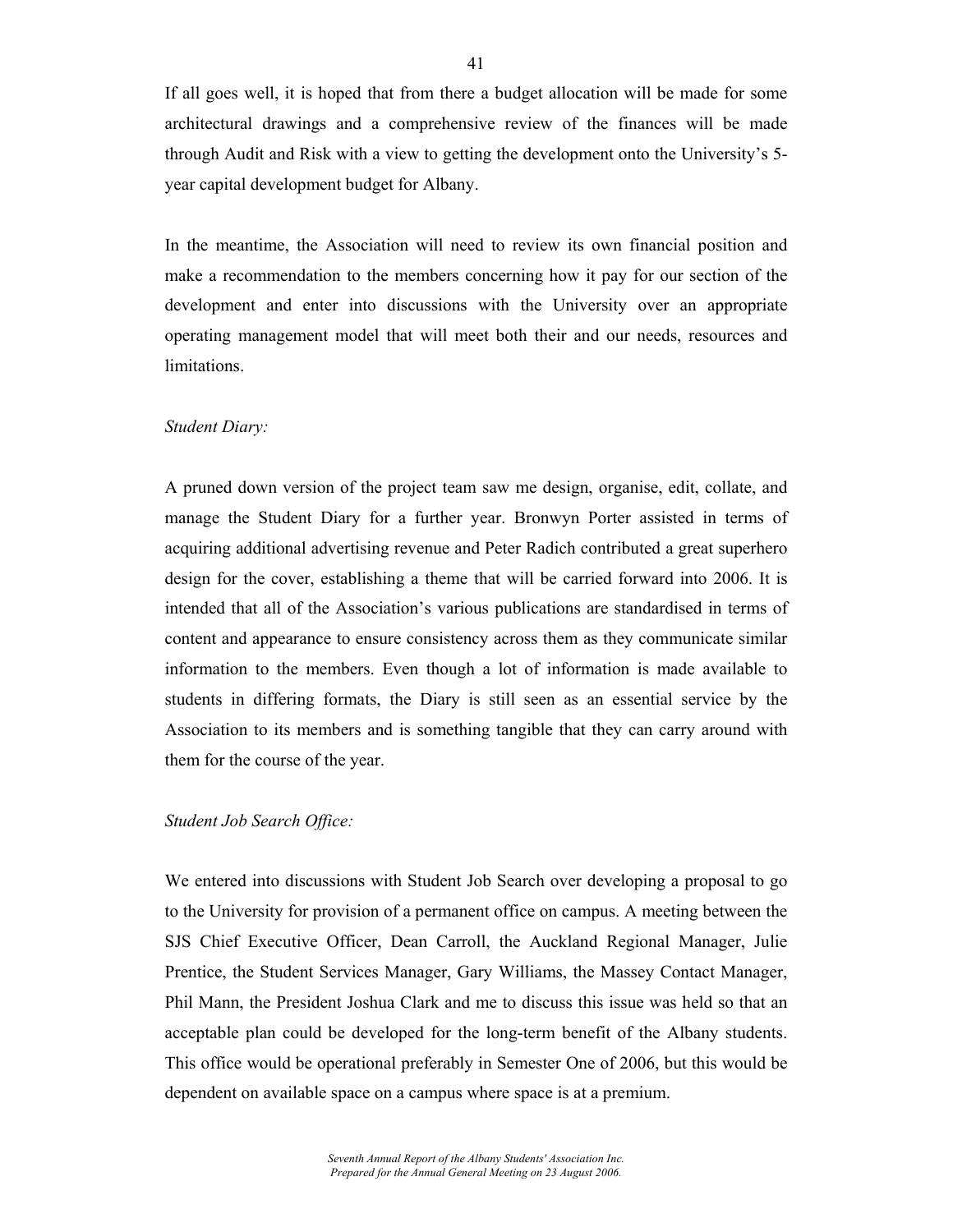#### *Wall-planner:*

The wall-planner was once again printed by JB Presentations of Christchurch. Again this service is provided at no cost to the members and is one that is greatly appreciated. We continue to develop a calendar of events that is published on the wall-planner and which is an excellent way to remind students of what is planned for them over the course of the year by their Association.

#### *Website:*

The website went through another revision so as to make the interface more userfriendly. Content was updated, a fresh design was implemented and certain services were expanded to be able to better inform the members of the activities and services provided by the Association. It is now apparent that this will remain forever a work in progress as we seek to provide the best information service we can through this forum, and also that it is important to increase the members' awareness and usefulness of the site so that it better meets their needs.

#### • **Final thanks**

As always I would like to thank my Staff for their support and hard work over the course of another year. You are the backbone of the Association and your efforts are sometimes not as well appreciated as they should be – Shauna, Paul, Dan, Chris, Maree, Phil, Bronwyn, Alexis, Jacqui, all the part-timers and volunteers - take a bow, I couldn't do my job anywhere near as well without you.

**Nigel Green General Manager**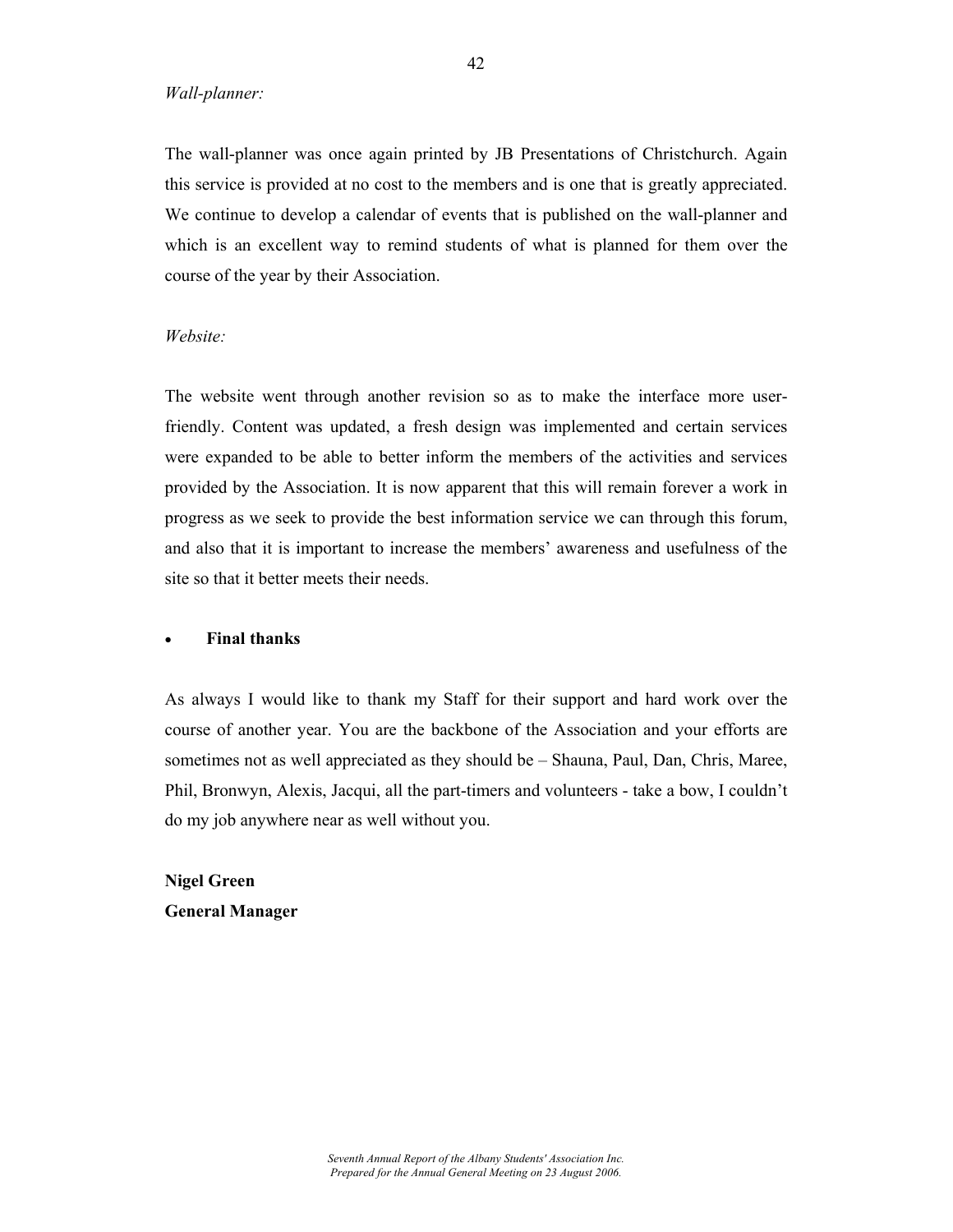# **ADMINISTRATION VICE-PRESIDENT REPORT**

*The Administration Vice-President is responsible for ensuring that the Student Executive remain informed, keep to budget, go to meetings, update and develop policy that is representative of the needs and wants of the Albany students. They organise all the General Meetings and Elections, present the budget to the students for ratification and advise on Constitutional matters as they arise. This information collection and*  dissemination role is crucial to the effective and efficient working of the Student *Executive.* 

# • **Introduction**

This report has been written to outline my activities as Administration Vice-President during the 2005 calendar year. This report seeks to provide an overview to future Administration Vice-Presidents and to remain accountable to Albany students. This year there have been some significant changes made to the ASA Executive structure. This will be significant in the upcoming years. The main recommendation this report seeks to articulate is concerned with the marketing of ASA activities and brand awareness amongst students. This is one of the areas I have attempted to improve in the student body throughout my term.

The value derived by Association members is often unseen and occurs behind closed doors. This in particular is regarding the ASA Representation and Advocacy functional areas. Students do not perceive value in this area and often challenge ASA Executive on what they do on a day-to-day basis. The result of this is that students only notice the Service provision by the Association. This then requires the ASA to maintain and improve its service provision arm and its marketing strategy to students. The impression I gained from students is that they want live presentations in the form of lecture talks to inform them of ASA activity. It is debatable if this form of communication is sustainable in the long term. During Orientation this form of communication works well, but becomes impractical during term as Executive have tighter time limitations.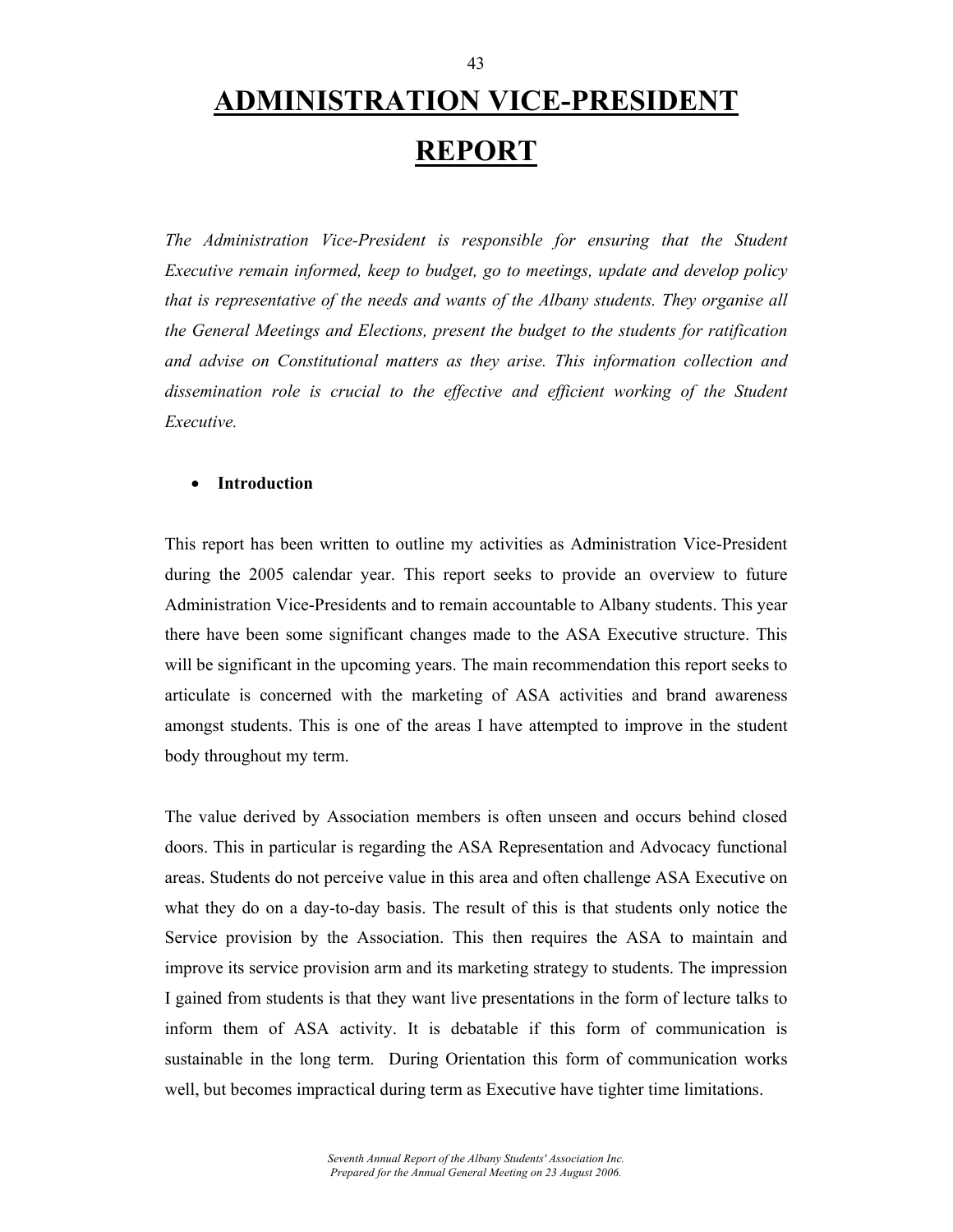#### • **Orientation**

During the semester I made sure ASA events were organised and run well. I put myself in situations where I physically participated in events. I presented a PowerPoint presentation to all first year students at induction days to explain to them the functions of the ASA with Johann Bondesio. In addition to this I helped set up tables, chairs, and communicated with volunteers to give direction on the set up of various operational activities. This was especially true with regards to Orientation where I was spending over 12 hours a day doing ASA activities. One of my main focuses was by way of communicating information on Orientation events to the student body by way of lecture talks. I find this medium effective for reaching students in a proactive manner. At the end of the first week of the semester I organised a party where we invited key students to attend as a thank you for the effort they had put in during the week and last year.

#### • **Executive Committee Meetings**

During the year, the Albany Students' Association Executive Committee (ASAEC) held regular meetings to make decisions on running the Association. 30 meetings were held in total from January  $10^{th}$  to the  $25^{th}$  of November. These meetings were held as needed and as commitments allowed. A variety of topics were discussed at these meetings.

#### • **Special General Meeting**

This constitutional meeting was held in the Round Room in the Atrium on in the middle of March. This meeting was attended by over 50 students and quorum achieved. We offered free \$1 off drinks at Evolution Bar and a free sausage sizzle to students that attended as an incentive to achieve quorum. The meeting was well-organised with an Agenda provided to interested students a week beforehand and a PowerPoint presentation during the meeting as well as printed material. In this meeting, I praised the work and effort of individuals the ASA Executive Committee had seen had been instrumental in helping the ASA as volunteers during Orientation.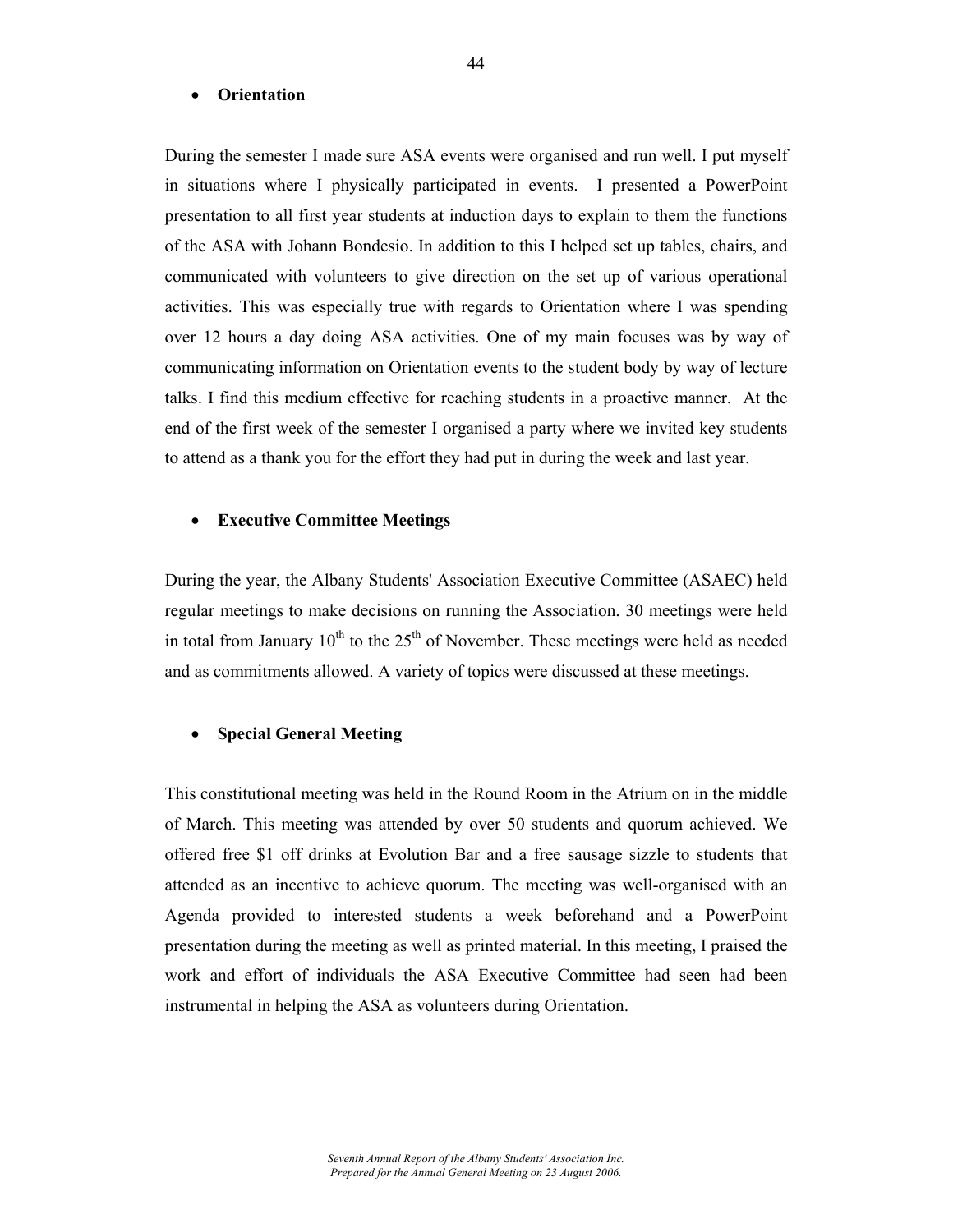#### • **Consultation Hui**

During the year, ASA held a Hui with our sister Maori Students' Association, Te Waka O Nga Akonga Maori (TWONAM). This was attended by Joanne Turner, Ashani Senanayake and I. This Hui was an informal meeting and greeting over lunch in the TWONAM offices in Building 72. We were able to discuss various issues of importance to both Maori and general students at Massey Albany. We also discussed the Memorandum of Understanding between the two Associations as TWONAM is to look at amending it.

#### • **Bar Squad**

A significant development to arise from meetings could be said to be the development of the Bar Squad. Considerable amounts of energy have been spent on increasing the number of students attending the bar on a regular basis which has lead to the establishment of a group of enthusiastic volunteers. This team is run by Adele Adamson under the campus life portfolio alongside other Campus Arts and Activities.

#### • **Committee meetings**

During the semester I attended several committee meetings including the International Students' Liaison Committee, Spiritual Advisory Committee and the Recreation Centre Management Board. I attended these meeting generally as a replacement for other Executive members. These committee meetings were dispersed through out the year and the ones I attended were very productive.

## o **International Students' Liaison Committee**

I attended one of these committee meetings in March. This committee meets to discuss issues affecting international students and is chaired by Michael Irwin. Members of this committee include Massey International student support staff, Student Learning Centre and English-as-a-second-language staff, as well as ASA Executive from relevant portfolios. This committee attempts to discuss and implement strategies to better support international students at Massey. Recommendations are then taken to the Deputy Vice Chancellor-Professor Raine.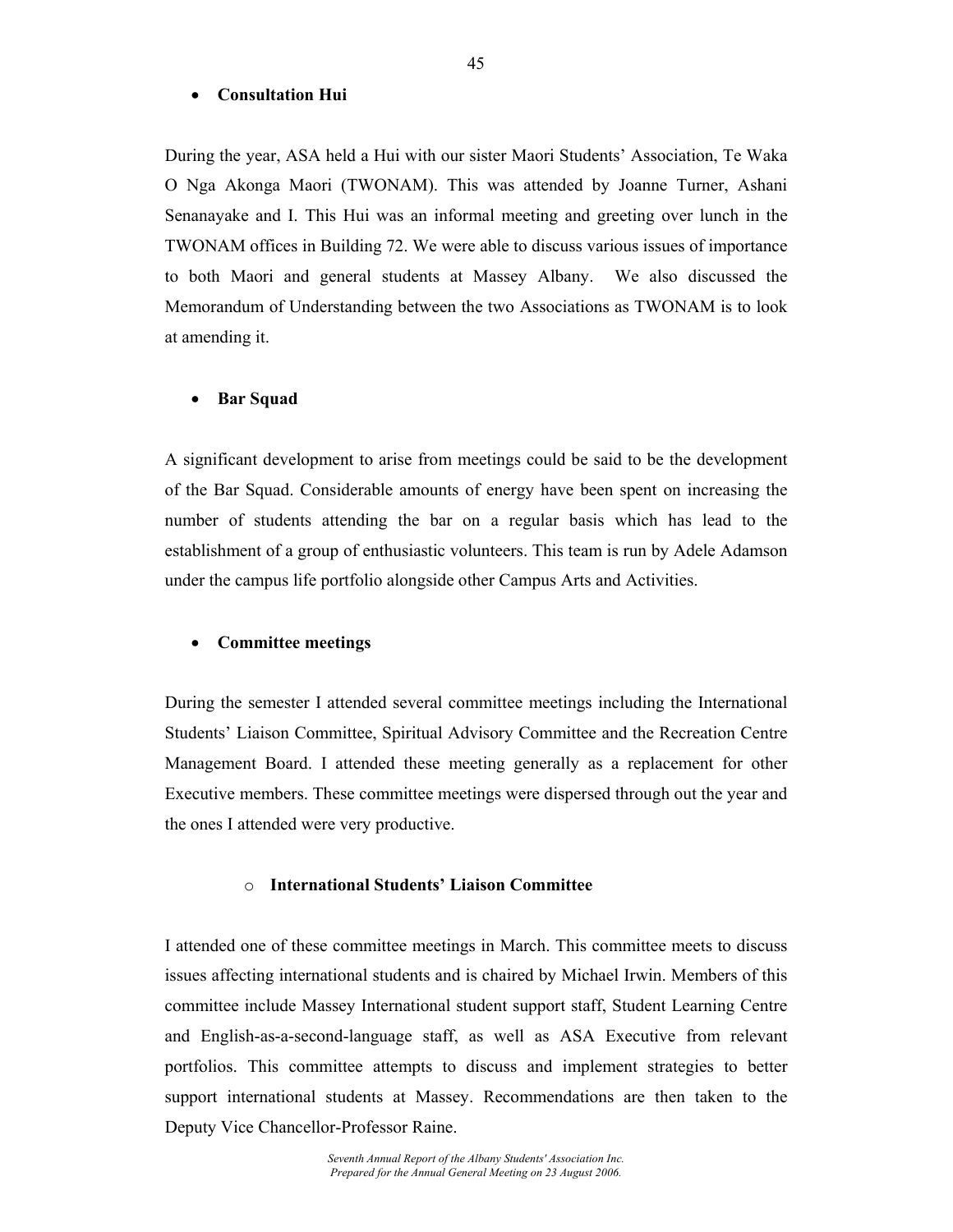#### o **Spiritual Advisory Committee**

I attended this committee chaired by Ricky Walters, head of the Chaplaincy centre in the Study Centre building. This committee strives to encourage spirituality issues on campus and is meant to support all faiths. Topical issues discussed by this committee include allocation of Islamic prayer space. This space has now been provided and more work is being done to provide an adequate space for further space. This committee is also tasked with approving new spiritual clubs on campus prior to affiliation by the Association.

#### o **Recreation Centre Management Board**

I attended this management board meeting in place of Sports and Recreation portfolio holder, Martin Quest who was unable to attend. I was on this board last year and have experience on how this board operates. The main recommendation I was able to articulate was concerning the Blues awards dinner and ceremony. I was unhappy with how few students were invited to the event last year and informed the board about my displeasure about how the event has been hijacked as a showcase for the Principal's office and community big names as opposed to honoring students that have achieved in sports and cultural endeavors. The Board has come to accept that this is unacceptable and will move to make the event more student-focused.

#### • **Conferences**

I attended both January and July New Zealand University Students' Association (NZUSA) conferences. Both were informative. The January conference held in Wellington was very productive. January conference is an important forum for bonding the new Executive into a team that will work together for the whole year and it is important that every member attends. The January conference also allows participants to network with other students' association Executive.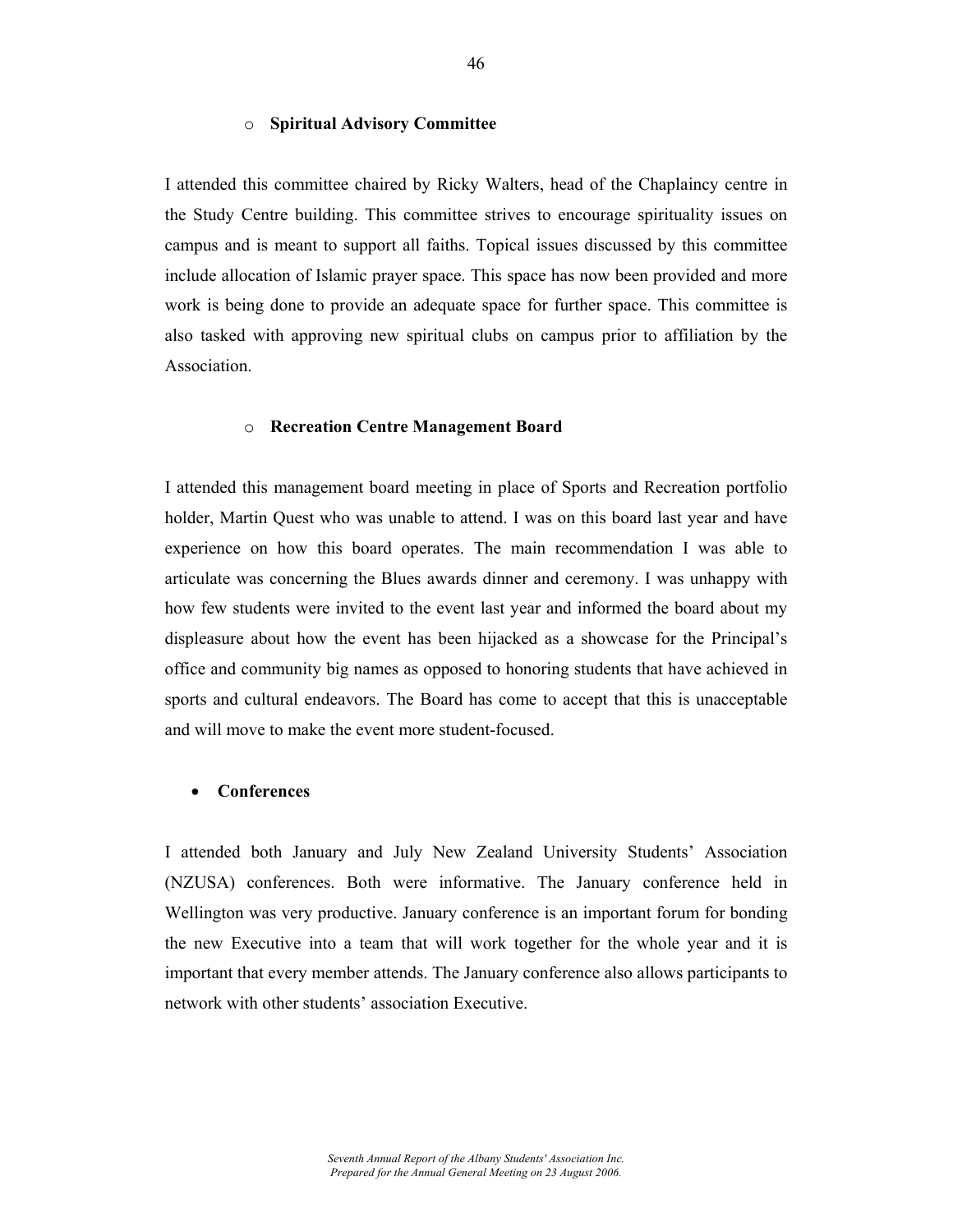The July NZUSA conference was held in Wellington. I was able to attend only the Saturday due to other commitments. This conference was more of the same NZUSA formula. Having attended several of these conferences I found that the material did get somewhat repetitive. These conferences however were a good opportunity to network with other campuses and learn what NZUSA was going to do with regards to the general election and to get some motivation to set up political action on this campus.

#### • **Clubs, Societies or Vested Interest Groups**

 In Semester One, I was involved with helping Mint Dance Club establish itself on campus. This club is based in Building 96 and hold practices each week on a Tuesday from 6 to 8pm. This club has grown as is very successful. Club Presidents: Lesia Lee and Geoff Brown have been doing a great job. I will be working with them to ensure this club carries on into next year. They have planned a Salsa party showcase as part of Semester Two Winter Festival.

# • **New Zealand University Games**

This process began with interviewing possible candidates for the job of Games Manager. This recommendation was made after interviews conducted by the President, General Manager, and I. The Games Manager selected was Alexis Thuynsma with Belinda Williams assisting. This event was highly successful. Team Albany won the small campus trophy and placed  $6<sup>th</sup>$  overall, beating larger universities such as Palmerston North. With respect to organising the event, I helped the Games Manager by offering support and dialogue in terms of the best way to get students interested in the games and generally being a sounding board of information and advice to the games management team.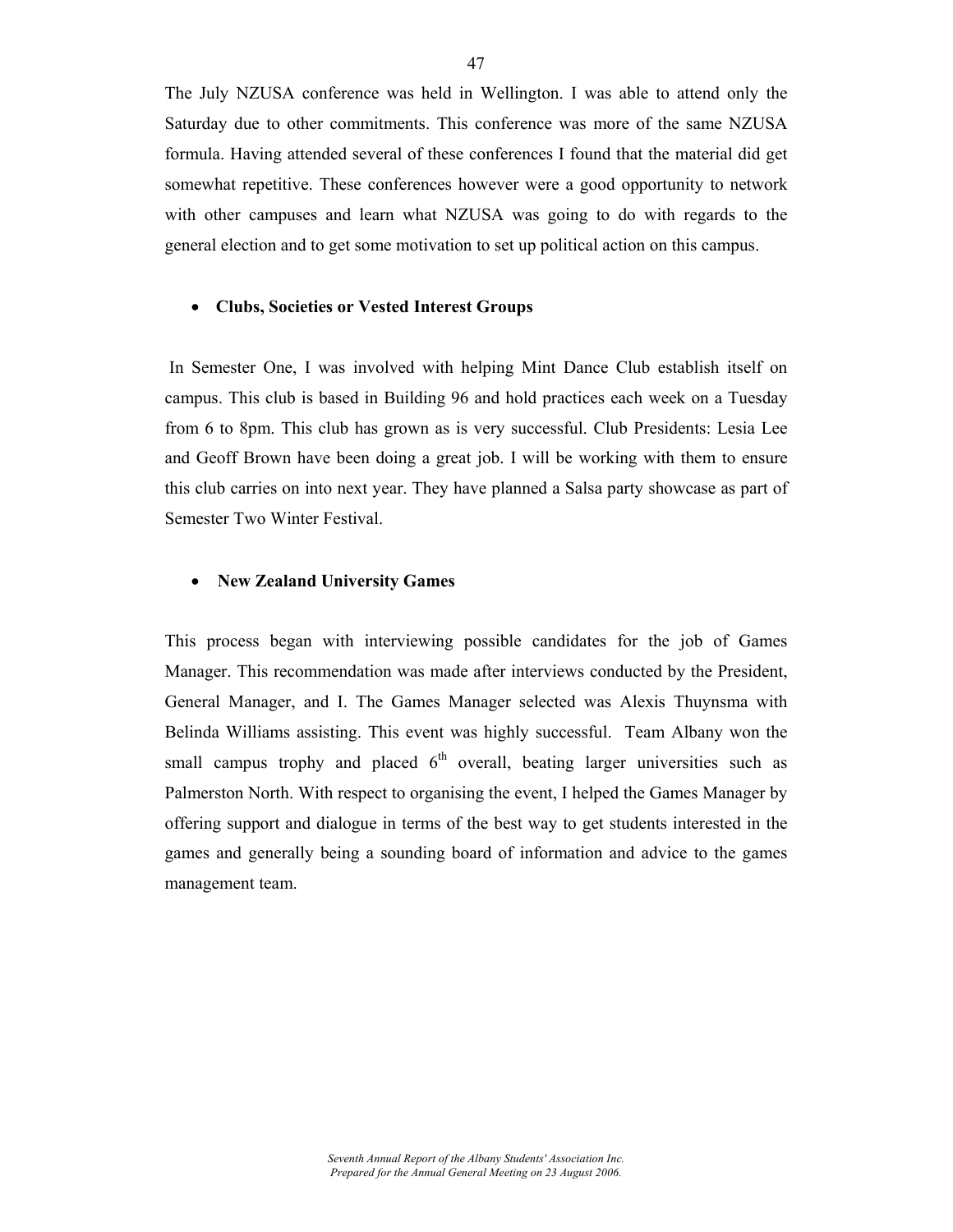#### • **2005 Annual General Meeting**

The 2006 AGM was the most controversial aspect of these years' Executives activities. This was not surprising considering the agenda for this annual meeting, although not all agenda items were contentious. The Agenda included the passing of the minutes from the semester one Special General Meeting Agenda, and as well as routine motions that lead to the ratification of the 2004 Financial statements and Audit, as well as ratification of the motions to pass and accept Davenports Harbour as the Association's legal counsel and Christmas Gouwland Ltd as our auditors for 2005.

The agenda items following this were a lot more controversial as they required amendments to the Constitution and Regulations. One of the major changes was change in the structure of the ASA Executive. A decision had been made to employ a staff person to oversee Advocacy services for the association. We felt that this role was better carried out by a trained, qualified staff member rather than an elected student as these people may not have the necessary skill and may be elected by virtue of their popularity and may lack the skill to carry out this important aspect of the association's work while potentially placing the students, themselves and the Association at risk.

As a result, the Executive decided to change the Constitution so that the role of the Education and Welfare Vice-President would resolve into two officer roles; one Welfare officer, and one Education officer. The key reason, from my perspective, was that outlined above in terms of skill and ability to do the job and a fiscal one. The Association should not have to pay for an Education and Welfare Vice-President as well as an Advocacy Co-ordinator.

At the Meeting this idea met with some resistance. Some members felt we should have both. I stressed the financial burden on the association that this idea would cost \$15,000 to the Association with little benefit as the new officer roles would be able to carry out the role at a fraction on the cost. In the end the vote was put and this idea was carried by the meeting.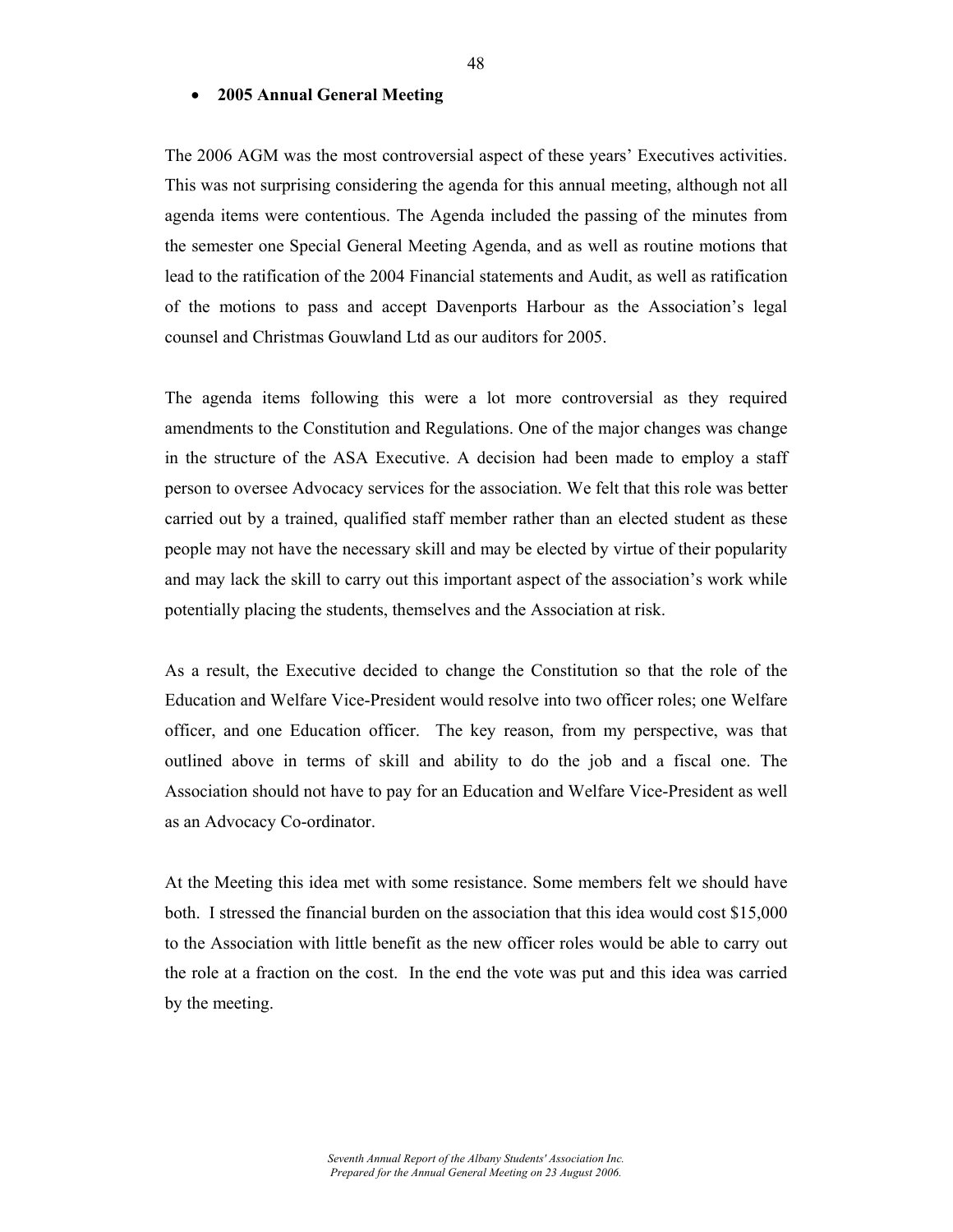Other changes had been suggested such as limiting the numbers of people who could run jointly for roles on the Executive. I felt having two people run for the same position is inefficient as this leads the ASA Executive to having too many people on it; possibly more than is to be desired for an effective team. I prefer the model of 11 executive and volunteers who might be keen supporters.

#### • **2006 ASA Elections**

This was a successful election with over seven hundred members voting, totalling about 13 percent of the campus population. The candidates were well-behaved. All positions were filled except for the newly created Welfare Officer role. There will be a by election for the Welfare officer position in the New Year. With this I felt the future of the ASA was again secured for another year. I felt we were handing over the baton to the next group of people to run Association.

#### • **Recommendations and Future Objectives**

Prospective ASA Vice-presidents need to have the following skill set. They need to be confident, have the ability to communicate to a wide range of people including university Staff and ASA staff. The person needs to be likeable, approachable and friendly. They need to 'know Massey' by this I mean the individual needs to have been involved in University life so they can hit the ground running having some idea of how the ASA operates. This is likely to be a current Executive member or a committed volunteer.

#### • **Final Statement**

This year has been a great experience. The ASA has moved forward a great deal. I feel really excited for the future of the ASA. The hard work done by this year's Executive and lessons learnt this year will make the ASA better in the future. The General Manager has made significant progress with the student amenities building by developing a detailed plan of the building that will ensure effective space utilisation. The construction of this site will mean that the ASA will be more visible to the student body and its activities will be more streamlined.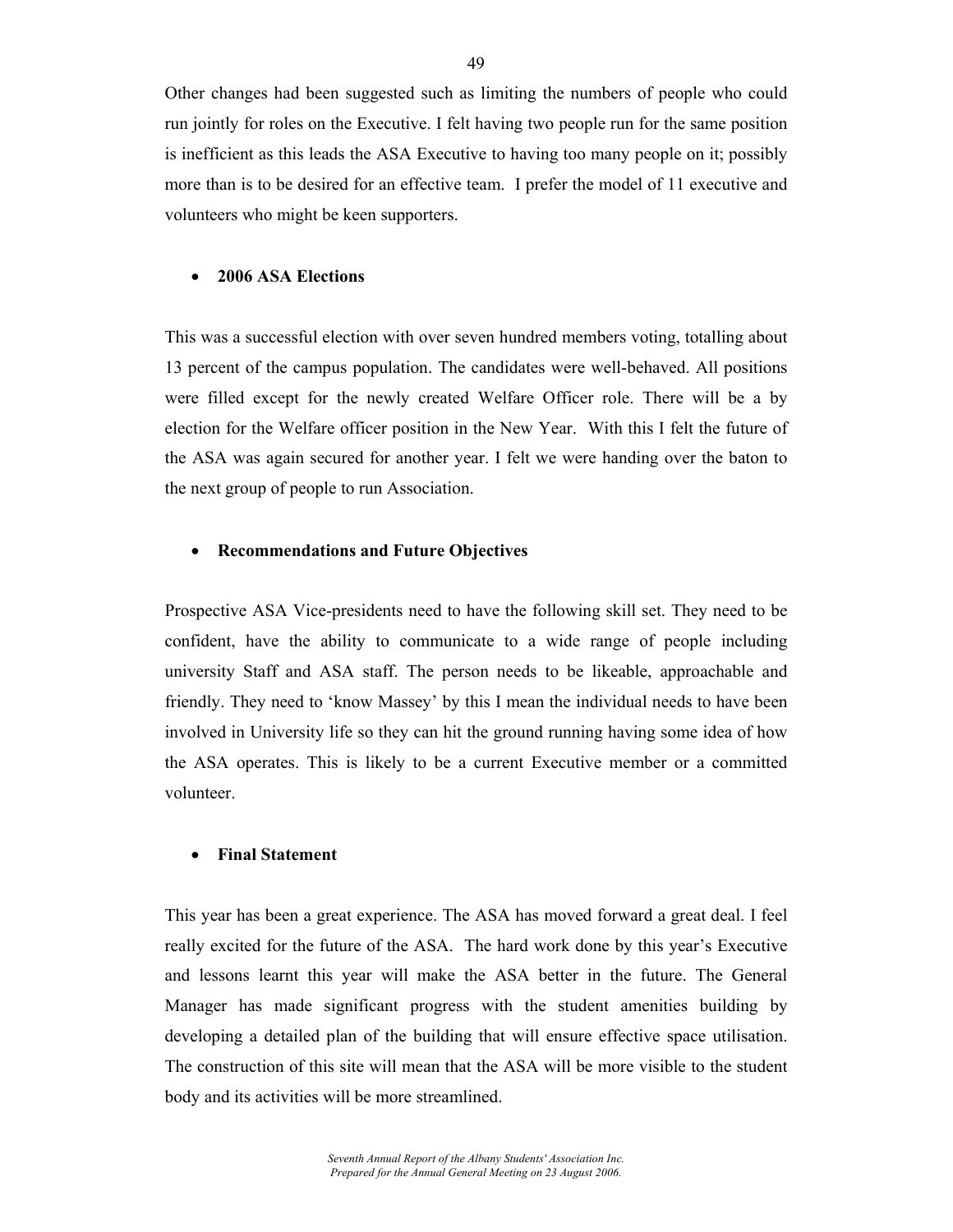As I conclude this report, a certain amount of pleasure creeps across my face. Involvement in the ASA has changed my university experience. I have been able to put a lot of time into the Association and I look forward to looking at how the Association will grow in the next ten years.

I want to say a great big thank you to all the people I have been able to meet, work with and become friends with over the last two years with the Association. Thank you to all the staff - Nigel, Jacqui, Shauna, Sikander, Paul, Lex, the Satellite boys Chris and Dan and others that work tirelessly on behalf of students. A further thanks to all Executive I have had the privilege of working with. Thank you to Johann, Josh, Sue, Adele, Ashani, Neha, Joanne, Jenna, Martin, Ally, for your great help and your attitudes towards students. Thank you to Massey Staff that have supported the ASA - special thanks to Pauline, Trish, James Lee, Cheryl M, Andrea Davies, Phil Mann, Rod Grove and Craig Hunter. It has been a pleasure. Good bye and Good night.

## **Joe Osei-Annor**

**Administration Vice President 2005**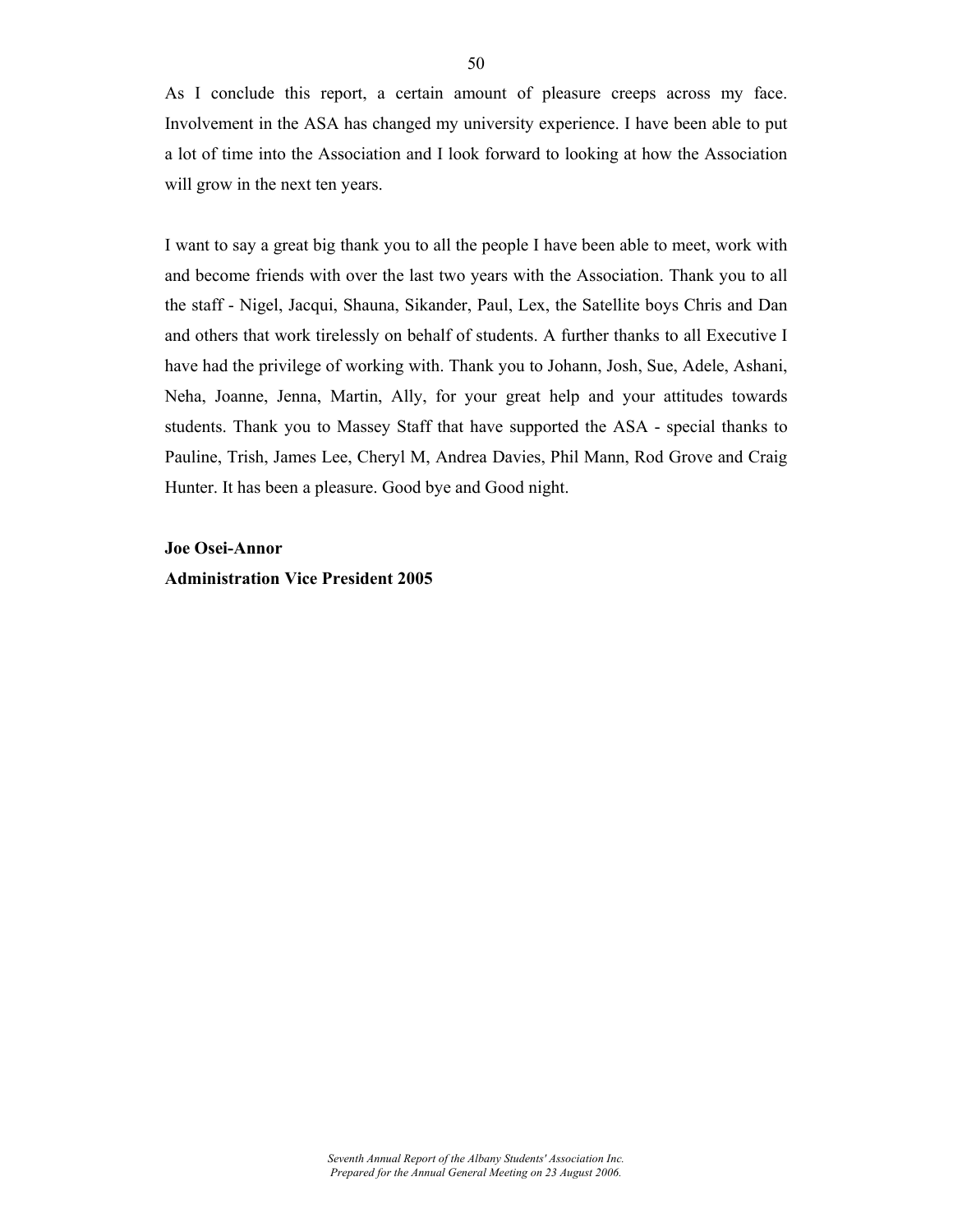# **EDUCATION AND WELFARE VICE-PRESIDENT'S REPORT**

*The Education and Welfare Vice-President has two major areas to oversee. In the Education role, they are responsible for ensuring that the University continues to provide teaching, assessment, and conditions of study that are of a high quality and equitable for all students. In their Welfare role, they are responsible for overseeing all matters involving student welfare – childcare, safety on campus, harassment, host responsibility, accommodation, disability issues, health and counselling, parking, catering, environmental and sexuality issues. They also co-manage the Student Assistance or Hardship Programme (SAP) and, in all cases, will be working to ensure that the Association and the University provide as wide a range of services as possible as a minimum cost.* 

# • **Introduction**

As the Education and Welfare Vice-President this year, this report seeks to cover my activities during 2005. I set myself a range of objectives that I hoped to achieve in this period. I will outline these objectives and the outcomes that have been produced.

# • **Executive Committee Meetings**

The main issues that have been dealt with have been Orientation, what happened, who did what and how we can do better.

Other issues that were covered were Campus life, and more importantly how to improve it. There was support within the Executive of the possibility of a Clubs Development Officer (CDO) to become a part-time position employed within the ASA. This has currently been proposed to the management who now are looking at budget constraints and the terms of reference of the position.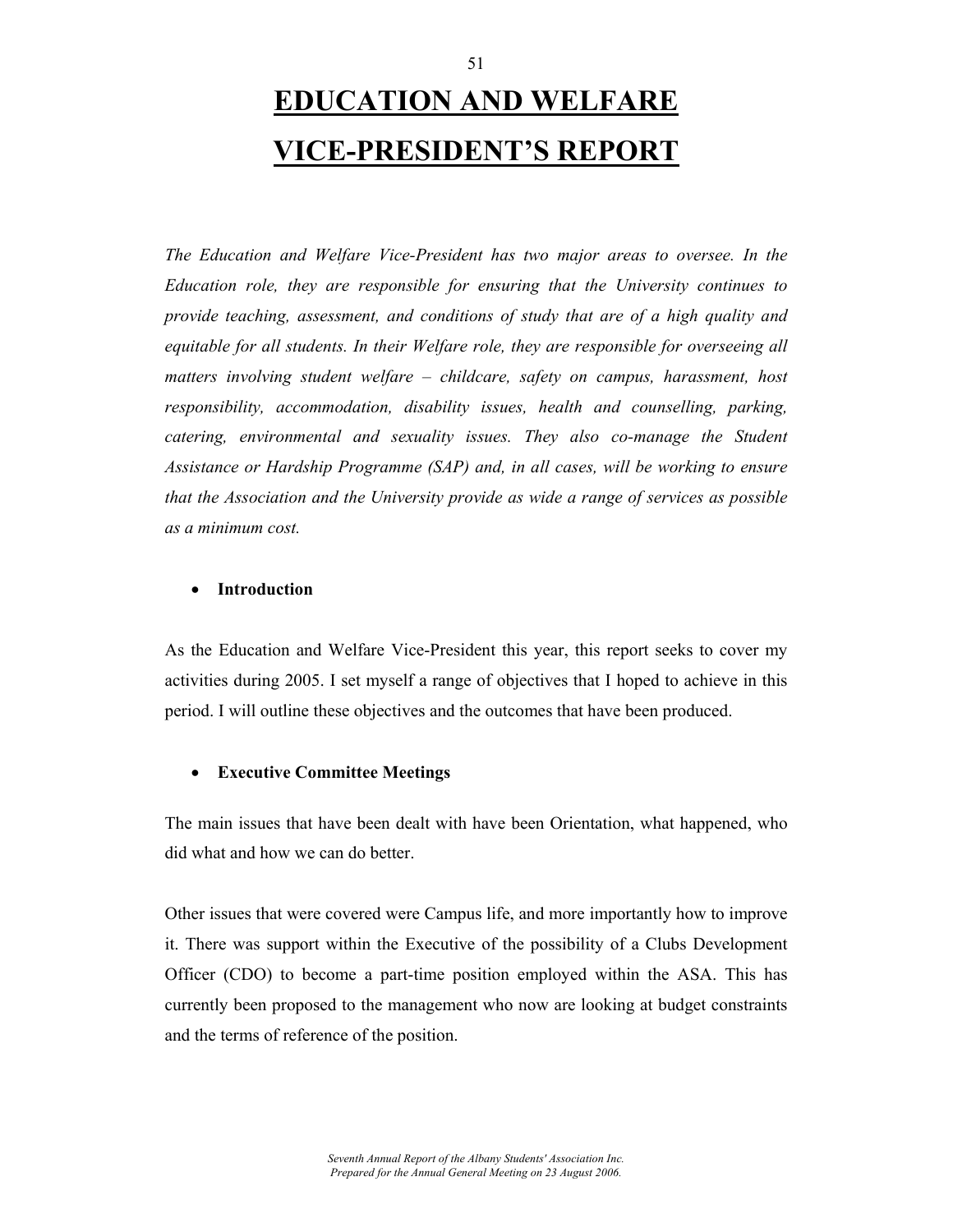The budget has provided much discussion, I have stressed to the Executive and management the importance of research within the ASA, this research will enable to look more closely as the service/roles we perform and enable us to change and respond to the changing need of the student population.

The smoking issues has been raised a few times over the last few years, the Executive have given support to the University in the initial stages for a fine system to be introduced. Smoking has presented a major problem on Albany campus; the main problem has located itself outside the Atrium building with some students ignoring the no smoking signs and lighting up regardless. The cigarette smoke has caused much irritation to lecturers and students, who are affected by these noxious fumes coming through the windows and doors of the building. Further to this, there have been near altercations between students and staff over the fact that some student has refused to put out their cigarette and/or move to a designated smoking area. A fine would give the University the teeth it needs to enforce its current no-smoking policy. This Executive would like to envisage the day when all of Massey University Albany was total smoke free.

I have been very vocal on the Executive this year. My aim has always been listen to every point of view. I have however become passionate about certain issues; this may have involved me talking over the top of people. This is a problem that I am aware of. I will aim to control myself during heated discussions to ensure this does not happen in future.

#### • **Committee meetings**

I represented the Students' Association on a few committees. These included the Health and Safety committee where we discussed issues such as the aforementioned smoking policy, the tiles around the campus, and illegal car parking.

All of these issues have been taken back and voted on by the Executive, as have matters that have been raised at the other two University-related committees I regularly attended: the Early Childhood Centre and the Committee for People with Disabilities.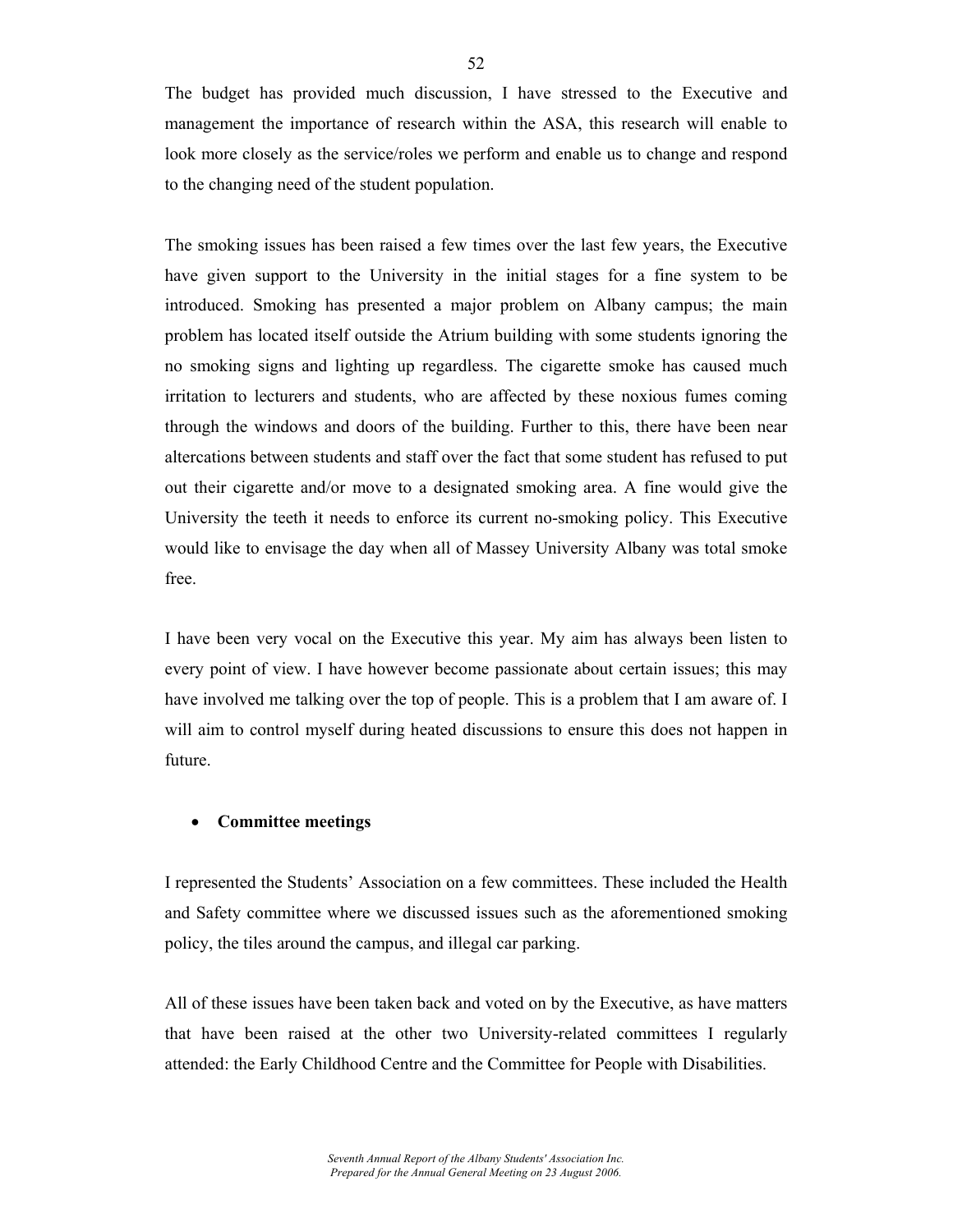I was also attended some of the President's committee meeting's when he was absent, and these included Academic board, Massey Federation Meeting, Studylink and Student Job Search meetings.

# • **Conferences**

I attended all the New Zealand University Students' Association (NZUS) conferences throughout the year. Some of the main issues that I felt needed addressing were the reintroduction of a men's conference. A workshop was facilitated by NZUSA at this workshop where various issues were discussed such as the marginalised rights of men during the last ten years, and Men feeling they cannot express their feelings without being made fun of our being labelled a 'sissy'. There was also dialog on the inequality of rights between males and females. One example was that a girl can touch a guy without fear or retribution. We felt was not the same for males. There is a strong belief that it is acceptable for women to get away with certain things and not be held accountable for their actions - this stems right up to assaulting of males. Another issue was men feeling that they cannot say anything that may cause distress to another person. Men feel if they say the wrong thing they will be labelled, 'homophobe', 'heterosexist', 'racist', and 'sexist'. This has caused many men to feel isolated and alone in the tide of political correctness. Some men stated that even during the conference some delegates were unhappy that there even was a men's workshop being staged.

I also attended the Queer workshop were we looked at how UniQ can best represent the needs of wants of this special population on campus. From my perspective as Education and Welfare Vice-President, I wanted to see a UniQ group set up on campus so our population of Queer/ Queer friendly students would have a voice on campus. I feel this group would add to the culture of Massey Albany and be an asset to our development as a society.

The July conference was also a great opportunity to get student issues in the media spot light. The main issue was student debt and how we get rid of it. This tied nicely with my next piece with wearing the Debt Monster suit and picking up the Hon Trevor Mallard (Minister of Education) and this footage then being played on TV One News at 6pm that night.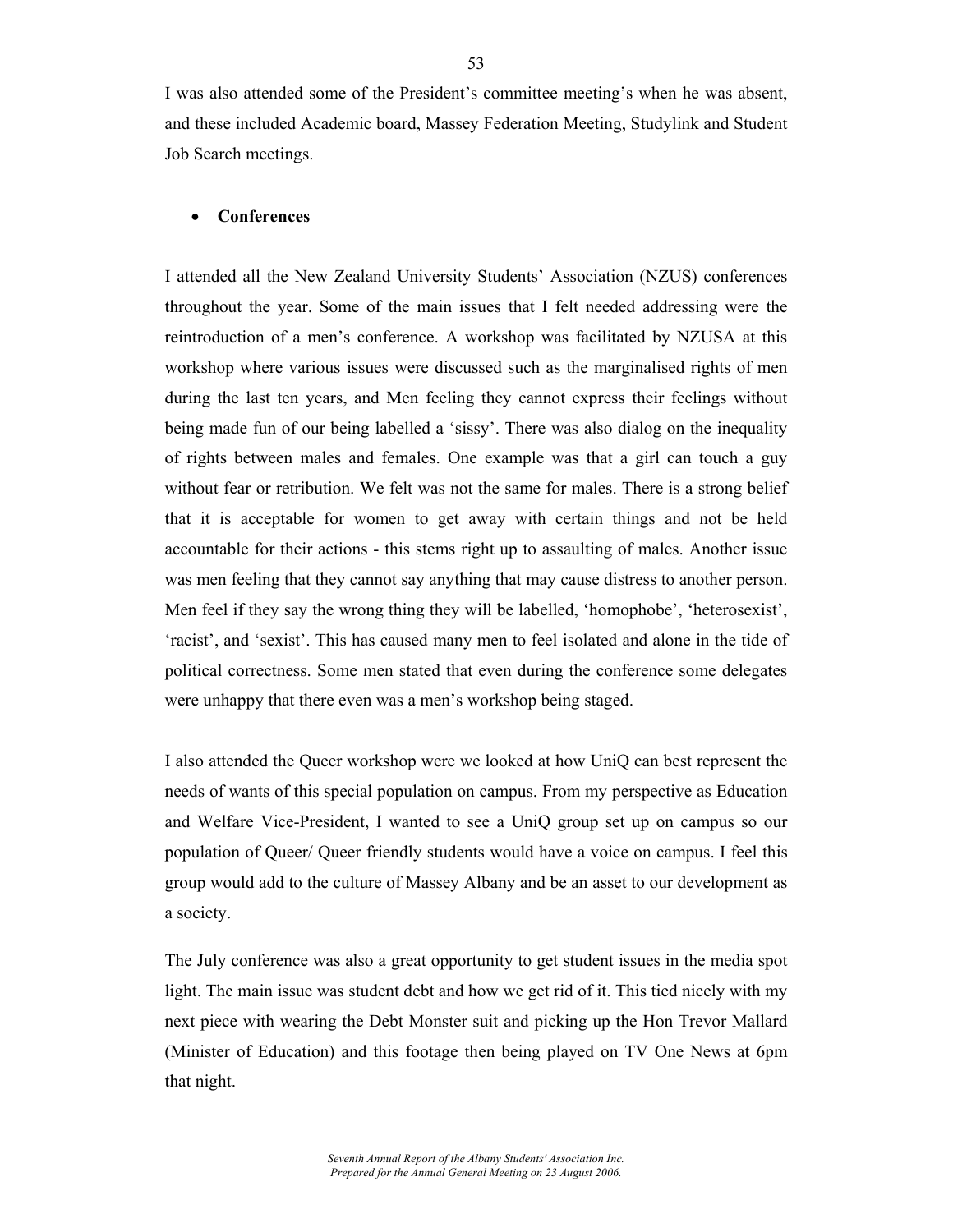Incidentally the night before ASA picked up a debt monster award for getting the debt monster on National TV during the Lions V New Zealand Maori game in Hamilton.

# • **Clubs, Societies or Vested Interest Groups**

I was President of the DJ Club over the course of 2005. This involved running 'open deck' every Thursday night at Evolution Bar. It has also involved getting guest DJs to show us new tricks and give us valuable feedback on how to become better DJs. I held a membership in the Mint Dance Club but due to other commitments I did not attend as many times as I would have liked. The Massey Albany Lions club also started this year and I have been involved on the entertainment committee. I also provided music for one of their functions.

I have also provided music in the form of DJing outside the Atrium on the Common lunch break on Wednesday. My DJ services were also provided to Evolution Bar on Friday nights and during the University Games.

To help raise the profile of the ASA, I gave lecture talks with our Administration Vice-President backed up with overhead transparencies. These lecture talks consisted of informing students of the role of the ASA within the University and also touched on the function that we performed for the students in the ASA. I, along with many other Executive, gave an ASA presentation to first year students, then we helped out with guided tours around Massey campus.

# • **Special Projects**

After much discussion within the Executive and other Massey students, it was brought to my attention that we needed some work done on our web page. One of the main issues that people have had with the ASA Web page was the layout. People complained that it was hard to navigate; they gave up before they could find the information.

My other objective was to continue working on the online resource for the Education and Welfare portfolio. This electronic resource would contain valuable information on budgeting and the services that we provide on campus.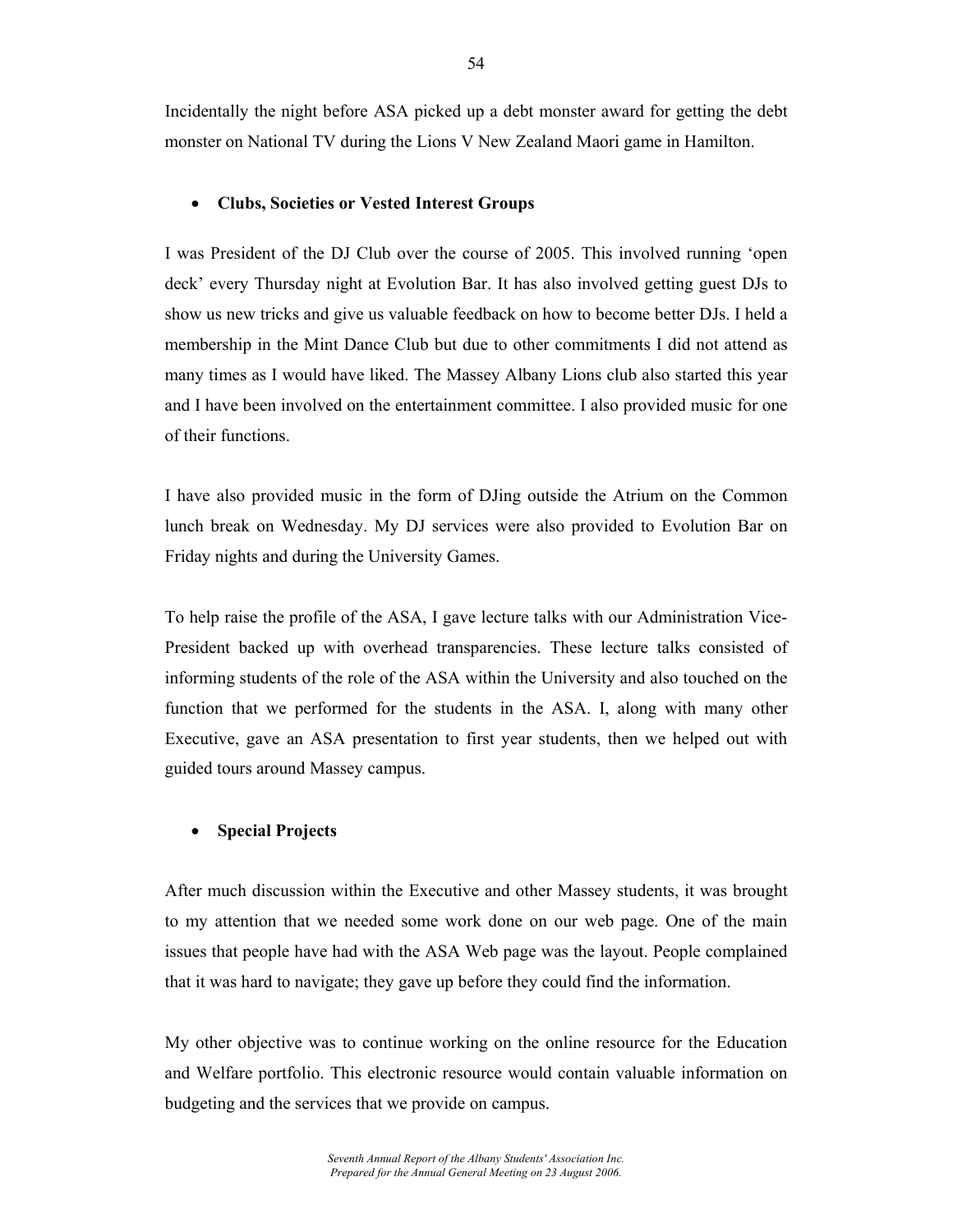# • **Recommendations and Future Objectives**

Keep working on changes to the ASA web site, earmark funds for research on the ASA, areas may include campus arts position, web page, signage, student satisfaction and strategic management of the organisation.

**Joshua Clark Education and Welfare Vice President 2005**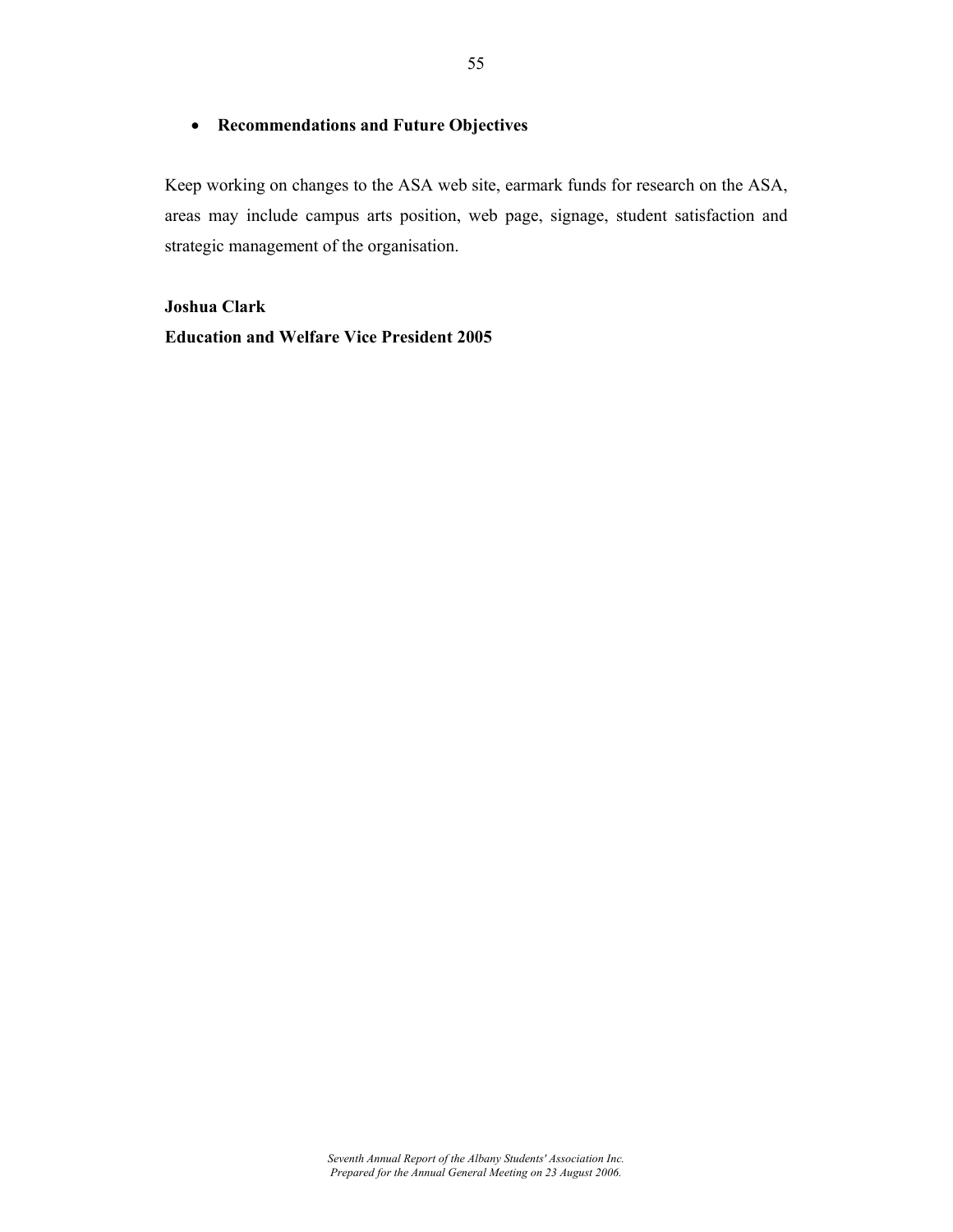# **CULTURAL OFFICER**

# **(Co-International Student Portfolio) REPORT**

*The Cultural Officer position is responsible for maintaining cultural ties with the expanding diversity of cultures represented by students enrolled at the campus and in the greater environment. It is there to help provide support, facilitate forums for discussion of cultural, spiritual and recreational issues and work with a variety of special interest groups. The International Students' Representative works on issues of relevance to overseas students' educational experience at Massey University at Albany. They are there to help ensure there is representation of overseas students on al University and Association committees, work with and facilitate overseas student groups on campus, and ensure that there is adequate national liaison on overseas student issues.* 

#### • **Introduction**

This report consists of my duties as Cultural and Co-International Officer throughout 2005.

#### • **Executive Committee Meetings**

I have attended all meetings except two due to me being sick. This year, one of the important topics we covered was that of Student Job Search (SJS) being on campus; there was some concern about the ASA paying for SJS to provide its services on campus however they have been using our ASA staff and causing inconvenience to the students and the office staff. This directly affected my portfolio as many international students' use this service.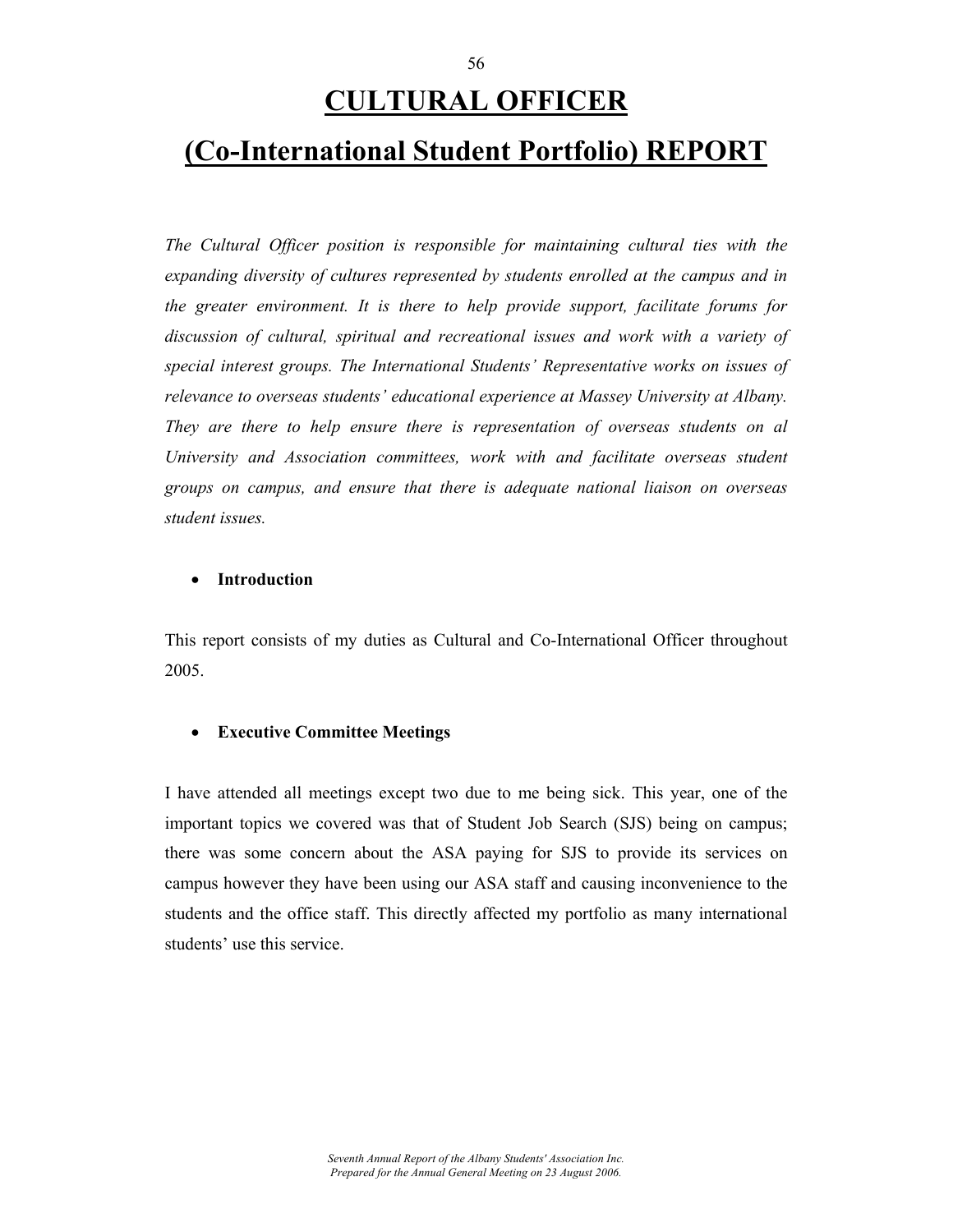#### • **Committee meetings**

I have attended all the International Student Advisory Committee (ISAC)meetings held this year, during our last meeting I made the committee aware of many problems international students face while at Massey. Some of them were that some students were enrolled in the wrong course and have had to stick by it because Massey wouldn't permit them to change. Another issue was that there were different standards set for International Students when they went to get their visa from the Massey International Office.

The ISAC meetings spoke greatly about the Muslim prayer space on campus. The Chaplain, Ricky Waters managed to organise a room in the Study Centre that catered for all their needs. This was great news as the Muslim students on campus have been pushing for a prayer space for a couple of years.

#### • **Conferences**

I attended the July conference of the New Zealand University Students' Association, which was held at Auckland University. The main theme for the conference was the students' debt that is affecting many graduates' lives. I also attended International Conference alongside our Pacific Island Students' Representative, Surava Elaisa and our General Executive Officer, Martin Quest, which was held in Waikato University, Hamilton. One of the prominent issues that was discussed was to design a student website for International students'. This website was to have all the essential information for international students', for example FAQ (frequently asked questions) about the Inland Revenue Department and part-time jobs. We also suggested a Q&A (question and answer) section that will enable students to give and get information via other students under the supervision of NZUSA.

I did not attend the final conference due to the limited space allocated to send Executive members down to Christchurch. Since I had been on conference on previous occasions I thought it fair to let another Executive member have that opportunity.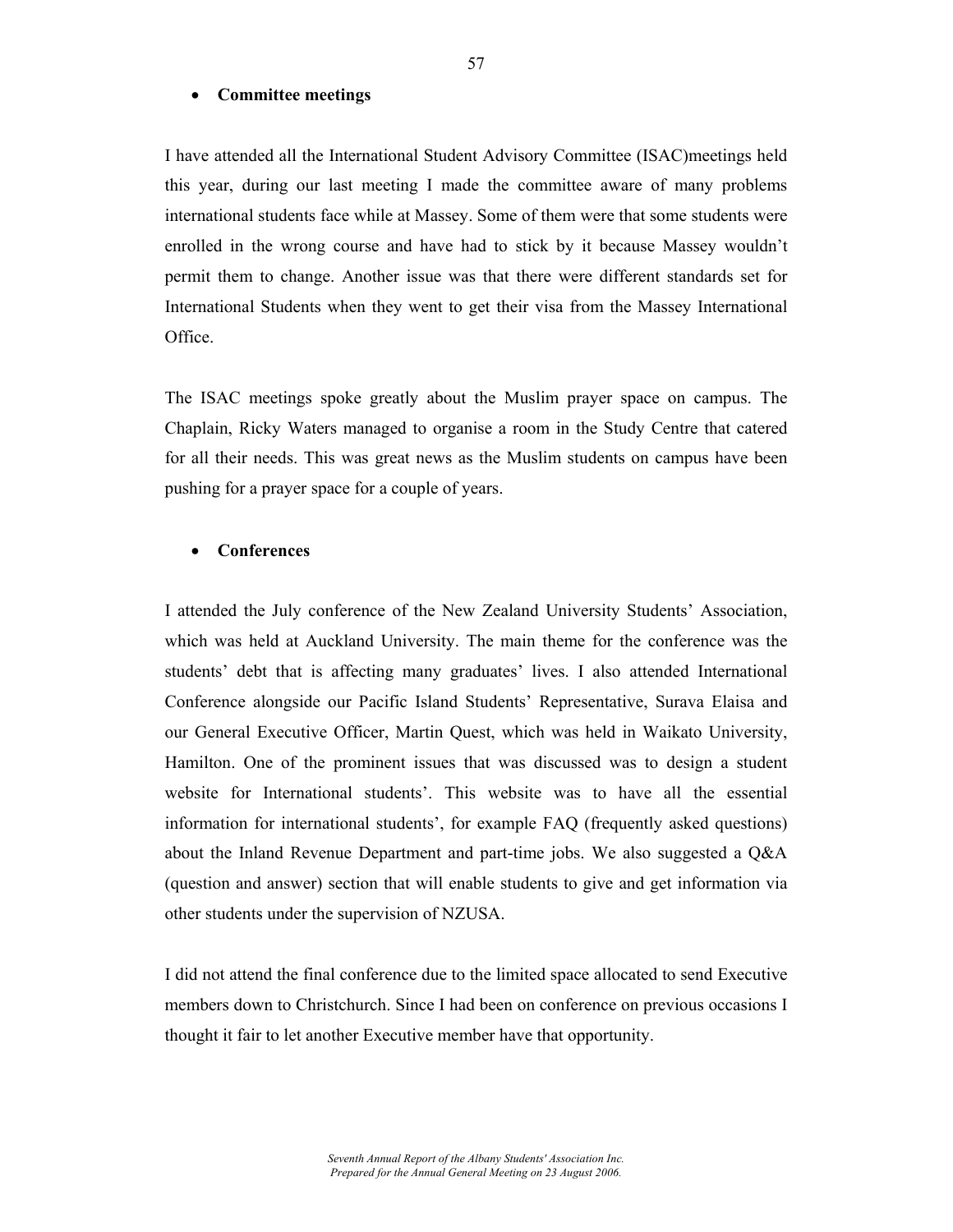#### • **Special Projects**

This year I have had three projects out of which I accomplished two. The first was a 'Cultural Day' similar to what Massey International Office organised during the first semester. I originally had 5 countries that agreed to have stalls, however last minute three of them backed out which was very disappointing. Many students were reluctant as they had already taken part in the first semester and didn't want that kind of responsibility. However thanks to Peninsula Club (Indian, Sri Lanka club) and MAPISA (the Pacific Island Students' Association), and a sausage sizzle - the day went off okay.

 The second project was an Asian party similar to what I organised in collaboration with Club Peninsula during the first semester. This did not take place because the Chinese Association President had a lot on his plate for this semester. We did meet on several occasions; however this was something which was just not ready to happen.

The third was the Cultural performance held by Massey University International Office. Initially they wanted advice to promote this event as their coordinator had joined Massey this semester and was in charge of organising the event. In the end, after going to see the Indian group practice, I ended up getting involved in the event. It was quite a memorable experience considering we practiced for 2 weeks and won the best costume prize as well.

#### • **Recommendations and Future Objectives**

For future Cultural and International Officers, Massey University, Albany is a very small campus still trying to establish an identity. Being in the position you are in, it might get quite disheartening trying to get International students involved. Don't get discouraged - keep working at it as it pays off eventually. Being in this position for two years I can vouch that you can make a difference. Listed below are some of the tasks that were accomplished:

- 15 hour work hours were increased to 20 hours a week;
- International students were given a 6-month open work permit as of July 2005 to acquire necessary work experience upon completion of their education; and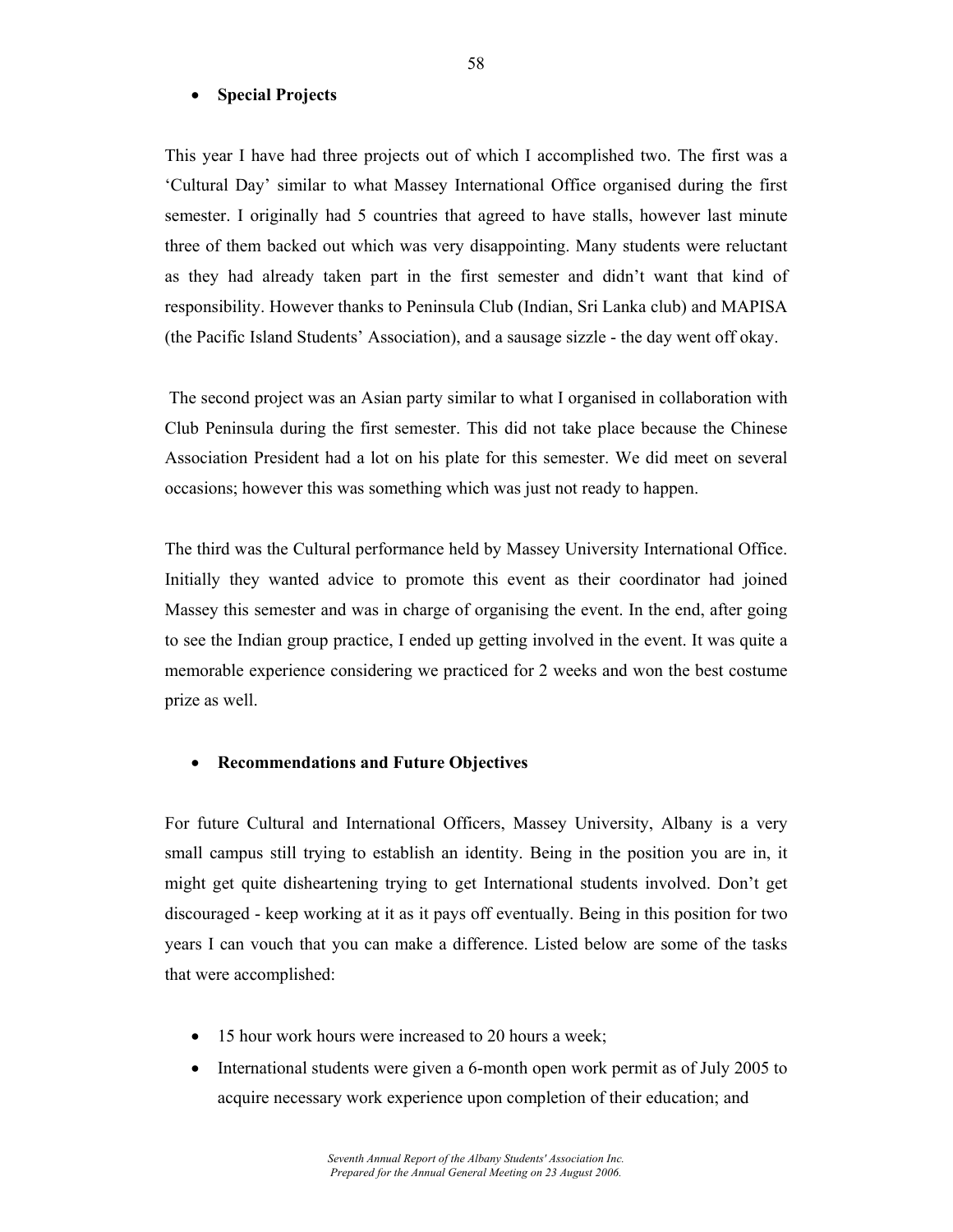• The grand parenting system that secures International fees for the time of study was accepted by the Ministry of Education as an active priority and part of its pastoral case programme.

These have been issues many Executive have been working on throughout the years, and at the previous year's International Conference, one of the members said it would be impossible to get more working hours, however they were happily proven wrong. If there is something that needs to be changed - go for it, get petitions together and make your voice be heard.

# • **Final Statement and Thanks**

Finally I would like to say a huge "THANK YOU" to all my fellow Executive members who have made my stay in New Zealand and Massey an unforgettable one. I leave my role as International and Cultural Officer with many fond memories that have moulded me into somebody who I thought I could have never been.

# MASSEY! MASSEY! MASSEY! OI OI OI.

**Ashani Senanayke International/ Cultural Officer 2005**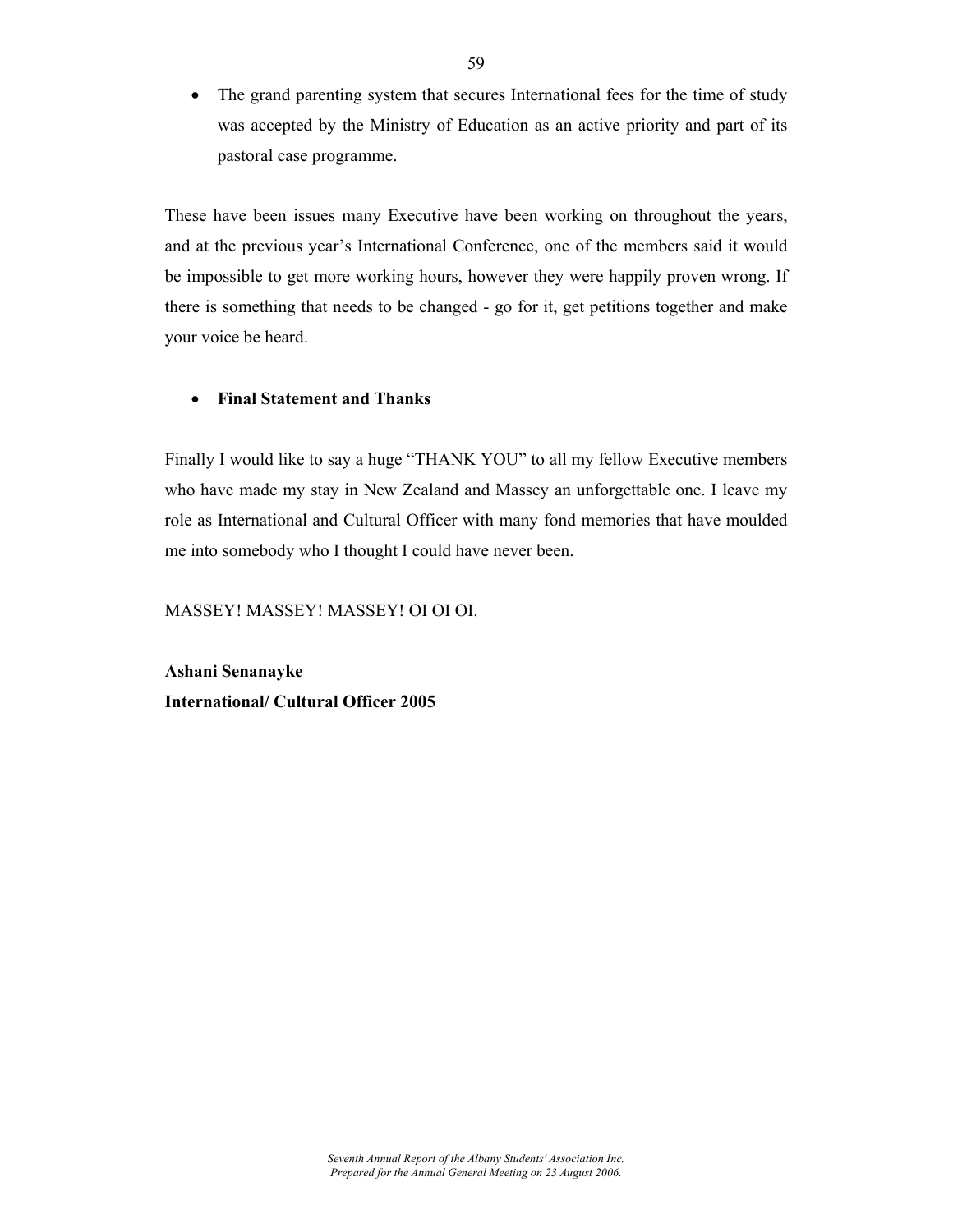# **POST-GRADUATE STUDENTS' REPRESENTATIVE (Mature Students' Portfolio) REPORT**

*The Post-Graduate Representative helps in the development of a support structure for Albany's growing population of post-graduate students. They monitor methods of assessment, student workloads, the performance of teaching staff and the quality of courses on offer at Albany. They are there to assist with grievances, provide training and support to post-graduate students and to ensure that in all areas equitable conditions of teaching, assessment and study are provided. The Mature Students' portfolio holder is responsible for representing, working with and meeting the needs of the campus' Mature students by ensuring that there are forums for discussion on relevant issues –study space, support groups, holiday programmes, and welfare. They are committed to working with and ensuring that there is adequate liaison with the University and the Executive Committee concerning all issues of relevance.* 

# • **Introduction**

I joined the Albany Students' Association Executive Committee as the Mature and Post-Graduate Students' Representative in April 2005. This report reviews my performance for this job for the year 2005. As a students' representative, I am the voice of the students'. My first priority therefore was to identify the issues that arose from mature and post-graduate students' point of views and interests and to satisfy those needs at a reasonable and practicable level.

# • **Executive Committee Meetings**

I have attended most of the Executive Committee meetings in Semester two and some Executive Committee meetings in Semester one, and I have given apologies to those unattended meetings. I have raised some issues during the meetings.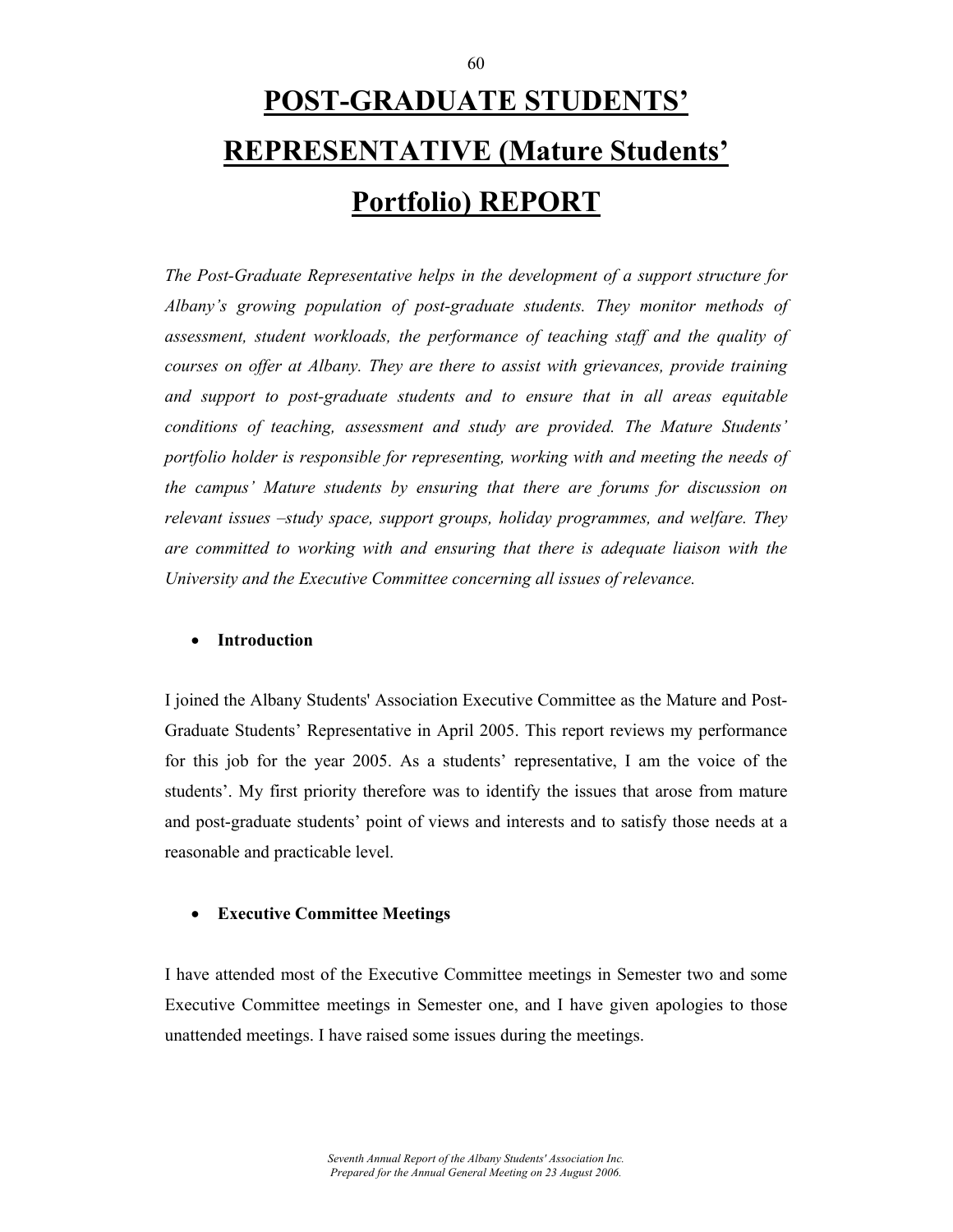#### • **Committee meetings**

I have represented the students' association at the University's Graduate Advisory Committee meeting. I spent a lot of time talking with individual students in order to identify the issues arising within the body of Post-graduate students and to bring several issues to the Graduate Advisory committee meeting. I brought a list of various issues to every committee meeting I attended, such as Post-graduate students' night time parking on Oteha Rohe campus, suggestions on improvements to the Post-graduate computer lab service, and increasing academic support service. I have contacted IT management directly to bring up the issues about more service for Post-graduate students, since I could not attend the last committee meeting.

I was also on the Library Advisory Committee. However, these meetings were always held the same time as the Graduate Advisory Committee Meeting. I gave apologies to these meetings and asked other ASA Executive members to attend them on my behalf. I also sent emails to the Library Advisory Committee meetings to address the issues arising from Post-graduate students, including wireless access of internet within the Library area.

#### • **Conferences**

I attended NZUSA September 2005 conference. During the conference, I discussed the issues raised from Post-graduate student and International students.

#### • **Clubs, Societies or Vested Interest Groups**

I went to the Hui with Te Waka o Nga Akonga Maori (the Maori students' association) in Semester One. I had contacted with the Albany Concept Development Club and referred volunteers for their August activities. I also contacted some Asian clubs to see any issues arising with them and with clubs outside Albany to see any possibility to bring them to Albany campus.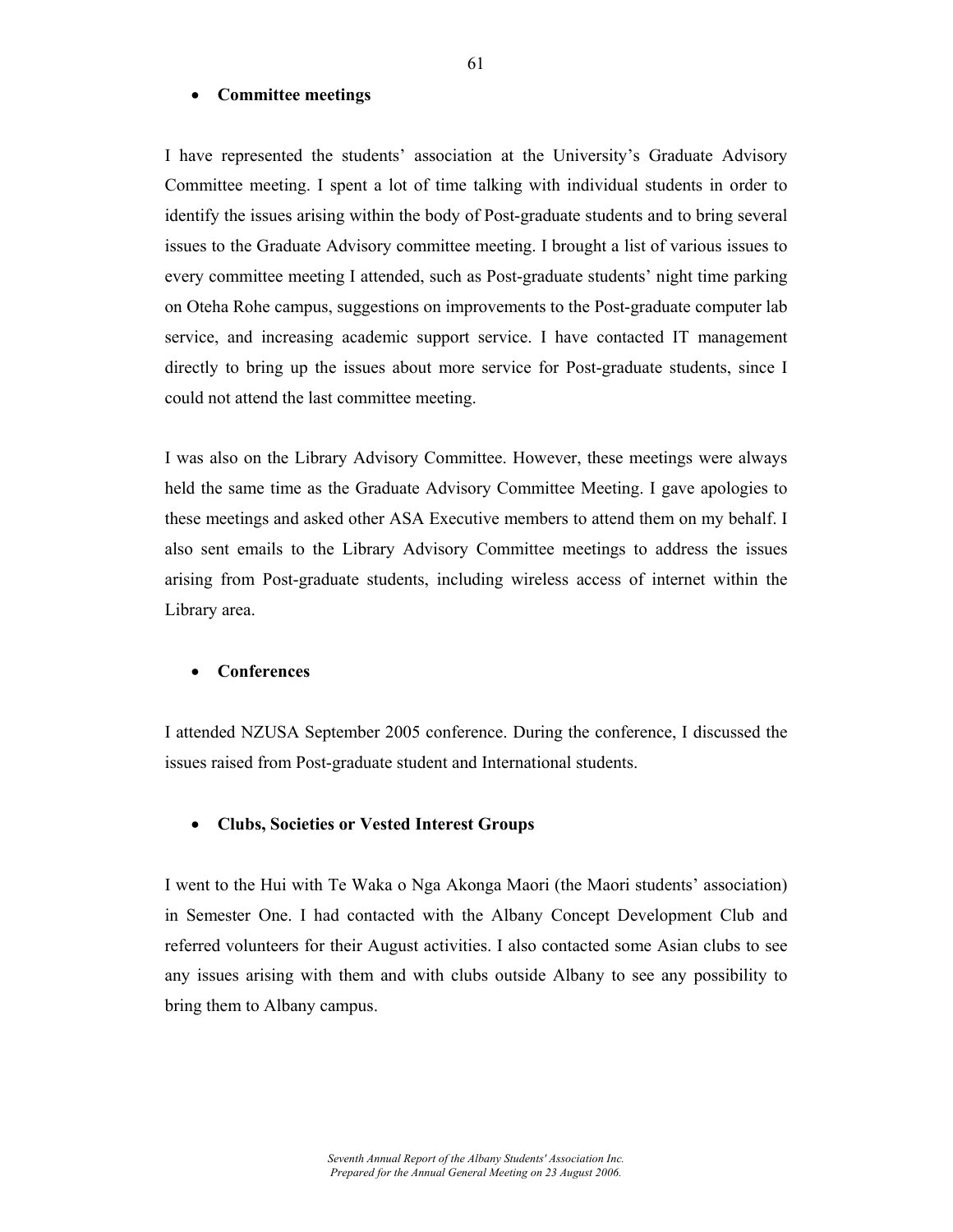## • **Special Projects**

I organised a presentation for business students in October. There were more than 80 people in attendance. I contacted the staffs of the College of Business and CFA New Zealand to organise this presentation. I believe I promoted this activity well and students were very interested about this presentation and gave me very positive feedback.

I also ordered suggestion boxes that students would put their comment/complaints in. The boxes would be placed in, among other places, the Post-graduate student computer lab in Quad Block basement, after agreement from IT Services.

I asked for a stapler for each Post-graduate student computer lab from the University; however this was not passed on the Graduate advisory committee meeting. However, a kind Post-graduate student has offered a stapler for the post-grad computer lab in QB basement.

I am also planning to place a fax machine in Post-graduate student computer lab in QB basement, as part of a reallocation of some of the Association's old equipment.

### • **Recommendations and Future Objectives**

I think that to walk up and to talk to individual students would be the best way to identify issues arising through the body of Post-graduate and International students.

# • **Final Statement**

At the end of this report, I would like to thank the students who have given me a lot of help with my work. I would also like to thank other members on the Executive meeting, who have given me help and the staff of Massey University, for being so responsive to the students' needs.

**Ally Yingyao Cui Mature and Post-graduate Students' Representative 2005**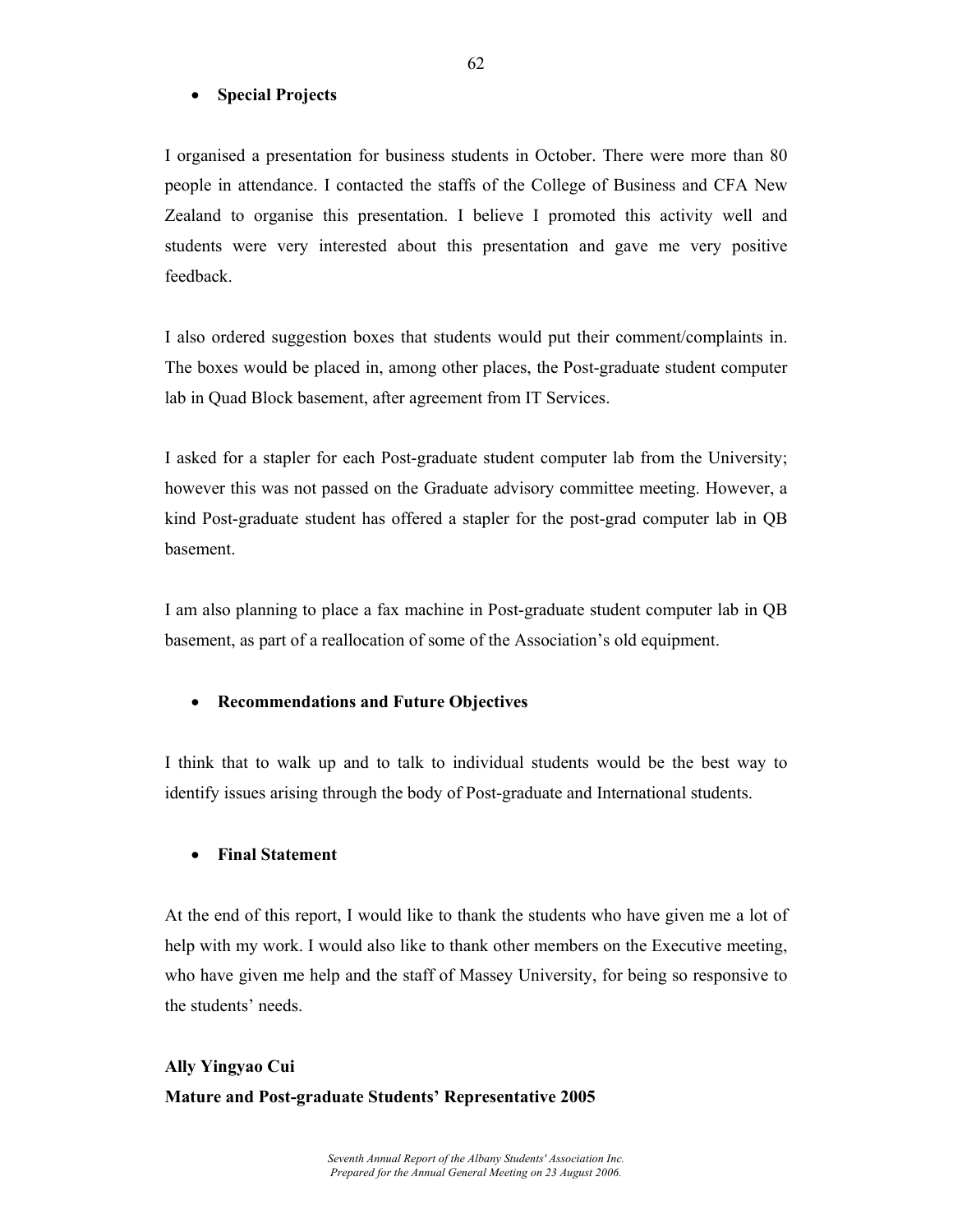# **PACIFIC ISLAND STUDENTS' (Co-International Student Portfolio) REPRESENTATIVE'S REPORT**

*The Pacific Island Students' Representative is responsible for working with and representing the needs of the campus' Pacific Island students. They are there to help provide support, facilitate forums for discussion of Pacific Island issues and work with a variety of special interest groups representing the views of a significant section of the campus community. The International Students' Representative works on issues of relevance to overseas students' educational experience at Massey University at Albany. They are there to help ensure there is representation of overseas students on al University and Association committees, work with and facilitate overseas student groups on campus, and ensure that there is adequate national liaison on overseas student issues.* 

# • **Introduction**

As the Pacific Islands Students' Representative, this report seeks to cover my activities for the entire year (Semesters 1 and 2). I set a range of objectives applicable to both of my portfolios that I hoped to achieve in this period, which gave rise to a number of significant issues pertaining to Pasifika and International Students including increasing Pasifika Awareness and Networking with Student Representatives from other tertiary institutions and the community.

In addition, the second half of the year was focused mainly on strategic planning issues such as discussions regarding a "Pasifika Fale", having discussions and implementing academic support plans with the Pacific Academic Advisor, Pasifika@Massey Strategy, Pasifika-Massey Partnerships (impact on our students and benefits of such collaborations between institutions) alongside hosting events, having discussions with NZUSA regarding International Students, networking with other Institutions on how we can improve international-domestic students relations and looking at securing Pacific Island Scholarships by Massey University/Education and other bodies.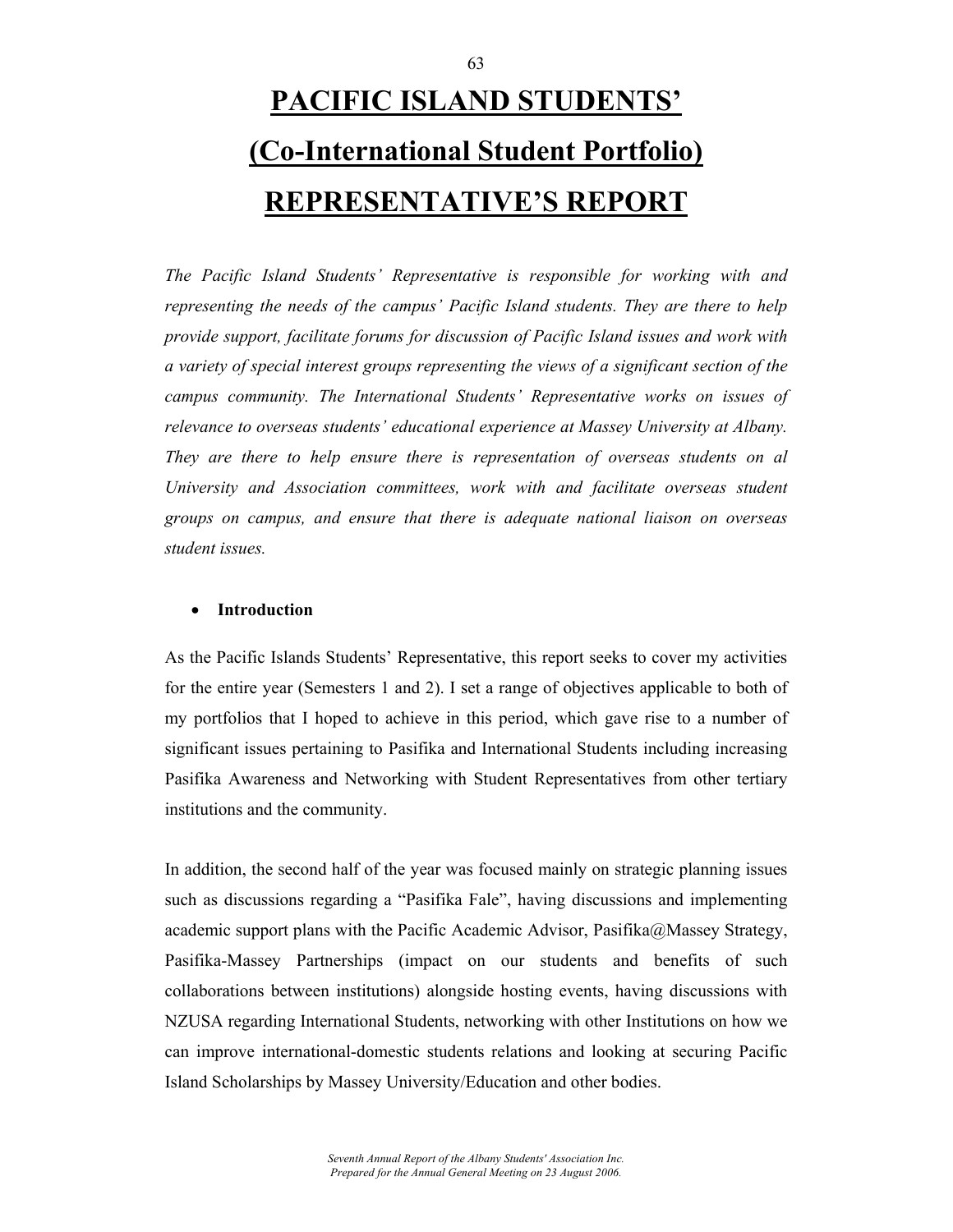#### • **Executive Committee Meetings**

The Executive Committee meetings were held weekly during the first and second semester. I attended as many as I could and gave my apologies for those meetings which I missed, as I was either at work or meetings/ conferences/workshops (pertaining to my position) or had to attend functions.

The most significant matters which arose in the first semester were the work placed towards the Pasifika@Massey Strategy, ASA's involvement and assistance regarding Pasifika Students, accommodation concerns at the Millennium Village, particularly lighting, Insurance Providers at Massey University for International Students, namely, the introduction of MARSH as the University's preferred provider, restructuring of the School of Aviation, and transport (bus) services from South and West Auckland to the University.

In the second semester, these matters extended to include discussions on a "Pasifika Fale", securing of the Pacific Island Graduation funding for 2006, assisting with a Research Survey (in collaboration with the Pacific Learning Advisor and Student Learning Centre) as to what Pacific Island Students expect from universities, attending the International Students' Conference in Waikato, following-up on suggestions to include tax details in information packs for International Students, and updates on Insurance and the School of Aviation.

In addition, there was continuous support from ASA especially regarding the Inaugural Pacific Youth Leadership Fono and upcoming events (Volleyball Tournament – now postponed and Social), other Pasifika Initiatives and the Pasifika@Massey Strategy. I also attended the Annual General Meeting, but could not stay till completion as I had to tutor and gave my apologies regarding the Special General Meeting which followed the next week. I also shared my views regarding the issue of removing the Women's Officer and establishing an Equity Officer on Campus and expressed my concerns on current ASA Staff Contract terms particularly Campus Arts as there appears to be a lack of flexibility for change and consequential binding for ASA.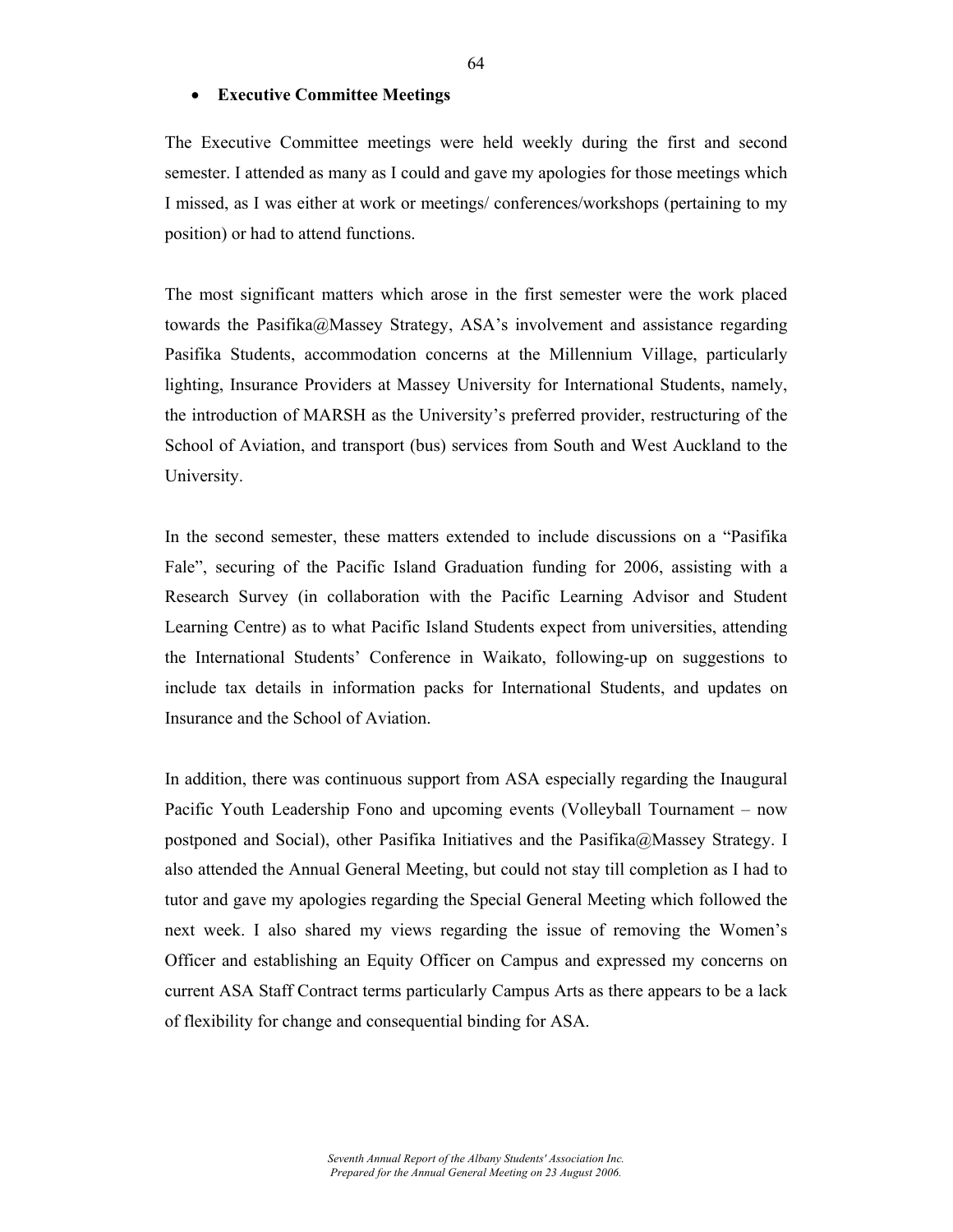#### • **Committee meetings**

I represented the Students' Association at the Pacific Peoples' Consultancy Group Meetings, the Pasifika@Massey Network Executive Committee and the International Students' Advisory Committee (was emailed meetings minutes for the ones missed and informed of the next meetings) and International Students' meeting to discuss events for International Students. In addition, I have attended several meetings with both the Pasifika Student Liaison Advisors (both at Massey and other Universities) and Pasifika Learning Advisor at Albany. I have also attended meetings and conferences regarding the Pasifika@Massey Strategy and the appointment of a Director in Palmerston North throughout Semesters 1 and 2, discussions regarding Pasifika Space and Fale at Albany, meetings with the Student Learning Centre regarding 'Uni Jump Start', meetings with the Pacific Learning Advisor and MAPISA regarding the Inaugural Pacific Youth Leadership Fono, discussions with the newly appointed Orientation Retention Coordinator, Jo Wilkins regarding 'Uni Guide' and also planning meetings with Massey contact Manager, Phil Mann and community Relation and Event Management Manager, Grant Dixon regarding the Pacific Island Graduation next year.

#### • **Conferences**

I attended all of the NZUSA conferences (January, July and September) and the International Students' Conference, where I raised key points regarding Pasifika and International Students in the workshops held: for the inclusion of employment and tax information to be included in packages that International Students can view before seeking employment in New Zealand, for NZUSA to look at the National Pacific Island Annual Fono and gauge the usefulness of the Fono's discussions and outcomes and whether or not the Fono still accomplished the mission/vision set out, hence, measure whether or not the Fono was worth the time and resources put into it.

I also attended the National Pacific Island Annual Fono where I helped to write a formal document (list of guidelines) regarding how the Fono should be run, compulsory documentation of all meetings and communication lines between the Fono and NZUSA.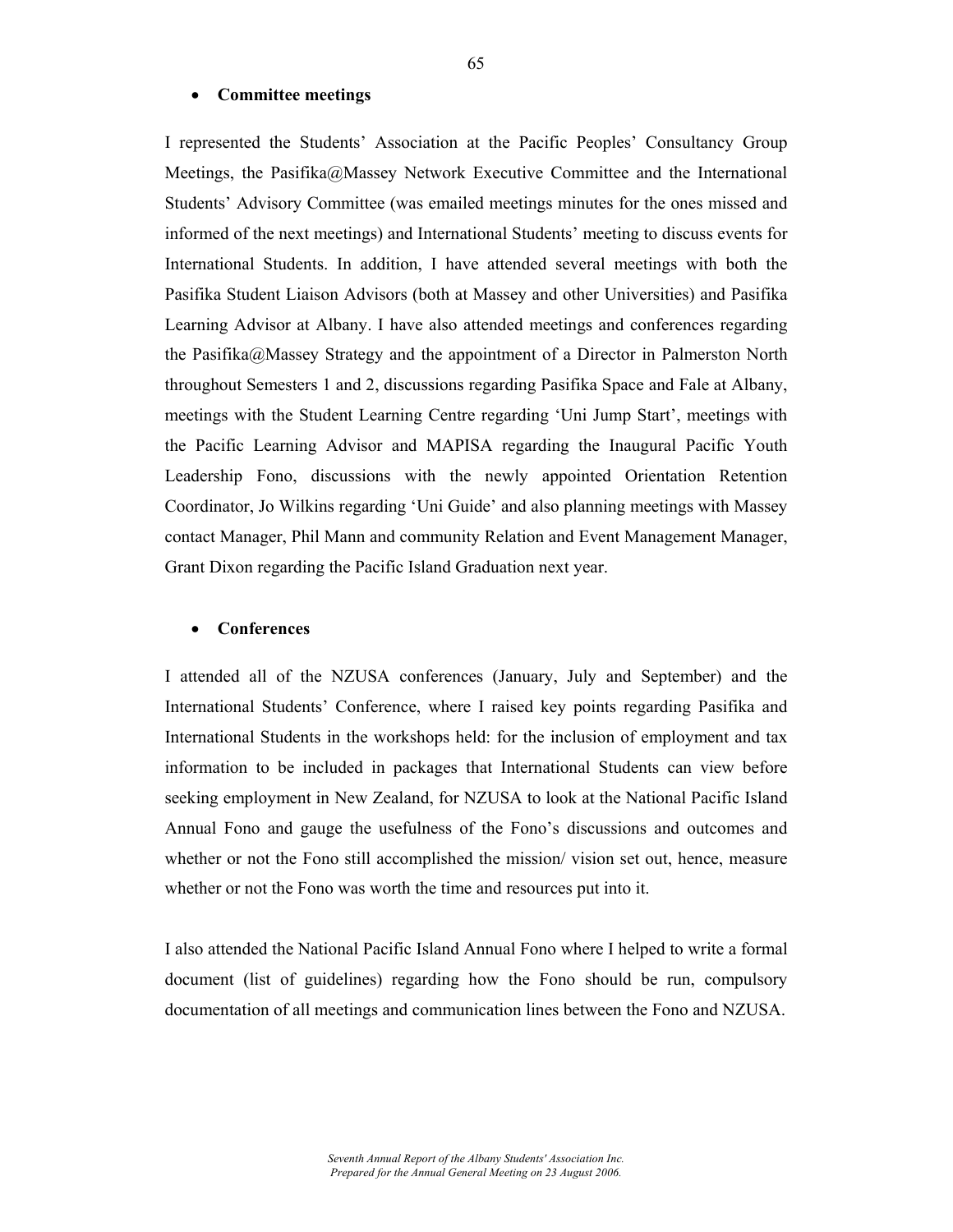In the last NZUSA Conference in Christchurch (September, 2005), I expressed my concerns to Johann (ASA President), Joshua (ASA Education and Welfare Vice-President), Camilla Bellich (NZUSA Co-President) and Andrew Kirton (NZUSA Co-President) regarding the non-presence of Pacific Island workshops or forums and the missing documents regarding the Pacific Island Fono which failed to be presented at this conference.

I expressed my disappointment because this documentation was a motion put forward earlier this year as a request that a written report and other documentation be compiled and sent to NZUSA due to the fact that for the last 7 years since the Fono started, no such formal, written report had been submitted. Apologies were given from Camilla regarding the matter during Closing Plenary which was accepted, however, it was sad that nothing "Pacific" was present for the entire time of the conference aside from a Pacific Island Speaker at the Education/Polytechnic Conference following the close of the September NZUSA Conference.

Also, at this conference I networked with other Pacific Island and International Students Reps regarding progress on the International Students Survey and Campus Life and shared my views with the ASA Executive regarding the appointment of the NZUSA Co-Presidents and Women's Rights Officer.

#### • **Clubs, Societies or Vested Interest Groups**

I am in constant contact with MAPISA (Massey Albany Pacific Islands Students Association), attended and hosted meetings and forums regarding Pasifika events and Pasifika academic support available on campus. I helped the Pasifika Academic Support Staff to advertise the Pasifika Learning Programme (PLP), a Pasifika Academic Support programme for Pasifika students and the Pacific Liaison Advisor (and other Liaison Advisors) to host visiting schools and interest groups such as Affirming Works (previously Affirming Women), high schools and community and Government Representatives. The events/forums and conferences attracted many of our (Massey) Pasifika students and raised issues which were important in advancing Pasifika education, recruitment and retention.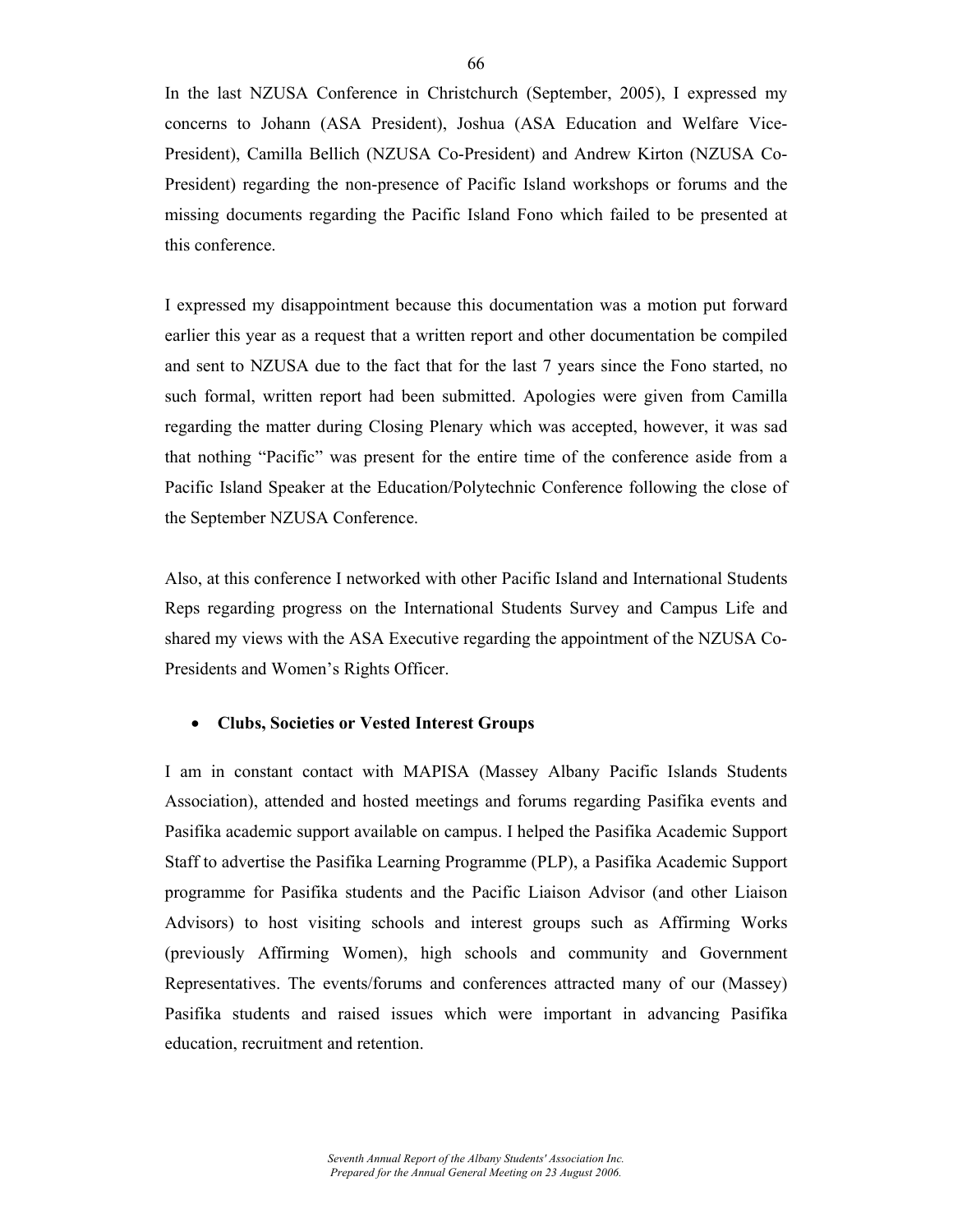I also helped out with organising the International Festival, Clubs' Day and Orientation for International, Domestic and Pasifika Students which included Campus Tours, I-Network and referring to the various services available.

In the second semester, I helped the International Students' Office with the Annual Cultural Performance via advertising and performing (which was a colourful event and a success), continued to assist the Pasifika Staff and MAPISA on how we can better our Pacific Islands Students' Academic and Social life in Albany, co-organised the Inaugural Pacific Youth Leadership Conference with the Pacific Learning Advisor and was part of the team which staged the 'Uni Jump Start Programme'. In addition, I also had regular meetings with Judy Le Heron and Sue Pritchard of IIMS regarding our Pacific Island Students and addressed issues of concern pertaining to them, such as repeated poor academic performance and achievement particularly first year papers.

I also attended a number of expos in place of/ with the Pacific Liaison Advisor (meetings too with Liaison) and other Liaison Advisors (Deb Buchanan), which involved potential Massey University Pacific Island Students.

# • **Special Projects**

For Semester 1, I was the Project Manager for the Pacific Island Graduation and dealt with such tasks as meeting with staff and students to delegate tasks for the event. I also got in touch with the graduands themselves to confirm attendance, managed and kept regular updates running in the form of progress reports from task managers, got the Chief Guests' gifts from Fiji which were collectibles and co-conducted the ceremony.

I also arranged sessions to meet and greet our First Year Pasifika students with their own packs which included SLC CDs (\$10 APA Referencing, etc.), which MAPISA purchased.

I have also facilitated at a Ministry of Education Pasifika Fono held at Auckland Grammar Girls on behalf of Massey University.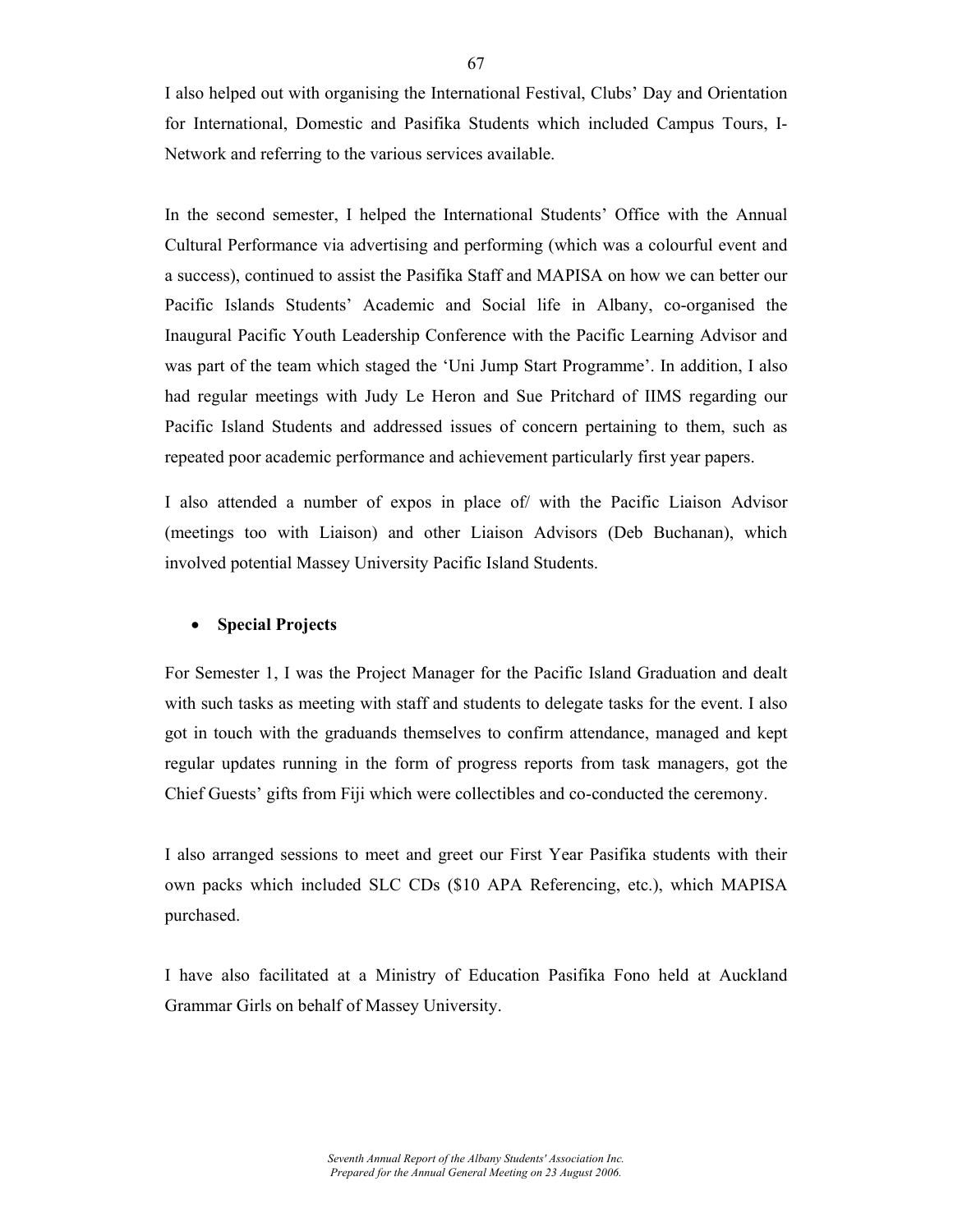The Second Semester has been a busy one in terms of organising events. The Inaugural Pacific Youth Leadership Conference was one of these; it involved Pacific Island Student Leaders (Prefects, House Captains, Head Boys/ Head Girls) from various high schools ranging from Westlake Girls on the North Shore to Otahuhu High School in South Auckland. The survey was analysed (by the Pacific Learning Advisor – Moses Faleolo) and the top three reasons as to why they would like to come to Massey University's Auckland Campus according to what they knew and had gathered from the Conference were firstly, the peaceful surroundings and study environment, secondly, the courses offered and thirdly, the Pacific Island Club (MAPISA). The conference was a success and it was rewarding to see that MAPISA was one of the top reasons why students would come to Massey. ASA's contribution and continued is greatly acknowledged.

Other projects included being part of the planning and hosting team for Uni Jump Start, Open Day, MAPISA's 'Island' Theme Social on November 19<sup>th</sup> for which response from other institutions, MAPISA's family and friends has been good. Also meeting with Judy Le Heron and Sue Pritchard, which resulted in getting a Pacific Island Tutor for 157.100 that yielded a good response and improvement this semester, helping the International Students Office with the Annual Cultural Performance, continuous work with the building of a "Pasifika Fale" and Pasifika Space and talks on bus routes and alternative means of transport from South and West Auckland to Albany, discussions on Uni Guide with Jo Wilkins and also working together with the Maori Office in Palmerston North via the Pasifika@Massey Network and having discussions with Frances White in order to understand SSG Funding and how the allocated Pasifika portion will be affected over the next few years given the current political climate.

Throughout the year, I have kept in constant contact with MAPISA as we continue to plan future events which include a Pasifika Orientation/ Induction, Pacific Island Graduation, Conferences and Buddy System. I am also involved in developing MAPISA's website with the Pacific Learning Advisor and MAPISA which should be ready at the start of next year.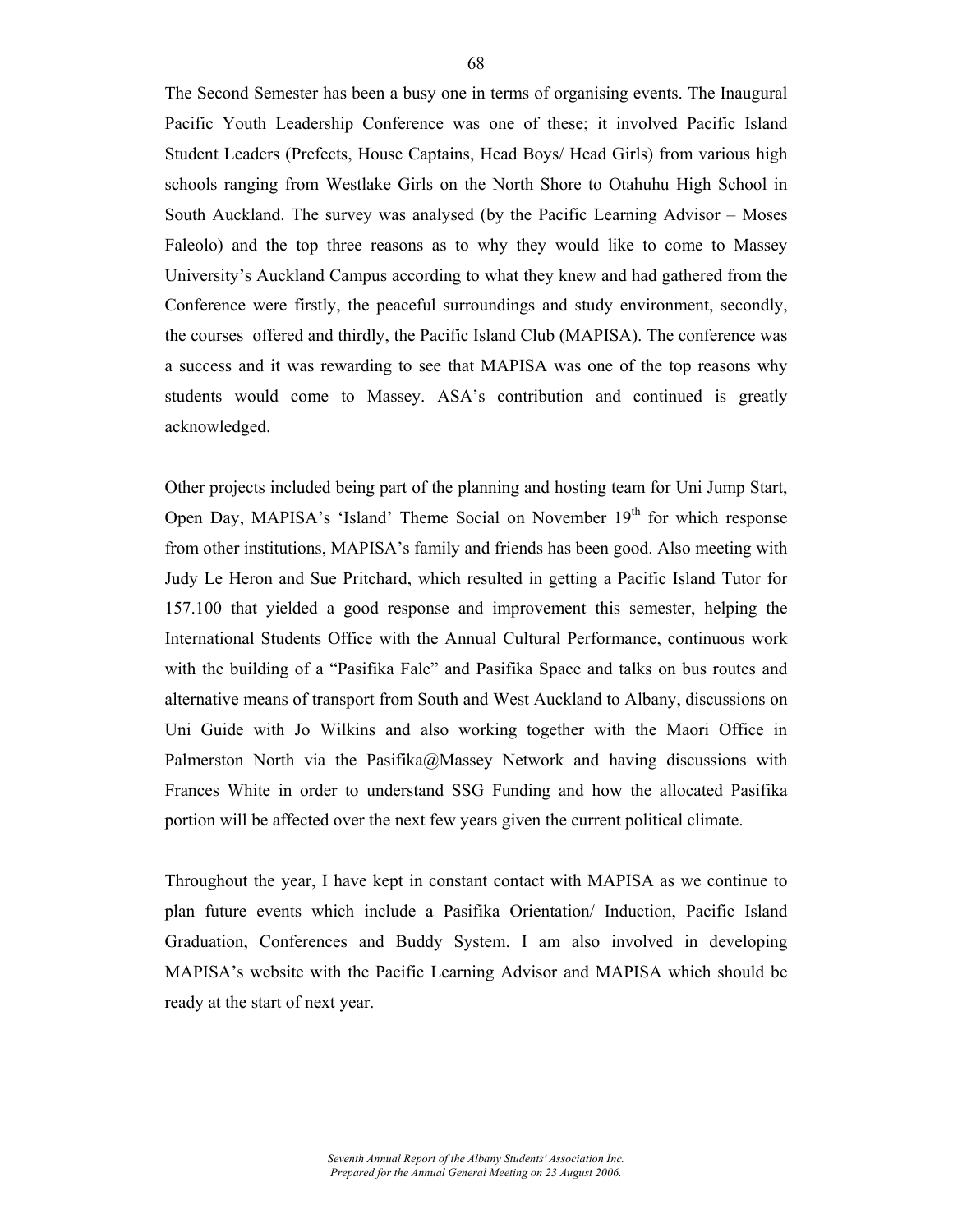# • **Recommendations and Future Objectives**

- That more activities regarding to Pasifika and International Students be organised with promotion material set up beforehand.
- That the ASA Orientation packs include information such as tax/employment conditions, thresholds and rates either through NZUSA material or through the responsible government departments )booklets, reference to websites.
- From Semester 1, I have networked with Pasifika and International Reps from other tertiary institutions and found the outcomes beneficial to our students in terms of the integration of thoughts.
- I do recommend that the ASA supports the drive put forward by the Pasifika@Massey Strategy.
- I recommend that the ASA review its current staff contracts to allow for flexibility to change, establish clear reporting lines as to who should report to who under general categories and that consequences if any of the Executive fail to respond to queries or requests within a timeframe pertaining to his/her role be concisely presented as it proves an inconvenience to find out at the last minute what is happening.

# • **Upcoming Projects/ Events**

- Launch of Pasifika@Massey Strategy Projected to be January, 2005 (Note: The Strategy has been approved by the Vice Chancellor's Executive Committee - VICEC).
- Meetings regarding "Pasifika Fale," 2006 Orientation and Uni Guide.
- Sporting Events/ Volleyball Tournament 2006
- 2006 Pacific Island Graduation
- International Festival.
- Working with Pasifika Staff and MAPISA to implement a buddy system for our First Year Pasifika Students for 2006.
- Referring help and extra consultations with International and Pasifika students who need assistance and to seek ideas as to what they want to see improved or is missing from campus life from the view of a Pacific Islander and as an International Student.
- To hold regular discussions with different Colleges regarding special needs of Pacific Island Students and areas of concern.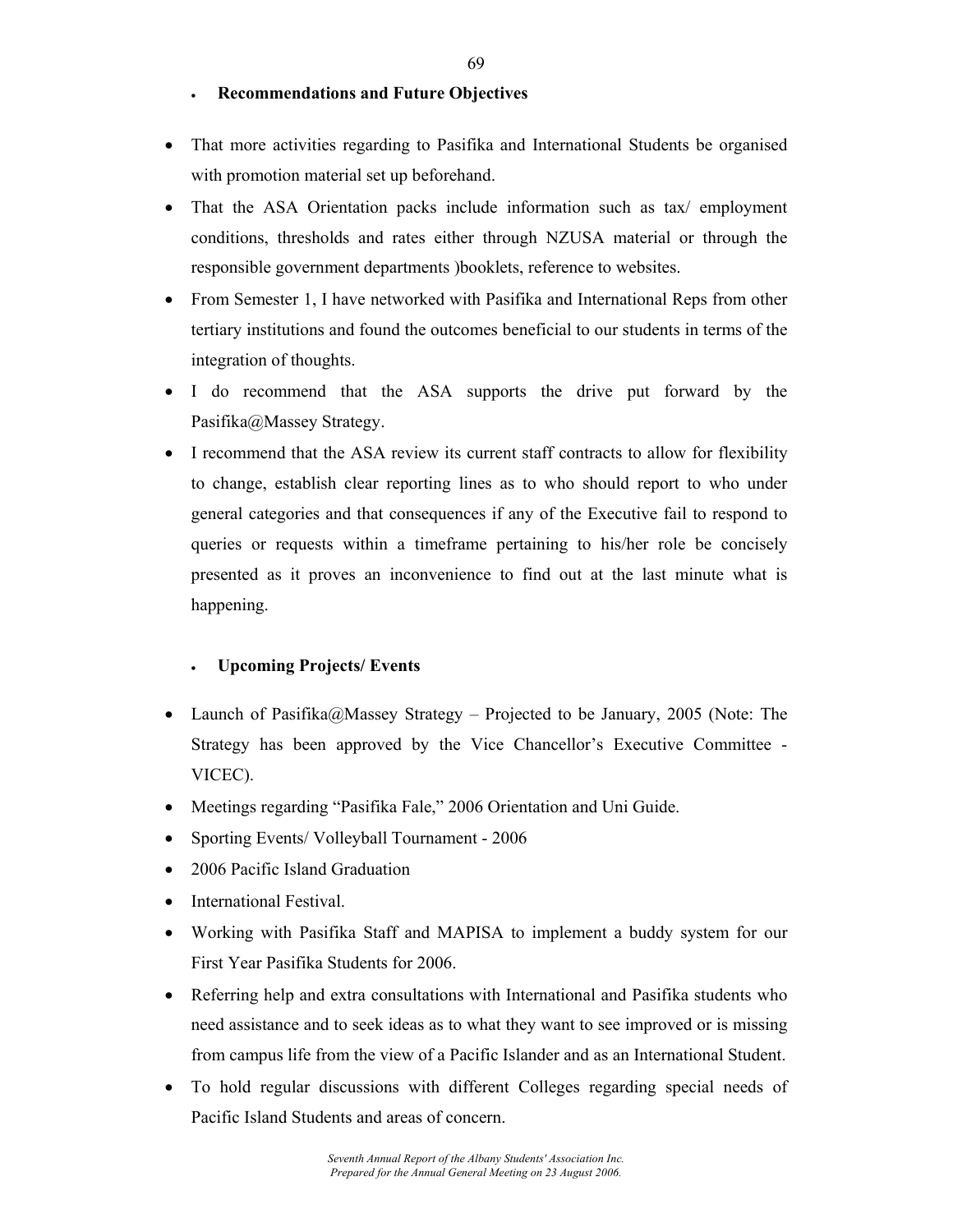- Work together with Pasifika Staff and University Administration to finds ways of obtaining Pacific Island Scholarship and Awards for our Students.
- Fundraising schemes for Pacific Island Students with the outlook of one day attending the Teuila Festival in Samoa and visiting Pacific Island Nations overseas.
- Writing proposals for grants and sponsorships for MAPISA Apparel and Memorabilia to companies and organizations by the end of this year.

# • **Final Statement and Thanks**

2005 has been a fun, challenging, fruitful and achieving year for me in regards to my roles, personally, and being part of a dynamic and helpful team – my ASA Family. I would like to acknowledge ASA's continued support for the issues/initiatives pertaining to Pasifika and International Students. Johann Bondesio as President, MAPISA and our Pacific Islands family thank you for the great job done heading ASA and your support to our calls. The Staff of ASA must also be acknowledged (Nigel, Shauna, Jacqui and everyone else) for their constant patience when our receipts are late in coming, answering our never-ending questions, trying their best to help even at the last minute and for all the help throughout the year.

I would also like to thank ASA for the enormous assistance that have been given which enabled me to perform the above mentioned tasks/events/ projects. Without all the help of the ASA Executives, Staff and Magazine our voices as Pasifika and International Students would not carried as far and our campus lives not as colourful.

To all of the ASA Executives of 2005, thank you for all of your continued support, love, help, fun times, hard work, arguments, constructive criticisms and implemented plans and activities which has made the experience such a memorable, satisfying, fun and truly cherished one. May God Bless ASA.

Noa'ia 'e Hanisi. Faiaksia ma alalum,

# **Surava Elaisa Pacific Islands Students Representative 2005**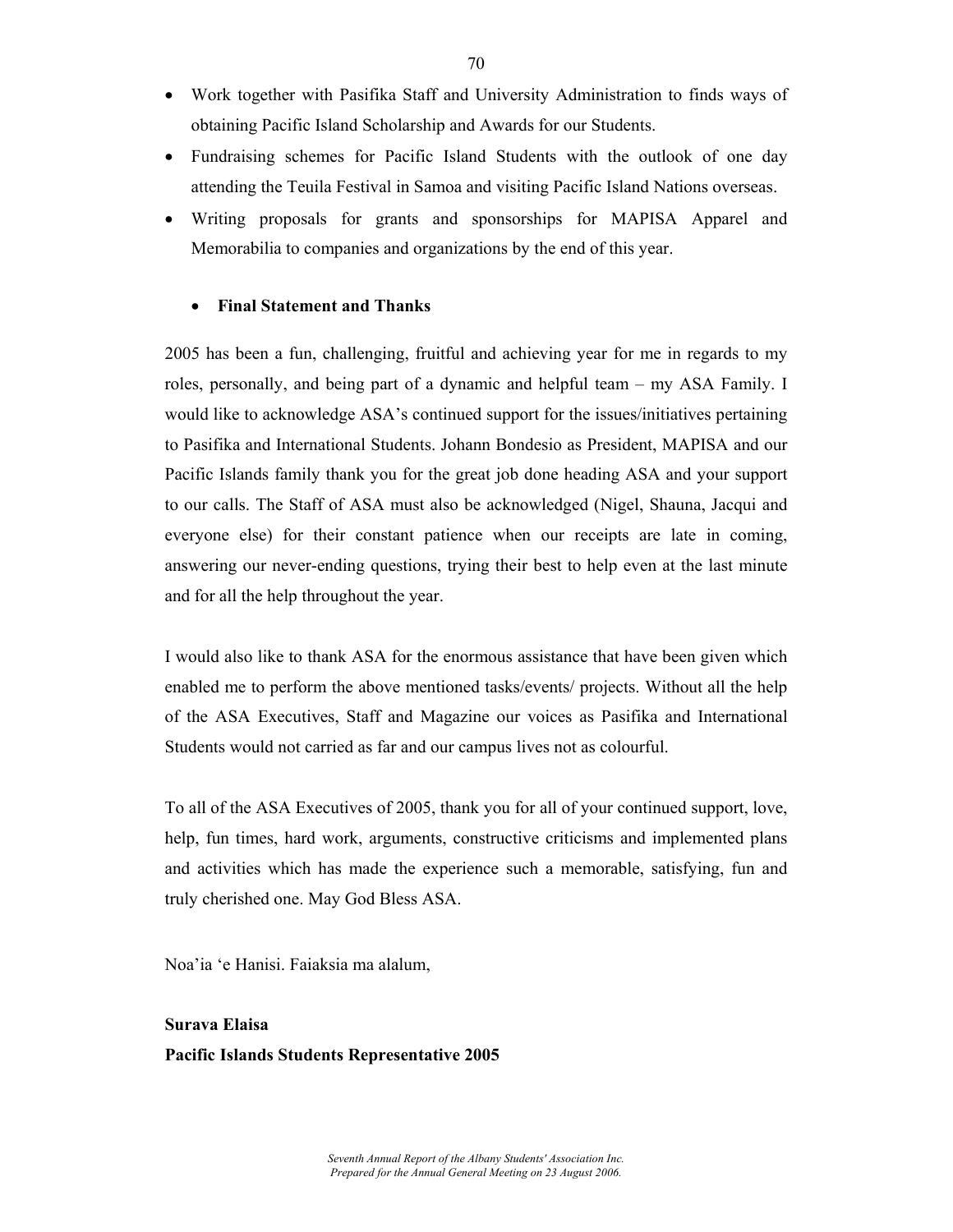# **WOMEN STUDENTS' REPRESENTATIVE REPORT**

*The Women Students' Representative is responsible for representing the specific needs of women here on the Albany campus and ensuring that there is equitable treatment of*  women in all student issues. They act as a harassment contact, sit on the Equal *Opportunities Committee as well as other University committees of relevance to women. She is there as a liaison for women on both local and national issues.* 

#### • **Introduction**

As the Women Students' Representative, I set myself a range of objectives that I hoped to achieve over the year, and as you will see I succeeded in some of them and will need to revision the others for the second semester. I am returning with fresh enthusiasm and am hoping for a better overall result, and looking forward to the support from, and interaction with, the rest of the team.

#### • **Executive Committee meetings**

ASAEC meetings were held weekly through the first semester, however due to sensitive issues and other commitments (and the timings of the meetings) I was only able to attend a small number of these and gave my apologies to the remaining meetings. I felt the meetings I attended were generally well organised, although they often drew on and the focus of the committee faltered leading to some discussions that were off topic. I felt that I contributed to the best of my knowledge and ability at the meetings I attended. I probably did not attend meetings regularly enough to keep fully up-to-date with Executive activities. Being able to attend every second week's meeting would have been preferable, and is definitely a goal to aim for in the second semester.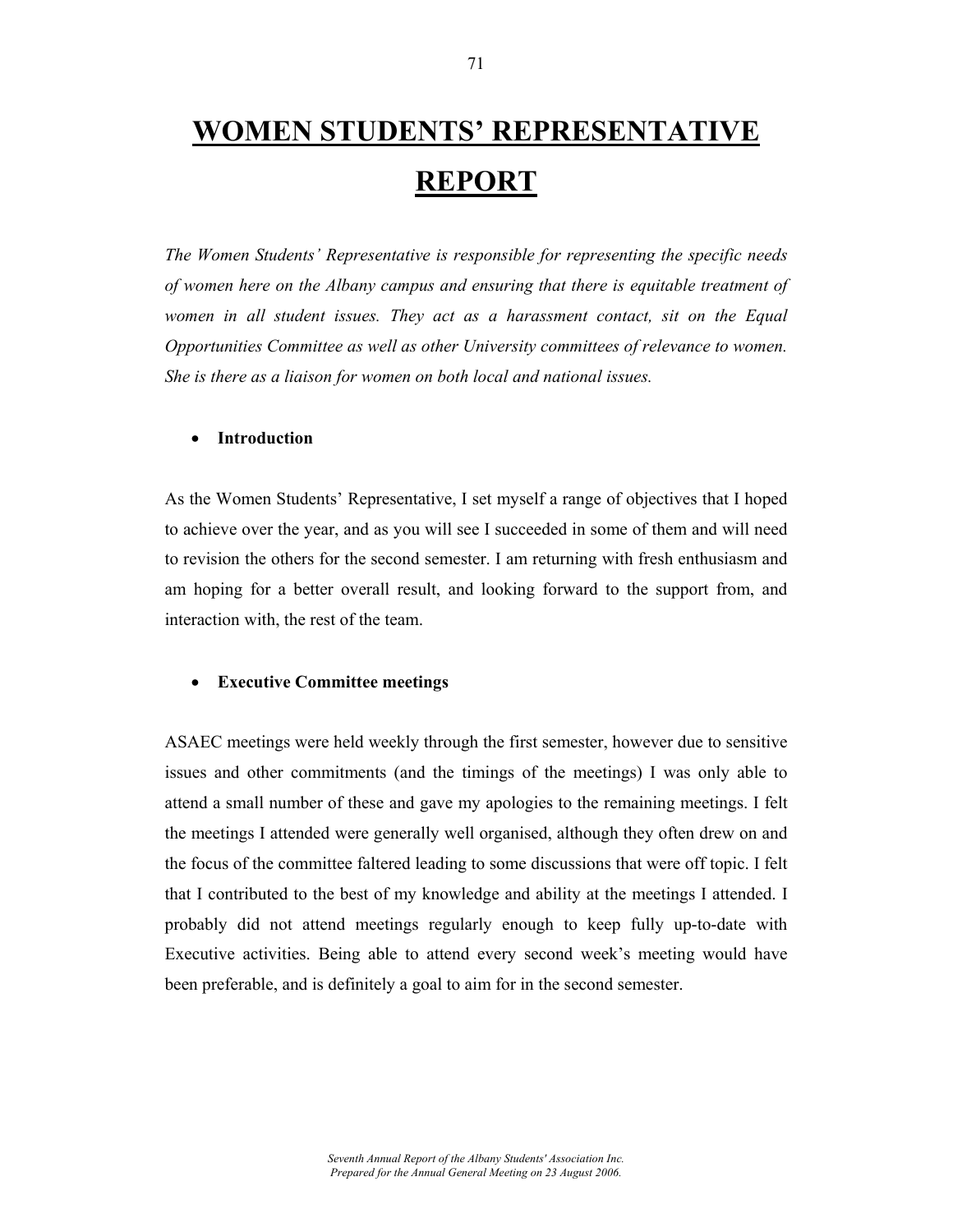#### • **Committee meetings**

I represented the Students' Association and the Psychology and English departments on a couple of committees. These were the Spiritual Advisory Committee (SAC) and the Staff-Student Liaison Committee. I attended one meeting of each of these committees and prepared and presented summary reports from these to the ASAEC. I felt that I contributed to the best of my knowledge and ability at these meetings.

#### • **Conferences**

Unfortunately I was unable to attend either of the NZUSA conferences held so far this year; however I corresponded with Karen Price, the National Women's Rights Officer (NWRO) regarding the organisation of the July Women's Conference, which was held at Auckland University. I also attempted to attend the Janus Women's Convention in early June in Wellington; however the funding for women from the Auckland area to attend was exhausted.

#### • **Clubs, Societies or Vested Interest Groups**

I attended a training session with the Harassment team and Gabrielle Graham towards the end of semester one, which is the first step towards becoming a Harassment Contact Person (HCP) within the university. Hopefully that process can be completed early in semester two.

I responded to complaints about the image on an Evolution bar party poster, I responded to complaints about the Cowboy Matt article. I wrote an article for *Satellite* magazine.

#### • **Special projects**

Before the beginning of semester one I repainted the Hudra, the campus women's space, and sourced material for the notice boards on the walls in there, making it a much more attractive room.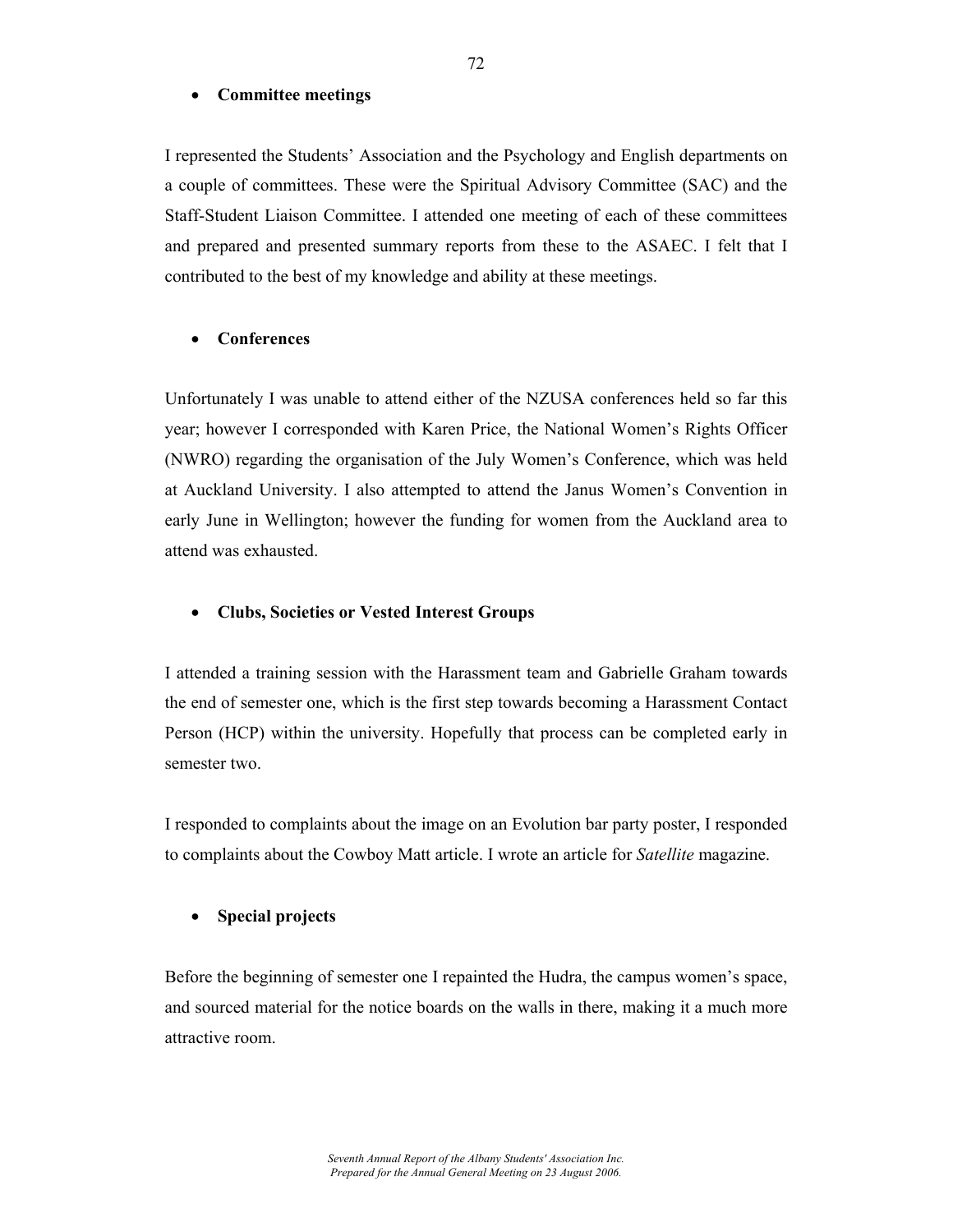I endeavoured to begin to market the Thursdays in Black (TIB) campaign by ordering tee-shirts for the Executive Committee members, however once they arrived ASAEC members were no-longer willing to purchase or wear these. In my opinion, the more people on campus wearing the shirts on Thursdays the better, because this is the way that awareness of the issues is raised. In semester two it would be desirable to have the Executive Committee members supporting this campaign, and then to further promote it to students in general on the campus.

#### • **Recommendations and future objectives**

For the second semester to be better than the first there are some things that could be addressed and improved. The women's festival week needs to be organised and implemented. A women's group that meets regularly could be established. It would be beneficial for the Women's Rights Officers (WRO) from the other university campuses to be in more consistent contact with one another, to offer support and exchange ideas. Easier access to expendables such as condoms, tampons, etc., either in the toilets or in the Hudra is another thing that could be looked at. I look forward to the challenge ahead.

# **Jenna Crowley Women Students' Representative 2005**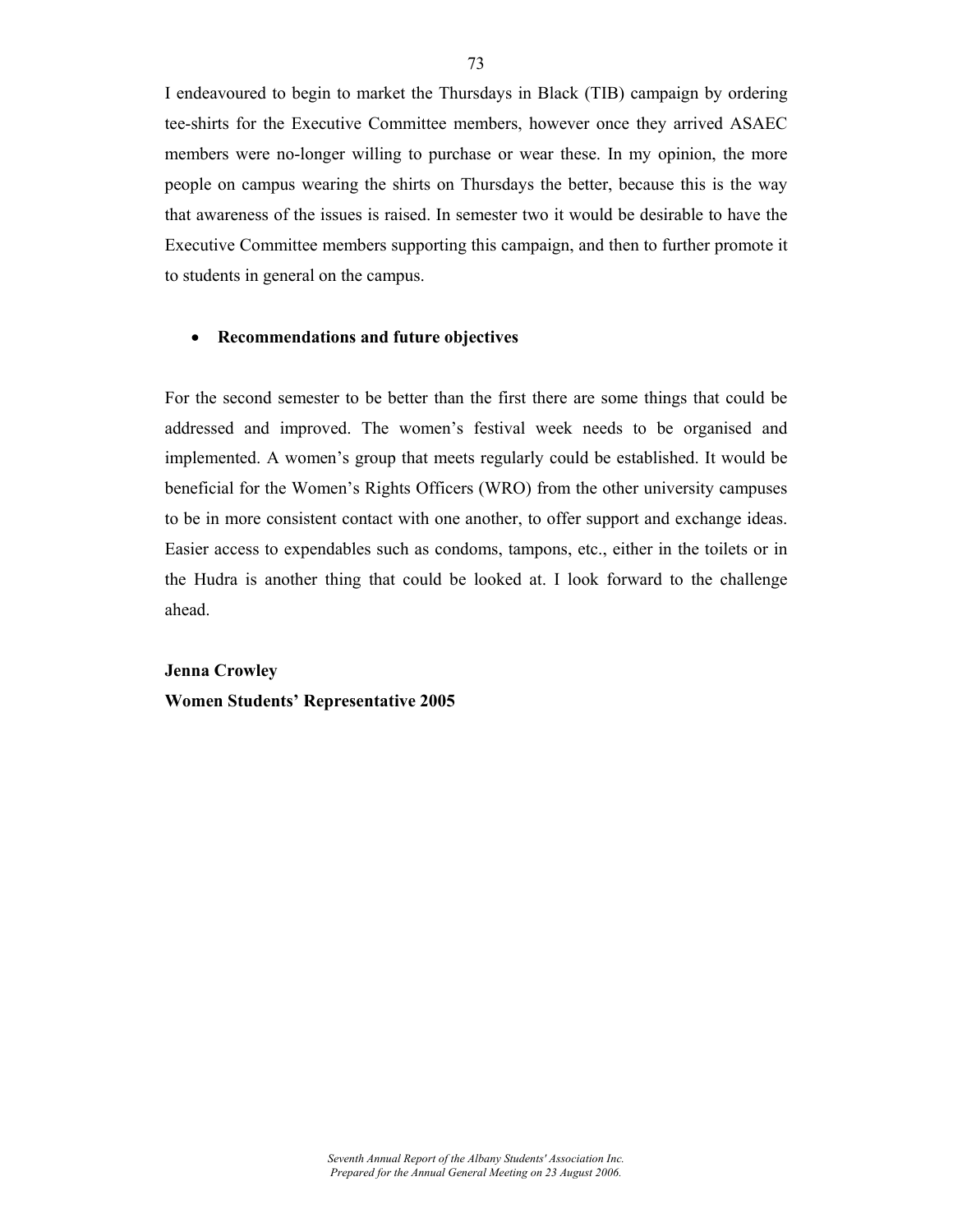# **GENERAL EXECUTIVE OFFICER (Co-Student Life and Co-Environment Portfolios) REPORT**

*The Student Life Portfolio is concerned with working with issues to help in the development of a social life on the Albany campus. In order to achieve this, the officer is to help organise activities that will provide and promote social activity on campus as well as work with the Events Manager to achieve better student life and on campus. The Environmental Portfolio is there to ensure that the University maintains its commitment to fostering sensitivity to its environmental responsibilities, investigate and lobby for the adoption of recycling facilities, be active in the development of environmental and transport plans for the campus and actively lobby local and national Government on environmental issues.* 

# • **Introduction**

This report outlines the work I have done this year as a General Executive Officer in the Albany Students' Association Inc., as the co-holder of both the Student life and Environmental portfolios. I had more ideas for the Student life portfolio and therefore found myself spending a lot more time on it than the Environmental portfolio. The Student life portfolio aims to encourage and assist student life on campus by helping to organise social events and anything else which promotes a better, more fun, active and memorable time for students at Massey University. The Environmental Portfolio is there to ensure that the University and the ASA maintain their commitment to protecting the natural environment.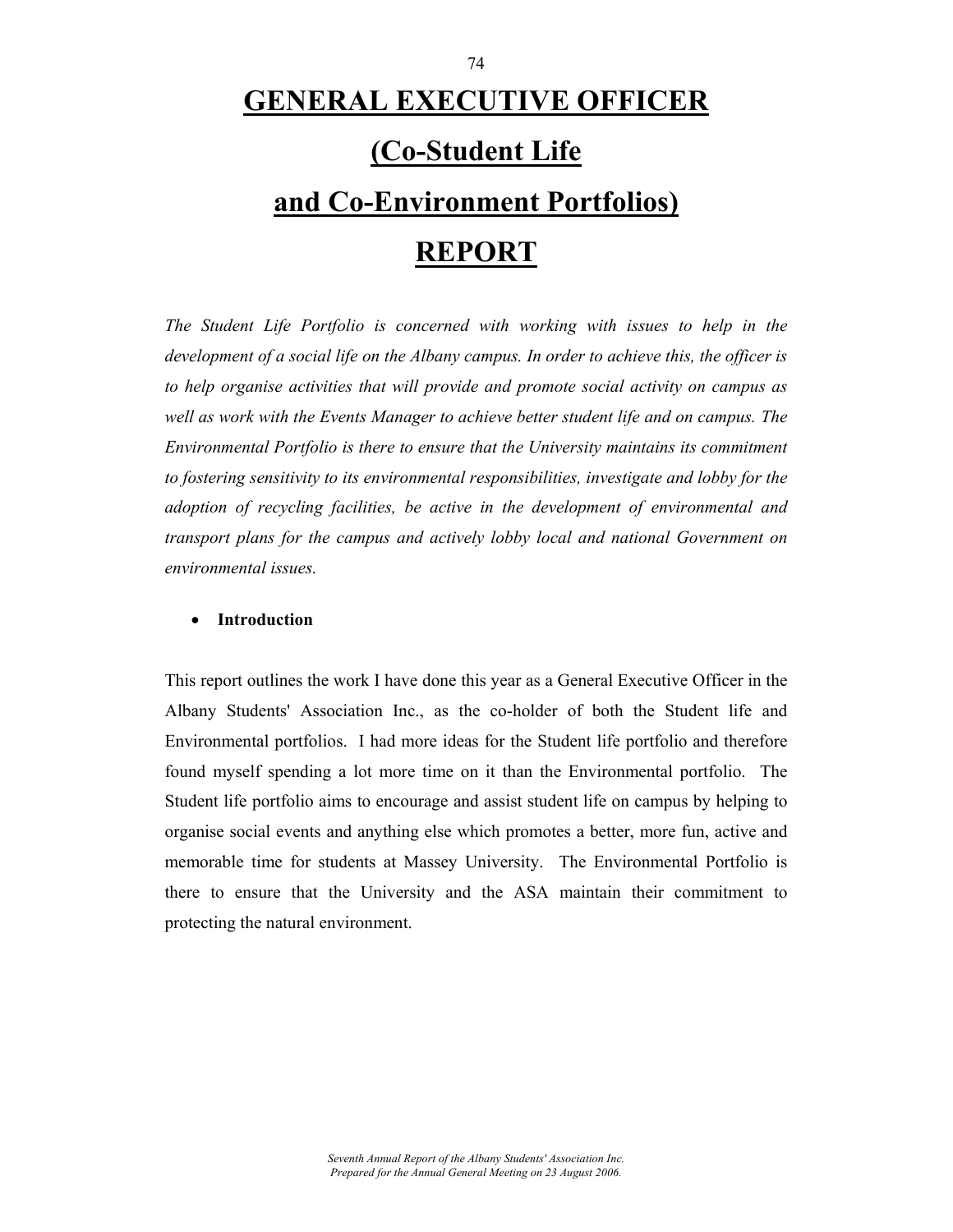## • **Executive Committee Meetings**

Executive Committee meetings were held every week in the Board room of Building 96. After much debate about when to hold meetings, we finally agreed on Friday's at 6 p.m. I attended most meetings, though I was busy working in Evolution Bar during some of the Friday meetings. During these meetings I voiced my opinion often and any of my concerns. I mostly joined conversations which concerned the Student Life Portfolio and events on campus such as the Ball, and Evolution Bar. At these meetings I also gave reports about my work on events such as the Text Book Sale, Snow Trip and end of year dinner.

I also attended the Annual General Meeting in second semester. The issue of the continuance of Women's Representative position was brought up at this meeting, and people debated whether there is a need for a Women's Representative on our campus. I argued that we did not need one as we have changed a lot as a society in New Zealand and if women need help there are many other places already available where they can get help from professionals.

# • **Committee meetings**

I did not have any committee meetings associated with my portfolios. Meetings I did attend included the following:

- o Meetings with our Campus Arts Co-coordinator/ Events Manager regarding the events of Orientation weeks and volunteers.
- o Meetings with the ASA General Manager, Campus Arts Co-coordinator, and President to get feedback and help for the organisation of events such as the Snow Trip. These people helped me decide on dates for events, create advertising, sort out payment methods and other various issues.
- o Meetings with Campus Arts Co-coordinator and Joanne Mann regarding the Winter Wonderland ball which we organised and ran.
- o I also chaired meetings at the beginning of second semester for the Bar Squad – a group of volunteers who concentrated their efforts on promotional activities highlighting Evolution Bar.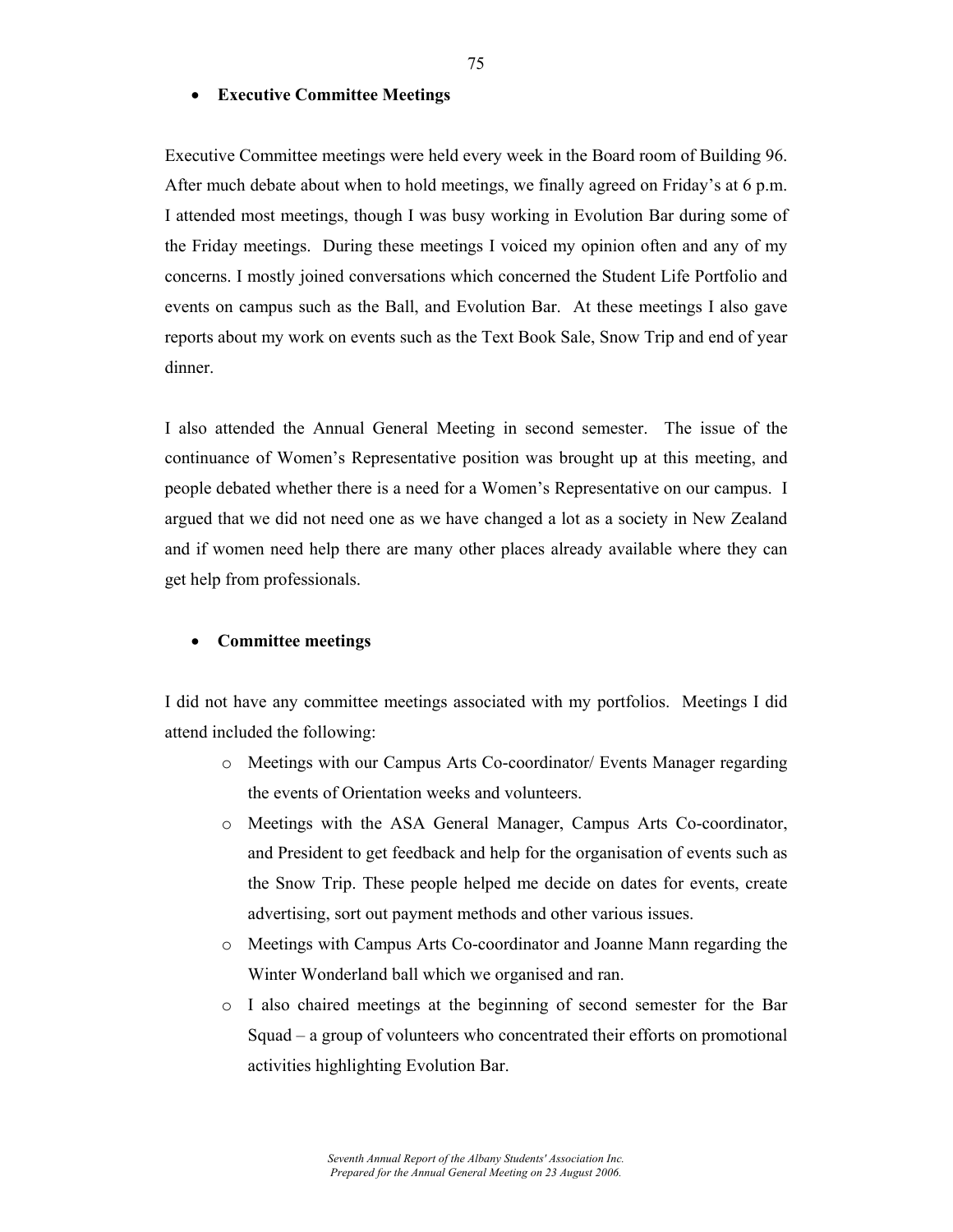#### • **Conferences**

I attended all three of the New Zealand University Students' Association (NZUSA) conferences. The January conference was held in Wellington. This was a great place for me to learn more about NZUSA and ASA's role in our University and NZUSA. This conference also provided our Executive with some valuable time to get to know each other and work as a group. This conference was definitely an experience and a good one at that. The most important thing I got out of it was my developed understanding of what the NZUSA and student associations are all about, as before conference I had only a vague idea of what NZUSA was about.

Networking was also a very important part of this trip. I feel it had a huge impact on the forming of a team relationship in our group. I got to know the other members a lot better, which will help make work easier during the year. It was also great to meet the other associations and spend time with them. For example, I was very pleased to meet the Environmental Officer from Lincoln University. I am sharing the environmental portfolio this year and was stuck for ideas until I had a few discussions with her. The best sessions for me were: 'Planning for Events', 'Campaigns and Projects on Your Campus'; 'Treaty of Waitangi' training, and 'Introduction to Feminism'. The session on planning related particularly to the Student Life Portfolio that I share.

July conference was held in Auckland, but I could only attend some of it due to family commitments. I did attend the workshop on Environmental issues and entered into discussion with other Environmental Officers about what is happening at our Universities about the environment. We were also given a very interesting presentation about sustainability.

September conference was held in Christchurch. At this conference I attended the 'Masculinity in Education' workshop. Graeme Ferguson spoke at this workshop about the myths and possible truths about boys/men in education. He challenged the idea that boys in school do not perform as well as girls, as when they get older the boys catch up. The whole group joined in discussion about masculinity in the education system and how it may affect men in Universities. This workshop was a good example of showing how femininity and masculinity have changed in society and that we need to be addressing this issue when considering positions such as Women's Representative.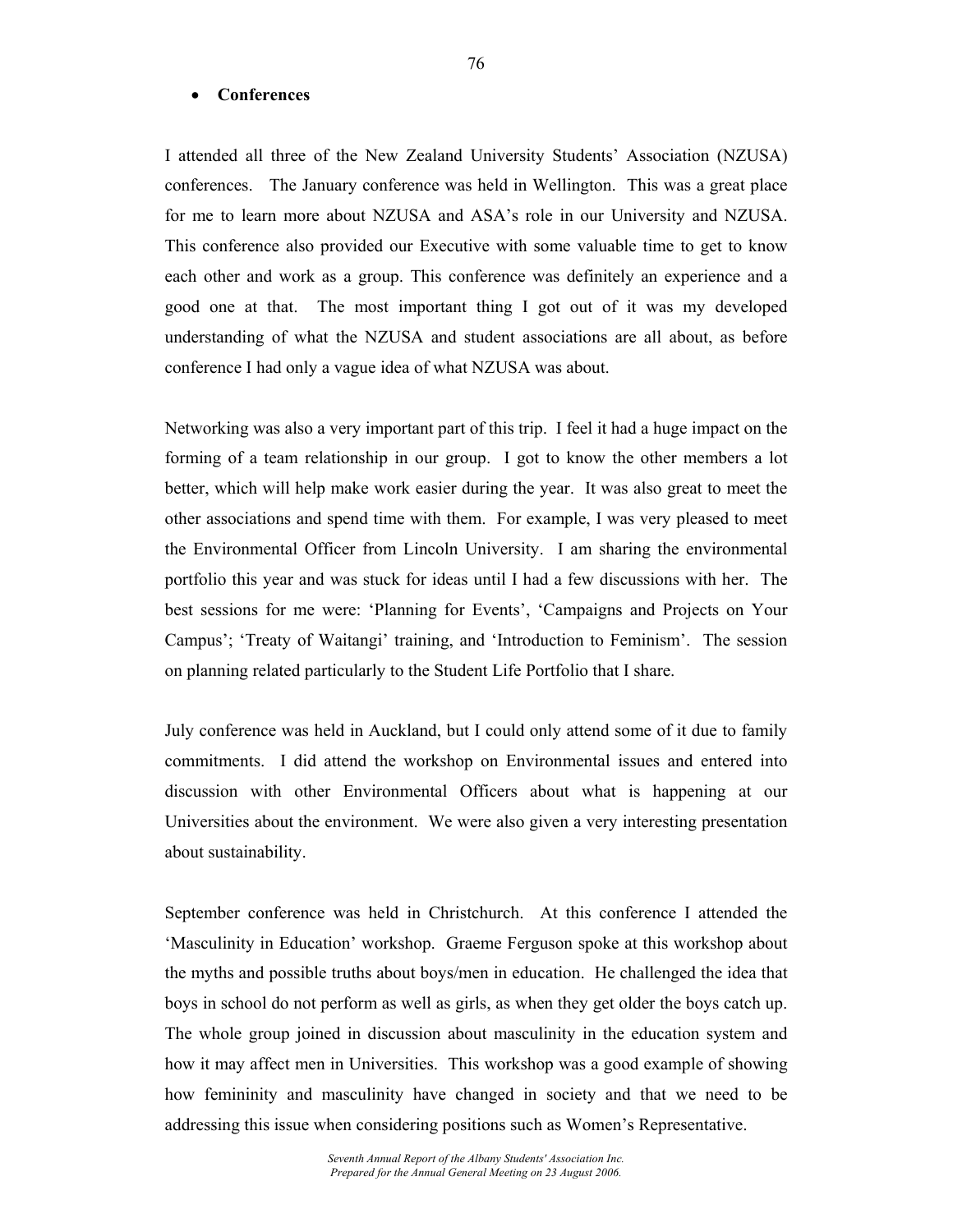The second workshop that we all attended was about 'Quality Assurance in Universities' with John Jennings. While it was interesting to hear how quality measures work, the workshop was one of the hardest to understand and concentrate in.

On the second day I attended a workshop by Monana Cole about 'Non-violent Direct Action'. Monana has been on many protests and ended up in jail once as a result. Her presentation was well done and very interesting. She spoke of her past experiences and gave us a few tips, such as ensuring that your message is heard in every way possible; for example they wrote their message on the tools they left behind which were taken to court as evidence.

Later that day, we watched the Panel Debate about 'Looking to 2008: Tertiary Education and Direction under the New Government', with Jim Tully, David Small and Therese Arseneau. This was one of the less boring debates of this year with all speakers giving informative and interesting speeches. Therese Arseneau gave a very good presentation about the New Zealand elections which made it all much easier to understand.

Later that night we attended the voting for NZUSA Co-Presidents and Women's Rights Officer, Finance Commission and Opening/closing Plenary which we all debated in. The night ended late around 11.30pm.

I also networked at conference, with other Executive and met some of the newly-elected members. I spent some time with members of the Massey University Students' Association (MUSA) and talked about 'student life' on the campuses, and the issues we are facing regarding the need for Women's Representative.

# • **Clubs, Societies or Vested Interest Groups**

This year I have been a member of the Alpine Adventure Club, Fight Club and Secretary of the Girls' Soccer Club. I was not very active in these clubs as I did not have much spare time. I played in the University Games for the Girls' Soccer Club as well as supporting the President with some administrative things such as advertising.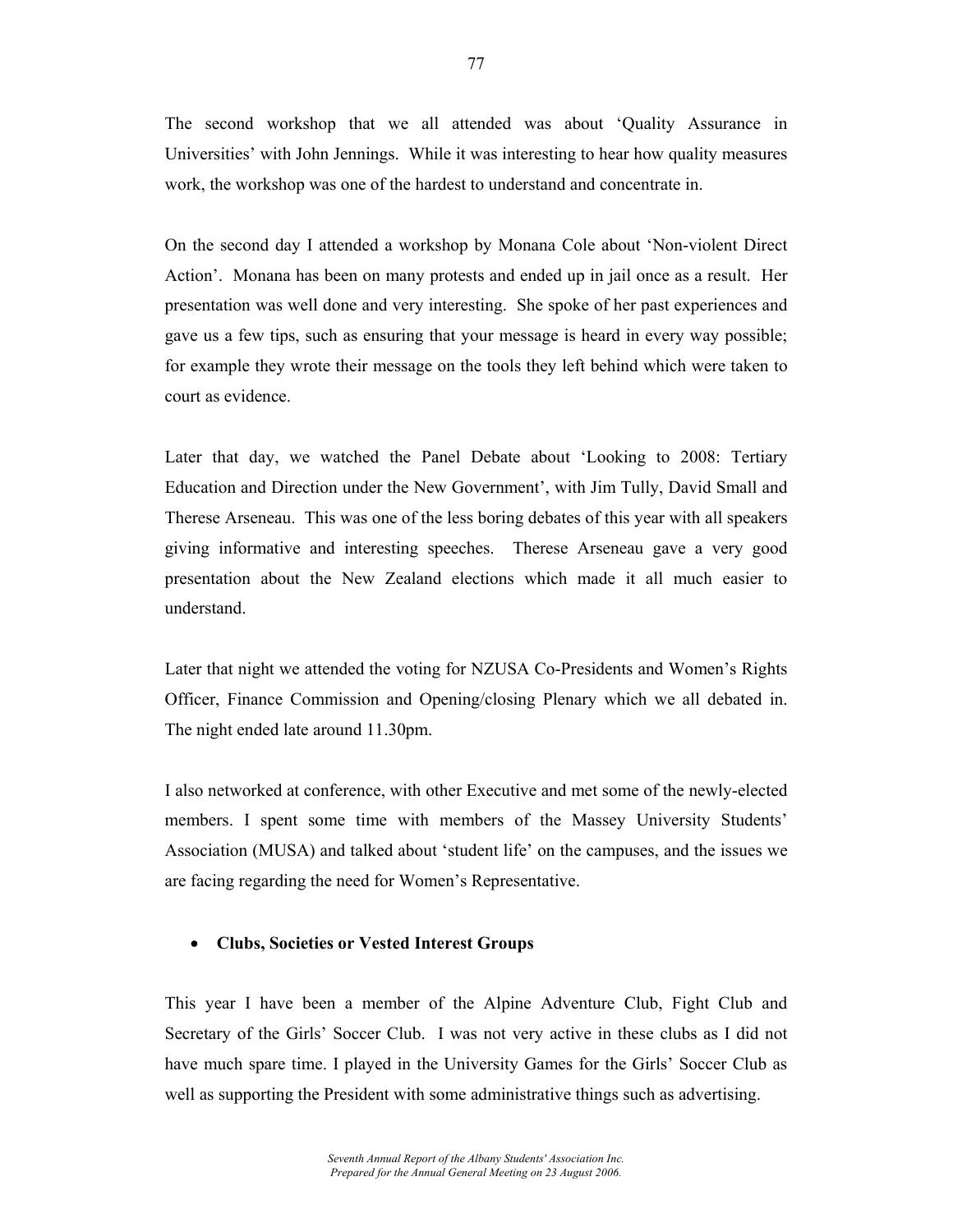The 'Doctors and Nurses' party was a fundraising party for the Girls' Soccer team which I helped our club President organise. Due to bad timing, the party was not as popular as expected from the huge success of the party the year before. The party was still some success though as the people there had fun.

# • **Special Projects**

I ran many special projects regarding the Student Life Portfolio. These included:

o *Summer Trip* 

One of my first projects for the year was a trip to Kai Iwi lakes. Unfortunately it wasn't as successful as I hoped due to lack of organisation and promotion. It was a good learning experience, and the people who went on the trip still enjoyed themselves.

# o *Market day and Orientation*

I helped our Campus Arts Co-coordinator with Orientation Week by putting up advertising, organising some volunteers and the Market Day. For Market Day, I organised a cake stall, Bennett's Book sale stall, Henna Tattoo stall and the second hand book sale.

# o *The second hand textbook sale.*

The book sale is a service where I sold textbooks on behalf of other students. It was only intended to be a part of Market Day, but it was a big success so I ran it again in second semester. Advertising was put up well before the sale so that people had time to get together their old books, and encourage people to wait for the sale instead of buying their books new. On the first day of the sale, people who bring in their old books are allocated a number which is used to identify their books. Sales are recorded and people can pick up their money and unsold books after the second day of the sale. After the first sale I had some problems with keeping track of the books, so in the second sale I implemented the following changes: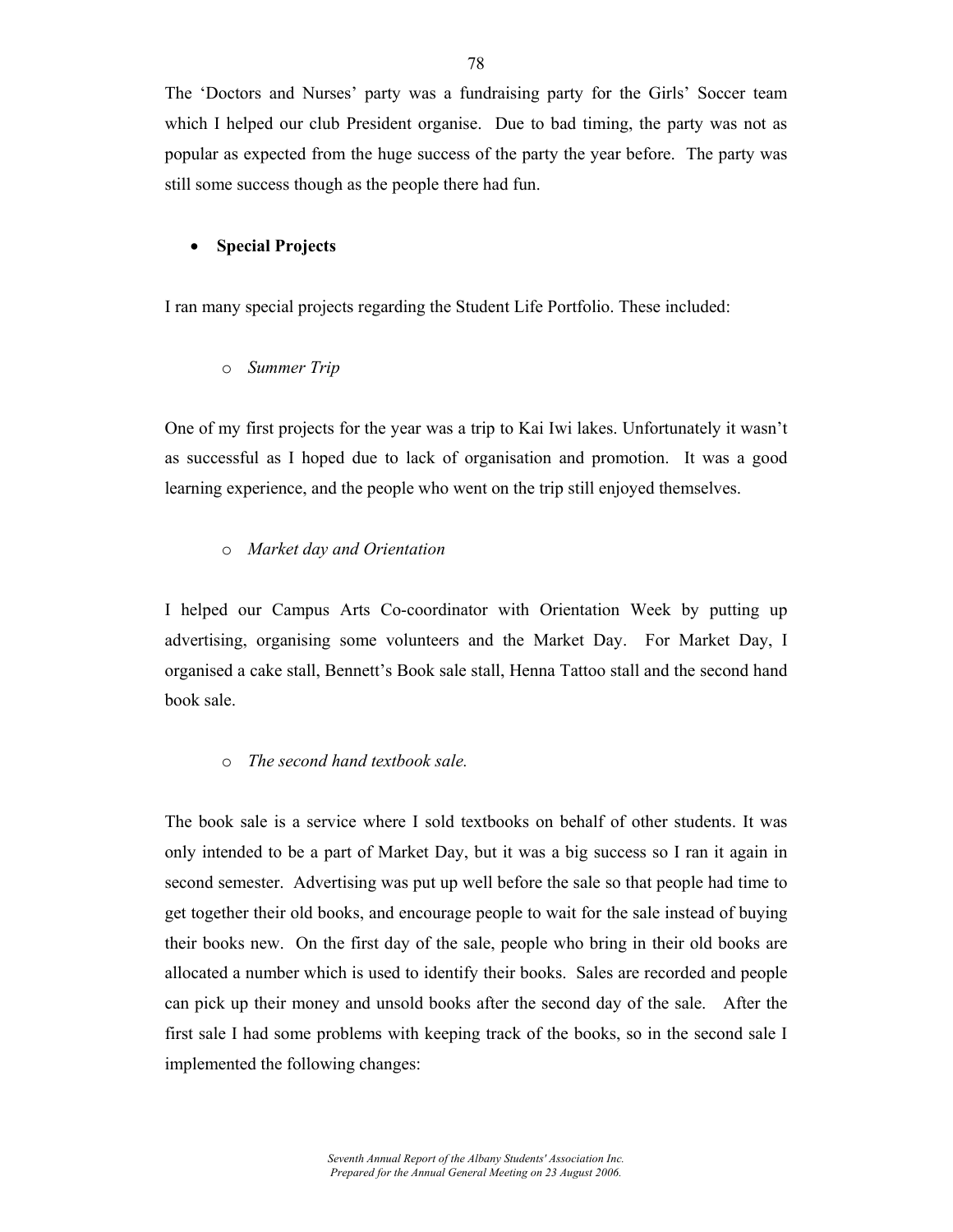- In the first sale the books were numbered using 'post-it notes' which were sometimes lost. In the second sale books were numbered with a pencil on the inside cover.
- To try and prevent theft of books at the sale, more volunteers attended the sale to keep watch.
- To try and prevent confusion about how the sale worked and pick up dates, verbal details of the sale were backed up with an information sheet.
	- o *The Snow Trip*

The snow trip advertising was set up in first semester. Posters were put up, and a display stand was made where students could pick up information about the trip. A trip was advertised to run in July, but this trip was cancelled due to lack of interest. The September trip ran successfully with 40 people attending the first two nights, 10 of whom were students from Massey's Wellington campus. Fewer people attended the third night. People were given information about the lodge and arranged their own transport. I decided against taking everyone together as the cost of hiring vans would be too high, and people preferred the freedom of being able to do their own thing. The trip was run in the mid-semester break so that people did not miss class. This was a good time to run the trip, although we had a late season this year so there was not much snow.

# o *Winter Wonderland Ball*

I helped run this ball with our Campus Arts Co-coordinator, Paul Dowd and volunteer Joanne Mann. We met weekly to discuss all parts of the event such as lighting, dance floor, food, theme, decorations, budget and advertising. My main contributions for this ball were: helping to design the advertising and development of the 'Snowman and Snowwomen' icons; organising volunteers to advertise and people to help on the day; distributing advertising; organising large 'balloon snowmen' which we displayed at the ball; and getting sponsorship from Palaestra who gave us gift vouchers to give away. On the day of the ball we all helped decorate the venue. On the night of the ball I helped Rakesh Soma (our Master of Ceremonies) give away the prizes, and I also did a 'door duty' (standing by the door taking tickets and welcoming people to the ball).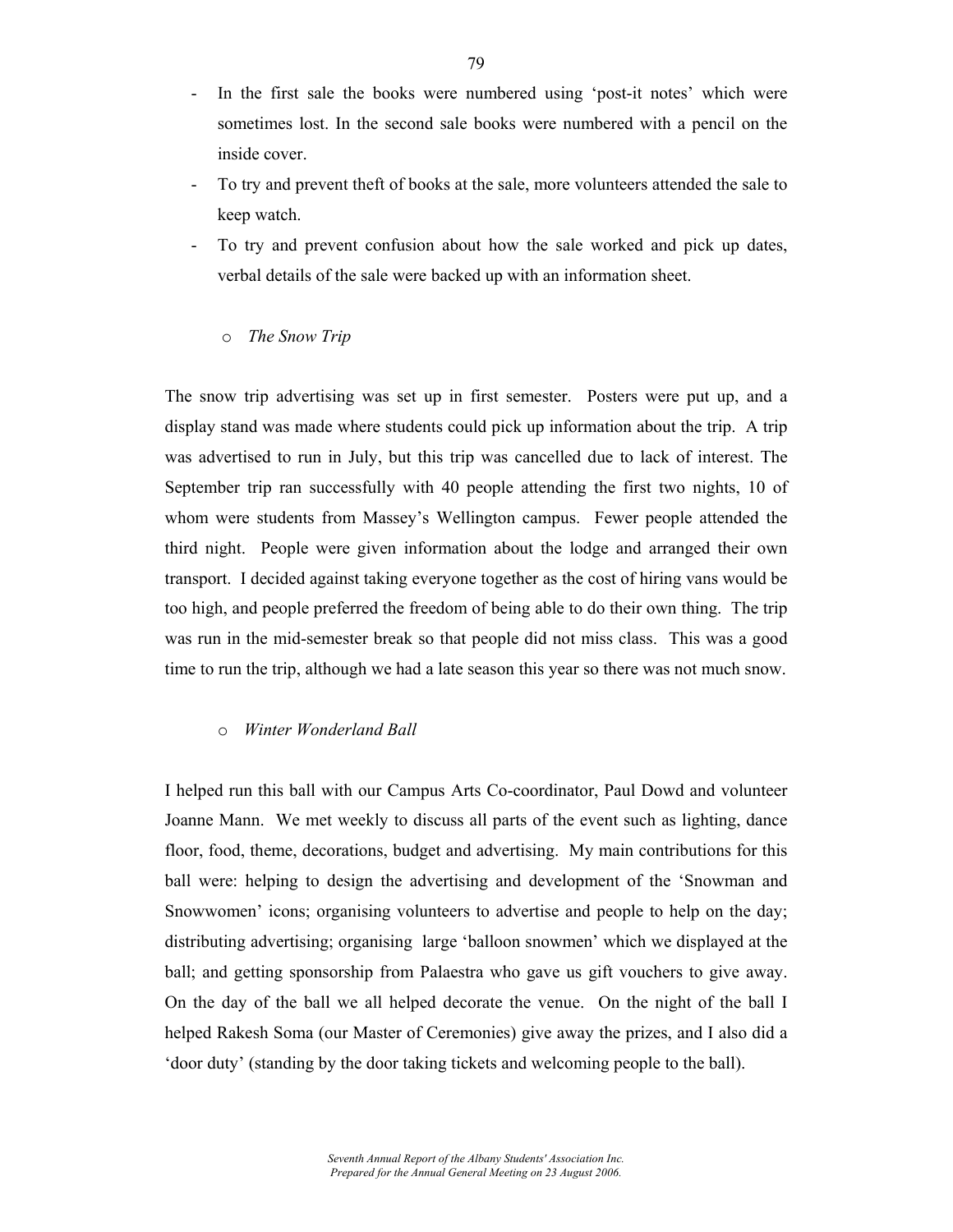# o *Bar Squad*

I developed the Bar Squad to try and improve the student life and events at Evolution bar. The Bar Squad was a group of students who began organising parties at Evolution Bar starting from Semester 2, 2005. The students came up with ideas for parties, arranged promotions and decorated the bar. Bar Squad organised the 'Fire and Ice party', 'Back to School' party, 'Tribal party' and 'Retro party'. The organisation of the Tribal and Retro parties was led by members of the squad other than me. Halfway through second semester the ASA hired a Bar Manager who took over the organisation of bar events and the squad took a step back (partially because I was too busy to run the group as I had initially intended). The squad and I spent the rest of the year helping the Bar Manager with advertising and the set up of bar events.

#### o *Car-pooling on campus*

I helped General Executive Officer, Neha Jaura when I could with the car-pooling campaign. My work on this included a meeting with Campus Security NZ and a small amount of paper work organising applications.

#### • **Recommendations and Future Objectives**

Holding two portfolios is sometimes too much. I would suggest having a major and a minor portfolio. If portfolios are shared it can be easier if one person takes main responsibility for a portfolio and the other person supports them. For example, this year the Environmental Portfolio was held by Neha Jaura and me. I worked more on my other portfolio, so just supported Neha who took most of the responsibility for the portfolio.

I also recommend that the future ASA recognise the importance of meeting lots of people on and off campus. Friends and volunteers are invaluable in the ASA as they not only help with events but also give advice, suggestions and help with so many of the extra things you don't think of or expect during events.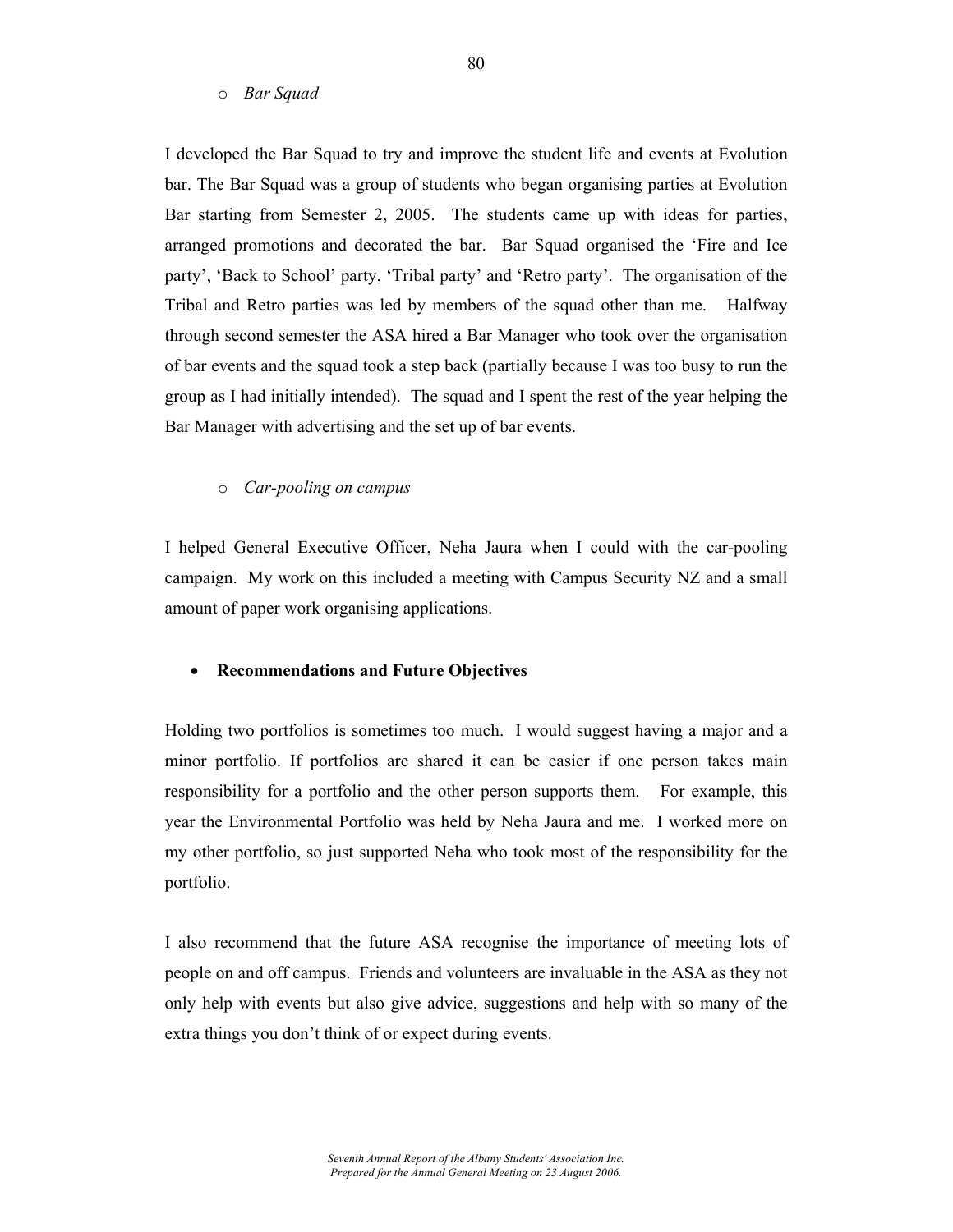# • **Final Statement and Thanks**

Working in the ASA this year has made me put into practice skills such as public speaking, time management, organisation and leadership. ASA and NZUSA have shown me a whole different world, of politics which I have never seen before. Despite my often negative attitude towards this year, it has been a valuable learning experience and I do not regret the year at all and I would recommend to anyone to get involved.

**Adele Adamson General Executive Officer Student life/ Co-Environment Portfolios 2005**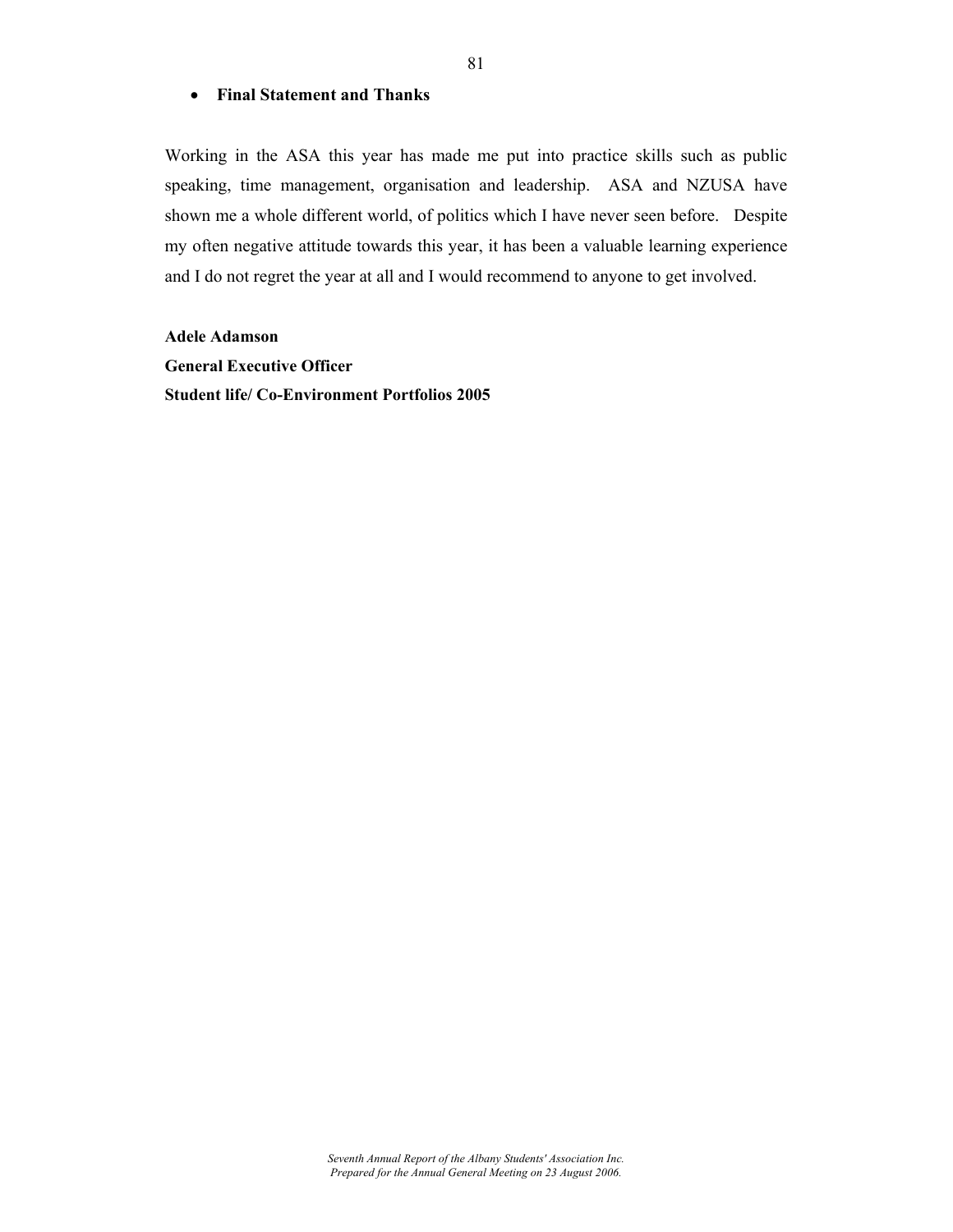# **GENERAL EXECUTIVE OFFICER (Co-Political & Co-Environment Portfolios) REPORT**

*The Political portfolio holder organises political campaigns for the Association, liaises with the National Students' Association as well as other campuses to create networks between stakeholder groups on issues of political significance. The Environmental Portfolio is there to ensure that the University maintains its commitment to fostering sensitivity to its environmental responsibilities, investigate and lobby for the adoption of recycling facilities, be active in the development of environmental and transport plans for the campus and actively lobby local and national Government on environmental issues.* 

# • **Introduction**

As the General Executive Officer holding the co-political campaigns and coenvironment portfolios, this report seeks to cover a range of activities performed by me during the year 2005. I had set myself a range of objectives for the entire year and I will be covering the set of objectives set and achieved for the year further in this report.

#### • **Executive Committee Meetings**

Executive meetings were held mostly every week throughout the year, and I attended most of them with the exception of the times I was overseas in the holiday period. During these meetings, I actively participated in representing the views of students and voicing their concerns. A number of important issues were raised through these meetings, but I feel the most important one that came out of these meetings was perhaps the structuring of the contract designed for the ASA staff members. As a result of the current structuring, the ASA is suffering some losses and hence the Executive is now looking into re-structuring this to ensure the benefits of either party, i.e. the students' association as well as the ASA staff.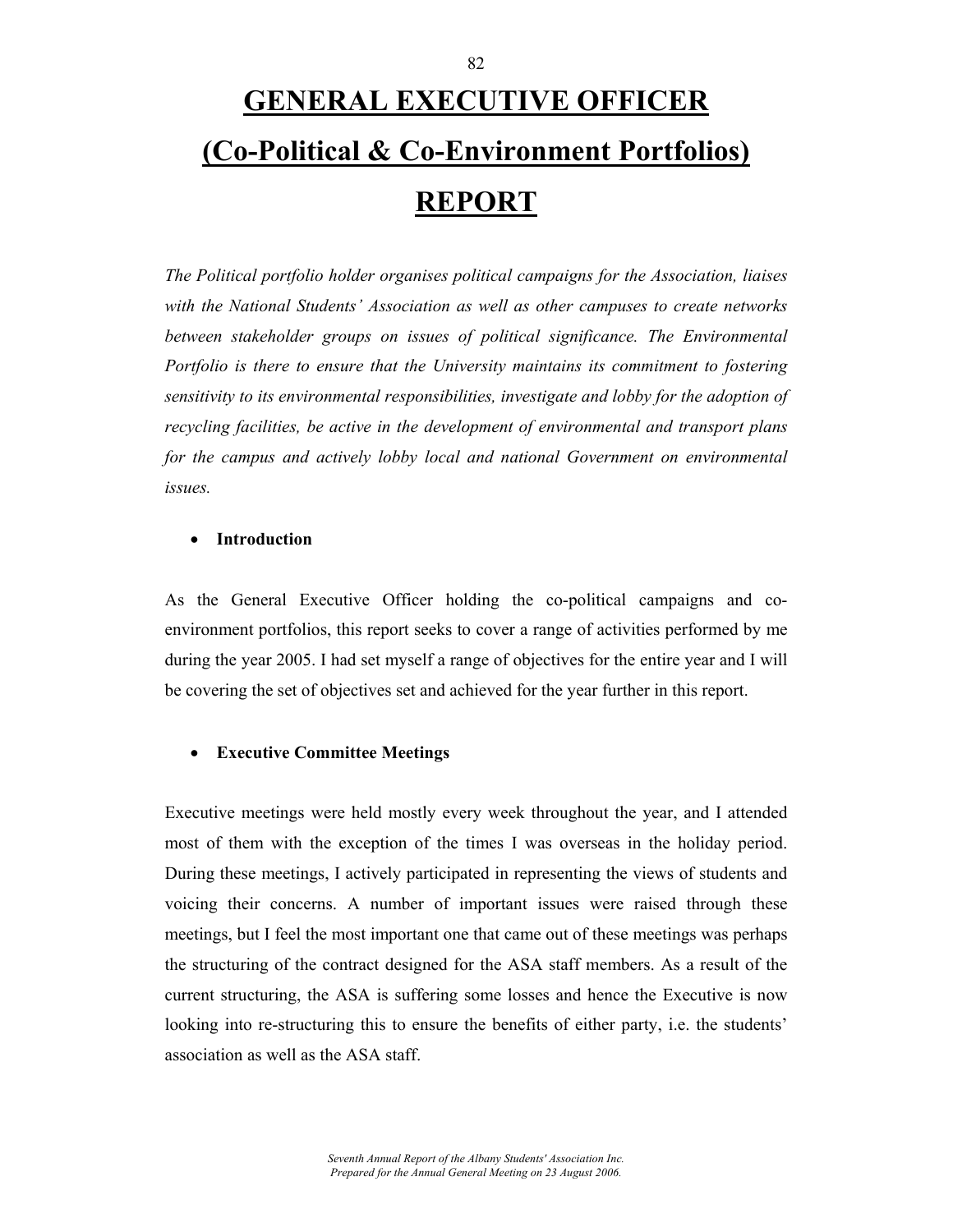In addition to the general Executive Meetings, I was also present as the Special General Meeting (SGM) and the Annual General Meeting (AGM) held during the year. The SGM turned out to be extremely productive, as we managed to hear some direct suggestions from the students as to what they would like to see changed around the University. Beside that, we also came across some enthusiastic students who were more than happy to express their concerns with the budget allocation - which is always a good thing as it expresses the interest of students that are all ASA members.

The AGM however didn't go as well as we lost quorum in the middle due to a lot of confusion arising as to which motions were passed and which weren't. We faced some students that appeared quite unhappy with the way things progressed at the AGM, but as per the regulations, a SGM followed a week after the AGM and the procedural issues were resolved.

#### • **Committee meetings**

I represented the ASA at the ISAC (International Students Advisory Committee) throughout the course of 2005 and brought various matters to the attention of the Committee as required.

#### • **Conferences**

Unfortunately, I had not been successful in attending either one of the New Zealand University Students' Association (NZUSA ) conferences held this year, as I was overseas on the occasions of the first two conferences and due to the limited number of people that can be sent for the September conference, I missed out on the opportunity altogether. However, I had been liaising on a couple of occasions with NZUSA where and when required.

In my opinion, these conferences are extremely important and help address numerous issues that are of interest to students. I had successfully attended a couple of conferences in 2004, and it helped me in numerous ways.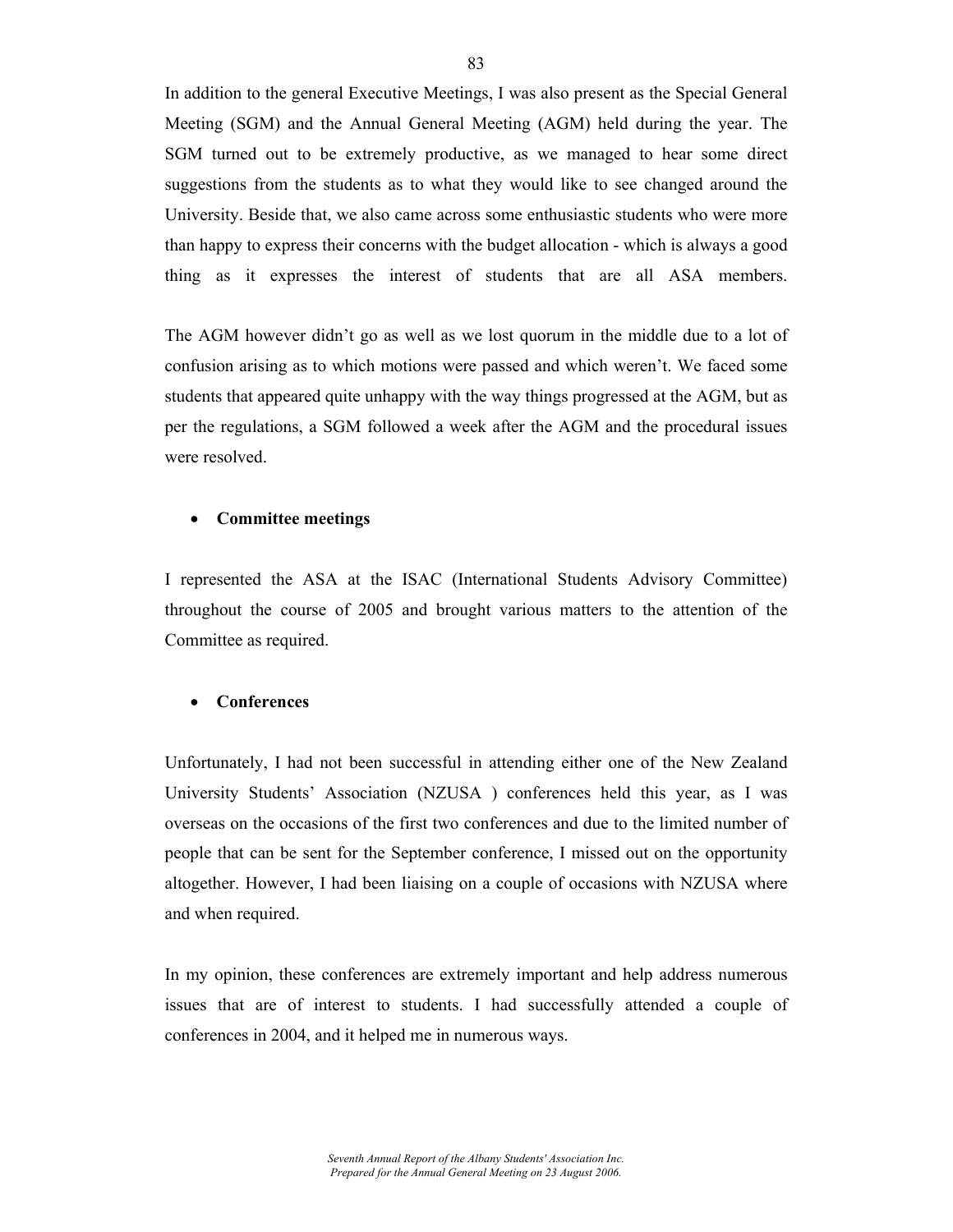#### • **Clubs, Societies or Vested Interest Groups**

I was a member of the Massey Albany Lions Club for the first half of the year. Besides that, I had also been involved in some lecture talks promoting Orientation, and the education protest held when the Education Minister, Trevor Mallard visited our campus. I was also involved in giving guided campus tours with many others. And finally, I was also involved in the Cultural Festival performance as an artist.

## • **Special Projects**

As a part of my role, I was delegated several tasks that were to be achieved by myself during the year for both of my portfolios. To begin with, I shall address the special projects undertaken under the Environmental Portfolio.

My major focus had been on ensuring the smooth running of the programme in the second semester last year. This included placing advertisements around campus notice boards, in Satellite magazine, on the carpooling board that I set up outside the ASA office in the Atrium building, updating the carpooling section on the ASA website with the help of our web administrator and finally personally monitoring the carpooling area by checking cars that are illegally parked and putting warning notices on their windscreens as often as I could.

At the start of the semester, due to the large number of keen students who signed up for carpooling, I was in constant touch with Regional Facilities Management and convinced them to provide us with more parking spaces. Now, the carpooling area is very prominent with yellow lines and at least three signs put up on either side of the parking spots allocated.

This programme has picked up very rapidly. So far, I have successfully managed to convince the University to provide us with more car parks dedicated to car-poolers and we have had over a 150 people sign up to the programme in both semesters. Depending on how many people sign up to the programme in the near future, we may look into more designated car parks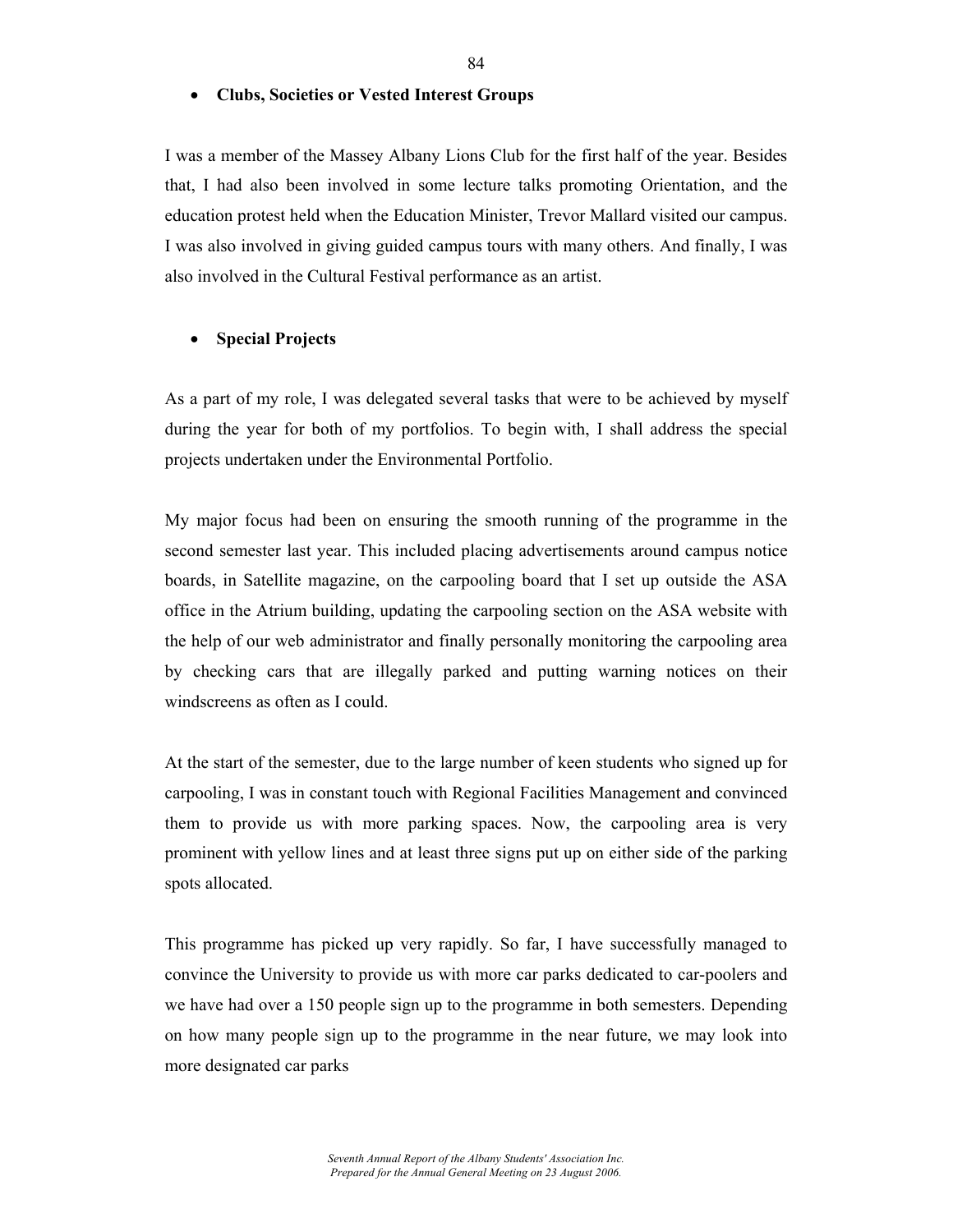But the key issue dealt with was looking into reducing the number of abusers to this system rather than just getting more parking spaces, as I felt that the abuse of the system needed to be minimised before its effectiveness and need can be determined. I had been liaising with the President, Johann Bondesio on these matters, and he had been pushing on trying to get clamps for cars that are illegally parked for reducing the number of people abusing the programme. To deal with this, at the start of the semester we were trying to give our illegally parked notices to security so they may use it while monitoring the area but now, security issues them their own tickets while we issued ours during the personal monitoring.

Also, I have been negotiating for more signs at the entrance of the carpooling zone. One such sign has already been put up. In the later half of the year, due to certain abuse of the system observed, the system had to be re-enforced with the clamping system for which I required a couple of meetings with Regional Facilities Management, as well as Campus Security. This process required plenty of advertising (that was achieved using signs and Satellite magazine), informing students that if the new regulations were not followed, their cars would be clamped - no exceptions.

This strategy worked out wonderfully and the abuse of the system has reduced significantly. Also, to ensure that students that were earlier disadvantaged by not having the opportunity to get a carpooling card due to the abuse of the system pre-occupying them; we re-issued another 50-60 cards to students who genuinely wanted to use the system appropriately.

I was fortunate enough to have another year dedicated to help ensure the carpooling programme takes off, and before the end of this year, I want to leave things in a way that the future Executive has minimal problems in the effective running of the programme. I also want to ensure that it carries on for the coming years to help both the car parking problems at Massey as well as increasing environmental awareness.

Besides the carpooling system, I liaised with representatives of the North Shore City Council (NSCC) and Auckland Regional Transport Authority (ARTA) on improving the bus services to Massey Albany. The meetings with them had been very productive, and those meetings have helped come up with proposals of a much more effective and frequent bus schedule for our campus.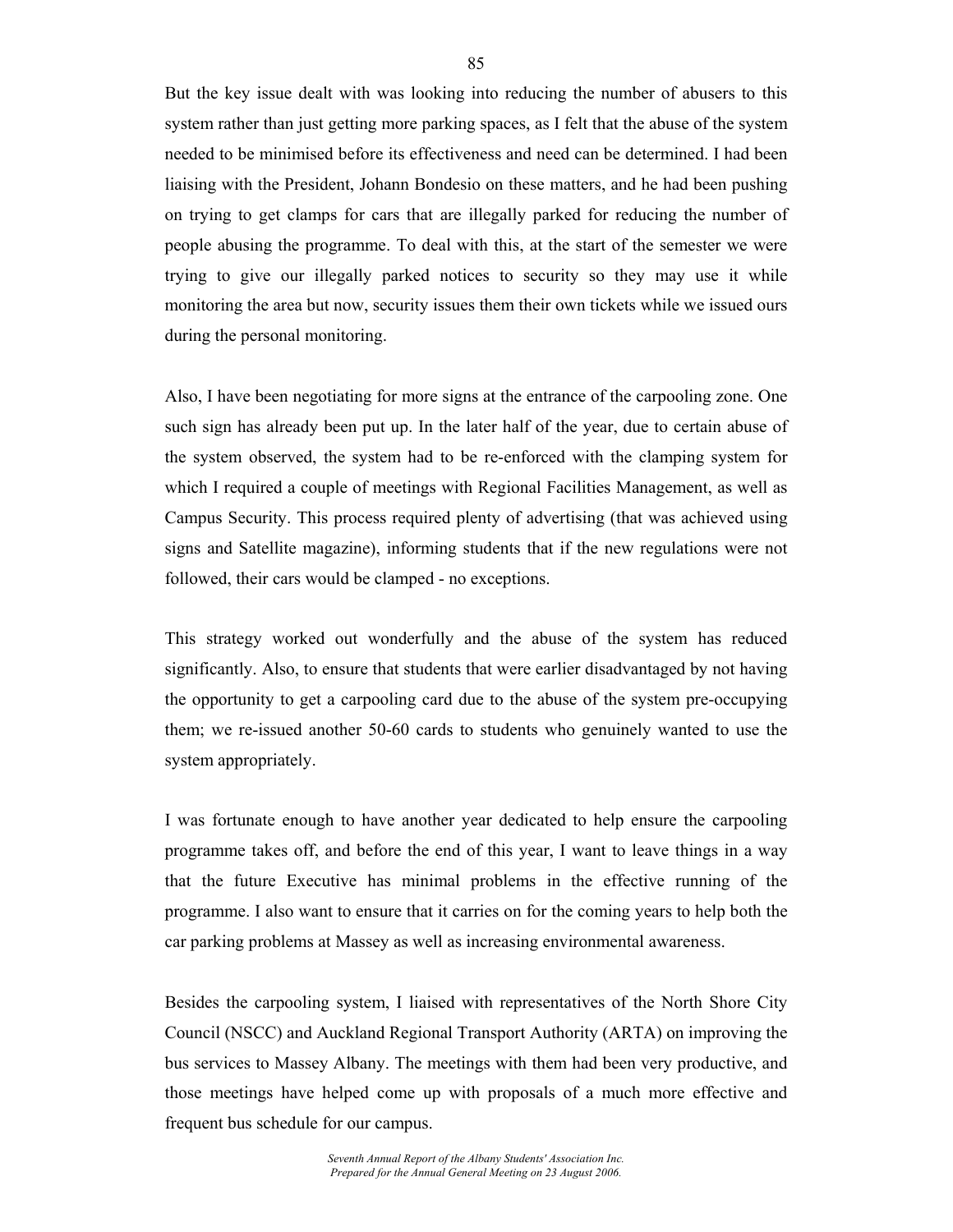As of this year, some of the changes proposed have already been seen around campus (now we have buses that actually pick and drop students off from within the campus with some improved timetables and brand new bus-stop sheds).

The special projects undertaken under the Political campaigns portfolio included attempts to increase political awareness on campus during elections. And organising of the protest on the occasion Trevor Mallard visited our campus, which included spreading awareness on the days before the protest (making posters, posting them on notice boards, and handing out flyers).

Increasing political awareness on campus up to the election time included having several notice boards all around the main campus in primary locations such as the Quadrangle buildings and Atrium dedicated to political awareness. My primary objective was to create an awareness of such issues on campus so students realise their rights and can fight for them when required - while addressing issues related to the fees, loans and allowances. But this year, I wanted to spread awareness using a different approach, so I decided to use political humour to catch the attention of students and encourage them to stop and become more aware of the political scenarios affecting students especially. To promote awareness for the national elections, I prepared several A1-sized posters that had all the various parties and their student policies listed to help assist students in deciding which political party to vote for. This also involved liaising with NZUSA. There were other signs with these policies asking students if they know who they are voting for?

Apart from that, I was also actively involved in helping collect signatures for the petition to stop fees from rising and in organising the '8 Billion Dollar Debt' day. We had some students walking around in prison outfits - used as a metaphor that compared life in prison to life with a student debt -one that restricts our movement in achieving what we desire to in life. Besides that, we had an 8 Billion Dollar day cake and a barbeque running alongside. A mock prison was also arranged to be outside the Atrium building, but due to the horrible weather conditions, the barbeque and mock prison weren't much of a success.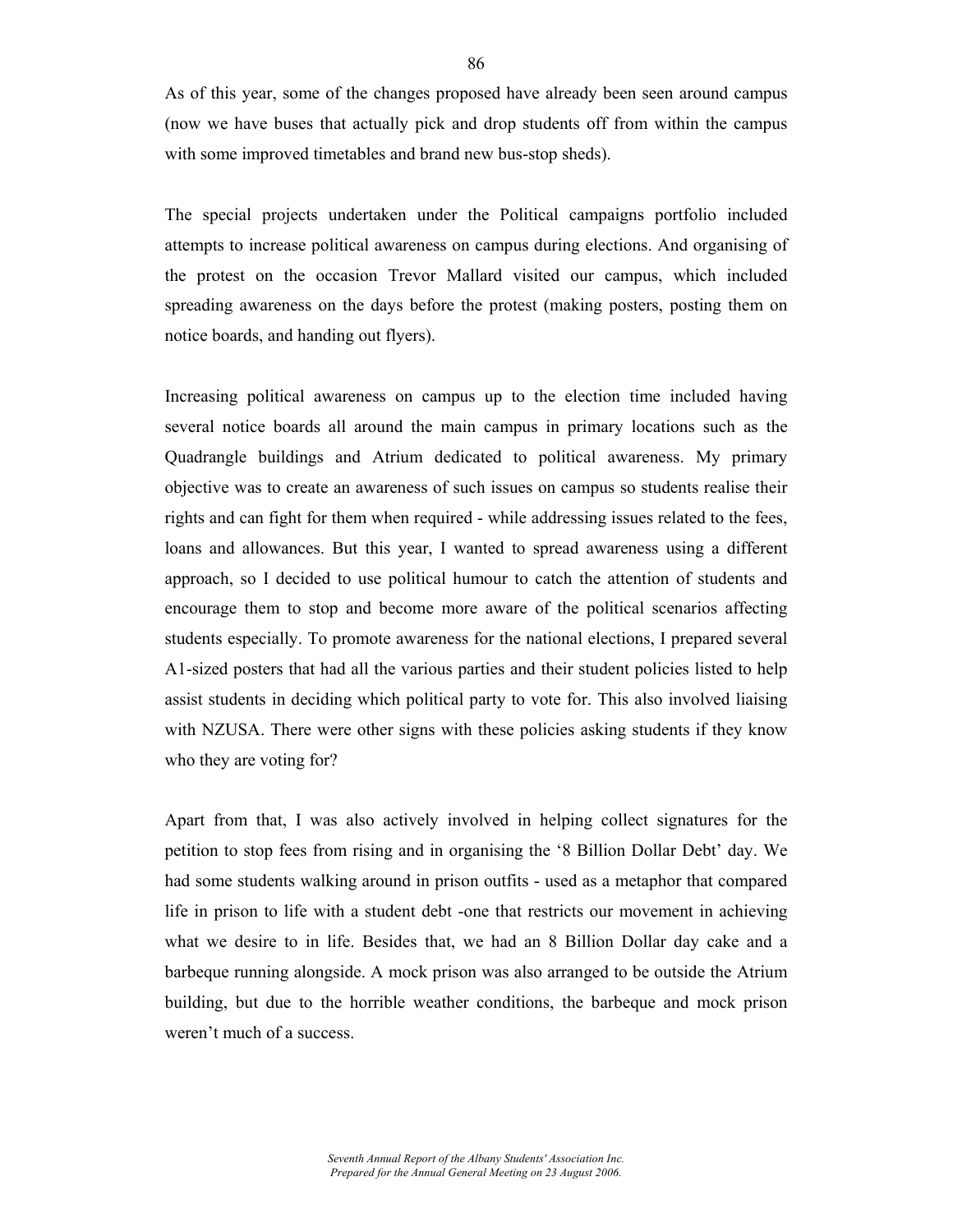Finally, another big project I undertook this year, which did not fall under my portfolio, was - organizing the Women's Festival. Since our Women's Representative quit at the start of Semester 2, I nominated myself to be a point of contact for women issues and solely organised the Women's Festival which turned out to be a great success. I aimed to give the Women's Festival a different approach to most years, and decided to make it similar to a mini 'Girls Day Out'. The Women's Festival was held on the 21st, 22nd and 23rd of September. This festival is held each year to celebrate the journey of women from the orthodox ancient times to what she has become today -her beautiful, independent self who is not afraid of expressing her views.

On the occasion of this celebration, I decided that for this year's women's festival-we will focus primarily on pampering women on our campus with flowers, gifts and entertainment. This was truly a way of celebrating being a woman, and then of course alongside, I did ensure other serious aspects of the festival's purpose were covered too. I invited the North Shore Women's Centre to come set up a table and they had lots of display material that covered aspects of serious issues that affect women in New Zealand as well as on a global level. Apart from the presence of the North Shore Women's Centre, I had set up a table on behalf of the ASA which had plenty of material increasing awareness of the more serious issues and guiding women suffering to the right path of resolving those issues. This ASA table was maintained throughout the three days of the festival.

The whole idea of organising the festival in this manner was to make women on campus step out of their busy lifestyles and take time out to celebrate who they really are. Over the three days, various activities took place including free makeovers, complimentary pamper sessions, opportunities to win gift cosmetics, distributing flowers, opportunities to win raffles (raffle prizes included a pearl necklace, gift hampers from Lush and gift vouchers from Rodney Wayne); the 'Ladies' Night' party included free drink coupons to all women, and finally distribution of vouchers for flowers. The main attraction of the festival was the distribution of free gift bags on all three days that were made up using product samples provided from our sponsors. The festival turned out to be a huge success and I received a lot of positive feedback from women around the campus.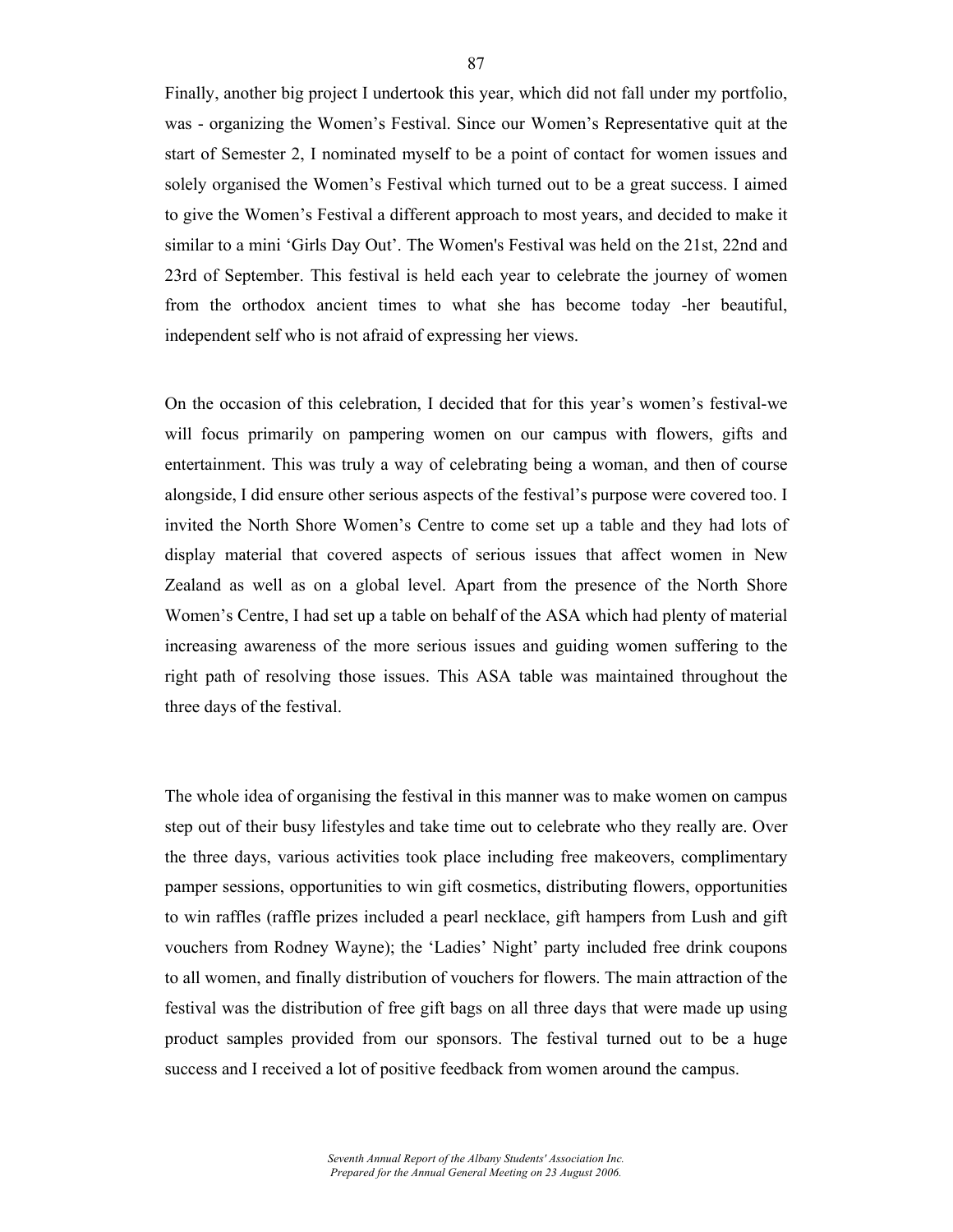The most time-consuming part of this entire project was contacting various companies and getting them to sponsor us. It took me about four week's time to establish contacts with 17 sponsors who were ready to contribute to the festival. Several others were interested, but due to the timing, certain companies were disadvantaged and couldn't help contribute despite them being quite keen to do so. However, I believe this time spent was a long term investment for the ASA as these sponsors are quite happy and willing to participate on our Women's Festival in the following year. I will be leaving this list of sponsors in the ASA resources for the future Executive to utilise. Obtaining the sponsors involved a lot of written communication, cold calling, visiting stores in person, and hence a lot of hard work; but I was very pleased with the outcome. To thank our sponsors for their contribution, I offered to advertise them on our campus free of cost. The sponsor list was used to advertise and promote the Women's Festival through a lot of word-of-mouth advertising, A3-sized posters all around campus and distribution of numerous flyers for a week before the festival. The outcome of the entire project was pleasing and successful.

#### • **Recommendations and Future Objectives**

I would like to recommend to the next year's Executive to keep pursuing the task of increasing political awareness on campus as I feel there are yet quite a few students unaware of the important issues related to fees, loans and allowances. Be creative don't be afraid to use different ways to promote political awareness- being different will always catch the eye of the students!

On the other hand, the Environmental Portfolio is an *extremely important* portfolio on campus and I would strongly recommend the upcoming Executive in the future years to seriously consider this portfolio and maintain it. There are a lot of environmental issues around us, many of them are not very visible to us in our surroundings, but in the long run they do matter and make a huge difference. We must increase environmental awareness on campus, it's not like the students wouldn't be interested in participating and promoting, but I personally feel that there is a lack of awareness as a result of which there is lack of participation.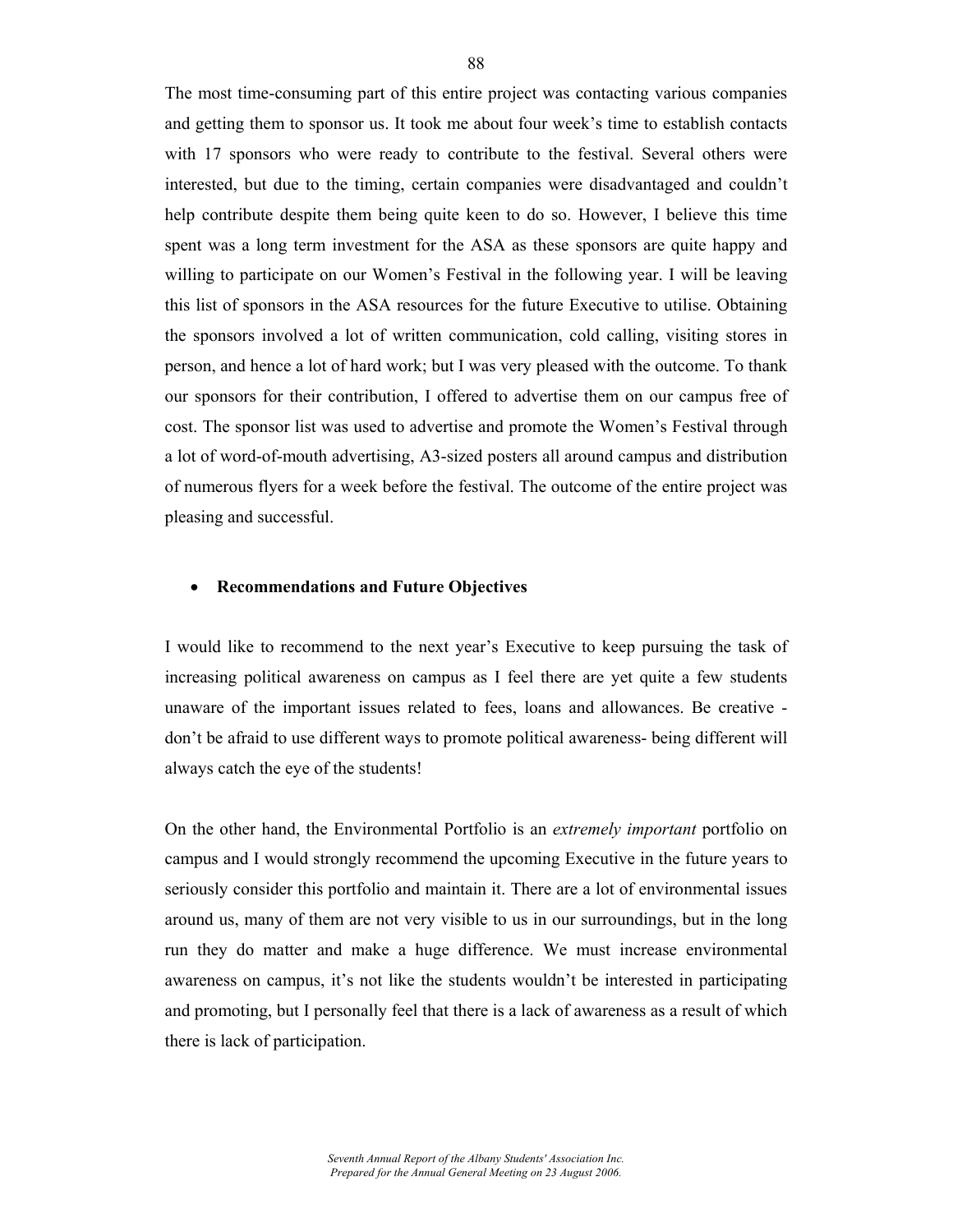A very good example of the lack of awareness would be how our carefree attitudes towards the environment has lead to depletion of the ozone layer and now its getting even worse, as we may recall from the world news. This just shows how little things that we take for granted can make a large impact at the end of the day and hence we must do something today to stop extreme disasters occurring tomorrow.

Another recommendation I would like to make to the Executive that intend to take up the Environmental Portfolio is to keep in touch with the security at Massey as we can get a lot of valuable input from them when it comes to the carpooling area. Liaising with them has helped me tremendously this year in several ways and has also helped me improve the efficiency of the carpooling programme. And keep following up the carpooling applications and cards scenario with the Atrium Information Officer, Shauna Bergman at the ASA Contact Office in the Atrium.

#### • **Final Statement**

I would like to thank the entire Executive for spending their quality time helping me while organising my events whenever required; it was really appreciated. Each member of the Executive contributed to my success in achieving my objectives, if not physically, mentally.

I would like to thank all the people that helped me run the Women's Festival effectively on the three days (Adele Adamson, Ally Cui, and Ashani Senanayake), and I would also like to mention and especially thank all the males in this year's Executive that were more than happy to actively involve themselves with the Women's Festival in various manners and showed their support throughout. They didn't back out from involving themselves in the festival in any manner - by just showing up, or helping set up, helping run the tables, etc.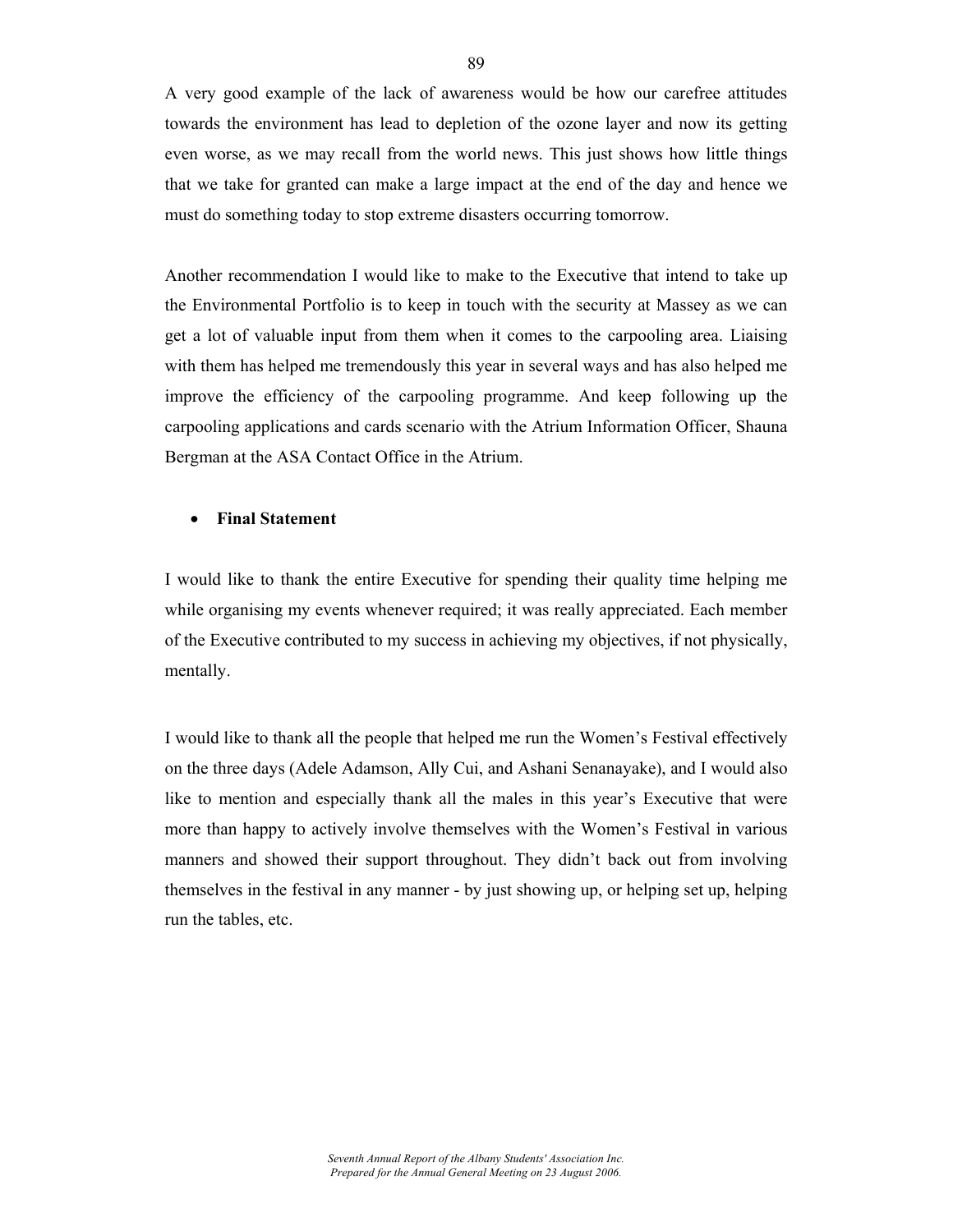(A special thanks to Johann Bondesio who was actively involved in supporting the festival with contributions wherever possible and of course, how can I forget the kind contribution of Johann, Josh and Martin in agreeing to auction themselves off at the Ladies' Night party☺).

So, thank you all.

**Neha Jaura General Executive Officer (Co-Political Campaigns and Co-Environment) 2005**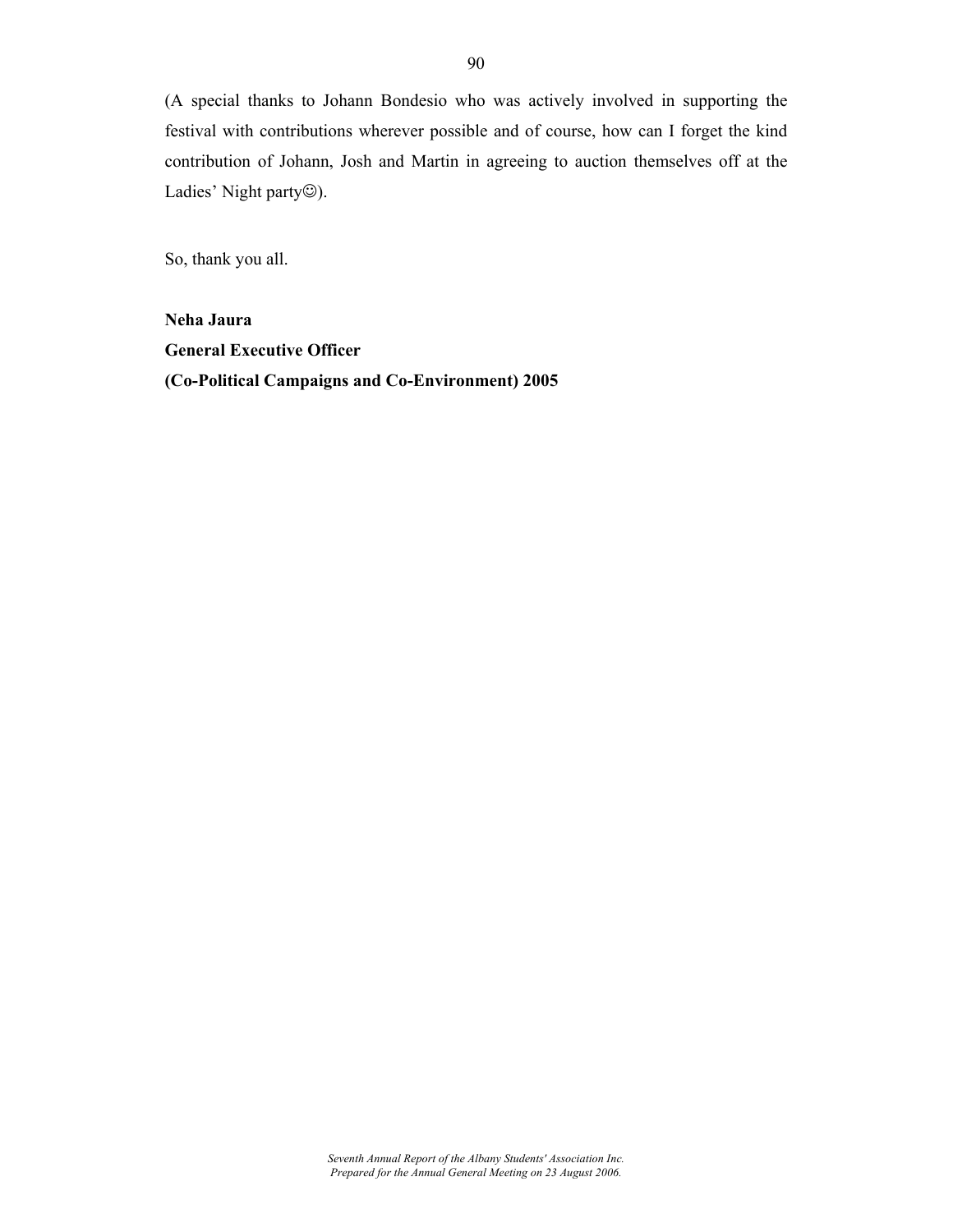# **GENERAL EXECUTIVE OFFICER (Health and Safety & Disabilities Portfolios) REPORT**

*The Health and Safety Officer works with and represents students on Health and Safety related matters. They work with the Student Executive, University Administration and Staff to ensure that students remain represented and informed on matters of relevance*  including Healthy Lifestyles Week, Accommodation and Harassment Network. The *Disabilities Representative is responsible for monitoring the needs of differently-abled students at the campus and ensuring the continuation and development of support networks as well as actively communicating their needs and wants through relevant forum and University committees.* 

# • **Introduction**

As a General Executive member on the Albany Students' Association in 2005, this report has been compiled to highlight the areas of my work pertaining to the Health and Safety and Political Portfolios. At the beginning of the year, I set out a range of goals that o hoped to achieve throughout the year. These goals were related to the political aspect of on-campus activities and health and safety requirements of the University. I feel I managed to achieve the goals I set for myself to the best of my ability. As we as this, I have kept up student awareness of the executive Committee and what we do by talking to students on the campus, updating them on information of relevance and so forth. I have tried to be on hand with each event held on campus to promote the ASA, and I feel that I have played a more 'behind the scene' role rather than a role of planning and coordinating. I do believe my contribution has been appreciated by the other Executive members.

#### • **Executive Committee Meetings**

I managed to attend a majority of the meetings which were held weekly. A broad range of issues were raised within this forum and I took part where I felt my knowledge provided further insight and added another dimension to discussion.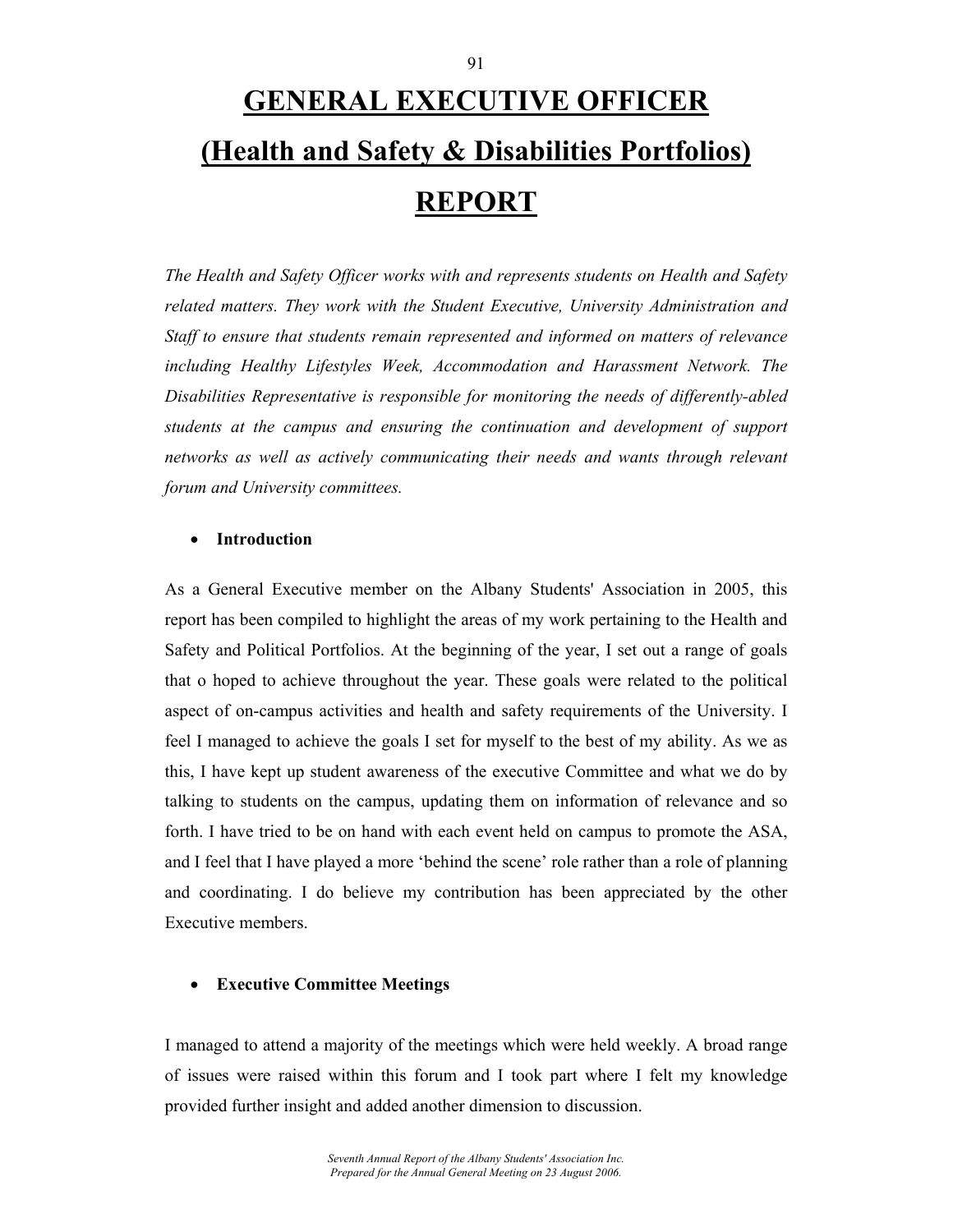Most importantly, budget issues were debated in the interests of careful spending of students' money. The Executive meetings were structured so that any issues from other committee meetings could be raised and knowledge shared amongst the Executive members. An example of this was the implementation of a new smoking policy on campus - I was able to forward the relevant the new information to executive members and receive feedback to take to the Health and Safety Committee meeting. Also this provided a good forum to receive input about students' concerns to take back to our respective committee meetings – another example being the mirror at the student village that needed repairing/replacing, this was raised within the ASA committee meeting and taken to the Health and Safety Committee meeting and resolved.

I am concerned about what makes it to the table within the Executive Committee meetings and what the General Executive does not know when making decisions about spending students' money. I only raise this as there appears to be a couple of circumstances where motions were put forward and voted upon without all the relevant information being put forward as well.

#### • **Committee meetings**

I represented the ASA and the students at the Health and Safety Committee meeting held monthly. Once again I was able to attend a majority of the meetings and organised another Executive member when I was unable to attend.

Towards the end of semester one, I attended a couple of meetings in preparation for the 'Healthy Lifestyles Week' (held in the first week of semester two). Once again I provided input when I felt secure in my knowledge of the wishes and needs of the students. When unsure, issues/items were taken to the ASA committee meetings for feedback. Support for participation in the Healthy Lifestyles week was high from the ASA and I imagine that their support will be requested again next year. Participation (of student representatives) at these meetings appears to be extremely appreciated by Chairperson/s and other committee members.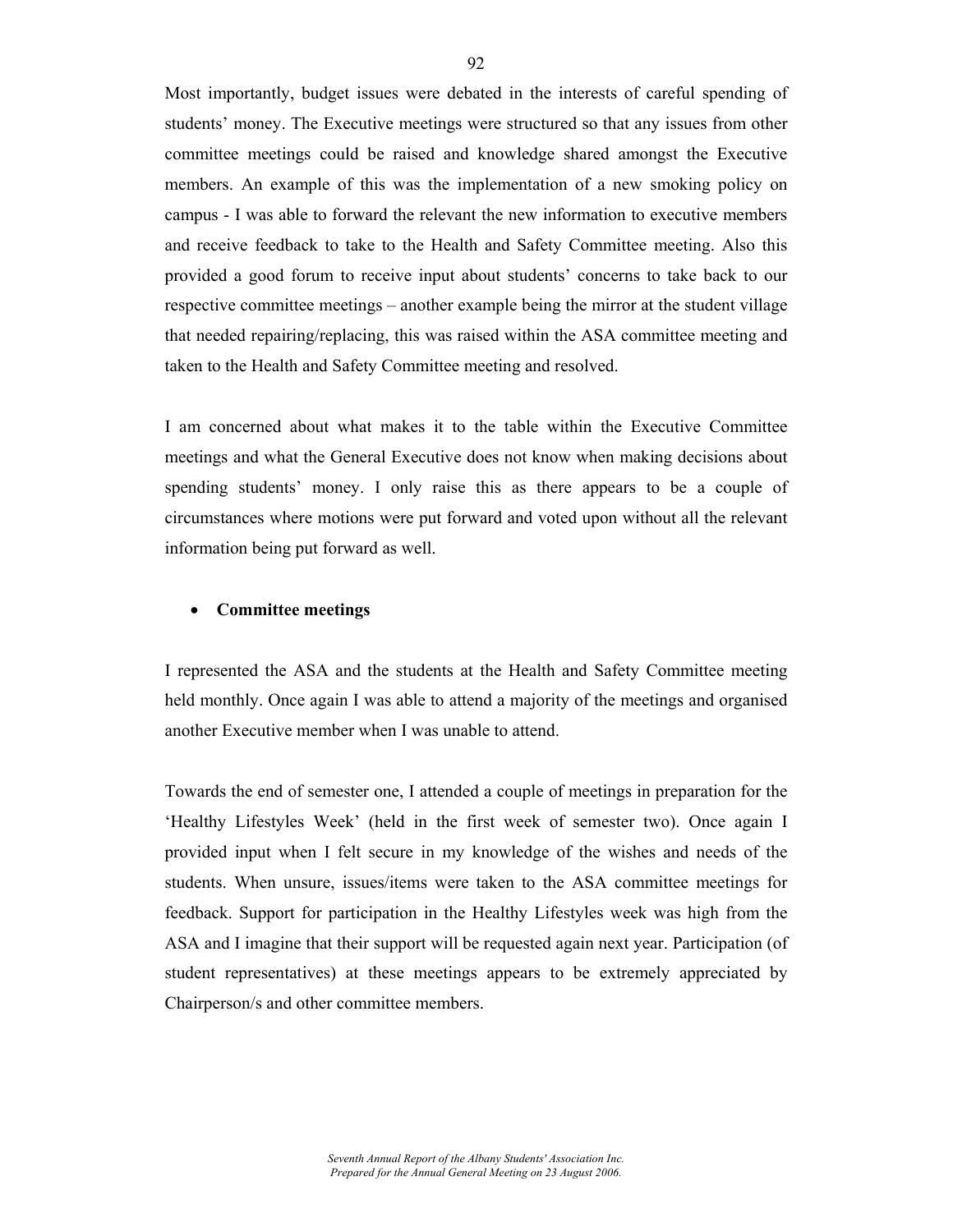#### • **Conferences**

I attended January conference in Wellington this year and view this as an exceptional experience that helped evolve my ideas and attitude as a member of the ASA. I especially took on board the issues of disabled students on campus from the 'Disability Issues' workshop and also the workshop entitled 'Planning for events, campaigns and projects on your campus' inspired me to make a difference on campus with the upcoming national elections by promoting student issues as a platform to help politics reach the students. I opted to attend other conferences, but my attendance was not required.

#### • **Special Projects**

The most significant event (following Orientation) that I participated in semester one was the 'protest' organised when the Minister of Education, Trevor Mallard came to our campus. My role in this protest was to raise student awareness about the upcoming protest and serving soup in the form of a 'soup kitchen' for poor students. Helping out in this event occurred by default when I took time out from a lecture to see how it was all going and with a lack of representation of the ASA I stayed on board to serve soup!

I participated in the preparation for Orientation as much as I could, getting Orientation bags ready for handing out, serving at the Garden Bar and barbecue.

I have kept my office hour free each week for students to contact me should they require. I don't know whether it is a good thing or not, but I did not get approached once during my office time through out the whole semester, but I managed to utilise this time to promote the ASA and liaise with students with regards to issues on campus to take back to ASA/committee meetings.

In preparation for the upcoming national elections, I took the time in the mid-semester break to contact most of the Political Parties who were campaigning (Labour, National, NZ first, United Future, the Maori Party, Destiny and Progressive coalition). I contacted them in order to obtain 100 copies of their party's campaign pamphlets and any information related to students.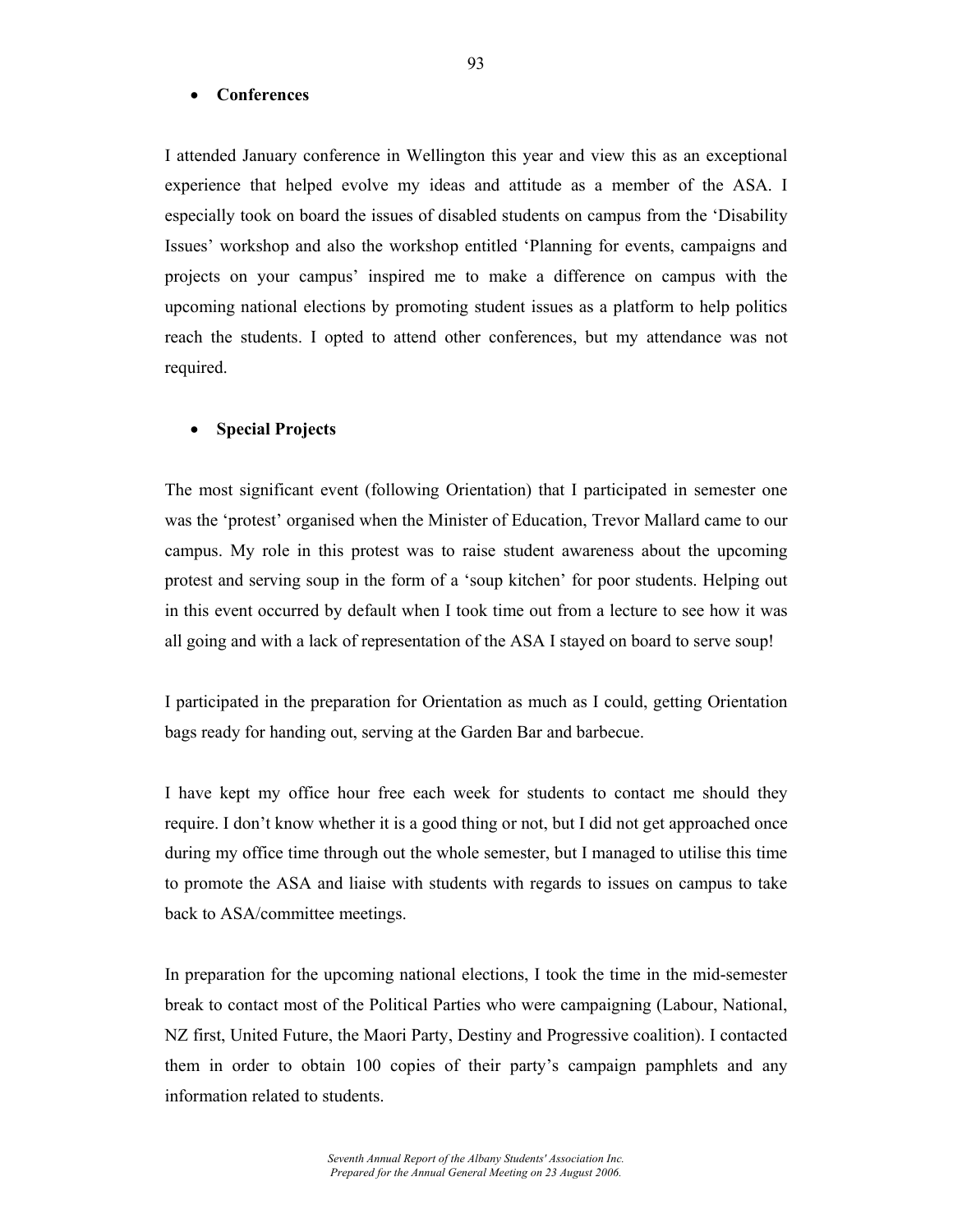I received the pamphlets from most of these parties and had prepared to place them in locations around the University alongside some humorous posters. The idea was going to be that the posters would be laminated and 9with the aid of Velcro) new political faux pas would be added as speech bubbles when they made the news. Unfortunately, due to a series of events beyond my control, this did not come to fruition. Firstly, I contacted the political parties way too early, and by the time the election was in full swing, they had all released new polices (therefore the information I had was out of date), so when the Satellite Editor, Chris Leggett was compiling the posters for me, his computer broke down and we were unable to get them out in time. I imagine it would have been really brilliant on campus though and would have sparked some real interest at a time where political apathy is at its highest.

#### • **Final Statement and Thanks**

The position I have held this year has been an experience I will never forget. I have learnt so much and it is a shame that I will not be on the Executive next year as I feel that what I have learnt would be better utilised in a second year. I would like to thank the entire Executive, without whom, we would not have had such a successful year  $-1$ believe it was successful and that a lot of brilliant things have been achieved this year.

**Joanne Turner General Executive (Health and Safety, Disabilities Portfolios) 2005**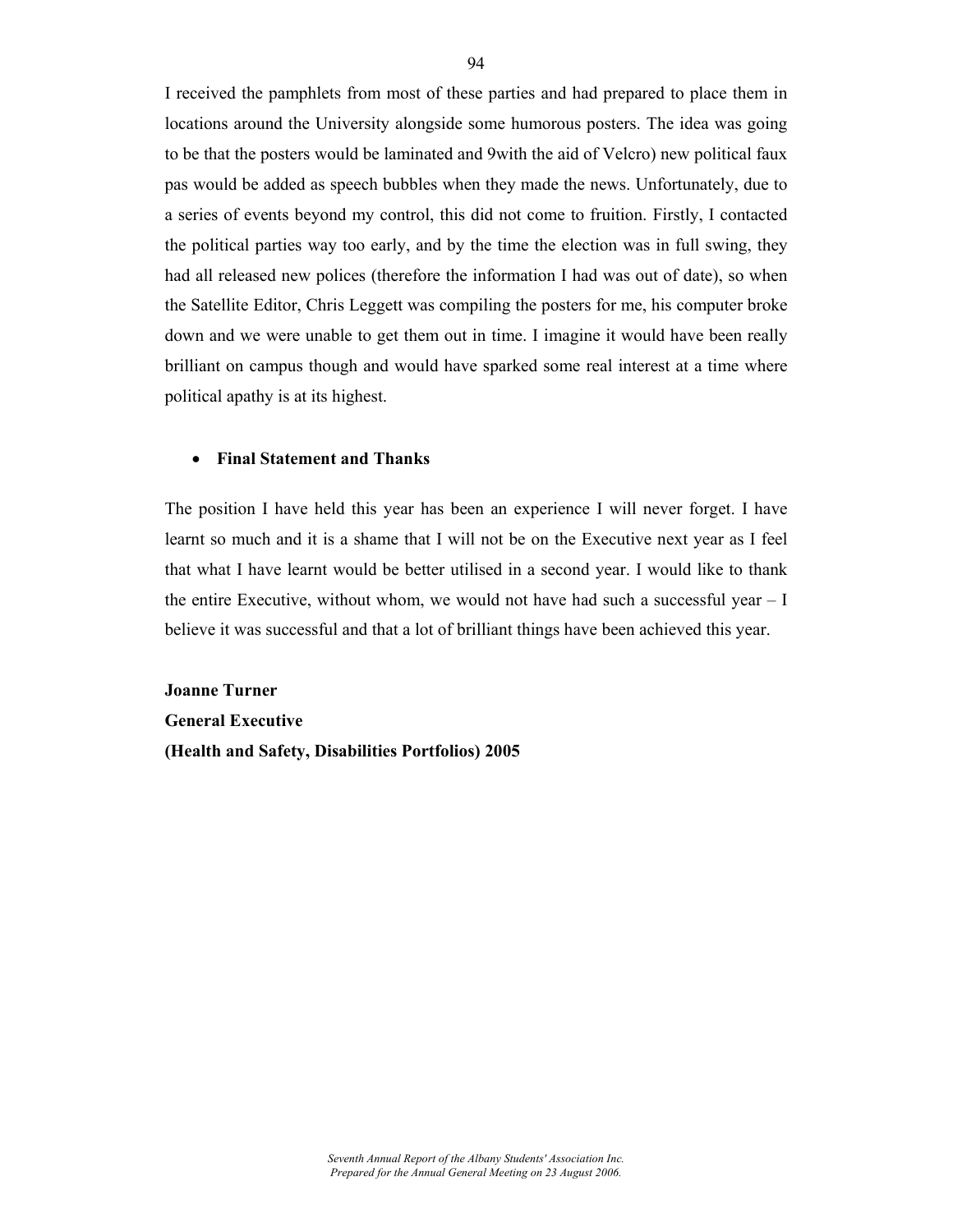# **GENERAL EXECUTIVE OFFICER (Recreation & Leisure, Co-Political and Co-Student Life Portfolios) REPORT**

*The Recreation and Leisure Portfolio is responsible for organising Clubs' Days in both semesters, helping groups to affiliate to ASA, liaising with University Sport New Zealand and the University Recreation Officers, attending the Recreation and Sport and Clubs' Grant committees, helping with the administration of the Albany clubs and societies, updating the Clubs' Handbook, providing training, helping with fundraising and the organisation of the national sporting tournament – the NZ University Games. The Political portfolio holder organises political campaigns for the Association, liaises with the National Students' Association as well as other campuses to create networks between stakeholder groups on issues of political significance. The Student Life Portfolio is concerned with working with issues to help in the development of a social life on the Albany campus. In order to achieve this, the officer is to help organise activities that will provide and promote social activity on campus as well as work with the Events Manager to achieve better student life and on campus.* 

# • **Introduction**

The following report was written to highlight the activities, initiatives, and commitments that I, Martin Quest, elected Executive Member of the Albany Students' Association, have been involved with since undertaking my first task as Executive-Elect in November 2004 through to November  $18<sup>th</sup>$  2005.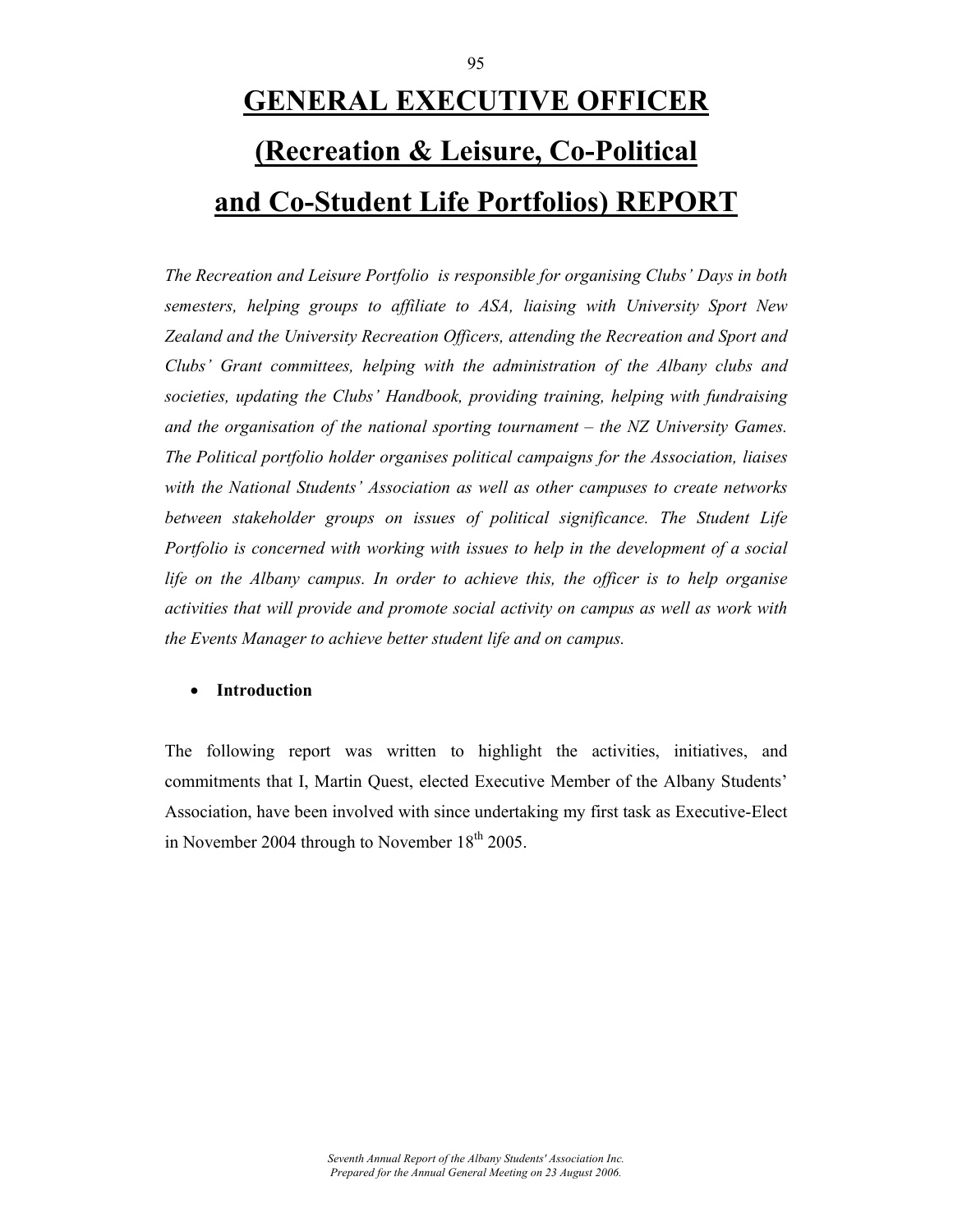## • **Executive Committee Meetings**

## *Semester One:*

Clearly Executive Committee meetings form the most important activity that I have been involved with since coming to office in January 2005, and my attendance at weekly Executive Meetings was been high on my list, thus I have been proactive in attending these meetings and have an exemplarily attendance record having only missed two meetings up to the date of this report.

Within these meetings, I have been actively involved in the fiscal and managerial direction that the Albany Students' Association is undertaking this year. This has included setting goals for both Orientation and Winter Festival, persuading the Executive to make it work more proactively towards achieving a non-smoking policy within the greater Massey community, and towards the reevaluation of the car parking situation on campus. Emphasis on reminding those involved with the Association as to who their core market is, has always remained a priority in these meetings.

Because of the fact that I have a number of portfolios which cover Sport and Recreation, Politics and Student Life, I have been very active in pursuing outcomes that directly benefit each of the aforementioned groups from the student point of view, especially in regards to planning Clubs' Days, Club Grant applications, organisation of political activities such as protests and general student activities associated with Orientation (the two later activities being mostly coordinated between myself and Josh Clark and Adele Adamson respectively).

#### *Semester Two:*

The second Semester has seen the continuation of the above activities. There have been a number of significant developments that have affected the ASA this semester that I have had major input, not least of which being the direction that the Association took with the development of bar facilities here at Albany as well as renewing the interest in the Student Amenities building.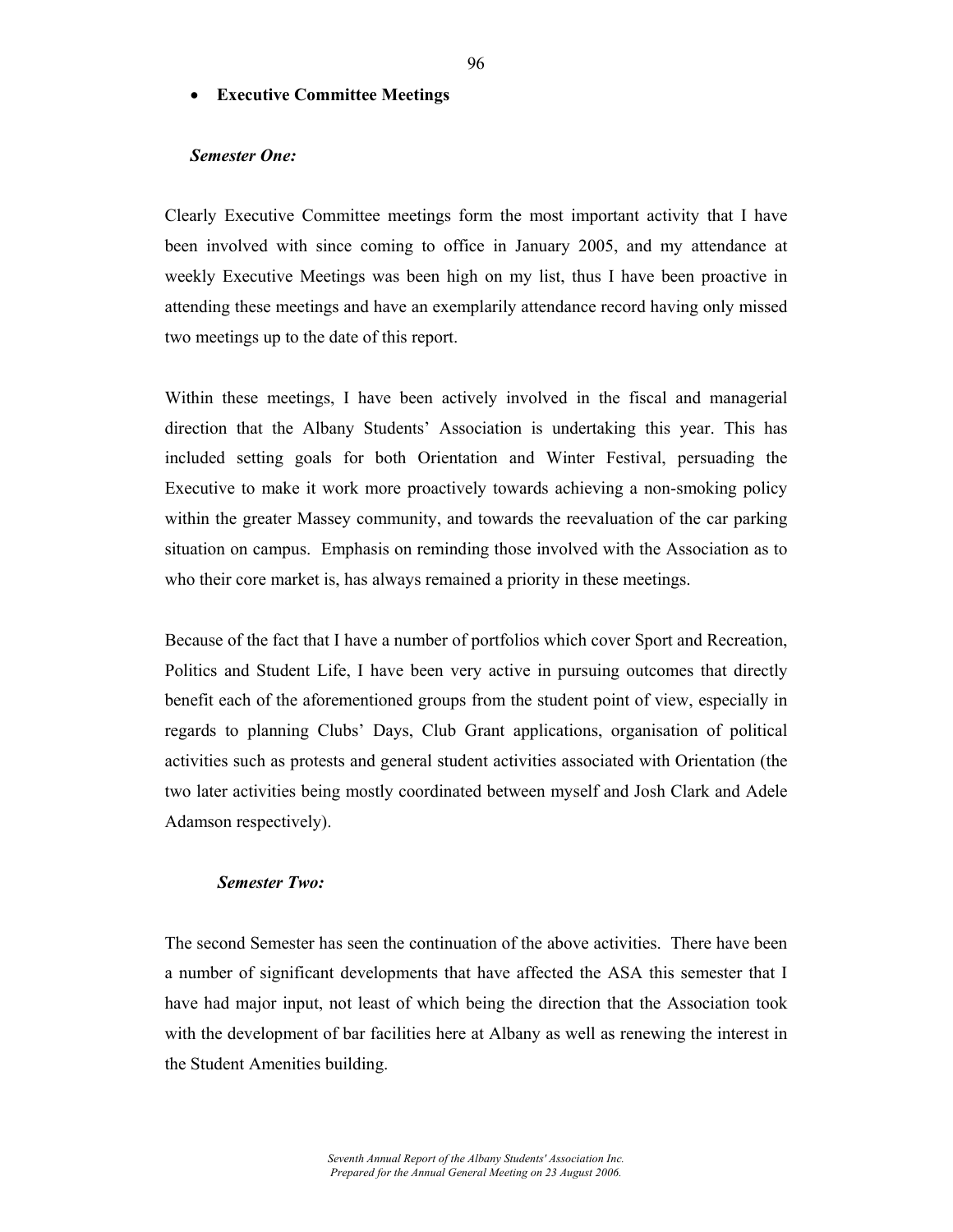Something that has worried my considerably this semester has been the stance that Student Job Search (SJS) has taken in respect to our wishes in seeing them fully established on campus. It was interesting to see the understanding that some members of the Executive had of Student Job Search; this highlighted for me some of the mix of talents and backgrounds that various members of the Executive bring to the table.

#### • **Committee Meetings**

Due to the portfolios that I have, there are no prescribed Committee meetings that I am required to attend, although I was asked to sit on the Graduation Committee that planned and organised this year's Graduation that was held in Takapuna. I also sit on the Recreation Centre Management Board where I have been involved in the running of the Recreation Centre (the President, Johann Bondesio also joins me on this Board). Aside from these, I have sat as proxy on one Spiritual Advisory Committee Meeting when the normal Albany Students' Association representatives were unavailable.

#### o *Recreation Centre Board*

This Board covers some of the most visible activities that Massey University does as outreach into the community and this has seen a number of major initiatives happen, the most important being the two following:

## *Semester One:*

i) The Memorandum of Understanding (MoU) between Massey University, the Albany Students' Association, and the Knights Football Club. This MoU has allowed the Club's Staff and Players to train at the Recreation Centre and in return both Massey University and the Albany Students' Association will receive advertising space at North Harbour Stadium for home games. The coaching staff are to also make themselves available to train Massey University soccer teams including the University Games and most importantly all Massey Students can receive a discounted season ticket for \$30 of which \$10 is returned to the Albany Students' Association to invest on Campus.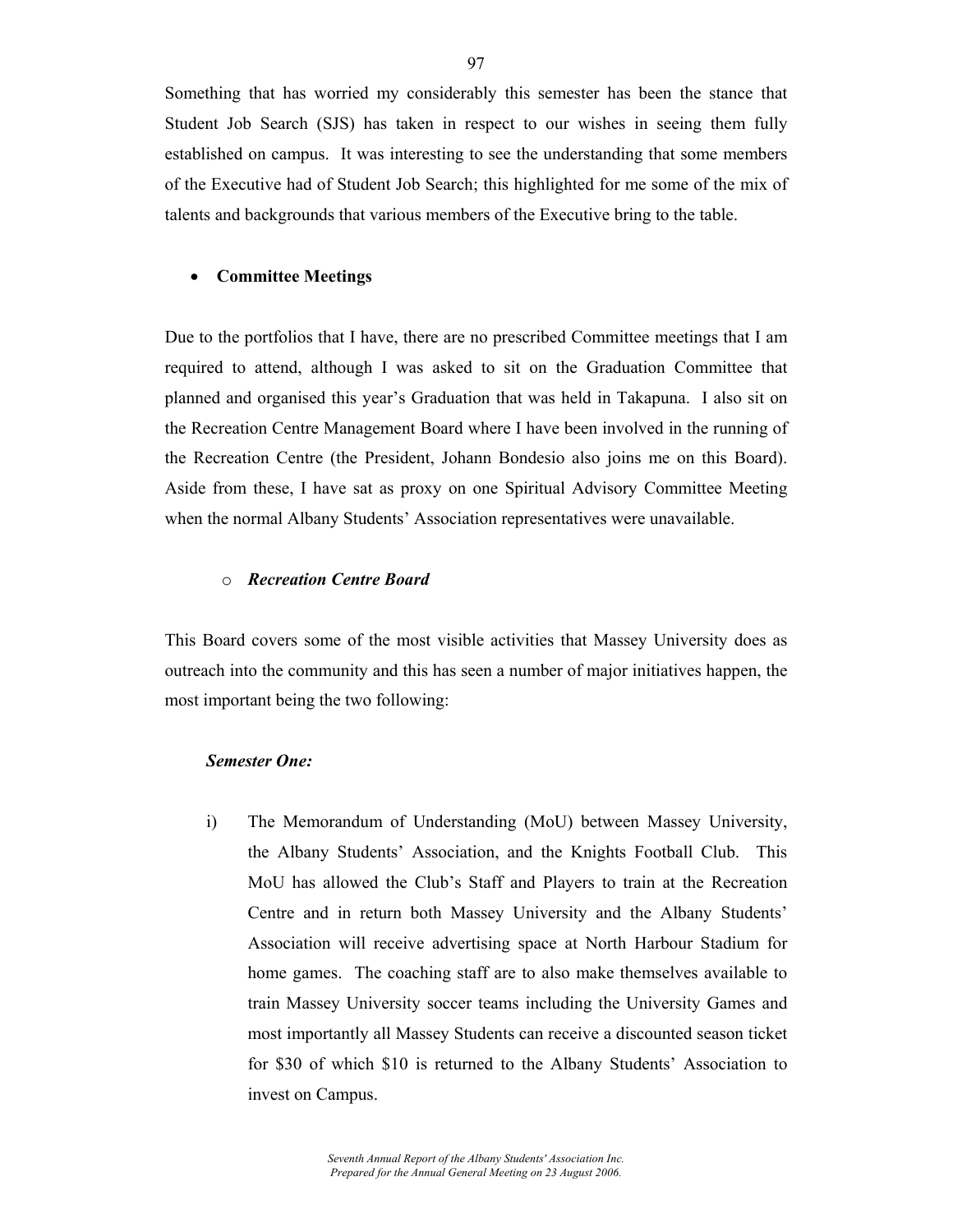ii) Deal between North Harbour Rugby and the Recreation centre allowing promising Rugby players to exercise at the Recreation Centre and in return having the Recreation Centre promoted through North Harbour Rugby.

# *Semester Two:*

- i) Established the budget for the Recreation Centre in 2006. This is important as this is where the Building Levy is currently directed.
- ii) Worked through two rounds of Club Grants with the help of Danny O'Donnell and especially Craig Hunter, without whose help I would have struggled to complete.
- iii) University Games sponsorship. As has been well-documented the ASA this year chose to not mention Massey on our University Games uniforms and this has lead MUSA (Spearheaded by Ian Galloway) and ASA (Johan Bondesio) and myself, to a lesser extent, to work towards an arrangement whereby Massey University pays for our strip/uniform in 2006.
- iv) After the final round of Club Grants concluded, there was still a large some of Club Grant money still unallocated. After discussion between Recreation Centre Manager, Rod Grove, Regional Registrar, Andrea Davies, and me, we decided to put this into a fund to help promising sportspeople at Massey University with travel costs.
- *v)* Establishment of a Clubs Development Officer position for the second Semester 2005 to be paid 50/50 between the University and the ASA to carry on the work that I undertook this year. This is a significant development for the ASA and will see a huge improvement in Club facilities and administration here at Albany*.*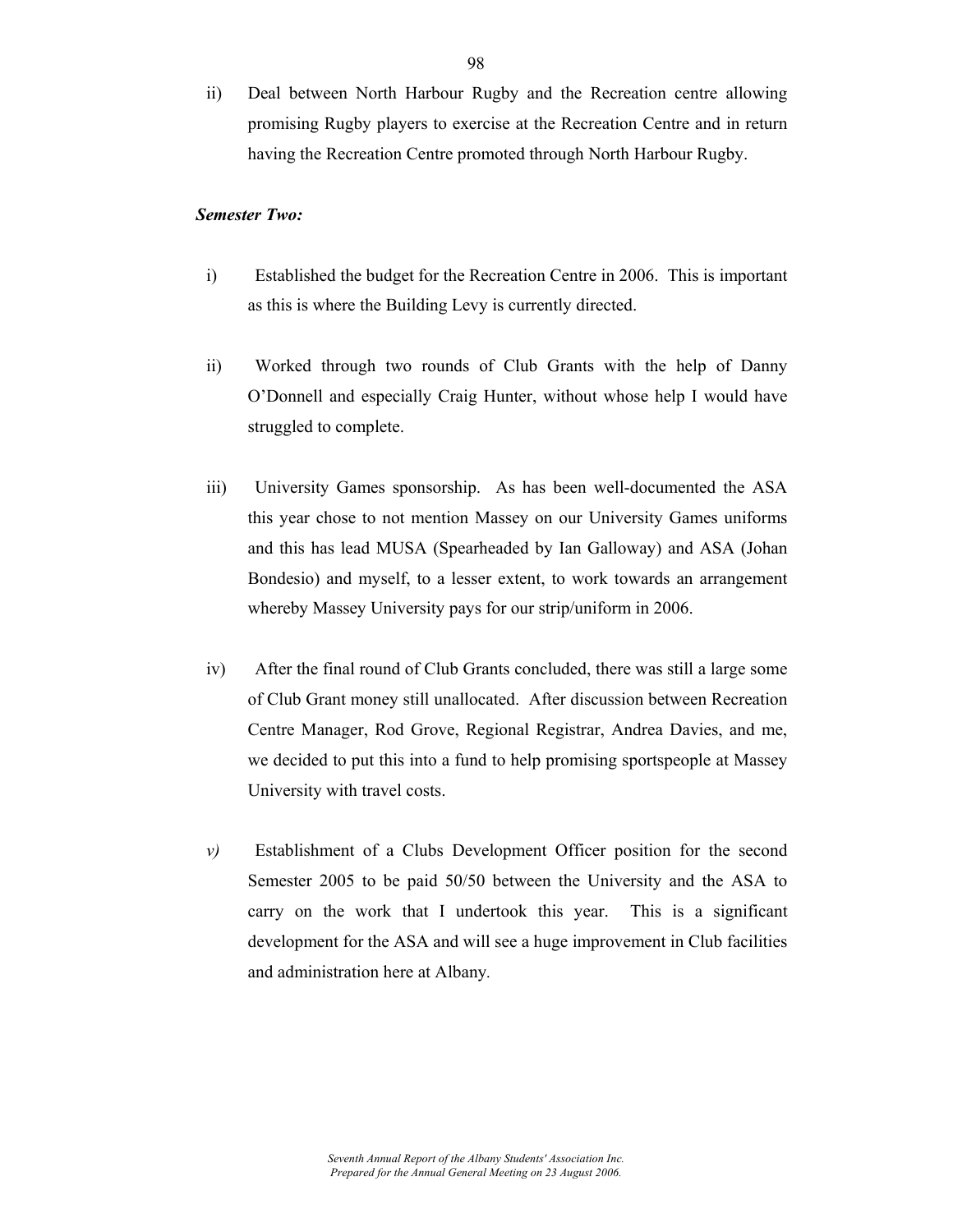#### • **Conferences**

Since November 2004, I have attended a number of conferences which have greatly helped me understand how to better help students at Massey Albany as well as run events more effectively including a greater knowledge of how to lobby both Massey University and the Government more effectively. These conferences have been split between University Sport New Zealand (USNZ) and the New Zealand University Students' Association (NZUSA).

#### o *University Sport New Zealand (USNZ):*

#### *Semester One:*

#### *November 2004 Sports Officer Training and Special General Meeting*

I attended this two-day event held in Wellington as an Executive-elect along with Johann Bondesio, President-Elect. This gave me the basic grounding and knowledge that I was going to need for the 2005 academic year within the Albany Students' Association for the implementation of sporting and other events on campus as well as giving me an idea of what national events will happen in 2005 that would be of interest to Massey Albany.

## *Semester Two:*

# *July 2005 CDO Training, NZ University Blues Awards, and Annual General Meeting*

I attended these three events in Wellington between July  $20<sup>th</sup>$  and  $23<sup>rd</sup>$  The first full day was spent learning initiatives that are required to fulfill the CDO job I have been undertaking adequately, as well as taking notes for possible future investigation into having a dedicated CDO here at Albany. Friday  $22<sup>nd</sup>$  was the Annual Blues awards where four students from Massey Albany were recognised for their achievements at an international level. I was accompanied by Johann Bondesio to this event. The following day saw the AGM being held and Massey Albany received recognition of our sporting achievements this year.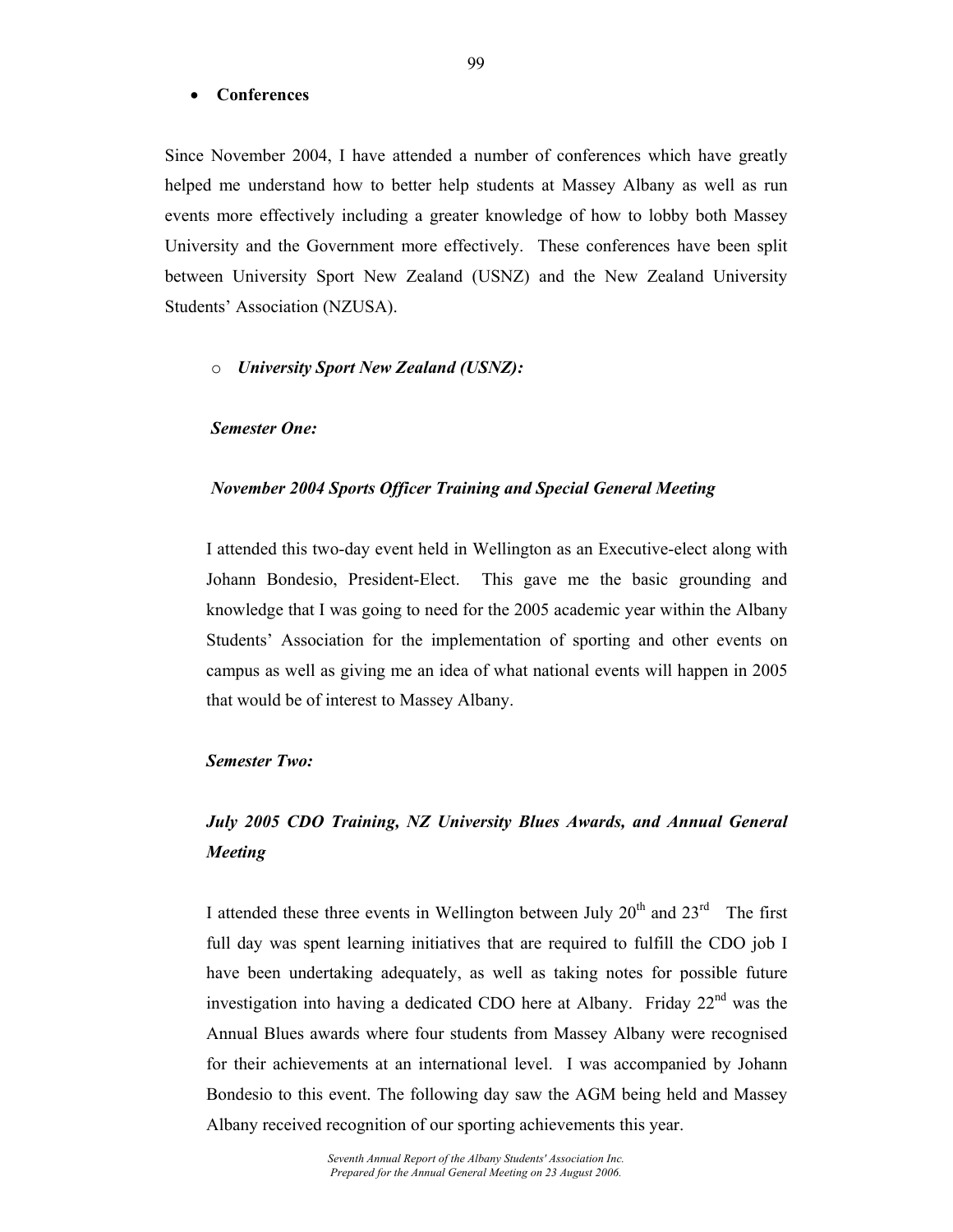#### *November 2004 Special General Meeting*

I attended this AGM as my final real commitment to the ASA. I was Head of Delegation and thus added a number of modifications to the proposed three-year Goals that USNZ has set down for itself. This was a productive meeting that saw Massey Wellington re-enter the USNZ fold. The Executive elections were held at the same time which saw a number of new people get voted into USNZ. I stood myself, but missed out on a position within the Executive.

#### o *New Zealand University Students' Association (NZUSA):*

#### *Semester One:*

#### *January Conference 2005*

This conference was held in Wellington in the last week of January 2005. A large part of the Executive travelled down to attend this conference where we were informed about a number of varying issues and activities that would affect students both at University as well as Teachers' Colleges and Polytechnics in 2005. This resulted in networking both with other student politicians, but also more importantly with politicians themselves. I personally received a far greater understanding of the implications of student debt both to the students, but more importantly to the country itself from attending this conference.

#### *June Conference 2005*

This conference was held at Auckland University during the semester break and was a condensed version of January Conference, but at the same time also contained a debt summit that highlighted the many problems and issues that are faced by all Tertiary Students and was aimed directly at the dominant players in the running for this year's national elections, along with the media. A number of issues were covered, including one in particular that polarised many at the conference; this being the idea of 'Hetero-sexism'.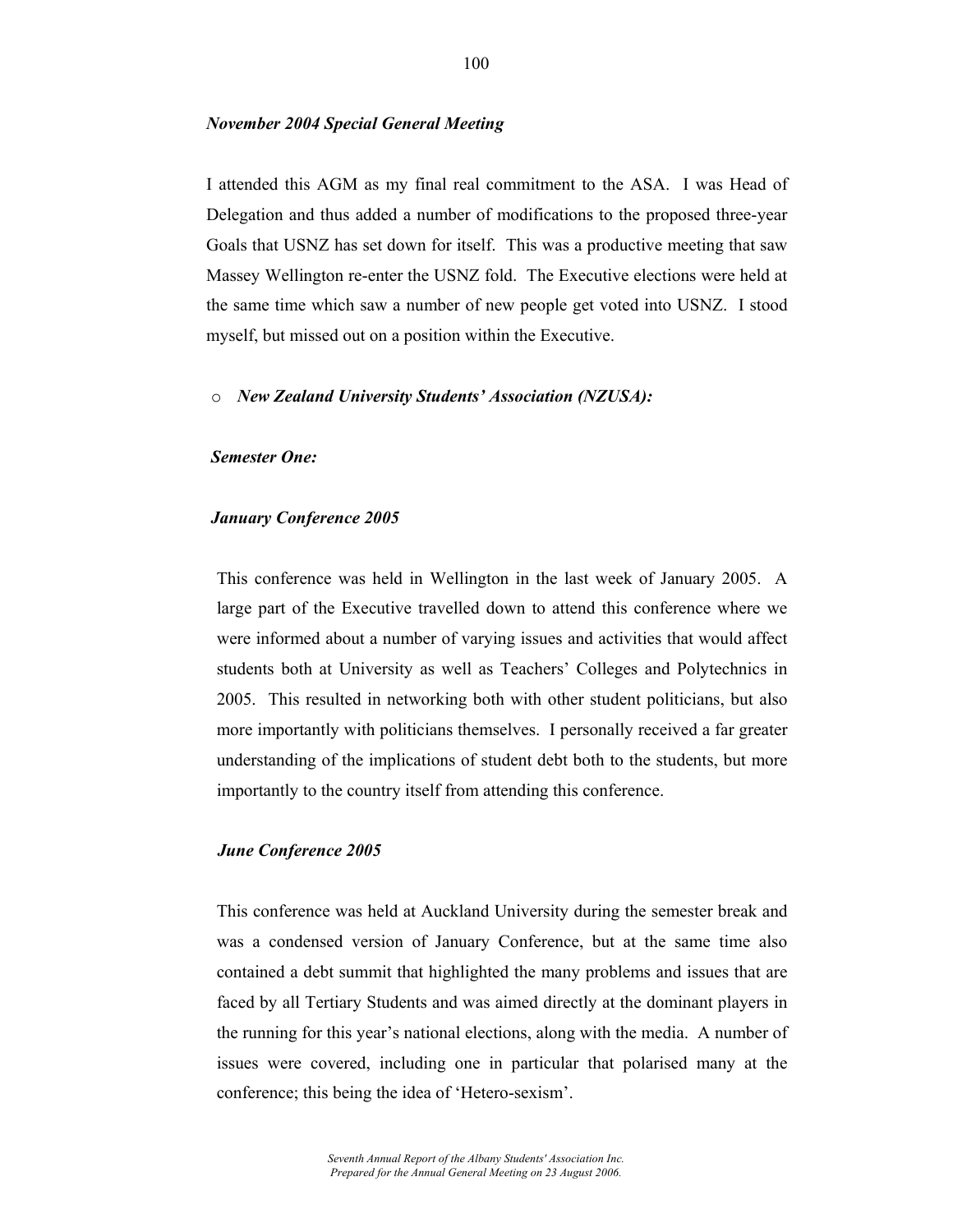Awards were also given out for creating media awareness of Student Debt through "Debt Monsters" and the Albany Campus received an award for our promoting student debt at the Lions' Rugby game in Hamilton against the NZ Maoris (Josh Clark, who was in the 'debt monster' suit was potentially seen by tens of millions of people). On the first day I was interviewed by TV One News along with a number of other student politicians and again on Sunday when attention was brought to the Hon. Trevor Mallard (Minister of Education) about the impact student debt, and more importantly, the financial impact that my generous student loan has placed me in. This aired on the TV One News that night.

# o *International Conference 2005*

This conference was held in Hamilton a week after July Conference. It focused on the needs and problems that are faced by International Students. Issues from 'Visas and work permits' to 'Alienation' and 'Accommodation' were covered, with vetted interest being placed in the idea of International Students being used as "Cash Cows" by the Universities across the country. This was an invaluable Conference to me and has helped me out greatly when dealing with international students this semester.

#### • **Clubs, Societies and Vested Interest Groups**

Due to my main portfolio being Sports and Societies I have had a very major input into all the clubs here on Campus. In fact I actually undertake more work then is required of me as I am having to undertake the role of Clubs' Development Officer which at all other Universities has someone in a paid position undertaking this work.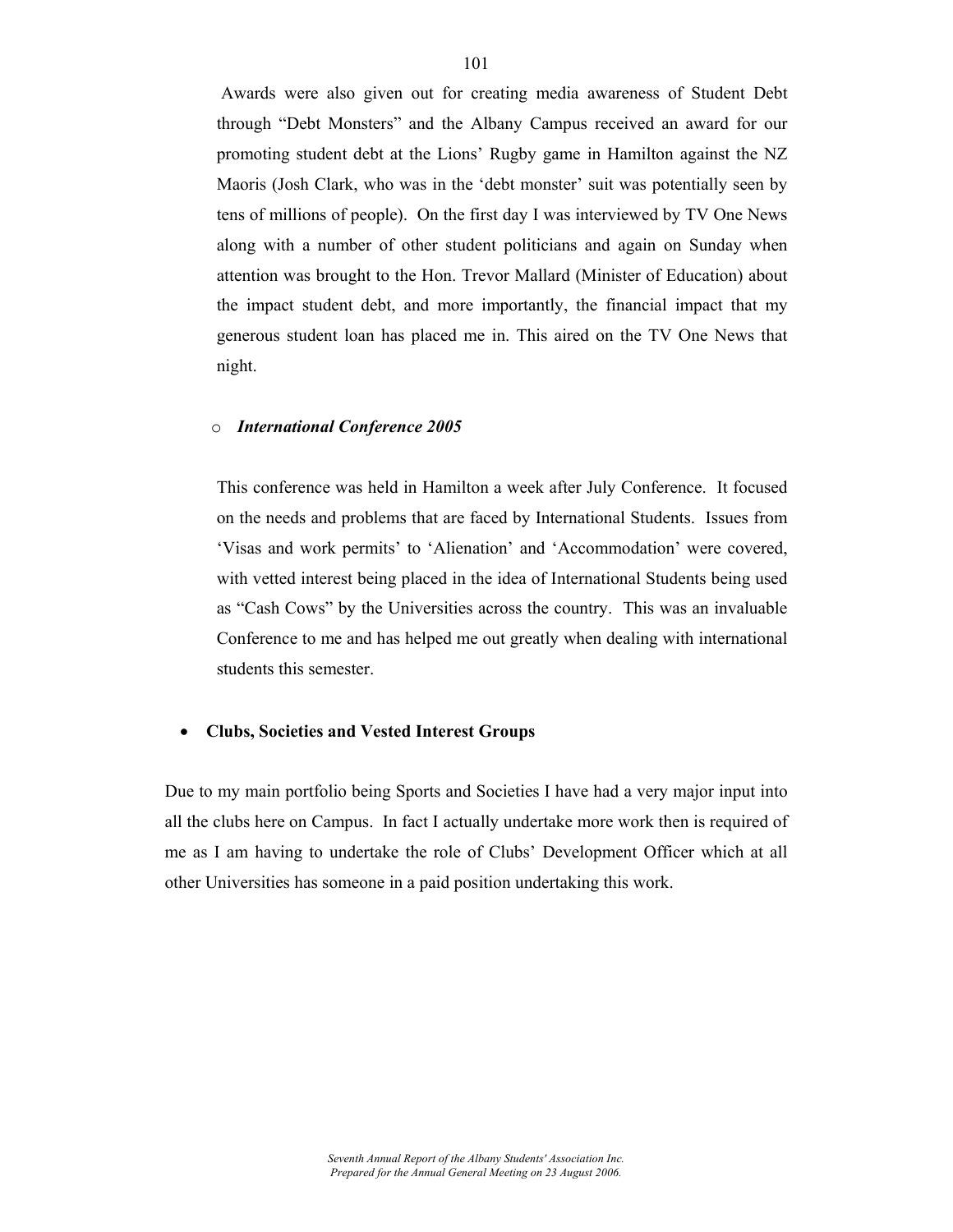#### o *Clubs Days:*

#### *Semester One:*

This year has seen me run three Club's Days which are a compulsory part of my portfolio. Due to a mix-up in the Albany Students' Association with dates advertising Semester One Orientation I was required to run two such events the first of which I billed as a 'Club's Promotion Day'. The Fight Club and Alpine Adventure Club were major supporters of this event. The following week's Club's Day involved all of the clubs and included a sausage sizzle and some simple sporting events. This was a successful event and saw the foundation of a number of clubs which have gone on to be some of the most active here at Massey.

#### *Semester Two:*

 $27<sup>th</sup>$  July saw the running of the Semester Two Club's Day. This seemed to have been very popular with the students and saw more clubs being formed. Aside from the usual displays that clubs such as the Fight Club put on, the New Zealand Knights Soccer Team set up a display to advertise the aforementioned relationship and to promote themselves by giving away season tickets.

#### o *New Clubs:*

Between the three Club's Days we have experienced a significant growth in new clubs and this has seen the formation of the following:

#### *Semester One***:**

Team Albany Cricket Club, the Peninsular Club, Massey Tennis Club, the Albany Concept Development Club, Massey University Lions Club, and Mint Dance Club.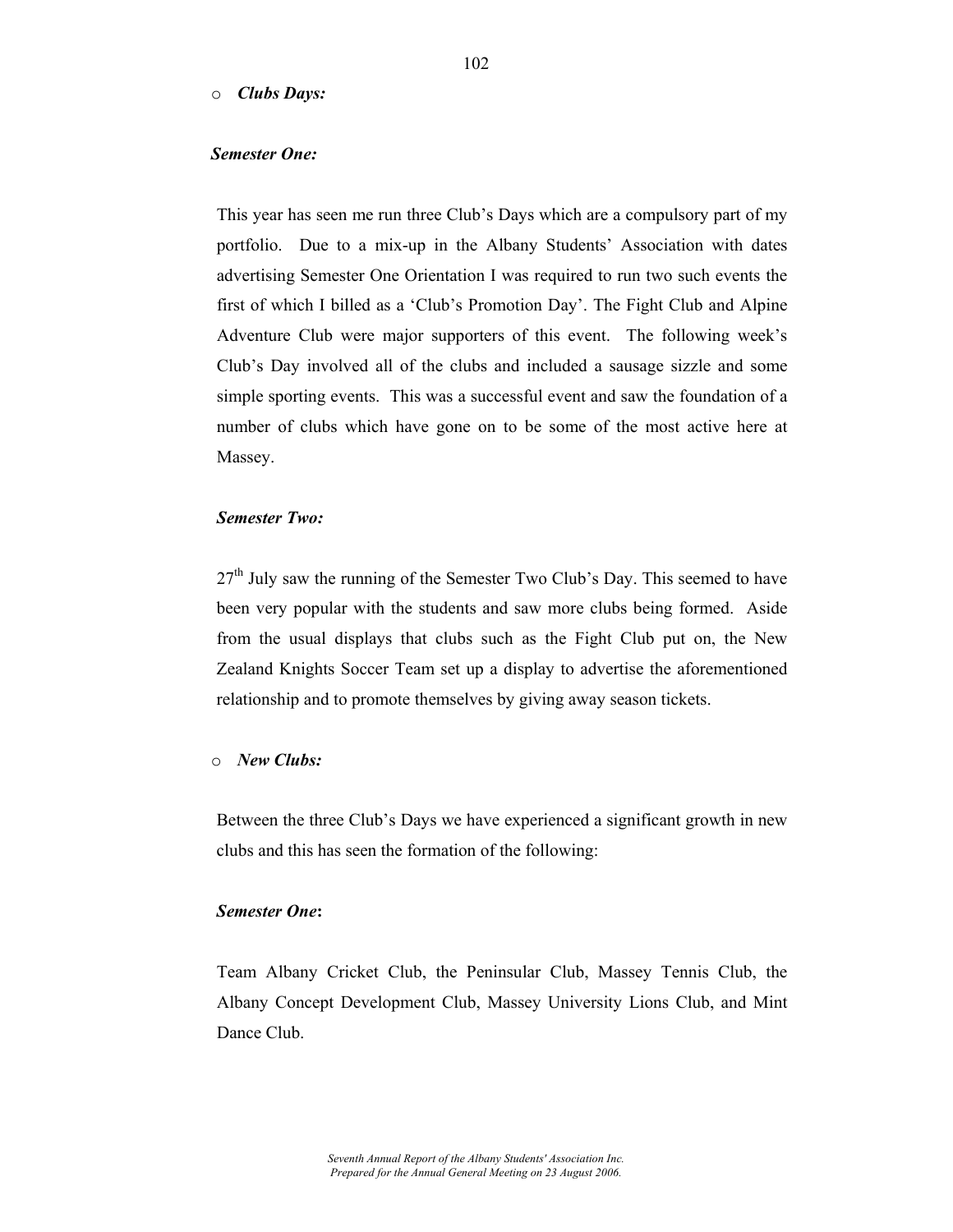#### *Semester Two:*

Massey Baseball, Ski Club, the Sail Christian Club, the Anime Club, and the Movie Club.

# o *Club Grants:*

The Albany Students' Association in association with the University runs three rounds of Club Grants.

*Round One*: The following clubs; Team Albany Cricket Club, Student Life, Girls Soccer 101, Massey Tennis Club and the Massey University Lions Club all received funding.

*Round Two:* The following clubs; Ski Club, Massey Badminton Club, Massey Tennis Club, Mint Dance Club, The Albany Concept Development Club, Alpine Adventure Club and the Korean Students' Association all received funding.

*Round Three*: Only two clubs applied and due to their still being a generous sum of money left they both received their grants. The Clubs were Massey Badminton Club and The Albany Braves (Baseball Club).

# • *Significant Achievements:*

#### *Semester One:*

- o The Team Albany Cricket Club placed third in this year's University Cricket Champs held in Wellington over the Easter Weekend.
- o Team Albany achieved its highest placing ever in the University Games and won the Squash, Mountain Biking, and Tennis and had respectable top three placing in Table Tennis, Aquathon and road cycling. This meant that Albany retained the Small Campus Trophy as well as placing  $6<sup>th</sup>$  overall, well above Massey Palmerston North.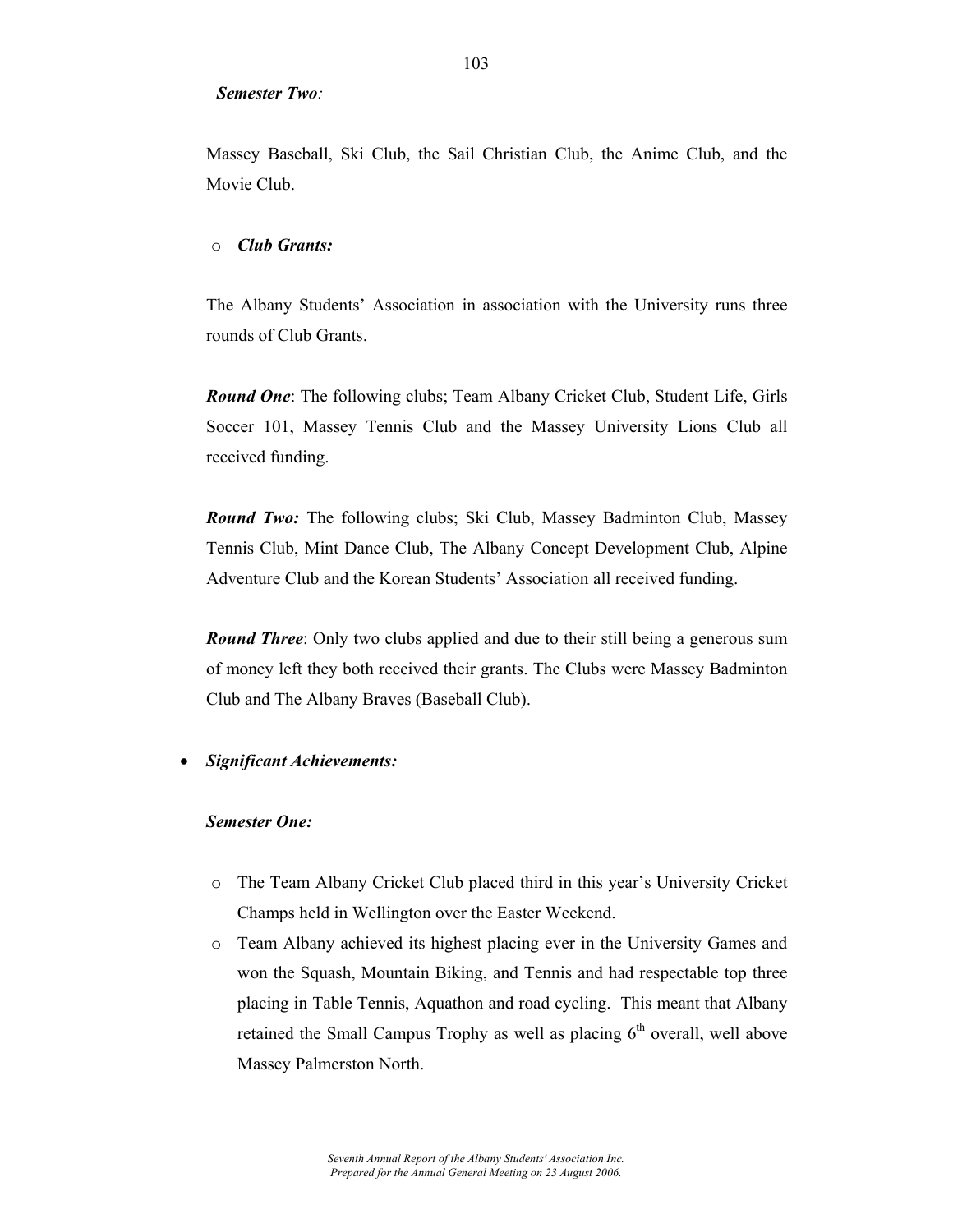# *Semester Two:*

- o Helping Albany to the Winter Games for the first time in three years. We also had our highest placing in this competition finishing in sixth place.
- o The Albany Concept Development Club hosted a very popular Arts festival in both the Recreation Centre as well as the Atrium building. This was the first major non-sporting event to be held in the Recreation Centre.
- o Two Massey sports clubs have entered important organised local competitions over the 05/06 summer, the first time that this has happened at Albany and the first time in a number of years that a team has been entered in competitive organised sporting competitions.
- *Special Projects*

## *Semester One:*

I have been busy with numerous special projects throughout the First Semester which has seen me run the Highland Games during Orientation, organise an impromptu protest for the arrival of Trevor Mallard on campus and a supporting Soup kitchen, organise Team Albany Cricket Club's entry into the Cricket Championship and became the stand in University Games Manager for Alexis Thuynsma when she became very sick.

I have also been involved with many clubs during the common lunch break on Wednesdays helping them to advertise their services to students as well as manning the mandatory Albany Students' Association stall pushing our services and political pamphlets.

The aforementioned aside, I have also helped Jenna Crowley (Women's Rights Officer) repaint the Women's space in the Common Room on Oteha Rohe Campus and done lecture talks promoting the Albany Students' Association in the company of other Executive Members and done induction day guided walks for new students, especially those studying in Semester Two.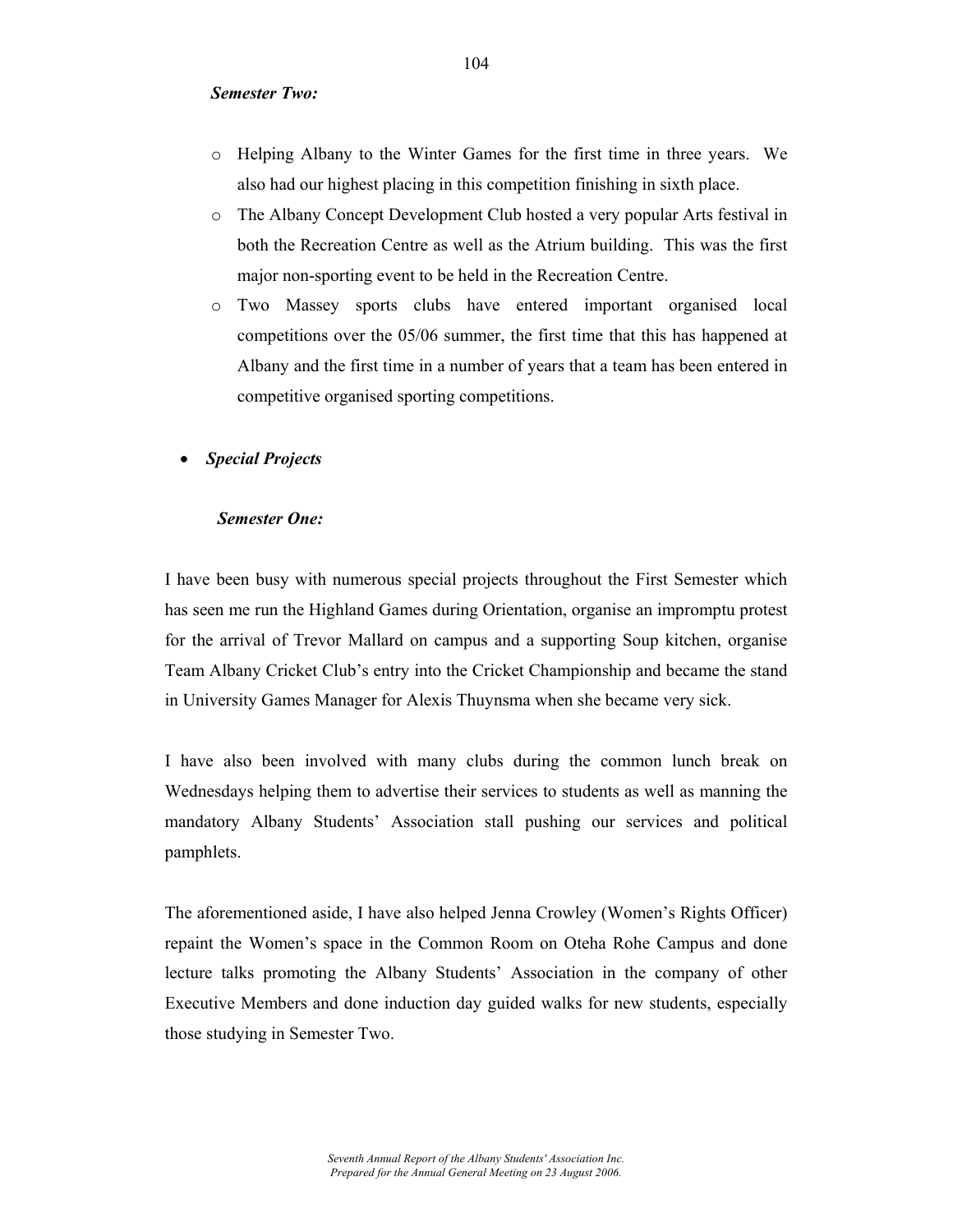One last Special Project that I have had a major input into was the Graduation. Aside from being on the Committee, I also attended a number of ceremonies and was the Albany Students' Association representative at all of the Champagne Breakfasts, meeting and greeting the Graduands prior to their capping ceremony.

#### *Semester Two:*

The highlight of Semester Two was sending a team to the University Winter Games in Wanaka. This was the first time in three years that Albany took part and thus required a fair amount of input by myself as well as the President, Johann Bondesio and General Manager, Nigel Green to bring to fruition. Sadly we only had a small team as it was during exam time, but the team did fare well and all participants enjoyed the competition that took place at the Cadrona Ski Field.

The aforementioned establishment of a CDO has been very significant and will see a dramatic increase in student support services here at Albany. This will help the many clubs at Massey significantly as it will remove the guess work and variable that clubs currently receive from the Sports Representative.

#### • **Recommendations and Future Objectives**

#### *Semester One:*

As I have seen since my arrival in office, there are a small number of issues that have implications for activities here on campus.

The most important is the lack of a genuine Club's Development Officer. Craig Hunter from the Recreation Centre undertook this work when the gym was still based at Oteha Rohe, but since the opening of the new Recreation Centre, the work required of him has meant that he is unable to do this any longer. Thus I have become Albany's unofficial CDO with his support, but the work required is simply too onerous for someone who is not employed to undertake it satisfactorily. I feel I have achieved some great outcomes, but could do better still.